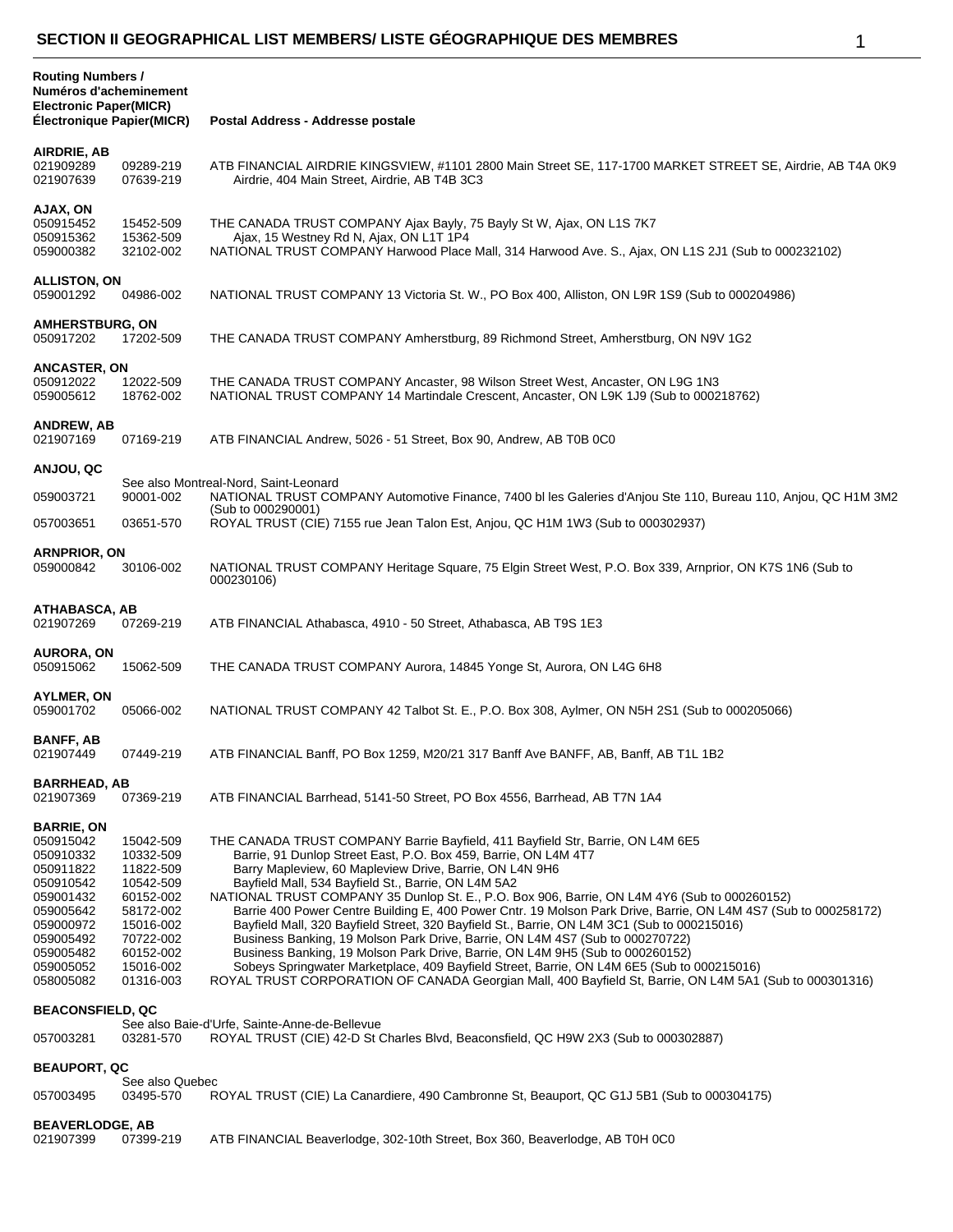| <b>Routing Numbers /</b><br>Numéros d'acheminement<br><b>Electronic Paper(MICR)</b>                                           |                                                                                                      |                                                                                                                                                                                                                                                                                                                                                                                                                                                                                                                                                                                                                                                                                                                                                                              |
|-------------------------------------------------------------------------------------------------------------------------------|------------------------------------------------------------------------------------------------------|------------------------------------------------------------------------------------------------------------------------------------------------------------------------------------------------------------------------------------------------------------------------------------------------------------------------------------------------------------------------------------------------------------------------------------------------------------------------------------------------------------------------------------------------------------------------------------------------------------------------------------------------------------------------------------------------------------------------------------------------------------------------------|
| Électronique Papier(MICR)                                                                                                     |                                                                                                      | Postal Address - Addresse postale                                                                                                                                                                                                                                                                                                                                                                                                                                                                                                                                                                                                                                                                                                                                            |
| <b>BEDFORD, NS</b><br>050916353<br>050915373<br>050915783<br>050916363                                                        | 16353-509<br>15373-509<br>15783-509<br>16363-509                                                     | THE CANADA TRUST COMPANY Bedford Millcove, 1475 Bedford Highway, Bedford, NS B4A 3Z5<br>Bedford, 1475 Bedford Highway, Bedford, NS B4A 3Z5<br>Kentville, 1475 Bedford Highway, Bedford, NS B4A 3Z5<br>Windsor NS, 1475 Bedford Highway, Bedford, NS B4A 3Z5                                                                                                                                                                                                                                                                                                                                                                                                                                                                                                                  |
| <b>BELLEVILLE, ON</b><br>050913962<br>059001212<br>059005082<br>059005522<br>059005032<br>059000282<br>059001652<br>058005792 | 13962-509<br>40162-002<br>24356-002<br>40162-002<br>40162-002<br>40162-002<br>40162-002<br>03524-003 | THE CANADA TRUST COMPANY Belleville, 200 Front Street, Belleville, ON K8N 2Y7<br>NATIONAL TRUST COMPANY 175 Front St., Belleville, ON K8N 2Z1 (Sub to 000240162)<br>Belleville Sales Support Unit, 175 Front Street Third Floor, P.O. Box 637, Belleville, ON K8N 5B4 (Sub to 000224356)<br>Business Banking, 175 Front Street, Belleville, ON K8N 2Z1 (Sub to 000240162)<br>College Centre, 345 College Street East, Belleville, ON K8N 4Z6 (Sub to 000240162)<br>Loyalist Market, 150 Sydney Street, P.O. Box 67, Belleville, ON K8N 4Z9 (Sub to 000240162)<br>North Front Centre, 305 North Front St., Belleville, ON K8P 3C3 (Sub to 000240162)<br>ROYAL TRUST CORPORATION OF CANADA Belleville, 231 Front St, PO Box 1510, Belleville, ON K8N 2Z4 (Sub to<br>000303524) |
| <b>BLACK DIAMOND, AB</b><br>021907239                                                                                         | 07239-219                                                                                            | ATB FINANCIAL Black Diamond, 122 Center Avenue W, Black Diamond, AB T0L 0H0                                                                                                                                                                                                                                                                                                                                                                                                                                                                                                                                                                                                                                                                                                  |
| <b>BONNYVILLE, AB</b><br>021907469                                                                                            | 07469-219                                                                                            | ATB FINANCIAL Bonnyville, 4902-50th Avenue West, Box 5038, Bonnyville, AB T9N 2G3                                                                                                                                                                                                                                                                                                                                                                                                                                                                                                                                                                                                                                                                                            |
| <b>BOW ISLAND, AB</b><br>021907429                                                                                            | 07429-219                                                                                            | ATB FINANCIAL Bow Island, 128-5th Avenue West, Box 339, Bow Island, AB T0K 0G0                                                                                                                                                                                                                                                                                                                                                                                                                                                                                                                                                                                                                                                                                               |
| <b>BOWMANVILLE, ON</b><br>050917792<br>059001672                                                                              | 17792-509<br>14456-002                                                                               | THE CANADA TRUST COMPANY Bomanville, 188 King St E at Liberty, RR #1, Bowmanville, ON L1C 3K2<br>NATIONAL TRUST COMPANY 68 King St. E., Bowmanville, ON L1C 3X2 (Sub to 000214456)                                                                                                                                                                                                                                                                                                                                                                                                                                                                                                                                                                                           |
| BOYLE, AB<br>021908789                                                                                                        | 08789-219                                                                                            | ATB FINANCIAL Boyle, 5115 3rd Street, Box 540, Boyle, AB T0A 0M0                                                                                                                                                                                                                                                                                                                                                                                                                                                                                                                                                                                                                                                                                                             |
| <b>BRACEBRIDGE, ON</b><br>059005212                                                                                           | 80192-002                                                                                            | NATIONAL TRUST COMPANY Bracebridge Shopping Centre, 505 Hwy #118, Bracebridge, ON P1L 1V6 (Sub to 000280192)                                                                                                                                                                                                                                                                                                                                                                                                                                                                                                                                                                                                                                                                 |
| BRAMALEA, ON                                                                                                                  |                                                                                                      |                                                                                                                                                                                                                                                                                                                                                                                                                                                                                                                                                                                                                                                                                                                                                                              |
| 050910892                                                                                                                     | See also Brampton<br>10892-509                                                                       | THE CANADA TRUST COMPANY Bramalea, Bramalea City Centre, 25 Peel Centre Drive, Bramalea, ON L6T 3R5                                                                                                                                                                                                                                                                                                                                                                                                                                                                                                                                                                                                                                                                          |
| <b>BRAMPTON, ON</b>                                                                                                           | See also Bramalea                                                                                    |                                                                                                                                                                                                                                                                                                                                                                                                                                                                                                                                                                                                                                                                                                                                                                              |
| 050913102<br>050910792<br>050911362<br>050911842<br>050917642<br>059001012                                                    | 13102-509<br>10792-509<br>11362-509<br>11842-509<br>17642-509<br>60202-002                           | THE CANADA TRUST COMPANY Brampton Kingspoint, 130 Brickyard Way, Brampton, ON L6V 4N1<br>Brampton Main, 28 Main Street North, Brampton, ON L6V 1N6<br>Brampton Shoppers World, 7686 Hurontario Street, City South Plaza, Brampton, ON L6Y 5B5<br>Brampton Springdale, 90 Great Lakes Drive, Brampton, ON L6R 2K7<br>Highway 10 & Bovaird, 58 Quarry Edge drive, Brampton, ON L6Z 1Y5<br>NATIONAL TRUST COMPANY 11 Main Street South Branch, 11 Main St. S. 2nd Floor, P.O. Box 99, Brampton, ON L6Y 1M8                                                                                                                                                                                                                                                                      |
| 059000702<br>059001752<br>058004362                                                                                           | 73502-002<br>66662-002<br>00482-003                                                                  | (Sub to 000260202)<br>Bramalea City Centre, 25 Peel Centre Dr., Brampton, ON L6T 3R5 (Sub to 000273502)<br>Brampton Supercentre, 295 Queen St. E., Brampton, ON L6W 3R1 (Sub to 000266662)<br>ROYAL TRUST CORPORATION OF CANADA Lakeridge Mall, 1 Main St N, Brampton, ON L6X 1M8 (Sub to 000300482)                                                                                                                                                                                                                                                                                                                                                                                                                                                                         |
| <b>BRANDON, MB</b><br>050910397                                                                                               | 10397-509                                                                                            | THE CANADA TRUST COMPANY Brandon, 903 Rosser Ave, P.O. Box 22103, Brandon, MB R7A 0L3                                                                                                                                                                                                                                                                                                                                                                                                                                                                                                                                                                                                                                                                                        |
| <b>BRANTFORD, ON</b><br>050912242<br>050913402<br>050913412<br>050954782<br>050954282<br>059001722<br>059000892<br>058005042  | 12242-509<br>13402-509<br>13412-509<br>54782-509<br>54282-509<br>40212-002<br>40212-002<br>03364-003 | THE CANADA TRUST COMPANY Brantford Charing Cross, 39 King George Road, Brantford, ON N3R 5K2<br>Brantford Main, 70 Market St., Brantford, ON N3T 2Z7<br>Brantford Mall, 444 Fairview Drive, Brantford, ON N3R 2X8<br>Brantford PIC, P.O. Box 790, Brantford, ON N3T 5R9 (Sub to 00612)<br>Brantford Personal Trust, 70 Market Street, Brantford, ON N3T 2Z7 (Sub to 00612)<br>NATIONAL TRUST COMPANY 265 King George Rd, 265 King George Rd., Brantford, ON N3R 6Y1 (Sub to 000240212)<br>Eaton Market Square, 1 Market Street, Brantford, ON N3T 6C8 (Sub to 000240212)<br>ROYAL TRUST CORPORATION OF CANADA Brantford, 95 Lynden Rd, Brantford, ON N3R 7J9 (Sub to 000303364)                                                                                              |
| <b>BRETON, AB</b><br>021907569                                                                                                | 07569-219                                                                                            | ATB FINANCIAL Breton, 4923-50th Avenue, Box 277, Breton, AB T0C 0P0                                                                                                                                                                                                                                                                                                                                                                                                                                                                                                                                                                                                                                                                                                          |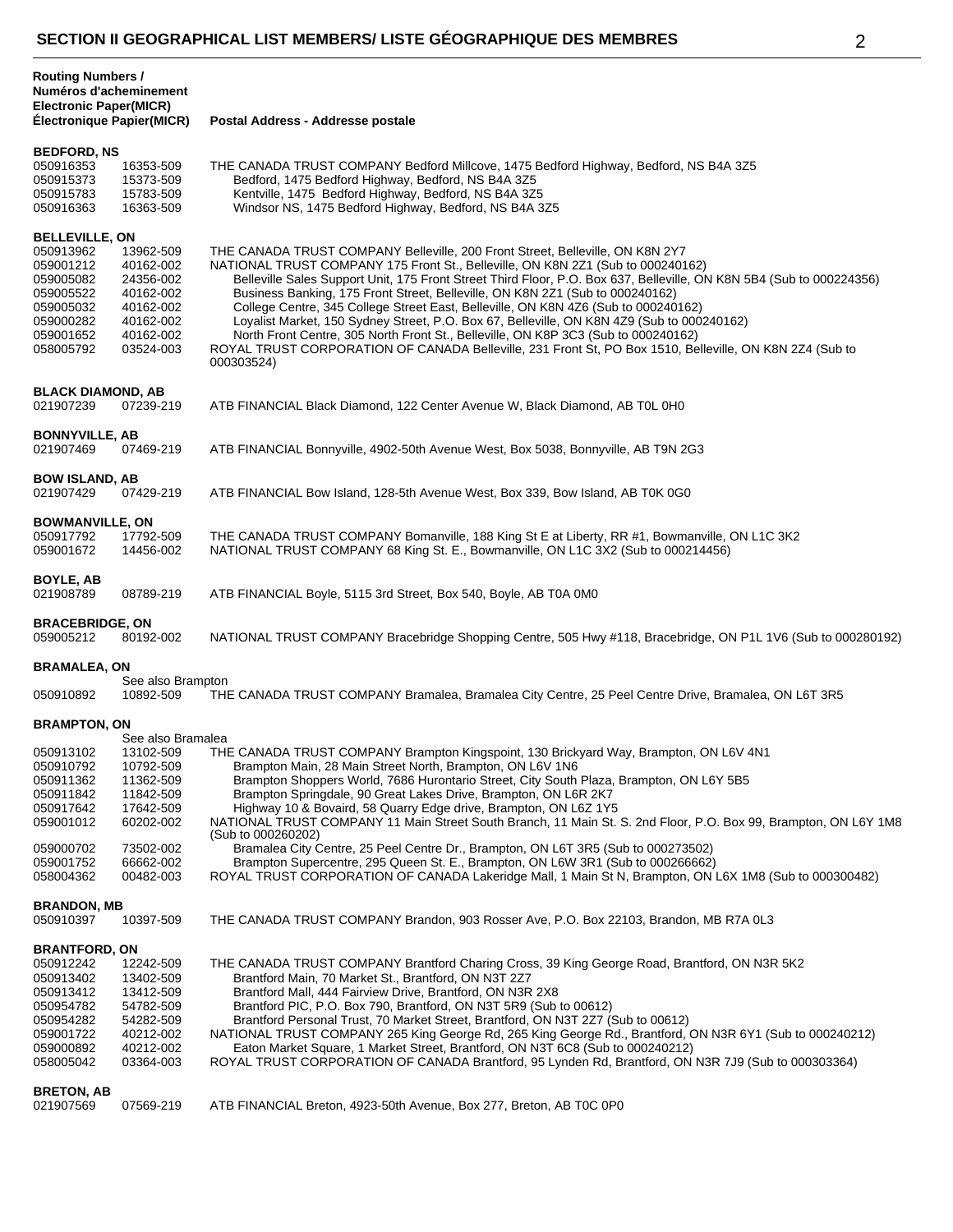| <b>Routing Numbers /</b><br>Numéros d'acheminement<br><b>Electronic Paper(MICR)</b><br><b>Électronique Papier(MICR)</b> |                     | Postal Address - Addresse postale                                                                             |
|-------------------------------------------------------------------------------------------------------------------------|---------------------|---------------------------------------------------------------------------------------------------------------|
|                                                                                                                         |                     |                                                                                                               |
| <b>BROCKVILLE, ON</b>                                                                                                   |                     |                                                                                                               |
| 050913522                                                                                                               | 13522-509           | THE CANADA TRUST COMPANY Brockville, 133 King Street West, Brockville, ON K6V 6Z1                             |
| 054450022                                                                                                               | 00232-002           | MONTREAL TRUST COMPANY Customer Orders, 4 Court House Avenue, Brockville, ON K6V 4T2 (Sub to 000200232)       |
| 055010022                                                                                                               | 00232-002           | MONTREAL TRUST COMPANY OF CANADA Customer Orders, 4 Court House Avenue, P.O. Box 700, Brockville, ON K6V 5V8  |
|                                                                                                                         |                     | (Sub to 000200232)                                                                                            |
| 055030022                                                                                                               | 00232-002           | G.I.C. Repayments, 4 Court House Avenue, P.O. Box 700, Brockville, ON K6V 5V8 (Sub to 000200232)              |
| 059001712                                                                                                               | 00232-002           | NATIONAL TRUST COMPANY 51 King Street West, Brockville, ON K6V 5V7 (Sub to 000200232)                         |
|                                                                                                                         |                     |                                                                                                               |
|                                                                                                                         |                     |                                                                                                               |
| <b>BROOKS, AB</b>                                                                                                       |                     |                                                                                                               |
| 021907529                                                                                                               | 07529-219           | ATB FINANCIAL Brooks, 219-2nd Street W, Box 520, Brooks, AB T1R 1B5                                           |
|                                                                                                                         |                     |                                                                                                               |
| <b>BROSSARD, QC</b>                                                                                                     |                     |                                                                                                               |
|                                                                                                                         | See also St-Lambert |                                                                                                               |
| 050915111                                                                                                               | 15111-509           | THE CANADA TRUST COMPANY Brossard Lapiniere, 2220 boul. Lapiniere - Suite 100, Brossard, QC J4W 1M2           |
| 059003771                                                                                                               | 22921-002           | NATIONAL TRUST COMPANY 6200 Boul. Taschereau, Brossard, QC J4W 3J8 (Sub to 000222921)                         |
| 057003261                                                                                                               | 03261-570           | ROYAL TRUST (CIE) Brossard, 2151 boul Lapiniere, Brossard, QC J4W 1M1 (Sub to 000302857)                      |
|                                                                                                                         |                     |                                                                                                               |
| <b>BURLINGTON, ON</b>                                                                                                   |                     |                                                                                                               |
|                                                                                                                         | See also Hamilton   |                                                                                                               |
| 050911622                                                                                                               | 11622-509           | THE CANADA TRUST COMPANY Burlington Appleby, 5000 New St, Burlington, ON L7L 1V1                              |
| 050913422                                                                                                               | 13422-509           | Burlington Brant, 2201 Brant St., Burlington, ON L7P 3N8                                                      |
| 050913432                                                                                                               | 13432-509           | Burlington Eileen, 500 Guelph Line, Burlington, ON L7R 3M4                                                    |
|                                                                                                                         |                     |                                                                                                               |
| 050910802                                                                                                               | 10802-509           | Burlington Main, 510 Brant Street, Burlington, ON L7R 2G7                                                     |
| 050910622                                                                                                               | 10622-509           | Burlington Mall, 701 Guelph Line, Burlington, ON L7R 3M7                                                      |
| 050912392                                                                                                               | 12392-509           | Burlington Plains, 596 Plains Road East (at King Road), Burlington, ON L7T 2E7                                |
| 050911682                                                                                                               | 11682-509           | Burlington Upper Middle, 1505 Guelph Line Road, PO Box 1578 Station 'B', Burlington, ON L7P 3B6               |
| 054450642                                                                                                               | 59782-002           | MONTREAL TRUST COMPANY Mapleview Centre #A8, 900 Maple Ave, Burlington, ON L7S 2J8 (Sub to 000259782)         |
| 055010642                                                                                                               | 59782-002           | MONTREAL TRUST COMPANY OF CANADA Mapleview Centre #A8, 900 Maple Ave, Burlington, ON L7S 2J8 (Sub to          |
|                                                                                                                         |                     | 000259782)                                                                                                    |
| 059000802                                                                                                               | 80242-002           | NATIONAL TRUST COMPANY 527 Brant Street, Burlington, ON L7R 2G6 (Sub to 000280242)                            |
| 059001532                                                                                                               | 80242-002           | Automotive Finance Centre, 1455 Lakeshore Road Suite 204N, Burlington, ON L7S 2J1 (Sub to 000280242)          |
|                                                                                                                         |                     |                                                                                                               |
| 059005042                                                                                                               | 25106-002           | Supercentre Mall, 2025 Guelph Line, Burlington, ON L7P 4M8 (Sub to 000225106)                                 |
| 058005812                                                                                                               | 03544-003           | ROYAL TRUST CORPORATION OF CANADA 3535 New St, Burlington, ON L7R 2G3 (Sub to 000303544)                      |
| 058005322                                                                                                               | 03544-003           | Burlington East, 3535 New St, Burlington, ON L7N 3W2 (Sub to 000303544)                                       |
|                                                                                                                         |                     |                                                                                                               |
| <b>BURNABY, BC</b>                                                                                                      |                     |                                                                                                               |
| 050915810                                                                                                               | 15810-509           | THE CANADA TRUST COMPANY Burnaby Lougheed, 401 Lougheed Mall, 9855 Austin Ave., Burnaby, BC V3J 1N4           |
| 050915820                                                                                                               | 15820-509           | Burnaby Willingdon, 3-4429 Kingsway, Burnaby, BC V5H 2A1                                                      |
| 050910910                                                                                                               | 10910-509           | Burnaby, 4994 Kingsway, Burnaby, BC V5H 2E2                                                                   |
| 054450690                                                                                                               | 50070-002           | MONTREAL TRUST COMPANY Customer Orders, 4700 Kingsway - Unit 1141, Burnaby, BC V5H 4M1 (Sub to 000250070)     |
| 055010690                                                                                                               | 50070-002           | MONTREAL TRUST COMPANY OF CANADA Customer Orders, 4700 Kingsway - Unit 1141, Burnaby, BC V5H 4M1 (Sub to      |
|                                                                                                                         |                     | 000250070)                                                                                                    |
| 059007060                                                                                                               | 62570-002           | NATIONAL TRUST COMPANY Brentwood Shopping Centre, Unit 26 4567 Lougheed Highway, Burnaby, BC V5C 3Z6 (Sub to  |
|                                                                                                                         |                     | 000262570)                                                                                                    |
| 058007650                                                                                                               | 04327-003           | ROYAL TRUST CORPORATION OF CANADA Station Square, 4370 Kingsway, Burnaby, BC V5H 2B3 (Sub to 000304327)       |
|                                                                                                                         |                     |                                                                                                               |
|                                                                                                                         |                     |                                                                                                               |
| <b>CALGARY, AB</b>                                                                                                      |                     |                                                                                                               |
| 021906009                                                                                                               | 06009-219           | ATB FINANCIAL 3699 63 Avenue NE, Calgary, AB T3J 0G7                                                          |
| 021908309                                                                                                               | 08309-219           | 6th Avenue Branch, 100, 801 - 6th Avenue SW, Calgary, AB T2P 3W2                                              |
| 021909139                                                                                                               | 09139-219           | ATB Investment Services Inc., 5th Floor, 1207-11th Avenue SW, Calgary, AB T3C 0M5                             |
| 021909149                                                                                                               | 09149-219           | ATB Securities Inc., 400, 919-11th Avenue SW, Calgary, AB T2R 1P3                                             |
| 021909349                                                                                                               | 09349-219           | Alberta Private Client - Calgary, 700, 585 8th Ave SW, Calgary, AB T2P 1G1                                    |
| 021909409                                                                                                               | 09409-219           | Arts And Culture Calgary, 102 8th Ave SW, Calgary, AB T2P 1B3                                                 |
| 021907809                                                                                                               | 07809-219           | Brentwood Village Shopping Centre, 3630 Brentwood Road N.W., Calgary, AB T2L 1K8                              |
|                                                                                                                         |                     | CALGARY NORTH HILL, 217 - 16TH AVENUE NW STN B, 217 - 16TH AVENUE NW STN B CALGARY, Calgary, AB T2M           |
| 021908619                                                                                                               | 08619-219           | OH <sub>5</sub>                                                                                               |
| 021907059                                                                                                               | 07059-219           | CASHCO, 3699 63 Avenue NE, Calgary, AB T3J 0G7                                                                |
|                                                                                                                         |                     |                                                                                                               |
| 021907309                                                                                                               | 07309-219           | Calgary Chinook Centre, 264-6455 Macleod Trail SW, Calgary, AB T2H 0K3                                        |
| 021907749                                                                                                               | 07749-219           | Calgary Crowfoot, #480 Crowfoot Crescent NW, Calgary, AB T3G 5H7                                              |
| 021908949                                                                                                               | 08949-219           | Calgary Crowfoot, 3000, 11595 Rockyvalley Drive NW, 480 Crowfoot Crescent NW CALGARY, AB, Calgary, AB T3G 5H7 |
| 021908509                                                                                                               | 08509-219           | Calgary Deerfoot Meadows, 1200, 33 Heritage Meadows Way SE, Calgary, AB T2H 3B8                               |
| 021909359                                                                                                               | 09359-219           | Calgary Eighth Avenue Place, 245-555 8 Ave SW, Calgary, AB T2P 1G1                                            |
| 021907709                                                                                                               | 07709-219           | Calgary Forest Lawn, 3620-17 Avenue S.E., Calgary, AB T2A 0R9                                                 |
| 021909389                                                                                                               | 09389-219           | Calgary Mahogany, 7 Mahogany Plaza SE, Calgary, AB T3M 2P8                                                    |
| 021907909                                                                                                               | 07909-219           | Calgary Marda Loop, 2140-34th Ave., S.W., Calgary, AB T2T 5P6                                                 |
|                                                                                                                         |                     |                                                                                                               |
| 021908219                                                                                                               | 08219-219           | Calgary McKenzie Towne, 48 McKenzie Towne Ave SE, 48 McKenzie Towne Ave SE CALGARY, AB, Calgary, AB T2Z 3S7   |
| 021908349                                                                                                               | 08349-219           | Calgary McKenzie Towne, 48 McKenzie Towne Avenue SE, Calgary, AB T2Z 3S7                                      |
| 021909089                                                                                                               | 09089-219           | Calgary Mid Office, 3699 63 Avenue NE, Calgary, AB T3J 0G7                                                    |

 09089-219 Calgary Mid Office, 3699 63 Avenue NE, Calgary, AB T3J 0G7 021907409 07409-219 Calgary North Hill, 217-16th Avenue NW Stn B, Calgary, AB T2M 0H5<br>021907459 07459-219 Calgary Northpointe. #800. 388 Country Hills Boulevard NE. Calgary.

021908749 08749-219 Calgary Saddleridge, 50 Saddletowne Circle NE, Calgary, AB T3J 0H5<br>021908719 08719-219 Calgary Sage Hill, 12012 Symons Valley Road NW, 130 15 Sage Hill P

Calgary Northpointe, #800, 388 Country Hills Boulevard NE, Calgary, AB T3K 5J6

Calgary Sage Hill, 12012 Symons Valley Road NW, 130 15 Sage Hill Plaza NW Calgary AB, Calgary, AB T3R 0S4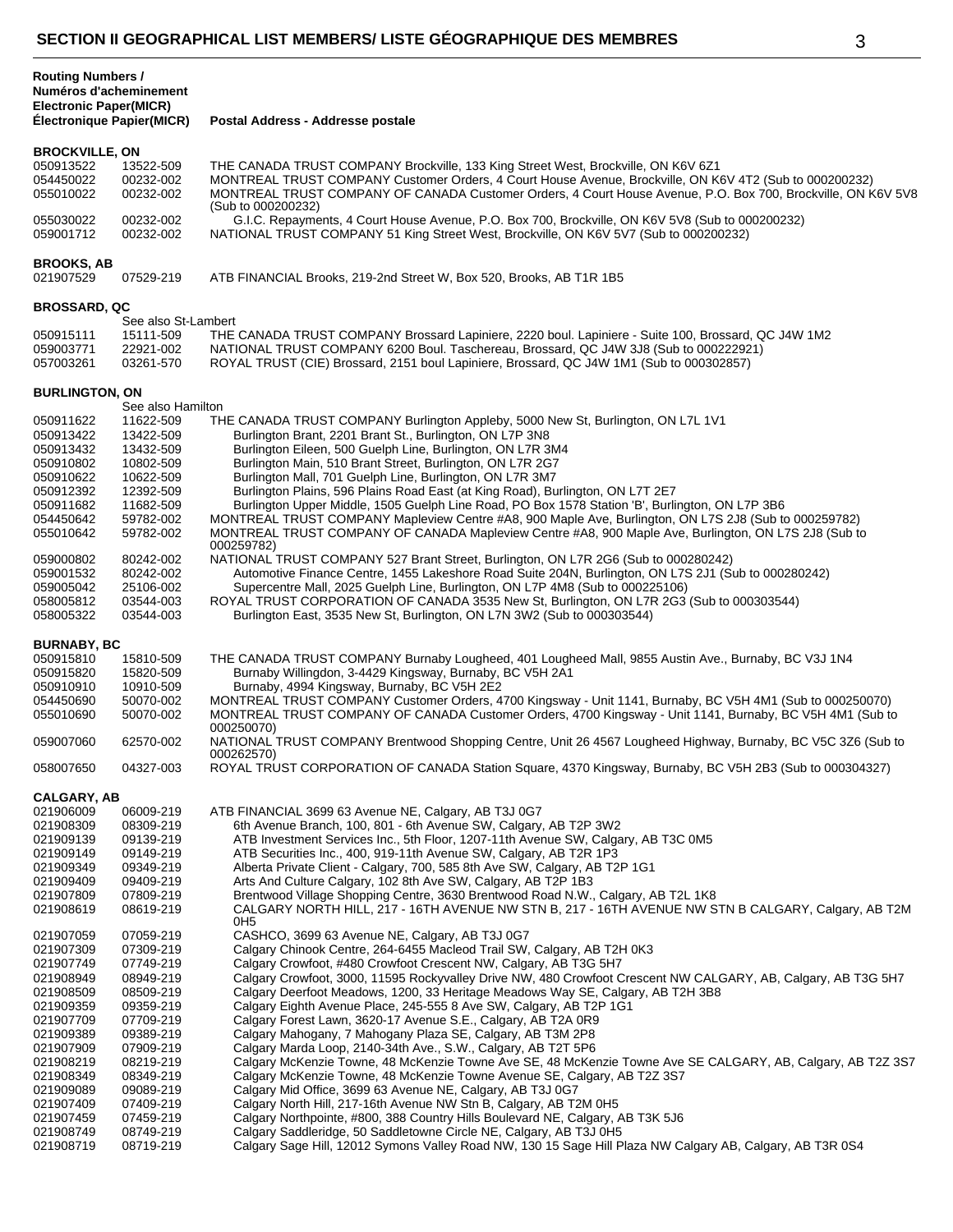|                        | <b>CALGARY, AB - continued</b> |                                                                                                                                                                                 |
|------------------------|--------------------------------|---------------------------------------------------------------------------------------------------------------------------------------------------------------------------------|
| 021908409              | 08409-219                      | Calgary Shawnessey, 100-303 Shawville Boulevard S.E., Calgary, AB T2Y 3W6                                                                                                       |
| 021909309              | 09309-219                      | Calgary Shawnessy, #300 151 Walden Gate SE, 100 303 Shawville Blvd SE Calgary AB, Calgary, AB T2Y 3W6                                                                           |
| 021907109              | 07109-219                      | Calgary Sixth Avenue, Suite 100, 801-6th Avenue SW, Calgary, AB T2P 3W2                                                                                                         |
| 021909369              | 09369-219                      | Calgary Skypointe, c/o 3660 Westwinds Dr NE, Calgary, AB T3J 5H3                                                                                                                |
| 021909239              | 09239-219                      | Calgary Stampede Station, 1337 Macleod Trail SE, Calgary, AB T2G 0K5                                                                                                            |
| 021907609<br>021908209 | 07609-219<br>08209-219         | Calgary Stephen Ave Centre, 102 8th Ave SW, Calgary, AB T2P 1B3<br>Calgary Sunridge, #600, 2555 - 32 Street NE, Calgary, AB T1Y 7J6                                             |
| 021907509              | 07509-219                      | Calgary Uptown 17th Avenue, 1110-17 Avenue SW, Calgary, AB T2T 0B4                                                                                                              |
| 021908819              | 08819-219                      | Calgary Westhills, 202, 917-85th Street SW, 601 Stewart Green SW CALGARY, AB, Calgary, AB T3H 3C8                                                                               |
| 021907209              | 07209-219                      | Calgary Westhills, 601 Stewart Green SW, Calgary, AB T3H 3C8                                                                                                                    |
| 021908709              | 08709-219                      | Calgary Westwinds, 3660 Westwinds Dr NE, Calgary, AB T3J 5H3                                                                                                                    |
| 021907219              | 07219-219                      | Central Services Administration, 3699 63 Avenue NE, Calgary, AB T3J 0G7                                                                                                         |
| 021909069              | 09069-219                      | Central Services Bus. Service Centre, 3699 63 Avenue NE, Calgary, AB T3J 0G7                                                                                                    |
| 021909169              | 09169-219                      | Central Services Retail Loan Proc., 3699 63 Avenue NE, Calgary, AB T3J 0G7                                                                                                      |
| 021909159<br>021909129 | 09159-219<br>09129-219         | Central Services, 3699 63 Avenue NE, Calgary, AB T3J 0G7<br>Channels & Payments, 3699 63 Avenue NE, Calgary, AB T3J 0G7                                                         |
| 021909879              | 09879-219                      | Clearing Processing, 3699 63 Avenue NE, Calgary, AB T3J 0G7                                                                                                                     |
| 021909009              | 09009-219                      | Consumer & Mastercard Recoveries, 2nd Floor, 217-16 Avenue NW, Calgary, AB T2M 0H5                                                                                              |
| 021909039              | 09039-219                      | Currency OPS - EDM, 3699 63 Avenue NE, Calgary, AB T3J 0G7                                                                                                                      |
| 021909049              | 09049-219                      | Currency Operations, 3699 63 Avenue NE, Calgary, AB T3J 0G7                                                                                                                     |
| 021908119              | 08119-219                      | Customer Care Centre, 3699 63 Avenue NE, Calgary, AB T3J 0G7                                                                                                                    |
| 021908909              | 08909-219                      | Document Processing Centre, 1216-10th Avenue SW, Calgary, AB T3L 2J5                                                                                                            |
| 021909109              | 09109-219                      | Executive Branch Centre, 239 8 Avenue S.W., Calgary, AB T2P 1B9                                                                                                                 |
| 021909119<br>021909079 | 09119-219<br>09079-219         | Mastercard, 3699 63 Avenue NE, Calgary, AB T3J 0G7<br>Merchant Payment Solutions, 3rd Floor, 217-16th Avenue NW, Calgary, AB T2M 0H5                                            |
| 021908589              | 08589-219                      | Sage Hill, 130 15 Sage Hill Plaza NW, Calgary, AB T3R 0S4                                                                                                                       |
| 021909859              | 09859-219                      | Support Centre, 3699 63 Avenue NE, Calgary, AB T3J 0G7                                                                                                                          |
| 050911719              | 11719-509                      | THE CANADA TRUST COMPANY Calgary 17th, 1029 17th Ave S W, Calgary, AB T2T 0A9                                                                                                   |
| 050912939              | 12939-509                      | Calgary 32nd Ave, 3545 32nd Ave NE, Calgary, AB T1Y 6M6                                                                                                                         |
| 050910209              | 10209-509                      | Calgary 8th, 751 3rd Street SW, Calgary, AB T2P 3Y8                                                                                                                             |
| 050912589              | 12589-509                      | Calgary 90th, 1600 90th Ave SW, Calgary, AB T2V 5A8                                                                                                                             |
| 050912909<br>050915209 | 12909-509<br>15209-509         | Calgary Beddington, 8118 Beddington Blvd NW, Calgary, AB T3K 2R6<br>Calgary Bow Trail, 5627 Signal Hill Centre SW, Calgary, AB T3H 3P8                                          |
| 050912919              | 12919-509                      | Calgary Brentwood, 3630 Brentwood Rd NW, Calgary, AB T2L 1K8                                                                                                                    |
| 050917929              | 17929-509                      | Calgary Britannia, 816 49th Avenue SW, Calgary, AB T2S 1G9                                                                                                                      |
| 050912059              | 12059-509                      | Calgary Centre Street, 1216 Centre Street North, Calgary, AB T2E 6N8                                                                                                            |
| 050915499              | 15499-509                      | Calgary Crowfoot, 323-150 Crowfoot Cres NW, Calgary, AB T3G 3T2                                                                                                                 |
| 050917809              | 17809-509                      | Calgary Dalhousie, 303-5005 Dalhousie Drive NW, Calgary, AB T3A 5R8                                                                                                             |
| 050915959              | 15959-509                      | Calgary Deer Ridge, 14927 Deer Ridge Drive S.E., Calgary, AB T2J 7B4                                                                                                            |
| 050912209<br>050912899 | 12209-509<br>12899-509         | Calgary Eaton Centre, 751 3rd Street SW, Calgary, AB T2P 4K8<br>Calgary Eaton Centre, 751-3rd Street SW, Calgary, AB T2P 3Y8                                                    |
| 050916089              | 16089-509                      | Calgary Falconridge, 5441 Falsbridge Drive NE, Calgary, AB T3J 3E8                                                                                                              |
| 050911839              | 11839-509                      | Calgary Hamptons, 3100 1000 Hamptons Dr NW, Calgary, AB T3A 6A7                                                                                                                 |
| 050913979              | 13979-509                      | Calgary Heritage, 8330 MacLeod Trail SE, Calgary, AB T2H 2V2                                                                                                                    |
| 050910599              | 10599-509                      | Calgary Market Mall, 4935 40th Ave NW, Calgary, AB T3B 1N1                                                                                                                      |
| 050912929              | 12929-509                      | Calgary Marlborough, C/O 4415 Memorial Drive SE, Calgary, AB T2A 6A4                                                                                                            |
| 050911729              | 11729-509                      | Calgary Memorial, c/o 4415 Memorial Dr S E, Calgary, AB T2A 6A4                                                                                                                 |
| 050912289<br>050954249 | 12289-509<br>54249-509         | Calgary Northmount, 3400 14th Street NW, Calgary, AB T2K 1Y5<br>Calgary PIC, P.O. Box 2523 Station M, Calgary, AB T2P 3Y8 (Sub to 00612)                                        |
| 050954209              | 54209-509                      | Calgary Personal, 505-3rd Street, Calgary, AB T2P 3Y8 (Sub to 00612)                                                                                                            |
| 050911699              | 11699-509                      | Calgary Richmond, 5627 Signal Hill Centre SW, Calgary, AB T3H 3P8                                                                                                               |
| 050918269              | 18269-509                      | Calgary Shawville, 69 Shawville Blvd SE, Calgary, AB T2Y 3P3                                                                                                                    |
| 050916909              | 16909-509                      | Calgary South Trails, 4307-130th Ave SE #20, Calgary, AB T2Z 3V8                                                                                                                |
| 050911049              | 11049-509                      | Calgary Willow Park, 234 10816 MacLeod Trail S, Calgary, AB T2J 5N8                                                                                                             |
| 050912949              | 12949-509                      | Calgary Willow Park, c/o 10816 Macleod Park, Calgary, AB T2J 5N8                                                                                                                |
| 050916289              | 16289-509                      | Dragon City Mall, 100 328 Center Street SE, Calgary, AB T2G 4X6                                                                                                                 |
| 050917029<br>050913909 | 17029-509<br>13909-509         | Paririe Hubs, 421 7th Ave SW 9th Floor, PO Box 2523 Sta M, Calgary, AB T2P 3Y8<br>Sales Finance Prairies, 421 7th Avenue S W, Calgary, AB T2P 3Y8                               |
| 054450659              | 10009-002                      | MONTREAL TRUST COMPANY Customer Orders, 100 Anderson Road S.E., Calgary, AB T2J 3V1 (Sub to 000210009)                                                                          |
| 054450079              | 10009-002                      | Customer Orders, 411-8th Avenue South West, Calgary, AB T2P 1E7 (Sub to 000210009)                                                                                              |
| 054450509              | 10009-002                      | Customer Orders, 411-8th Avenue South West, Calgary, AB T2P 1E7 (Sub to 000210009)                                                                                              |
| 054450669              | 30049-002                      | Customer Orders, 511 Northland Drive Shoppes #690, Calgary, AB T2L 2J8 (Sub to 000230049)                                                                                       |
| 055010659              | 10009-002                      | MONTREAL TRUST COMPANY OF CANADA Customer Orders, 100 Anderson Road S.E., Calgary, AB T2J 3V1 (Sub to<br>000210009)                                                             |
| 055010079              | 10009-002                      | Customer Orders, 411-8th Avenue South West, Calgary, AB T2P 1E7 (Sub to 000210009)                                                                                              |
| 055010509<br>055010669 | 10009-002<br>30049-002         | Customer Orders, 411-8th Avenue South West, Calgary, AB T2P 1E7 (Sub to 000210009)<br>Customer Orders, 511 Northland Drive Shoppes #690, Calgary, AB T2L 2J8 (Sub to 000230049) |
| 055030079              | 10009-002                      | G.I.C. Repayments, 411-8th Avenue South West, Calgary, AB T2P 1E7 (Sub to 000210009)                                                                                            |
| 059002069              | 92619-002                      | NATIONAL TRUST COMPANY 1204 Kensington Road NW, Calgary, AB T2N 3P5 (Sub to 000292619)                                                                                          |
| 059009409              | 09409-590                      | 150 Toronto Dominion Square, Calgary, AB T2P 3B2                                                                                                                                |
| 059002199              | 10009-002                      | Business Banking, Suite 300 530 8th Ave. SW, Calgary, AB T2P 3S8 (Sub to 000210009)                                                                                             |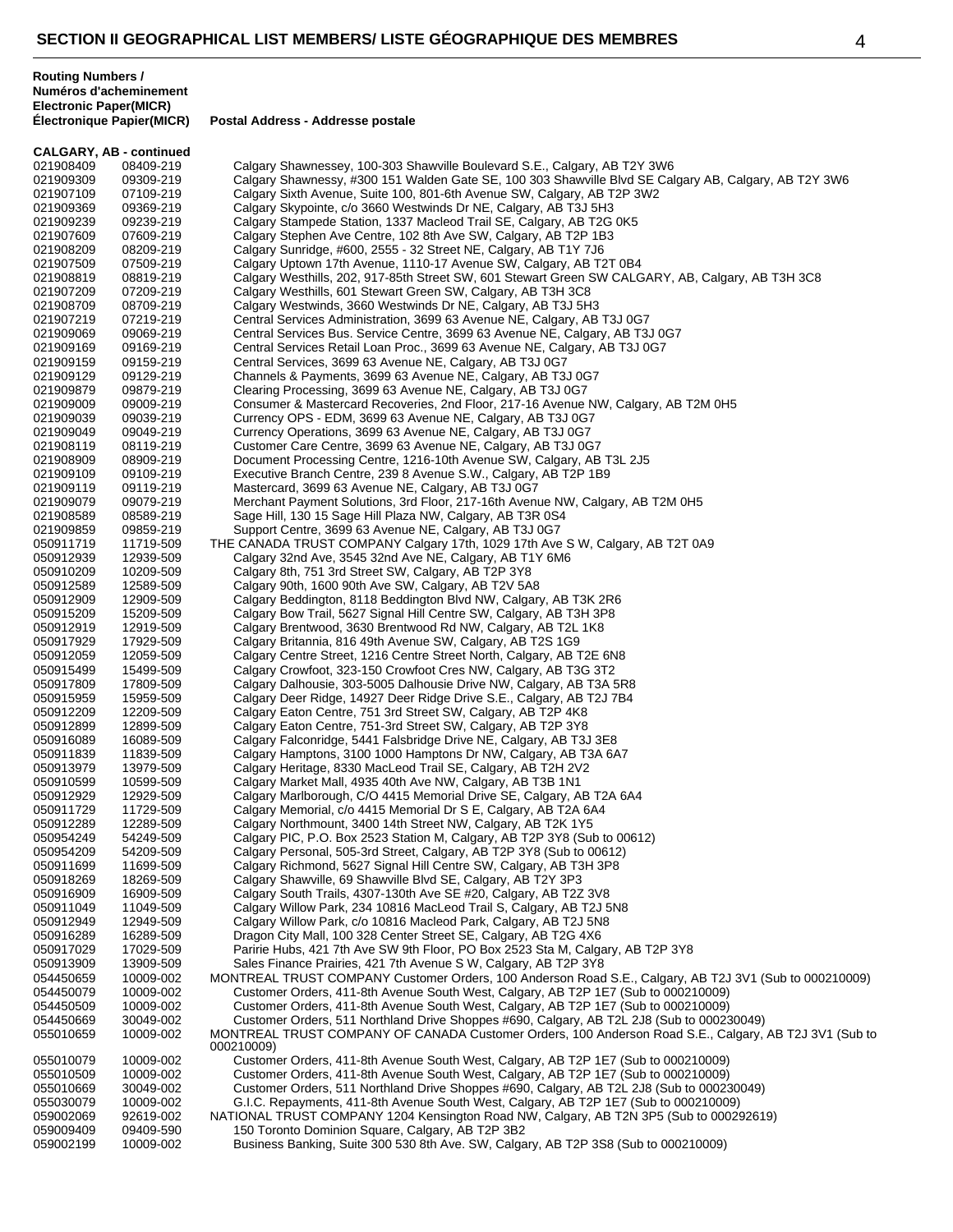| <b>Routing Numbers /</b>      |
|-------------------------------|
| Numéros d'acheminement        |
| <b>Electronic Paper(MICR)</b> |
| $\mathbf{r}$ . The summer     |

**Électronique Papier(MICR) Postal Address - Addresse postale**

|                                  | <b>CALGARY, AB - continued</b> |                                                                                                                                                                                                   |
|----------------------------------|--------------------------------|---------------------------------------------------------------------------------------------------------------------------------------------------------------------------------------------------|
| 059002109                        | 52639-002                      | Chinook Centre, Chinook Centre, 6455 MacLeod Trail S.W., Calgary, AB T2H 0K3 (Sub to 000252639)                                                                                                   |
| 059002169                        | 10009-002                      | Dealer Finance Centre, Suite 300 530 8th Ave. SW, Calgary, AB T2P 3S8 (Sub to 000210009)                                                                                                          |
| 059009609                        | 09609-590                      | Employee Benefit Dept, 150 Toronto Dominion Square, Calgary, AB T2P 3B2                                                                                                                           |
| 059009509                        | 09509-590                      | RSP Dept, 150 Toronto Dominion Square, Calgary, AB T2P 3B2                                                                                                                                        |
| 059002179                        | 71829-002                      | Springhill Village, 162 8060 Silversprings Blvd. NW, Calgary, AB T3B 5K1 (Sub to 000271829)                                                                                                       |
| 059002099                        | 72629-002                      | Toronto Dominion Square, TD Square Home Oil Tower, 320 8th Avenue South-West, Calgary, AB T2P 3B2 (Sub to<br>000272629)                                                                           |
| 056800109                        | 00109-568                      | PEACE HILLS TRUST COMPANY Calgary Regional Office, 345,10233 Elbow Drive SW, 345,10233 Elbow Drive SW. Calgary,<br>Calgary, AB T2W 1E8                                                            |
| 057003129                        | 03129-570                      | ROYAL TRUST COMPANY (THE) Alberta Company Branch, 600 Dome Tower 333-7th Ave S.W., Calgary, AB T2P 2Z3                                                                                            |
| 058007209                        | 04207-003                      | ROYAL TRUST CORPORATION OF CANADA 339-8th Ave SW - 2nd Flr, Calgary, AB T2P 2Z3 (Sub to 000304207)                                                                                                |
| 058027719                        | 27719-580                      | Alberta Regional Accounting, 600 Dome Tower 333-7th Ave. S.W., Calgary, AB T2P 2Z3                                                                                                                |
| 058017719                        | 17719-580                      | Alberta Regional Admin, 600 Dome Tower 333-7th Ave. S.W., Calgary, AB T2P 2Z3                                                                                                                     |
| 058037719                        | 37719-580                      | Alberta Regional Lending, 600 Dome Tower 333-7th Ave. S.W., Calgary, AB T2P 2Z3                                                                                                                   |
| 058087719                        | 87719-580                      | Alberta Regional Operations, 600 Dome Tower 333-7th Ave. S.W., Calgary, AB T2P 2Z3                                                                                                                |
| 058047719                        | 47719-580                      | Alberta Securities Dept, Dome Tower, 333-7th Avenue S.W., Calgary, AB T2P 2Z3                                                                                                                     |
| 058007579                        | 04277-003                      | Avenida, 755 Lake Bonavista Dr SE - Unit 115, Calgary, AB T2J 7A4 (Sub to 000304277)                                                                                                              |
| 058007909                        | 04277-003                      | Bonavista, 755 Lake Bonavista Dr SE - Unit 115, Calgary, AB T2J 0N2 (Sub to 000304277)                                                                                                            |
| 058007719                        | 04207-003                      | Calgary Main, 339-8th Ave SW - 2nd Flr, Calgary, AB T2P 2Y9 (Sub to 000304207)                                                                                                                    |
| 058007859                        | 04267-003                      | Market Mall, 4820 Northland Dr NW - Ste 220, Calgary, AB T3A 0E2 (Sub to 000304267)                                                                                                               |
| 058007879                        | 02299-003                      | Midnapore, 250 Shawville Blvd SE - Ste 144, Calgary, AB T2X 1J8 (Sub to 000302299)                                                                                                                |
| <b>CAMBRIDGE, ON</b>             |                                |                                                                                                                                                                                                   |
| 050911652                        | 11652-509                      | THE CANADA TRUST COMPANY Cambridge Franklin, 200 Franklin Blvd, South Cambridge Shop Ct-200 Franklin, Cambridge,<br><b>ON N1R 5S1</b>                                                             |
| 050910922                        | 10922-509                      | Cambridge Hespeler Road, 425 Hespeler Road, Cambridge, ON N1R 6J2                                                                                                                                 |
| 050916562                        | 16562-509                      | Cambridge Holiday, 180 Holiday Inn Drive, Cambridge, ON N3C 3K1                                                                                                                                   |
| 050910712                        | 10712-509                      | Cambridge Preston, 699 King Street East, Cambridge, ON N3H 3N7                                                                                                                                    |
| 054450402                        | 33472-002                      | MONTREAL TRUST COMPANY Customer Orders, 27 Water Street North, Cambridge, ON N1R 5W1 (Sub to 000233472)                                                                                           |
| 055010402                        | 33472-002                      | MONTREAL TRUST COMPANY OF CANADA Customer Orders, 27 Water Street North, Cambridge, ON N1R 5W1 (Sub to<br>000233472)                                                                              |
| 058005022                        | 01622-003                      | ROYAL TRUST CORPORATION OF CANADA Cambridge, 73 Main St, Cambridge, ON N1R 1V9 (Sub to 000301622)                                                                                                 |
| <b>CAMPBELL RIVER, BC</b>        |                                |                                                                                                                                                                                                   |
| 050916830                        | 16830-509                      | THE CANADA TRUST COMPANY Campbell River, 1400 Island Highway, Campbell River, BC V9W 8C9                                                                                                          |
|                                  |                                |                                                                                                                                                                                                   |
|                                  |                                |                                                                                                                                                                                                   |
| <b>CAMROSE, AB</b>               |                                |                                                                                                                                                                                                   |
| 021907669                        | 07669-219                      | ATB FINANCIAL Camrose, #700, 7300-48 Avenue, Camrose, AB T4V 4W2                                                                                                                                  |
| 059002029                        | 52589-002                      | NATIONAL TRUST COMPANY Duggan Village Mall, 443 6601 48th Ave, Camrose, AB T4V 3G8 (Sub to 000252589)                                                                                             |
| <b>CANMORE, AB</b>               |                                |                                                                                                                                                                                                   |
| 021908109                        | 08109-219                      | ATB FINANCIAL Canmore, 104, 1240 Railway Avenue, Canmore, AB T1W 1P4                                                                                                                              |
|                                  |                                |                                                                                                                                                                                                   |
| <b>CANNINGTON, ON</b>            |                                |                                                                                                                                                                                                   |
| 059001192                        | 85126-002                      | NATIONAL TRUST COMPANY 10 Cameron St W., P.O. Box 250, Cannington, ON L0E 1E0 (Sub to 000285126)                                                                                                  |
|                                  |                                |                                                                                                                                                                                                   |
| <b>CARDSTON, AB</b>              |                                |                                                                                                                                                                                                   |
| 021907629                        | 07629-219                      | ATB FINANCIAL Cardston, 24-2nd Avenue W, Box 220, Cardston, AB T0K 0K0                                                                                                                            |
|                                  |                                |                                                                                                                                                                                                   |
| <b>CAROLINE, AB</b><br>021907739 |                                | ATB FINANCIAL Caroline, 5039-50th Avenue, Box 548, Caroline, AB T0M 0M0                                                                                                                           |
|                                  | 07739-219                      |                                                                                                                                                                                                   |
| <b>CARSTAIRS, AB</b>             |                                |                                                                                                                                                                                                   |
| 021908839                        | 08839-219                      | ATB FINANCIAL Carstairs, 103-10th Avenue N, Box 1180, Carstairs, AB T0M 0N0                                                                                                                       |
|                                  |                                |                                                                                                                                                                                                   |
| <b>CASTOR, AB</b>                |                                |                                                                                                                                                                                                   |
| 021907769                        | 07769-219                      | ATB FINANCIAL Castor, 4913 - 50th Avenue, Box 248, Castor, AB T0C 0X0                                                                                                                             |
|                                  |                                |                                                                                                                                                                                                   |
| <b>CHARLESBOURG, QC</b>          |                                |                                                                                                                                                                                                   |
|                                  | See also Quebec                |                                                                                                                                                                                                   |
| 054460631                        | 51391-002                      | MONTREAL TRUST COMPANY Corporate Orders, 8335, boulevard Henri Bourassa, Charlesbourg, QC G1G 4E1 (Sub to                                                                                         |
|                                  |                                | 000251391)                                                                                                                                                                                        |
| 054450631                        | 51391-002                      | Customer Orders, 8255 Boul. Henri-Bourassa, Charlesbourg, QC G1G 4C8 (Sub to 000251391)                                                                                                           |
| 055020631                        | 51391-002                      | MONTREAL TRUST COMPANY OF CANADA Corporate Orders, 8335, boulevard Henri Bourassa, Charlesbourg, QC G1G 4E1                                                                                       |
| 055010631                        | 51391-002                      | (Sub to 000251391)<br>Customer Orders, 8255 Boul. Henri-Bourassa, Charlesbourg, QC G1G 4C8 (Sub to 000251391)                                                                                     |
|                                  |                                |                                                                                                                                                                                                   |
| <b>CHARLOTTETOWN, PE</b>         |                                |                                                                                                                                                                                                   |
| 050954393<br>050913634           | 54393-509<br>13634-509         | THE CANADA TRUST COMPANY Charlottetown Personal Trust, 129 Kent Street, Charlottetown, PE C1A 1N4 (Sub to 00612)<br>Charlottetown, 137-139 Queens St, 139 Queen Street, Charlottetown, PE C1A 4B3 |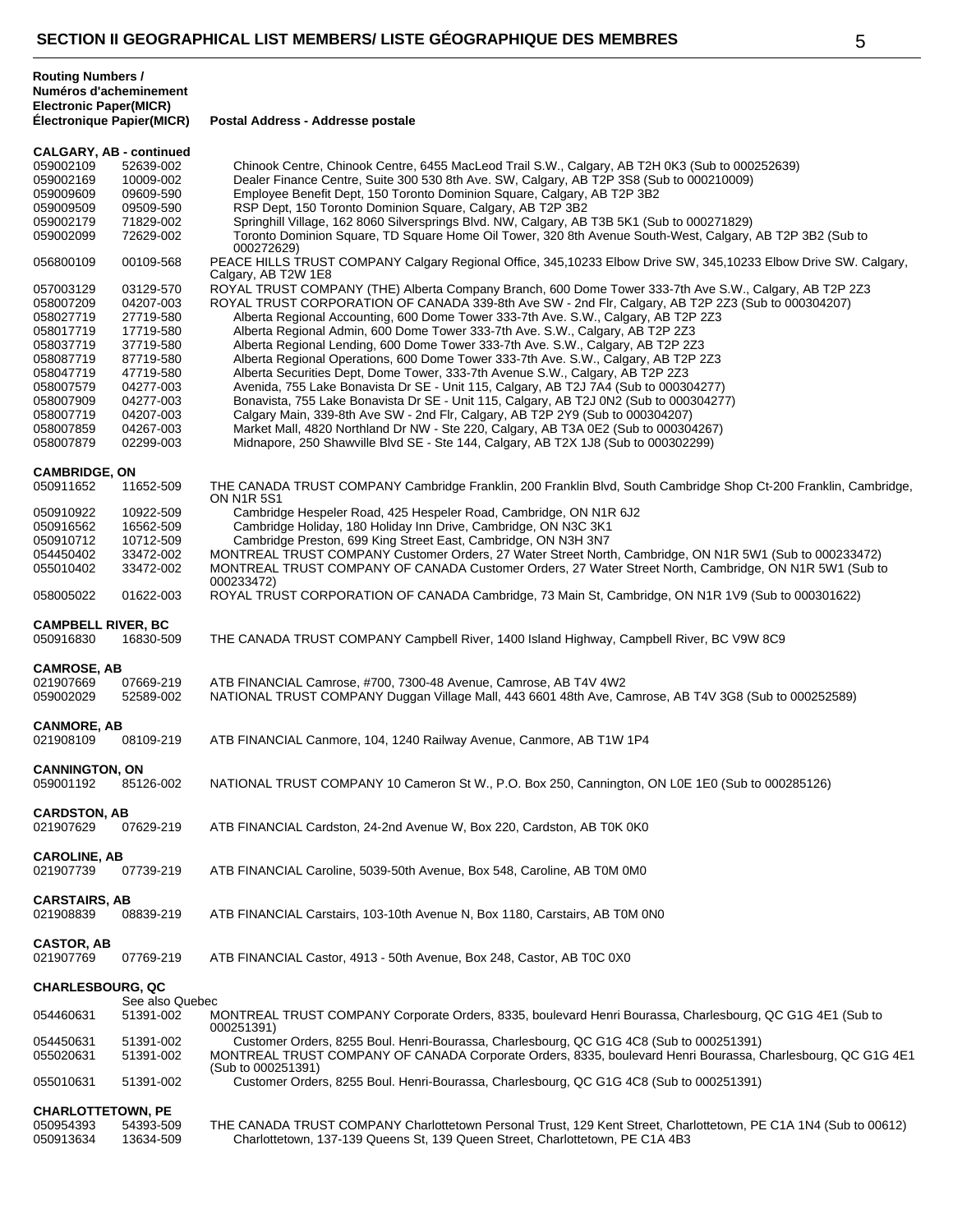| Numéros d'acheminement<br><b>Electronic Paper(MICR)</b><br><b>Électronique Papier(MICR)</b> |                                                               | Postal Address - Addresse postale                                                                                                                                                                                                                                                                                                                                                                                                                   |
|---------------------------------------------------------------------------------------------|---------------------------------------------------------------|-----------------------------------------------------------------------------------------------------------------------------------------------------------------------------------------------------------------------------------------------------------------------------------------------------------------------------------------------------------------------------------------------------------------------------------------------------|
| <b>CHARLOTTETOWN, PE - continued</b>                                                        |                                                               |                                                                                                                                                                                                                                                                                                                                                                                                                                                     |
| 054450114<br>055010114                                                                      | 30023-002<br>30023-002                                        | MONTREAL TRUST COMPANY Customer Orders, 129 Queen Street, Charlottetown, PE C1A 7L1 (Sub to 000230023)<br>MONTREAL TRUST COMPANY OF CANADA Customer Orders, 129 Queen Street Confederation Plaza, Charlottetown, PE<br>C1A 7L1 (Sub to 000230023)                                                                                                                                                                                                   |
| 055030114<br>058002313                                                                      | 30023-002<br>02757-003                                        | G.I.C. Repayments, 129 Queen Street Confederation Plaza, Charlottetown, PE C1A 7L1 (Sub to 000230023)<br>ROYAL TRUST CORPORATION OF CANADA Dominion Bldg, 83 Queen St, Charlottetown, PE C1A 4A8 (Sub to 000302757)                                                                                                                                                                                                                                 |
| <b>CHATEAUGUAY, QC</b><br>057003641                                                         | 03641-570                                                     | ROYAL TRUST (CIE) 200 boul D Anjou - Bureau 455, Chateauguay, QC J6K 1C5 (Sub to 000300781)                                                                                                                                                                                                                                                                                                                                                         |
| <b>CHATHAM, ON</b>                                                                          |                                                               |                                                                                                                                                                                                                                                                                                                                                                                                                                                     |
| 050910112<br>050910422<br>059001332<br>059000302<br>058005972                               | 10112-509<br>10422-509<br>50252-002<br>45146-002<br>00882-003 | THE CANADA TRUST COMPANY Chatham Main, 255 King Street West, Chatham, ON N7M 1E6<br>Chatham St Clair, 345 St Clair Str, Chatham, ON N7L 3J8<br>NATIONAL TRUST COMPANY 213 King Street W., P.O. Box 1137, Chatham, ON N7M 5L8 (Sub to 000250252)<br>Thames Lea Shopping Centre, 635 Grand Avenue West, Chatham, ON N7L 1C5 (Sub to 000245146)<br>ROYAL TRUST CORPORATION OF CANADA 190 King St W, PO Box 250, Chatham, ON N7M 1E4 (Sub to 000300882) |
| <b>CHESTERMERE, AB</b><br>021909329                                                         | 09329-219                                                     | ATB FINANCIAL Chestermere, 600, 100 Marina Drive, Chestermere, AB T1X 0A9                                                                                                                                                                                                                                                                                                                                                                           |
| <b>CHILLIWACK, BC</b>                                                                       |                                                               |                                                                                                                                                                                                                                                                                                                                                                                                                                                     |
| 050912740                                                                                   | 12740-509                                                     | THE CANADA TRUST COMPANY Chilliwack, 46017 Yale road, Chilliwack, BC V2P 2M1                                                                                                                                                                                                                                                                                                                                                                        |
| <b>CLARESHOLM, AB</b><br>021907939                                                          | 07939-219                                                     | ATB FINANCIAL Claresholm, 115 - 49th Avenue West, Box 640, Claresholm, AB TOL 0T0                                                                                                                                                                                                                                                                                                                                                                   |
| <b>CLEARBROOK, BC</b><br>050911150                                                          | 11150-509                                                     | THE CANADA TRUST COMPANY Abbotsford, 32435 South Fraser Way-Unit 1, Clearbrook, BC V2T 1X4                                                                                                                                                                                                                                                                                                                                                          |
| <b>COALDALE, AB</b><br>021908139                                                            | 08139-219                                                     | ATB FINANCIAL Coaldale, 1821 - 20th Avenue, Box 1269, Coaldale, AB T1M 1N1                                                                                                                                                                                                                                                                                                                                                                          |
| <b>COBOURG, ON</b><br>059001152                                                             | 15156-002                                                     | NATIONAL TRUST COMPANY King George Court, 68 King Street West, Cobourg, ON K9A 2M3 (Sub to 000215156)                                                                                                                                                                                                                                                                                                                                               |
| <b>COCHRANE, AB</b><br>021907839                                                            | 07839-219                                                     | ATB FINANCIAL Cochrane, 280 - 5th Avenue W, Cochrane, AB T4C 2G4                                                                                                                                                                                                                                                                                                                                                                                    |
| <b>COLD LAKE, AB</b><br>021907869<br>021908189                                              | 07869-219<br>08189-219                                        | ATB FINANCIAL Cold Lake, 6501 - 51 Street, Box 258, Cold Lake, AB T9M 1C8<br>Cold Lake, 6501 - 51 Street, Box 258, Cold Lake, AB T9M 1C8                                                                                                                                                                                                                                                                                                            |
| <b>COLLINGWOOD, ON</b><br>050912482<br>059001302                                            | 12482-509<br>32342-002                                        | THE CANADA TRUST COMPANY Hurontario and Highway 26, 104 Hurontario St., Collingwood, ON L9Y 3Z4<br>NATIONAL TRUST COMPANY 72 Hurontario Street, Box 459, Collingwood, ON L9Y 2L8 (Sub to 000232342)                                                                                                                                                                                                                                                 |
| <b>CONSORT, AB</b><br>021908779                                                             | 08779-219                                                     | ATB FINANCIAL Consort, 4911 - 50th Street, Box 70, Consort, AB T0C 1B0                                                                                                                                                                                                                                                                                                                                                                              |
| <b>COQUITLAM, BC</b>                                                                        |                                                               |                                                                                                                                                                                                                                                                                                                                                                                                                                                     |
|                                                                                             |                                                               | See also New Westminster, Port Coquitlam                                                                                                                                                                                                                                                                                                                                                                                                            |
| 050917360<br>050915390<br>050918550<br>058007960                                            | 17360-509<br>15390-509<br>18550-509<br>04457-003              | THE CANADA TRUST COMPANY Coquitlam Austin, 1022 Austin Avenue, Coquitlam, BC V3K 3P3<br>Coquitlam Barnet, 2773 Barnet at Lansdowne-Building B, Coquitlam, BC V3B 1C2<br>Coquitlam Pinetree, 299 Lougheed Hwy, Coquitlam, BC V3B 6J5<br>ROYAL TRUST CORPORATION OF CANADA 2885 Barnett Hwy, Coquitlam, BC V3B 6J6 (Sub to 000304457)                                                                                                                 |
|                                                                                             |                                                               |                                                                                                                                                                                                                                                                                                                                                                                                                                                     |
| <b>CORNWALL, ON</b><br>050911372<br>059001391                                               | 11372-509<br>75176-002                                        | THE CANADA TRUST COMPANY Cornwall, 1 Water Street East, Cornwall, ON K6H 6M2<br>NATIONAL TRUST COMPANY 841 Sydney Street, Tudor Centre, 841 Sydney Street, Cornwall, ON K6H 3J7 (Sub to<br>000275176)                                                                                                                                                                                                                                               |
| <b>CORONATION, AB</b><br>021907969                                                          | 07969-219                                                     | ATB FINANCIAL Coronation, 5026 Vicotria Avenue, Box 126, Coronation, AB T0C 1C0                                                                                                                                                                                                                                                                                                                                                                     |
| <b>COTE SAINT-LUC, QC</b>                                                                   |                                                               |                                                                                                                                                                                                                                                                                                                                                                                                                                                     |
| 050916541                                                                                   | See also Montreal<br>16541-509                                | THE CANADA TRUST COMPANY Cote St. Luc, 5500 Westminster Av, Cote Saint-Luc, QC H4W 2J1                                                                                                                                                                                                                                                                                                                                                              |
|                                                                                             |                                                               |                                                                                                                                                                                                                                                                                                                                                                                                                                                     |

**Routing Numbers /**

**COURTENAY, BC**<br>050917490 17490-509 THE CANADA TRUST COMPANY Courtenay Glacier View Plaza, Unit A-2599 Cliffe Ave, Courtenay, BC V9N 2L5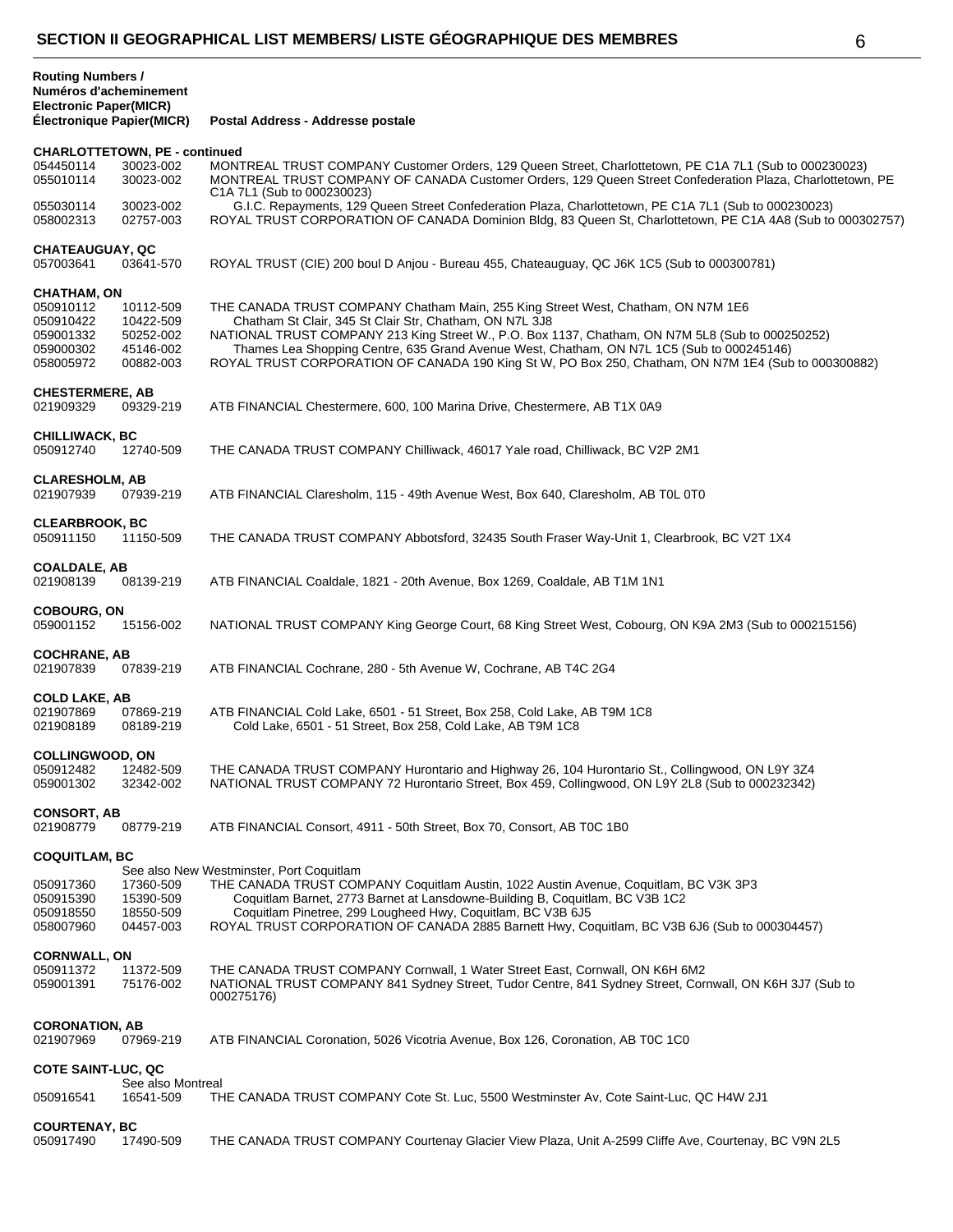|  |   | S |  |
|--|---|---|--|
|  | I | ı |  |
|  |   |   |  |
|  |   |   |  |

| <b>Routing Numbers /</b><br>Numéros d'acheminement<br><b>Electronic Paper(MICR)</b><br><b>Électronique Papier(MICR)</b> |                                                                                                      | Postal Address - Addresse postale                                                                                                                                                                                                                                                                                                                                                                                                                                                                                                                                                          |
|-------------------------------------------------------------------------------------------------------------------------|------------------------------------------------------------------------------------------------------|--------------------------------------------------------------------------------------------------------------------------------------------------------------------------------------------------------------------------------------------------------------------------------------------------------------------------------------------------------------------------------------------------------------------------------------------------------------------------------------------------------------------------------------------------------------------------------------------|
| <b>CROSSFIELD, AB</b><br>021907249                                                                                      | 07249-219                                                                                            | ATB FINANCIAL Crossfield, 1214 Railway Street, PO Box 700, Crossfield, AB T0M 0S0                                                                                                                                                                                                                                                                                                                                                                                                                                                                                                          |
| <b>DARTMOUTH, NS</b>                                                                                                    |                                                                                                      |                                                                                                                                                                                                                                                                                                                                                                                                                                                                                                                                                                                            |
| 050913643<br>058002363                                                                                                  | See also Bedford, Halifax<br>13643-509<br>02363-580                                                  | THE CANADA TRUST COMPANY Dartmouth, 590 Portland Street, Dartmouth, NS B2W 6B7<br>ROYAL TRUST CORPORATION OF CANADA 978 Cole Harbour Road, Dartmouth, NS B2V 1E7                                                                                                                                                                                                                                                                                                                                                                                                                           |
| DAYSLAND, AB<br>021908679                                                                                               | 08679-219                                                                                            | ATB FINANCIAL Daysland, 5033 - 50th Street, Box 220, Daysland, AB T0B 1A0                                                                                                                                                                                                                                                                                                                                                                                                                                                                                                                  |
| DELHI, ON<br>050910822                                                                                                  | 10822-509                                                                                            | THE CANADA TRUST COMPANY Delhi, 121 King St, Delhi, ON N4B 1X9                                                                                                                                                                                                                                                                                                                                                                                                                                                                                                                             |
| <b>DELTA, BC</b><br>050912750<br>050912630<br>058007000                                                                 | 12750-509<br>12630-509<br>02810-003                                                                  | THE CANADA TRUST COMPANY 275 Delta 72nd, 7317 120th St, Delta, BC V4C 6P5<br>Delta Kennedy Heights, 8057 120th Street, Delta, BC V4A 6P7<br>ROYAL TRUST CORPORATION OF CANADA Sunshine Village Shopping Centre, 7157-120th St, Delta, BC V4E 2A6 (Sub to<br>000302810)                                                                                                                                                                                                                                                                                                                     |
| <b>DIDSBURY, AB</b><br>021907729                                                                                        | 07729-219                                                                                            | ATB FINANCIAL Didsbury, 1820-20th Street, Box 430, Didsbury, AB T0M 0W0                                                                                                                                                                                                                                                                                                                                                                                                                                                                                                                    |
| <b>DON MILLS, ON</b>                                                                                                    |                                                                                                      |                                                                                                                                                                                                                                                                                                                                                                                                                                                                                                                                                                                            |
| 050917002<br>050912412                                                                                                  | See also Toronto<br>17002-509<br>12412-509                                                           | THE CANADA TRUST COMPANY Eastern Canada Money-In SSU, 4211 Yonge Street - Suite 500, Don Mills, ON M2P 2B1<br>Toronto Don Mills, 939 Lawrence Ave E, Don Mills, ON M3C 1P8                                                                                                                                                                                                                                                                                                                                                                                                                 |
| DORVAL, QC<br>050915291<br>057003271                                                                                    | 15291-509<br>03271-570                                                                               | THE CANADA TRUST COMPANY Dorval, 388 Dorval Ave., Dorval, QC H9S 3H7<br>ROYAL TRUST (CIE) Dorval, 316 Dorval Ave, Dorval, QC H9S 3H3 (Sub to 000302877)                                                                                                                                                                                                                                                                                                                                                                                                                                    |
| DOWNSVIEW, ON                                                                                                           |                                                                                                      |                                                                                                                                                                                                                                                                                                                                                                                                                                                                                                                                                                                            |
| 059000092<br>059000112<br>058005732                                                                                     | See also Toronto<br>04796-002<br>44776-002<br>03764-003                                              | NATIONAL TRUST COMPANY 628 Sheppard Avenue West, Downsview, ON M3H 2S1 (Sub to 000204796)<br>York Plaza, 1603 Wilson Avenue, Downsview, ON M3L 1A5 (Sub to 000244776)<br>ROYAL TRUST CORPORATION OF CANADA Armour Heights, 4401 Bathurst St, Downsview, ON M3H 5V3 (Sub to<br>000303764)                                                                                                                                                                                                                                                                                                   |
| DRAYTON VALLEY, AB<br>021908169                                                                                         | 08169-219                                                                                            | ATB FINANCIAL Drayton Valley, 5017 - 51 Avenue, Box 6900, Drayton Valley, AB T7A 1S2                                                                                                                                                                                                                                                                                                                                                                                                                                                                                                       |
| <b>DRUMHELLER, AB</b><br>021907829                                                                                      | 07829-219                                                                                            | ATB FINANCIAL Drumheller, 300-650 South Railway Avenue E., Box 1600, Drumheller, AB T0J 0Y0                                                                                                                                                                                                                                                                                                                                                                                                                                                                                                |
| <b>DUNCAN, BC</b><br>050916780                                                                                          | 16780-509                                                                                            | THE CANADA TRUST COMPANY Duncan BC, 488 Robertson Street, Duncan, BC V9L 4X9                                                                                                                                                                                                                                                                                                                                                                                                                                                                                                               |
| <b>DUNDAS, ON</b><br>050910812                                                                                          | 10812-509                                                                                            | THE CANADA TRUST COMPANY Dundas, 82 King Street West, P.O. Box 8586, Dundas, ON L9H 5G1                                                                                                                                                                                                                                                                                                                                                                                                                                                                                                    |
| <b>DUNNVILLE, ON</b><br>050911202                                                                                       | 11202-509                                                                                            | THE CANADA TRUST COMPANY Dunnville, 163 Lock Street East, P.O. Box 185 Station A, Dunnville, ON N1A 2X5                                                                                                                                                                                                                                                                                                                                                                                                                                                                                    |
| <b>DUVERNAY, QC</b><br>057003961                                                                                        | 03961-570                                                                                            | ROYAL TRUST (CIE) 3100 boul De La Concorde -Bureau 200, Duvernay, QC H7E 4W4 (Sub to 000302987)                                                                                                                                                                                                                                                                                                                                                                                                                                                                                            |
| <b>EDMONTON, AB</b>                                                                                                     |                                                                                                      | See also Sherwood Park, St. Albert                                                                                                                                                                                                                                                                                                                                                                                                                                                                                                                                                         |
| 021907159<br>021908559<br>021909339<br>021909419<br>021909099<br>021907759<br>021909399<br>021907559                    | 07159-219<br>08559-219<br>09339-219<br>09419-219<br>09099-219<br>07759-219<br>09399-219<br>07559-219 | ATB FINANCIAL 10020 100Th Street, Edmonton, AB T5J 0N3<br>ATB Place, 105 10025 Jasper Avenue, Edmonton, AB T5J 2B8<br>Alberta Private Client - Edmonton, 2300 10020-100 STREET NW, Edmonton, AB T5J 0N3<br>Arts And Culture Edmonton, 9804 Jasper Ave NW, Edmonton, AB T5J 0C5<br>Business Ownership - Edmonton, 15th Floor 10020 100th Street, Edmonton, AB T5J 0N3<br>EDMONTON GLENORA, #160 14101 WEST BLOCK DRIVE NW, Edmonton, AB T5N 1L5<br>EDMONTON MOBILE BRANCH, 15548 STONY PLAIN ROAD, Edmonton, AB T5P 3Z2<br>Edmonton Alberta Avenue, 8804-118th Avenue, Edmonton, AB T5B 0T4 |
| 021907859<br>021908419<br>021908609                                                                                     | 07859-219<br>08419-219<br>08609-219                                                                  | Edmonton - Killarney, 12703-97th Street N.W., Edmonton, AB T5E 4C1<br>Edmonton Calgary Trail at Whitemud, 4234 Calgary Trail, Edmonton, AB T6J 6Y8<br>Edmonton Calgary Trail at Whitemud, 4234 Calgary Trail, Edmonton, AB T6J 6Y8                                                                                                                                                                                                                                                                                                                                                         |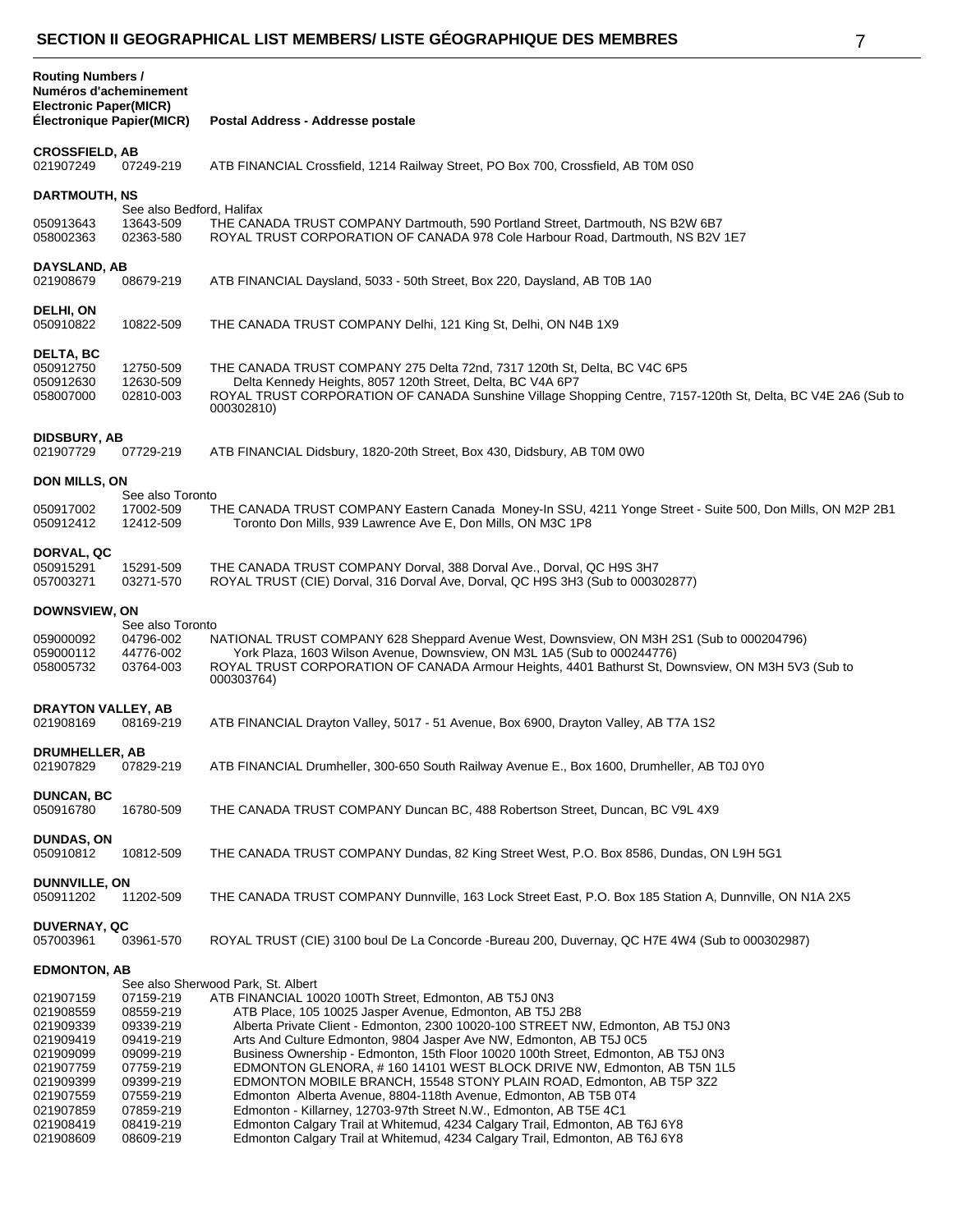|                        | <b>EDMONTON, AB - continued</b> |                                                                                                                                                                                                                |
|------------------------|---------------------------------|----------------------------------------------------------------------------------------------------------------------------------------------------------------------------------------------------------------|
| 021908759              | 08759-219                       | Edmonton Calgary Trail at Whitemud, 4234 Calgary Trail, Edmonton, AB T6J 6Y8                                                                                                                                   |
| 021907659              | 07659-219                       | Edmonton City Centre, D127, 10200-102 Avenue, Edmonton, AB T5J 4B7                                                                                                                                             |
| 021907919              | 07919-219                       | Edmonton Ellerslie Landing, 9204 Ellerslie Rd SW, 9204 Ellerslie Rd SW Edmonton, AB, Edmonton, AB T6X 0K6                                                                                                      |
| 021909219              | 09219-219                       | Edmonton Ellerslie Landing, 9204 Ellerslie Rd SW, Edmonton, AB T6X 0K6                                                                                                                                         |
| 021908459<br>021908659 | 08459-219<br>08659-219          | Edmonton Killarney, 12703-97 Street, Edmonton, AB T5E 4C1                                                                                                                                                      |
| 021907319              | 07319-219                       | Edmonton Killarney, 12703-97 Street, Edmonton, AB T5E 4C1<br>Edmonton Manning Crossing, 350 Manning Crossing N.W., Edmonton, AB T5A 5A1                                                                        |
| 021909249              | 09249-219                       | Edmonton Manning Crossing, 5203 167th Ave, 350 Manning Crossing NW EDMONTON, AB, Edmonton, AB T5A 5A1                                                                                                          |
| 021908359              | 08359-219                       | Edmonton Millwoods, 5331-23 Avenue N.W., Edmonton, AB T6L 7G4                                                                                                                                                  |
| 021907519              | 07519-219                       | Edmonton Namao, 16675-97 Street, Edmonton, AB T5X 6A7                                                                                                                                                          |
| 021908259              | 08259-219                       | Edmonton Oliver Village, 11366 - 104 Avenue NW, Edmonton, AB T5K 2W9                                                                                                                                           |
| 021907259              | 07259-219                       | Edmonton Oliver Village, 11366 104 Avenue NW, Edmonton, AB T5K 2W9                                                                                                                                             |
| 021907719              | 07719-219                       | Edmonton Rabbit Hill, 14236-23 Avenue, Edmonton, AB T6R 3A8                                                                                                                                                    |
| 021907359              | 07359-219                       | Edmonton Skyview, 13304-137 Avenue, Edmonton, AB T5L 4Z6                                                                                                                                                       |
| 021907619<br>021907959 | 07619-219<br>07959-219          | Edmonton Southbrook, 1003 James Mowatt Trail, Edmonton, AB T6W 1S4<br>Edmonton Strathcona, 8008-104 Street, Edmonton, AB T6E 4E2                                                                               |
| 021908249              | 08249-219                       | Edmonton The Grange, 18358 Lessard Road, 2588 Guardian Rd NW EDM, AB T5T 1K8, Edmonton, AB T5T 1K8                                                                                                             |
| 021908549              | 08549-219                       | Edmonton The Grange, 2588 Guardian Road NW, Edmonton, AB T5T 1K8                                                                                                                                               |
| 021909299              | 09299-219                       | Edmonton The Meadows, #304 2320 23 Avenue NW, 3860 - 17th Street NW EDMONTON, AB, Edmonton, AB T6T 0C2                                                                                                         |
| 021908159              | 08159-219                       | Edmonton West Pointe, 17107 Stony Plain Road, Edmonton, AB T5S 2M9                                                                                                                                             |
| 021908809              | 08809-219                       | Edmonton West Pointe, 17107 Stony Plain Road, Edmonton, AB T5S 2M9                                                                                                                                             |
| 021908859              | 08859-219                       | Edmonton West Pointe, 17107 Stony Plain Road, Edmonton, AB T5S 2M9                                                                                                                                             |
| 021909259              | 09259-219                       | Edmonton Windermere, 6004 Currents Drive NW, Edmonton, AB T6W 0L7                                                                                                                                              |
| 021908919              | 08919-219<br>09029-219          | Edmonton-The Meadows, 3860 17 St NW, Edmonton, AB T6T 0C2                                                                                                                                                      |
| 021909029<br>050912039 | 12039-509                       | Money Markets Branch, 16Th Floor 10020 100Th Street, Edmonton, AB T5J 0N3<br>THE CANADA TRUST COMPANY Calgary Trail South, 4108 Calgary Trails, Edmonton, AB T6J 6Y6                                           |
| 050916819              | 16819-509                       | Edmonton - 50th Street, 13318 - 50 Street, Edmonton, AB T5A 4Z8                                                                                                                                                |
| 050912239              | 12239-509                       | Edmonton 104th, 11550 104 Avenue, Edmonton, AB T5K 2S5                                                                                                                                                         |
| 050917169              | 17169-509                       | Edmonton 127-142nd, 12645 142nd Avenue, Edmonton, AB T5X 5Y8                                                                                                                                                   |
| 050915239              | 15239-509                       | Edmonton 142nd, 10210 142nd Street, Edmonton, AB T5N 2N8                                                                                                                                                       |
| 050912389              | 12389-509                       | Edmonton 156th, 8705 156th Street, Edmonton, AB T5R 1Y5                                                                                                                                                        |
| 050915799              | 15799-509                       | Edmonton 28th Avenue, 6404-28th Avenue, Edmonton, AB T6L 6N3                                                                                                                                                   |
| 050912099              | 12099-509                       | Edmonton Capilano, 47 Capilano Mall 5004 - 98th Ave, Edmonton, AB T6A 0A1                                                                                                                                      |
| 050911129<br>050912969 | 11129-509<br>12969-509          | Edmonton Castle Downs, 13703 93rd Street NW, Edmonton, AB T5E 5V6<br>Edmonton Heritage, 10965 23rd Ave, Edmonton, AB T6J 6Y4                                                                                   |
| 050910069              | 10069-509                       | Edmonton Main, 10104-103 Avenue, Edmonton, AB T5J 4A7                                                                                                                                                          |
| 050912959              | 12959-509                       | Edmonton Main, 10104-103 Avenue, Edmonton, AB T5J 4A7                                                                                                                                                          |
| 050912979              | 12979-509                       | Edmonton Meadowlark, c/o 8705-156th Street, Edmonton, AB T5R 1Y9                                                                                                                                               |
| 050911549              | 11549-509                       | Edmonton Millbourne, 133 Millbourne Shopping Centre, 38th Ave. and Millwoods Rd., Edmonton, AB T6K 3L6                                                                                                         |
| 050912269              | 12269-509                       | Edmonton Northwoods, 13703 93rd Street NW, Edmonton, AB T5E 5V6                                                                                                                                                |
| 050954769<br>050954069 | 54769-509<br>54069-509          | Edmonton PIC, 10104 103rd Ave, Edmonton, AB T5J 4A7 (Sub to 00612)<br>Edmonton Personal Trust, 10104-103rd Ave, Edmonton, AB T5J 4A7 (Sub to 00612)                                                            |
| 050915599              | 15599-509                       | Edmonton Terwillegar, 490 Riverbend Square, Edmonton, AB T6R 2E3                                                                                                                                               |
| 050913949              | 13949-509                       | Edmonton Varscona, 10907 82nd Ave NW, Edmonton, AB T6G 0S7                                                                                                                                                     |
| 050912669              | 12669-509                       | Edmonton Westmount, 11440 Groat Road, Edmonton, AB T5M 4B7                                                                                                                                                     |
| 050912259              | 12259-509                       | Edmonton Whyte Ave, 8140-82 Avenue NW, Edmonton, AB T6C 0Y4                                                                                                                                                    |
| 054450319              | 50039-002                       | MONTREAL TRUST COMPANY Customer Orders, 40 Southgate Shoppers Mall, 51st Ave & 111th St, Edmonton, AB T6H 4M6                                                                                                  |
| 054450069              | 50039-002                       | (Sub to 000250039)<br>Customer Orders, Eaton Ctr Store 1101 10200-102 Ave, Edmonton, AB T5J 4B7 (Sub to 000250039)                                                                                             |
| 054450519              | 50039-002                       | Eaton Centre Store #1101, 10200-102 Ave., Edmonton, AB T5J 4B7 (Sub to 000250039)                                                                                                                              |
| 055010319              | 50039-002                       | MONTREAL TRUST COMPANY OF CANADA Customer Orders, 436 Southgate Shoppers Mall, 51st Ave & 111th St,                                                                                                            |
|                        |                                 | Edmonton, AB T6H 4M6 (Sub to 000250039)                                                                                                                                                                        |
| 055010069              | 50039-002                       | Customer Orders, Eaton Ctr Store 1101 10200-102 Ave, Edmonton, AB T5J 4B7 (Sub to 000250039)                                                                                                                   |
| 055010519              | 50039-002                       | Eaton Centre Store #1101, 10200-102 Ave., Edmonton, AB T5J 4B7 (Sub to 000250039)                                                                                                                              |
| 055030319              | 50039-002                       | G.I.C. Repayments 51st & 111th Sts., 436 Southgate Shoppers Mall, Edmonton, AB T6H 4M6 (Sub to 000250039)                                                                                                      |
| 055030069<br>059019609 | 50039-002<br>19609-590          | G.I.C. Repayments, 10020-101A Avenue, Edmonton, AB T5J 3G2 (Sub to 000250039)<br>NATIONAL TRUST COMPANY Employee Benefit Dept, Scotia Place, 10072 Jasper Ave, Edmonton, AB T5J 1V8                            |
| 059002189              | 01289-002                       | Millwood Mainstreet, 6147 28th Avenue, Edmonton, AB T6L 6N5 (Sub to 000201289)                                                                                                                                 |
| 059019409              | 19409-590                       | Personal Trust Dept, Scotia Place, 10072 Jasper Ave, Edmonton, AB T5J 1V8                                                                                                                                      |
| 059019509              | 19509-590                       | RSP Dept, Scotia Place, 10072 Jasper Ave, Edmonton, AB T5J 1V8                                                                                                                                                 |
| 059002119              | 90019-002                       | Scotia Place, 10072 Jasper Ave, Edmonton, AB T5J 1V8 (Sub to 000290019)                                                                                                                                        |
| 059002159              | 90019-002                       | West Edmonton Mall, 8770-170 Street, 8770 170 Street, Edmonton, AB T5T 4M2 (Sub to 000290019)                                                                                                                  |
| 059002129              | 02659-002                       | Westmount Shoppers Park, 111th Ave & Groat Rd, Edmonton, AB T5M 3L7 (Sub to 000202659)                                                                                                                         |
| 056800169              | 00169-568                       | PEACE HILLS TRUST COMPANY Edmonton Regional Office, Main Floor, 10011-109 Street, Edmonton, AB T5J 3S8<br>ROYAL TRUST CORPORATION OF CANADA Bonnie Doon Shopping Centre, 111 Bonnie Doon Shopping Centre, 82nd |
| 058007829              | 07829-580                       | Avenue & 83rd Street, Edmonton, AB T6C 4E3                                                                                                                                                                     |
| 058027729              | 27729-580                       | Edmonton Accounting, 400 Royal Trust Tower, 128 Edmonton Centre, Edmonton, AB T5J 2Y8                                                                                                                          |
| 058007729              | 07729-580                       | Edmonton Main, 128 Edmonton Centre, Edmonton, AB T5J 2Y8                                                                                                                                                       |
| 058007929              | 04307-003                       | Hudsons Bay Reserve Office, 11604-104th Ave, Edmonton, AB T5K 1X5 (Sub to 000304307)                                                                                                                           |
| 058007669              | 04187-003                       | River Valley West, 9102-142nd St, Edmonton, AB T5R 4E8 (Sub to 000304187)                                                                                                                                      |
| 058007549              | 04177-003                       | South Edmonton, 2323-111th St - Ste 243, Edmonton, AB T6J 4V9 (Sub to 000304177)                                                                                                                               |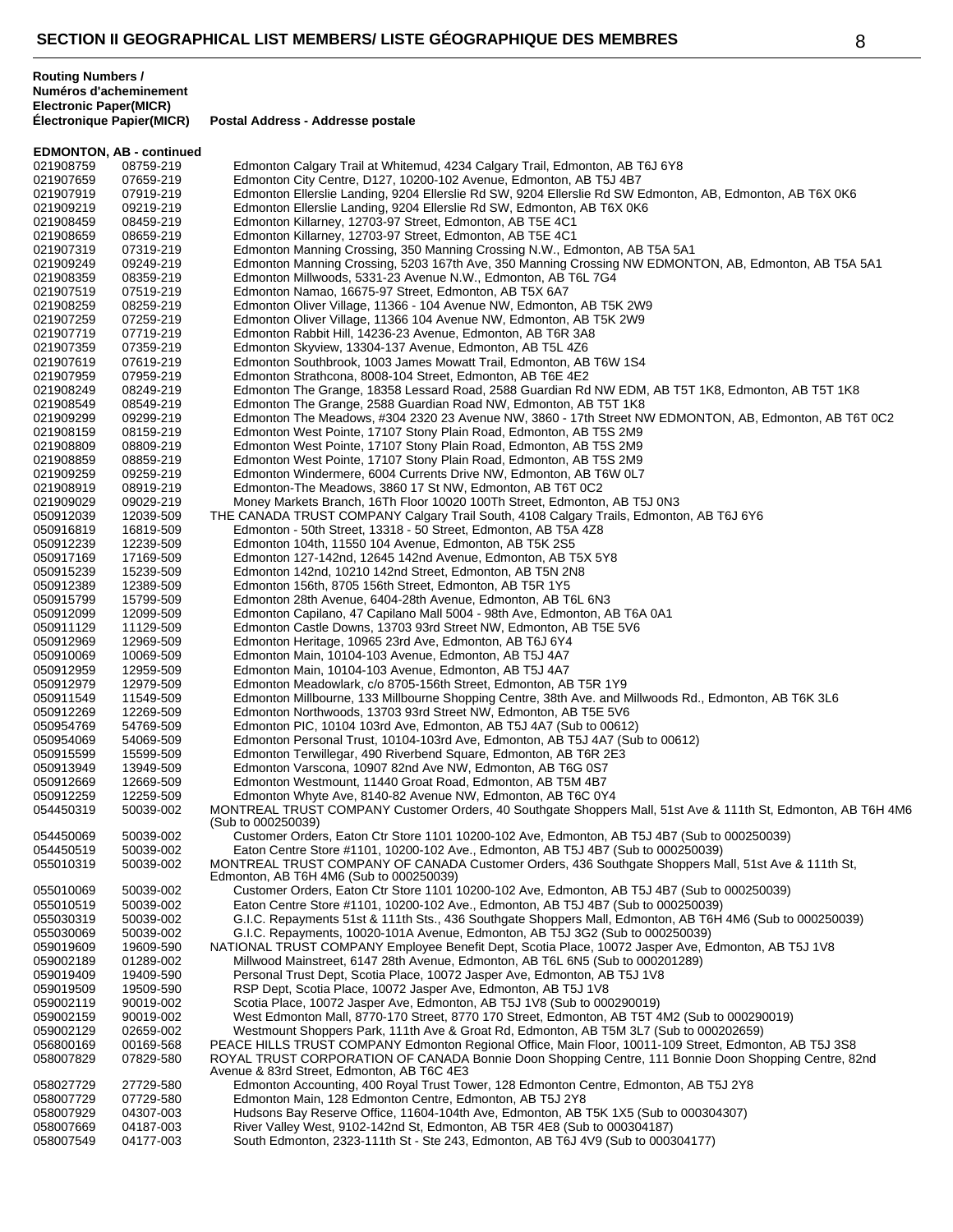| <b>Routing Numbers /</b><br>Numéros d'acheminement<br><b>Electronic Paper(MICR)</b> |                                     |                                                                                                                                                                                                                                        |
|-------------------------------------------------------------------------------------|-------------------------------------|----------------------------------------------------------------------------------------------------------------------------------------------------------------------------------------------------------------------------------------|
| Électronique Papier(MICR)                                                           |                                     | Postal Address - Addresse postale                                                                                                                                                                                                      |
| <b>EDSON, AB</b><br>021908269                                                       | 08269-219                           | ATB FINANCIAL Edson, 313 - 50th Street, P.O. Box 6418, Edson, AB T7E 1T8                                                                                                                                                               |
| <b>ELK POINT, AB</b><br>021907989                                                   | 07989-219                           | ATB FINANCIAL EIK Point, 4925 - 50th Street, P.O. Box 38, Elk Point, AB T0A 1A0                                                                                                                                                        |
| <b>ETOBICOKE, ON</b>                                                                | See also Islington, Toronto         |                                                                                                                                                                                                                                        |
|                                                                                     |                                     | THE CANADA TRUST COMPANY Toronto Evans, 689 Evans Avenue, Etobicoke, ON M9C 1A2                                                                                                                                                        |
| 050915732                                                                           | 15732-509                           |                                                                                                                                                                                                                                        |
| 050913262                                                                           | 13262-509                           | Toronto Jackson, 2972 Bloor Street, Etobicoke, ON M8X 1B9                                                                                                                                                                              |
| 050912352                                                                           | 12352-509                           | Toronto Jopling, 3868 Bloor Street West, Etobicoke, ON M9B 1L3                                                                                                                                                                         |
| 050910412                                                                           | 10412-509                           | Toronto Kingsway, 2972 Bloor Street, Etobicoke, ON M8X 1B9                                                                                                                                                                             |
| 050910502                                                                           | 10502-509                           | Toronto Markland Wood, 4335 Bloor Street West, Etobicoke, ON M9C 2A5                                                                                                                                                                   |
| 050915382                                                                           | 15382-509                           | Toronto Mimico Street, 2472 Lakeshore Blvd West, Etobicoke, ON M8V 1C9                                                                                                                                                                 |
|                                                                                     |                                     | Toronto Rathburn, 1498 Islington Ave, Etobicoke, ON M9A 3L7                                                                                                                                                                            |
| 050912512                                                                           | 12512-509                           |                                                                                                                                                                                                                                        |
| 050910482                                                                           | 10482-509                           | Toronto Richview, 250 Wincott Drive, Etobicoke, ON M9R 2R5                                                                                                                                                                             |
| 050911932                                                                           | 11932-509                           | Toronto Royal York, 1440 Royal York Rd, Etobicoke, ON M9P 3B1                                                                                                                                                                          |
| 050913312                                                                           | 13312-509                           | Toronto Saturn, 666 Burnhamthorpe Road, Etobicoke, ON M9C 2Z4                                                                                                                                                                          |
| 050917482                                                                           | 17482-509                           | Toronto Westway, 418 The Westway, Etobicoke, ON M9R 1H6                                                                                                                                                                                |
| 059000682                                                                           | 94706-002                           | NATIONAL TRUST COMPANY Sherway Gardens, 25 The West Mall, P.O. Box 178, Etobicoke, ON M9C 1B8 (Sub to                                                                                                                                  |
|                                                                                     |                                     | 000294706)                                                                                                                                                                                                                             |
| 058005422                                                                           | 03654-003                           | ROYAL TRUST CORPORATION OF CANADA Bloor & West Mall, 290 The West Mall, Etobicoke, ON M9C 1C6 (Sub to<br>000303654)                                                                                                                    |
| 058005632                                                                           | 03714-003                           | Humbertown, 270 The Kingsway, Etobicoke, ON M9A 3T7 (Sub to 000303714)                                                                                                                                                                 |
|                                                                                     |                                     |                                                                                                                                                                                                                                        |
| EXETER, ON<br>059001102                                                             | 70342-002                           | NATIONAL TRUST COMPANY 425 Main Street, P.O. Box 2020, Exeter, ON N0M 1S7 (Sub to 000270342)                                                                                                                                           |
|                                                                                     |                                     |                                                                                                                                                                                                                                        |
| <b>FAIRVIEW, AB</b><br>021907499                                                    | 07499-219                           | ATB FINANCIAL Fairview, 11012-102nd Avenue, Box 1450, Fairview, AB T0H 1L0                                                                                                                                                             |
| <b>FALHER, AB</b><br>021908199                                                      | 08199-219                           | ATB FINANCIAL Falher, 24 Main Street, Box 296, Falher, AB T0H 1M0                                                                                                                                                                      |
| 021907599                                                                           | 07599-219                           | Falher, Railway Avenue & Main Street, Box 238, Falher, AB T0H 1M0                                                                                                                                                                      |
| <b>FERGUS, ON</b>                                                                   |                                     |                                                                                                                                                                                                                                        |
|                                                                                     | See also Elora                      |                                                                                                                                                                                                                                        |
| 050910772                                                                           | 10772-509                           | THE CANADA TRUST COMPANY Fergus, 298 St Andrew St West, Fergus, ON N1M 1N7                                                                                                                                                             |
| <b>FOREMOST, AB</b><br>021907949                                                    |                                     | ATB FINANCIAL Foremost, 201 Main Street, P.O. Box 298, Foremost, AB T0K 0X0                                                                                                                                                            |
|                                                                                     | 07949-219                           |                                                                                                                                                                                                                                        |
| <b>FOREST, ON</b><br>058005822                                                      | 07372-003                           | ROYAL TRUST CORPORATION OF CANADA 35 King St W, PO Box 400, Forest, ON N0N 1J0 (Sub to 000307372)                                                                                                                                      |
| <b>FORESTBURG, AB</b><br>021907189                                                  | 07189-219                           | ATB FINANCIAL Forestburg, 4901-50 Street, Box 119, Forestburg, AB T0B 1N0                                                                                                                                                              |
|                                                                                     |                                     |                                                                                                                                                                                                                                        |
| <b>FORT ERIE, ON</b><br>050911212                                                   | 11212-509                           | THE CANADA TRUST COMPANY Fort Erie, 70 Jarvis Street, P.O. Box 98 Station A, Fort Erie, ON L2A 5M6                                                                                                                                     |
| <b>FORT MACLEOD, AB</b><br>021907929                                                | 07929-219                           | ATB FINANCIAL Fort Macleod, 221 MacLeod Blvd, Box 1030, Fort MacLeod, AB T0L 0Z0                                                                                                                                                       |
| <b>FORT MCMURRAY, AB</b><br>021908449<br>021908479<br>021908649                     | 08449-219<br>08479-219<br>08649-219 | ATB FINANCIAL Fort McMurray Downtown, 11 Haineault Street, Fort McMurray, AB T9H 1R8<br>Fort McMurray Downtown, 11 Haineault Street, Fort McMurray, AB T9H 1R8<br>Fort McMurray Timberlea, 315 Powder Drive, Fort McMurray, AB T9K 0M3 |
|                                                                                     | <b>FORT SASKATCHEWAN, AB</b>        |                                                                                                                                                                                                                                        |
| 021907489                                                                           | 07489-219                           | ATB FINANCIAL Fort Saskatchewan, 9964 -99 Avenue, Fort Saskatchewan, AB T8L 4G8                                                                                                                                                        |
| <b>FORT VERMILION, AB</b><br>021908599                                              | 08599-219                           | ATB FINANCIAL Fort Vermilion, Main Street, P.O. Box 850, Fort Vermilion, AB T0H 1N0                                                                                                                                                    |
| <b>FREDERICTON, NB</b>                                                              |                                     |                                                                                                                                                                                                                                        |
| 050913654                                                                           | 13654-509                           | THE CANADA TRUST COMPANY Fredericton, 435 King Street, Fredericton, NB E3B 1B7                                                                                                                                                         |
| 056800484<br>058002454                                                              | 00484-568<br>02797-003              | PEACE HILLS TRUST COMPANY Fredericton Regional Office, 150 Cliffe Street, Fredericton, NB E3A 0A1<br>ROYAL TRUST CORPORATION OF CANADA Fredericton, 504 Queen St, PO Box 1420, Fredericton, NB E3B 5G1 (Sub to<br>000302797)           |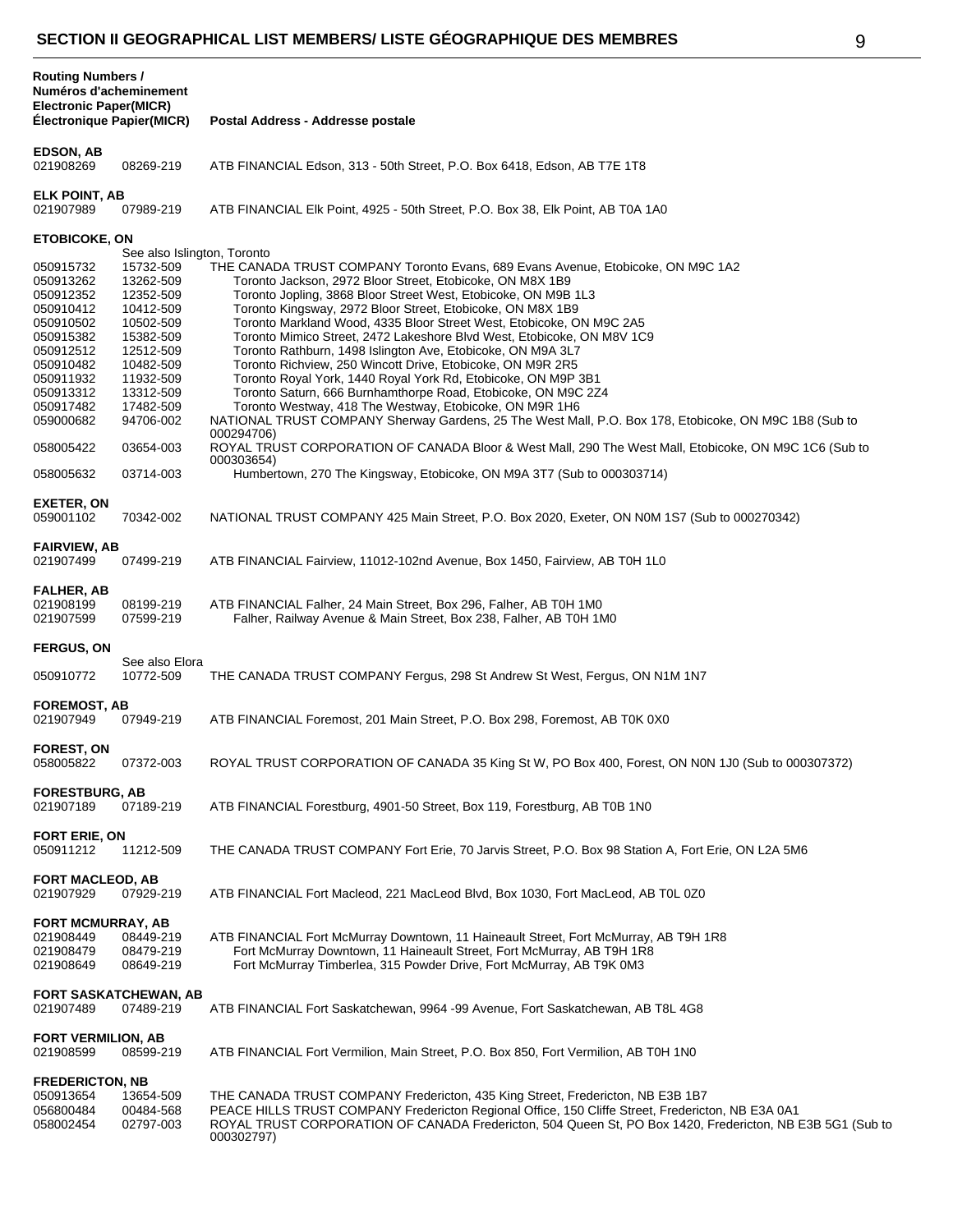| ×,      |
|---------|
| ٦<br>۰. |

| <b>Routing Numbers /</b><br>Numéros d'acheminement<br><b>Electronic Paper(MICR)</b><br>Électronique Papier(MICR)                                                                                                                                                                                                                                                                                                                                                                                                                                                                                                                                                                             | Postal Address - Addresse postale                                                                                                                                                                                                                                                                                                                                                                                                                                                                                                                                                                                                                                                                                                                                                                                                                                                                                                                                                                                                                                                                                                                                                                                                                                                                                                                                                                                                                                                                                                                                                                                                                                                                                                                                                                                                                                                                                                                                                                                                                                                                                                                                             |
|----------------------------------------------------------------------------------------------------------------------------------------------------------------------------------------------------------------------------------------------------------------------------------------------------------------------------------------------------------------------------------------------------------------------------------------------------------------------------------------------------------------------------------------------------------------------------------------------------------------------------------------------------------------------------------------------|-------------------------------------------------------------------------------------------------------------------------------------------------------------------------------------------------------------------------------------------------------------------------------------------------------------------------------------------------------------------------------------------------------------------------------------------------------------------------------------------------------------------------------------------------------------------------------------------------------------------------------------------------------------------------------------------------------------------------------------------------------------------------------------------------------------------------------------------------------------------------------------------------------------------------------------------------------------------------------------------------------------------------------------------------------------------------------------------------------------------------------------------------------------------------------------------------------------------------------------------------------------------------------------------------------------------------------------------------------------------------------------------------------------------------------------------------------------------------------------------------------------------------------------------------------------------------------------------------------------------------------------------------------------------------------------------------------------------------------------------------------------------------------------------------------------------------------------------------------------------------------------------------------------------------------------------------------------------------------------------------------------------------------------------------------------------------------------------------------------------------------------------------------------------------------|
| FT. QU'APPELLE, SK<br>056800448<br>00448-568                                                                                                                                                                                                                                                                                                                                                                                                                                                                                                                                                                                                                                                 | PEACE HILLS TRUST COMPANY Fort Qu Appelle Regional Office, 298 Broadway Street West, 298 Broadway St. West, Ft.<br>Qu'Appelle, SK S0G 1S0                                                                                                                                                                                                                                                                                                                                                                                                                                                                                                                                                                                                                                                                                                                                                                                                                                                                                                                                                                                                                                                                                                                                                                                                                                                                                                                                                                                                                                                                                                                                                                                                                                                                                                                                                                                                                                                                                                                                                                                                                                     |
| <b>GEORGETOWN, ON</b><br>050910702<br>10702-509                                                                                                                                                                                                                                                                                                                                                                                                                                                                                                                                                                                                                                              | THE CANADA TRUST COMPANY Halton Hills (Georgetown), 29 Main Street South, Georgetown, ON L7G 3G2                                                                                                                                                                                                                                                                                                                                                                                                                                                                                                                                                                                                                                                                                                                                                                                                                                                                                                                                                                                                                                                                                                                                                                                                                                                                                                                                                                                                                                                                                                                                                                                                                                                                                                                                                                                                                                                                                                                                                                                                                                                                              |
| <b>GLOUCESTER, ON</b><br>050917946<br>17946-509                                                                                                                                                                                                                                                                                                                                                                                                                                                                                                                                                                                                                                              | THE CANADA TRUST COMPANY Ottawa Blair Rd, 1648 Montreal Rd, Gloucester, ON K1J 6N5                                                                                                                                                                                                                                                                                                                                                                                                                                                                                                                                                                                                                                                                                                                                                                                                                                                                                                                                                                                                                                                                                                                                                                                                                                                                                                                                                                                                                                                                                                                                                                                                                                                                                                                                                                                                                                                                                                                                                                                                                                                                                            |
| <b>GODERICH, ON</b><br>050915192<br>15192-509<br>059001032<br>93062-002<br>70052-002<br>059005532                                                                                                                                                                                                                                                                                                                                                                                                                                                                                                                                                                                            | THE CANADA TRUST COMPANY Goderich Main, 39 Victoria St S, 39 Victoria A St, Goderich, ON N7A 3H4<br>NATIONAL TRUST COMPANY 100 Kingston St., P.O. Box 8, Goderich, ON N7A 3Y5 (Sub to 000293062)<br>Business Banking, 100 Kingston St. P.O. Box 8, Goderich, ON N7A 3Y5 (Sub to 000270052)                                                                                                                                                                                                                                                                                                                                                                                                                                                                                                                                                                                                                                                                                                                                                                                                                                                                                                                                                                                                                                                                                                                                                                                                                                                                                                                                                                                                                                                                                                                                                                                                                                                                                                                                                                                                                                                                                    |
| <b>GRANDE PRAIRIE, AB</b><br>021908899<br>08899-219<br>021908519<br>08519-219<br>021907199<br>07199-219                                                                                                                                                                                                                                                                                                                                                                                                                                                                                                                                                                                      | ATB FINANCIAL Grande Prairie Northview, 11507 - 99 Street, Grande Prairie, AB T8V 2H6<br>Grande Prairie Northview, 6801 Kateri Drive, 11507 99th ST Grande Prairie, AB, Grande Prairie, AB T8V 2H6<br>Grande Prairie Westview, 9907-106a Street, Grande Prairie, AB T8V 8E9                                                                                                                                                                                                                                                                                                                                                                                                                                                                                                                                                                                                                                                                                                                                                                                                                                                                                                                                                                                                                                                                                                                                                                                                                                                                                                                                                                                                                                                                                                                                                                                                                                                                                                                                                                                                                                                                                                   |
| <b>GRANUM, AB</b><br>021908129<br>08129-219                                                                                                                                                                                                                                                                                                                                                                                                                                                                                                                                                                                                                                                  | ATB FINANCIAL Granum, 210 Railway Avenue, Box 330, Granum, AB T0L 1A0                                                                                                                                                                                                                                                                                                                                                                                                                                                                                                                                                                                                                                                                                                                                                                                                                                                                                                                                                                                                                                                                                                                                                                                                                                                                                                                                                                                                                                                                                                                                                                                                                                                                                                                                                                                                                                                                                                                                                                                                                                                                                                         |
| <b>GRIMSBY, ON</b><br>050911222<br>11222-509                                                                                                                                                                                                                                                                                                                                                                                                                                                                                                                                                                                                                                                 | THE CANADA TRUST COMPANY Grimsby, 20 Main Street East, Grimsby, ON L3M 4G5                                                                                                                                                                                                                                                                                                                                                                                                                                                                                                                                                                                                                                                                                                                                                                                                                                                                                                                                                                                                                                                                                                                                                                                                                                                                                                                                                                                                                                                                                                                                                                                                                                                                                                                                                                                                                                                                                                                                                                                                                                                                                                    |
| <b>GRIMSHAW, AB</b><br>021907699<br>07699-219                                                                                                                                                                                                                                                                                                                                                                                                                                                                                                                                                                                                                                                | ATB FINANCIAL Grimshaw, 5216-50th Street, Box 40, Grimshaw, AB T0H 1W0                                                                                                                                                                                                                                                                                                                                                                                                                                                                                                                                                                                                                                                                                                                                                                                                                                                                                                                                                                                                                                                                                                                                                                                                                                                                                                                                                                                                                                                                                                                                                                                                                                                                                                                                                                                                                                                                                                                                                                                                                                                                                                        |
| <b>GUELPH, ON</b><br>050915162<br>15162-509<br>050917282<br>17282-509<br>13052-509<br>050913052<br>10182-509<br>050910182<br>050911612<br>11612-509<br>10882-509<br>050910882<br>050911312<br>11312-509<br>20362-002<br>054450412<br>055010412<br>20362-002<br>20362-002<br>059001282<br>058005692<br>03504-003                                                                                                                                                                                                                                                                                                                                                                              | THE CANADA TRUST COMPANY Guelph Eramosa, 350 Eramosa Rd., Guelph, ON N1E 2M9<br>Guelph Kortright Edinburgh, 200 Kortright Rd W, Guelph, ON N1G 4X8<br>Guelph MacDonell, c/o 34 Wyndham Street, Guelph, ON N1H 4E5<br>Guelph Main, 34 Wyndham Street, Guelph, ON N1H 4E5<br>Guelph Scottsdale, 585 Scottsdale Dr, Guelph, ON N1G 3E7<br>Guelph Silvercreek, 170 Silvercreek Parkway N, Guelph, ON N1H 7P7<br>Guelph Speedvale, 666 Woolwich Street, Guelph, ON N1H 7G5<br>MONTREAL TRUST COMPANY Customer Orders, 9 Wyndham Street North, Guelph, ON N1H 4E2 (Sub to 000220362)<br>MONTREAL TRUST COMPANY OF CANADA Customer Orders, 9 Wyndham Street North, Guelph, ON N1H 4E2 (Sub to<br>000220362)<br>NATIONAL TRUST COMPANY 42 Wyndham St. N., Guelph, ON N1H 4E6 (Sub to 000220362)<br>ROYAL TRUST CORPORATION OF CANADA Guelph, 74 Wyndham St N, Guelph, ON N1H 6N9 (Sub to 000303504)                                                                                                                                                                                                                                                                                                                                                                                                                                                                                                                                                                                                                                                                                                                                                                                                                                                                                                                                                                                                                                                                                                                                                                                                                                                                                   |
| <b>HALIFAX, NS</b><br>050954394<br>54394-509<br>050915523<br>15523-509<br>050912643<br>12643-509<br>050913663<br>13663-509<br>050910363<br>10363-509<br>050954313<br>54313-509<br>050954363<br>54363-509<br>050915513<br>15513-509<br>054450193<br>70003-002<br>054450033<br>70037-002<br>054450343<br>21063-002<br>055010193<br>70003-002<br>70003-002<br>055010033<br>055010192<br>70003-002<br>055030033<br>70003-002<br>055030343<br>21063-002<br>055010343<br>21063-002<br>059004013<br>91363-002<br>057003014<br>03014-570<br>057003031<br>03031-570<br>057003023<br>03023-570<br>057003043<br>03043-570<br>058022323<br>22323-580<br>058012323<br>12323-580<br>058032323<br>32323-580 | See also Bedford, Dartmouth<br>THE CANADA TRUST COMPANY Charlottetown Personal Trust, 1718 Argyle Street, Halifax, NS B3J 3N6 (Sub to 00612)<br>Halifax Commercial Mortgages, 1718 Argyle St 3rd Floor, Halifax, NS B3J 3N6<br>Halifax Deal, 3597 Dutch Village Road, Halifax, NS B3N 2T1<br>Halifax Main, 1718 Argyle Street, Halifax, NS B3J 3N6<br>Halifax Monestary, 6239 Quinpool Road, Halifax, NS B3L 1A4<br>Halifax PIC, 1718 Argyle Street - 4th Floor, Halifax, NS B3J 3N6 (Sub to 00612)<br>Halifax Personal Trust, 1718 Argyle Street, Halifax, NS B3J 2P7 (Sub to 00612)<br>Halifax Sales Finance, 1718 Argyle Str - 3rd Floor, Halifax, NS B3J 3N6<br>MONTREAL TRUST COMPANY Customer Orders, 1690 Hollis St., Halifax, NS B3J 3J9 (Sub to 000270003)<br>Customer Orders, 1690 Hollis Street, Halifax, NS B3J 3C5 (Sub to 000270037)<br>Park West Centre, 287 Lacewood Dr., Halifax, NS B3M 3Y2 (Sub to 000221063)<br>MONTREAL TRUST COMPANY OF CANADA Customer Orders, 1690 Hollis St., Halifax, NS B3J 3J9 (Sub to 000270003)<br>Customer Orders, 1690 Hollis Street, Halifax, NS B3J 3C5 (Sub to 000270003)<br>Customer Orders, Duke Tower Scotia Square, Halifax, NS B3J 1N9 (Sub to 000270003)<br>G.I.C. Repayments, 1690 Hollis Street, Halifax, NS B3J 3C5 (Sub to 000270003)<br>G.I.C. Repayments, Bayers Road Shp Ctr 7071 Bayers Road, Halifax, NS B3L 2C2 (Sub to 000221063)<br>Park West Centre, 287 Lacewood Dr., Halifax, NS B3M 3Y2 (Sub to 000221063)<br>NATIONAL TRUST COMPANY 1646 Barrington Street, Halifax, NS B3J 2A3 (Sub to 000291363)<br>ROYAL TRUST COMPANY (THE) New Brunswick Company Branch, 1660 Hollis St 3rd Floor, Halifax, NS B3J 1V7<br>Newfoundland Company Branch, 1660 Hollis St 3rd Floor, Halifax, NS B3J 1V7<br>Nova Scotia Company Branch, 1660 Hollis St 3rd Floor, Halifax, NS B3J 1V7<br>P.E.I. Company Branch, 1660 Hollis St 3rd Floor, Halifax, NS B3J 1V7<br>ROYAL TRUST CORPORATION OF CANADA Atlantic Regional Accounting, 1660 Hollis Street, Halifax, NS B3J 1V7<br>Atlantic Regional Admin, 1660 Hollis Street, Halifax, NS B3J 1V7<br>Atlantic Regional Lending, 1660 Hollis Street, Halifax, NS B3J 1V7 |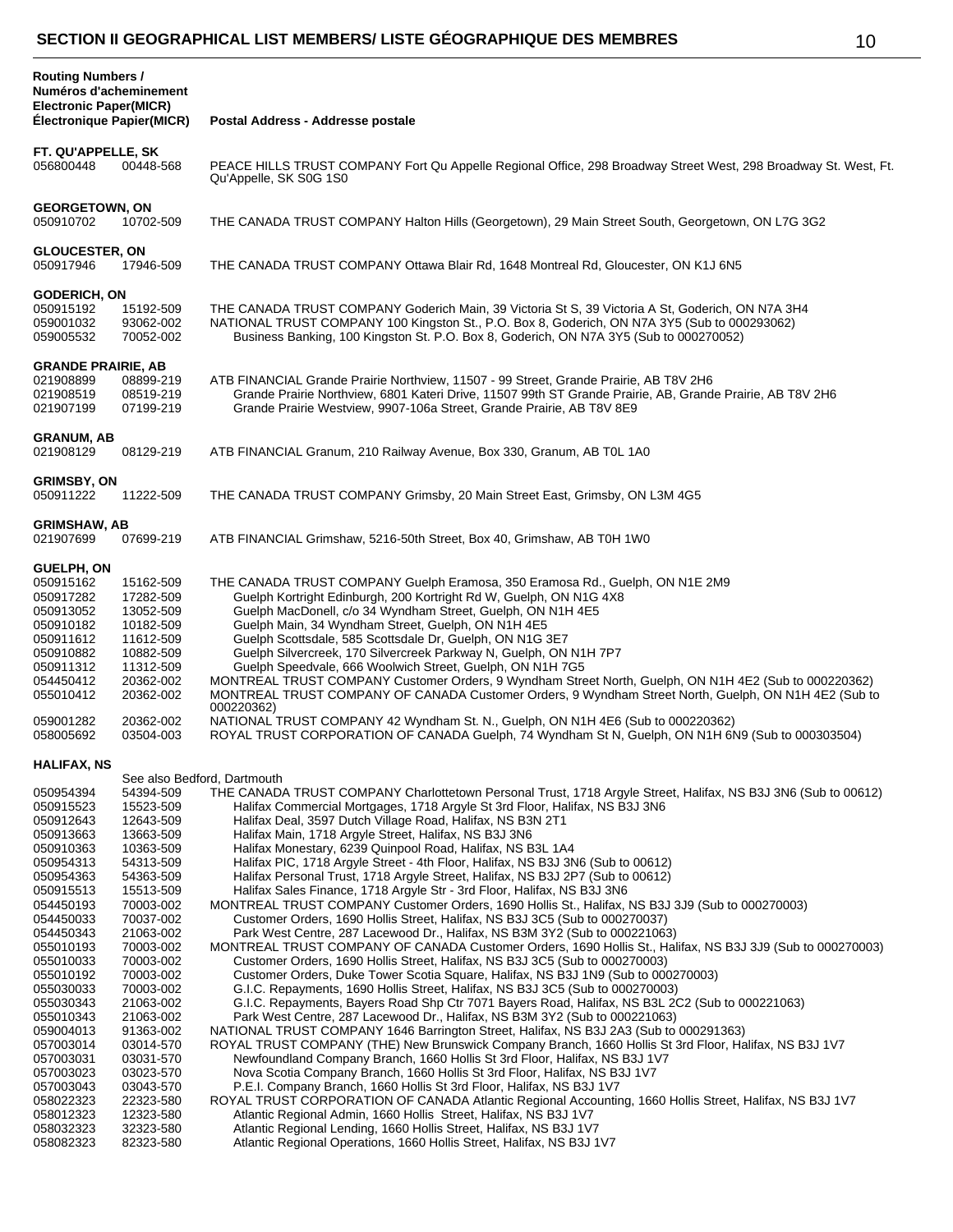**Routing Numbers /**

| Numéros d'acheminement<br><b>Electronic Paper(MICR)</b><br>Électronique Papier(MICR) |                        | Postal Address - Addresse postale                                                                                                                                                            |
|--------------------------------------------------------------------------------------|------------------------|----------------------------------------------------------------------------------------------------------------------------------------------------------------------------------------------|
|                                                                                      |                        |                                                                                                                                                                                              |
| <b>HALIFAX, NS - continued</b><br>058002323                                          | 02807-003              | Barrington Place, 5161 George St, Halifax, NS B3J 1N7 (Sub to 000302807)                                                                                                                     |
| 058002423                                                                            | 02817-003              | Halifax, 7001 Mumford Rd, Halifax, NS B3L 2H8 (Sub to 000302817)                                                                                                                             |
|                                                                                      |                        |                                                                                                                                                                                              |
| <b>HAMILTON, ON</b>                                                                  |                        |                                                                                                                                                                                              |
| 050911022                                                                            | 11022-509              | See also Burlington, Dundas, Stoney Creek, Waterdown<br>THE CANADA TRUST COMPANY Hamilton Centre Mall, Greater Hamilton Shopping Centre, 1227 Barton St E, Hamilton, ON                      |
| 050913462                                                                            | 13462-509              | L8H 2V4<br>Hamilton Cline, 938 King Street West, Hamilton, ON L8S 1K8                                                                                                                        |
| 050913442                                                                            | 13442-509              | Hamilton Fennell, 830 Upper James Street, Hamilton, ON L9C 3A4                                                                                                                               |
| 050911132                                                                            | 11132-509              | Hamilton Jackson Square, 2 King St W, Hamilton, ON L8P 1A1                                                                                                                                   |
| 050913452                                                                            | 13452-509              | Hamilton James, 46 King Street East, Hamilton, ON L8N 1A6                                                                                                                                    |
| 050917132                                                                            | 17132-509              | Hamilton Limeridge, 863 Upper Wentworth Street, Hamilton, ON L9A 4W5                                                                                                                         |
| 050910152<br>050912502                                                               | 10152-509<br>12502-509 | Hamilton Main, 46 King Street East, P.O. Box 710, Hamilton, ON L8N 3K7<br>Hamilton Mohawk, 781 Mohawk Rd W, Hamilton, ON L9C 7B7                                                             |
| 050954482                                                                            | 54482-509              | Hamilton PIC, P.O. Box 710, Hamilton, ON L8N 3K7 (Sub to 00612)                                                                                                                              |
| 050954152                                                                            | 54152-509              | Hamilton Personal Trust, 46 King Street E, Hamilton, ON L8N 3K7 (Sub to 00612)                                                                                                               |
| 050912372                                                                            | 12372-509              | Hamilton Rosedale, King Rose Place - 1900 King Street E, Hamilton, ON L8K 1W1                                                                                                                |
| 050911912                                                                            | 11912-509              | Hamilton Upper James, 830 Upper James, Hamilton, ON L9C 3A4                                                                                                                                  |
| 050911782                                                                            | 11782-509              | Hamilton Upper Ottawa, 1119 Fennell Avenue East, Hamilton, ON L8T 1S2                                                                                                                        |
| 050911602<br>050913472                                                               | 11602-509<br>13472-509 | Hamilton Upper Wentworth, 550 Fennel Ave. E., Hamilton, ON L8V 4S9<br>Hamilton Westcliffe, c/o 781 Mohawk Rd West, Hamilton, ON L9C 7B7                                                      |
| 050954192                                                                            | 54192-509              | St Catharines IM and PS, 46 King St East, P.O. Box 710, Hamilton, ON L8N 3K7 (Sub to 00612)                                                                                                  |
| 053201202                                                                            | 01202-532              | THE EFFORT TRUST COMPANY KING STREET BRANCH, 50 KING ST EAST, Hamilton, ON L8N 1A6                                                                                                           |
| 053201402                                                                            | 01402-532              | Queenston Branch, 699 Queenston Rd, Hamilton, ON L8G 1A1                                                                                                                                     |
| 054450262                                                                            | 60012-002              | MONTREAL TRUST COMPANY Commerce Place, 21 King St. W., Hamilton, ON L8P 4W7 (Sub to 000260012)                                                                                               |
| 055010262                                                                            | 60012-002              | MONTREAL TRUST COMPANY OF CANADA Commerce Place, 21 King St. W., Hamilton, ON L8P 4W7 (Sub to 000260012)                                                                                     |
| 055030262<br>059000772                                                               | 60012-002<br>00422-002 | G.I.C. Repayments, 31 Main Street West, Hamilton, ON L8P 1G9 (Sub to 000260012)<br>NATIONAL TRUST COMPANY Centre Mall, 1227 Barton Street E., Hamilton, ON L8H 2V4 (Sub to 000200422)        |
| 059062602                                                                            | 62602-590              | Employee Benefits, Lloyd D. Jackson Square Phase IV, 100 King Street West, Hamilton, ON L8N 3B5                                                                                              |
| 059000782                                                                            | 05256-002              | Fennell Square Shopping Centre, 997A Fennell Ave. E., Hamilton, ON L8T 1R1 (Sub to 000205256)                                                                                                |
| 059001762                                                                            | 55236-002              | Lime Ridge Mall, 999 Upper Wentworth St., Hamilton, ON L9A 4X5 (Sub to 000255236)                                                                                                            |
| 059000822                                                                            | 60012-002              | Lloyd D. Jackson Sq, 120 King St. W., P.O. Box 2290 Stn. A, Hamilton, ON L8N 3B5 (Sub to 000260012)                                                                                          |
| 059005332                                                                            | 60012-002              | Lloyd D. Jackson Square, 120 King St. W., Hamilton, ON L8N 3B5 (Sub to 000260012)                                                                                                            |
| 059062402<br>059062502                                                               | 62402-590<br>62502-590 | Personal Trust Dept, Lloyd D. Jackson Square Phase IV, 100 King Street West, Hamilton, ON L8N 3B5<br>RRSP Dept, Lloyd D. Jackson Square Phase IV, 100 King Street West, Hamilton, ON L8N 3B5 |
| 059000792                                                                            | 95216-002              | Westdale, 999 King St. W., Hamilton, ON L8S 1K9 (Sub to 000295216)                                                                                                                           |
| 058005492                                                                            | 03424-003              | ROYAL TRUST CORPORATION OF CANADA Hamilton Mountain, 555 Concession St, Hamilton, ON L8V 1A8 (Sub to                                                                                         |
|                                                                                      |                        | 000303424)                                                                                                                                                                                   |
| 058005512                                                                            | 03434-003              | Hamilton, 100 King St W, Hamilton, ON L8P 1A2 (Sub to 000303434)                                                                                                                             |
|                                                                                      |                        |                                                                                                                                                                                              |
| HANNA, AB<br>021908229                                                               | 08229-219              | ATB FINANCIAL Hanna, 232 - 2nd Avenue W, Box 459, Hanna, AB T0J 1P0                                                                                                                          |
|                                                                                      |                        |                                                                                                                                                                                              |
| <b>HANOVER, ON</b><br>050913722<br>059001022                                         | 13722-509<br>16022-002 | THE CANADA TRUST COMPANY Hanover, 297 10th St, Hanover, ON N4N 1P1<br>NATIONAL TRUST COMPANY 255-10th Street Branch, 255-10th Street, P.O. Box 9, Hanover, ON N4N 3C3 (Sub to<br>000216022)  |
| <b>HIGH LEVEL, AB</b><br>021908499                                                   | 08499-219              | ATB FINANCIAL High Level, 10102 - 100th Avenue, Box 1440, High Level, AB T0H 1Z0                                                                                                             |
| <b>HIGH PRAIRIE, AB</b><br>021907799                                                 | 07799-219              | ATB FINANCIAL High Prairie, 5201 - 49th Street, Box 520, High Prairie, AB T0G 1E0                                                                                                            |
| <b>HINTON, AB</b><br>021908879                                                       | 08879-219              | ATB FINANCIAL Hinton, 207 Pembina Avenue, Hinton, AB T7V 2B3                                                                                                                                 |
| HULL, QC                                                                             |                        |                                                                                                                                                                                              |
|                                                                                      |                        | See also Aylmer, Gatineau, Ottawa                                                                                                                                                            |
| 059003741<br>057005936                                                               | 82891-002<br>05936-570 | NATIONAL TRUST COMPANY Carrefour St. Joseph, 1013 blvd. St. Joseph, Hull, QC J8Z 1T3 (Sub to 000282891)<br>ROYAL TRUST (CIE) 425 St Joseph Blvd, Hull, QC J8Y 3Z8 (Sub to 000301711)         |
| HUNTSVILLE, ON<br>059001692                                                          | 65276-002              | NATIONAL TRUST COMPANY Huntsville Place Mall, 70 King William Street, 70 King William St. Box 5428, Huntsville, ON P1H<br>2K8 (Sub to 000265276)                                             |
| HYTHE, AB<br>021907899                                                               | 07899-219              | ATB FINANCIAL Hythe, 10026 - 101 Avenue, Box 250, Hythe, AB T0H 2C0                                                                                                                          |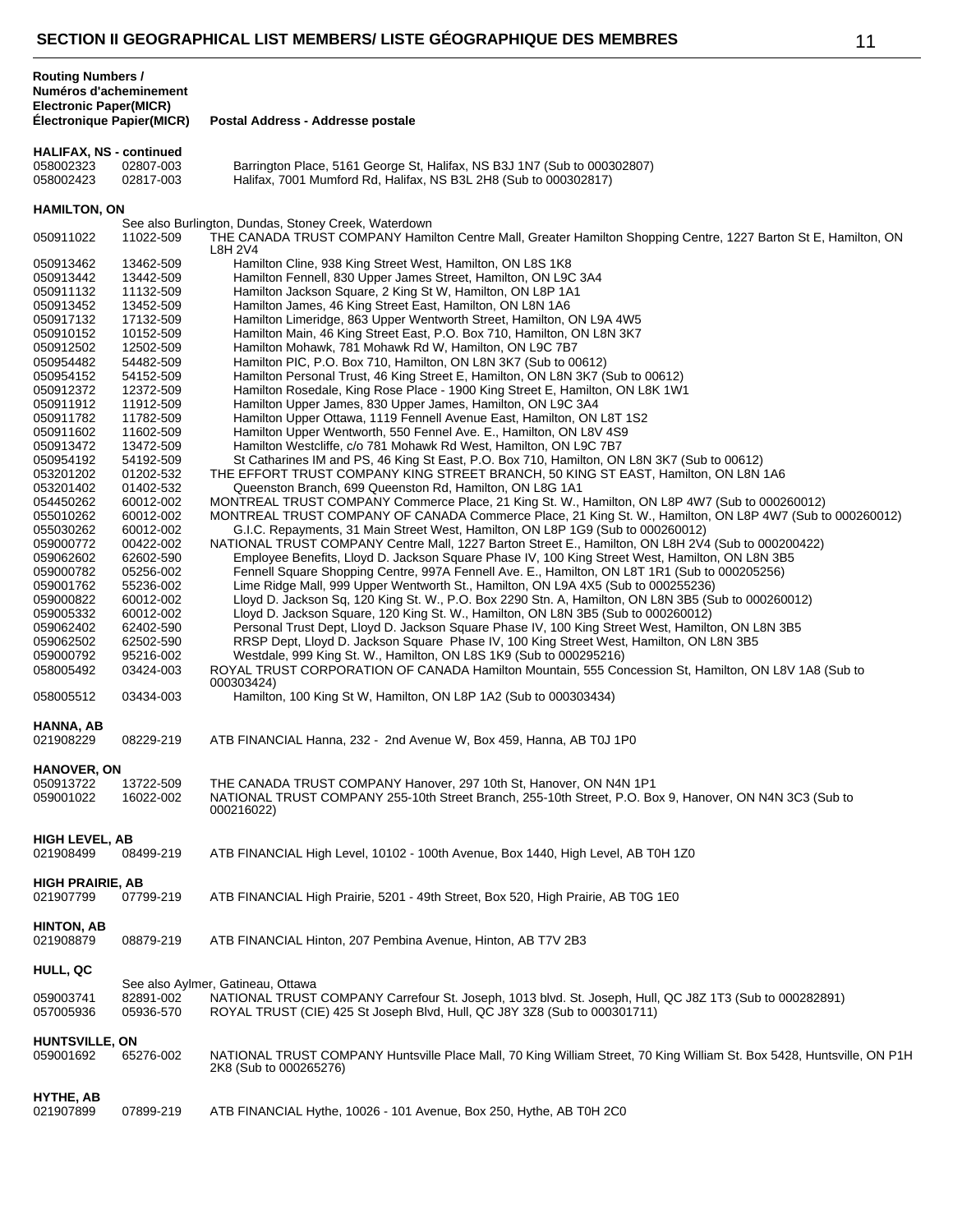| v<br>×             |
|--------------------|
| I<br>I<br>I<br>. . |

| <b>Routing Numbers /</b><br>Numéros d'acheminement<br><b>Electronic Paper(MICR)</b><br><b>Électronique Papier(MICR)</b>                                            |                                                                                                                                             | Postal Address - Addresse postale                                                                                                                                                                                                                                                                                                                                                                                                                                                                                                                                                                                                                                                                                                                                                                                                                                                                                                                                                                                |
|--------------------------------------------------------------------------------------------------------------------------------------------------------------------|---------------------------------------------------------------------------------------------------------------------------------------------|------------------------------------------------------------------------------------------------------------------------------------------------------------------------------------------------------------------------------------------------------------------------------------------------------------------------------------------------------------------------------------------------------------------------------------------------------------------------------------------------------------------------------------------------------------------------------------------------------------------------------------------------------------------------------------------------------------------------------------------------------------------------------------------------------------------------------------------------------------------------------------------------------------------------------------------------------------------------------------------------------------------|
|                                                                                                                                                                    |                                                                                                                                             |                                                                                                                                                                                                                                                                                                                                                                                                                                                                                                                                                                                                                                                                                                                                                                                                                                                                                                                                                                                                                  |
| <b>INGERSOLL, ON</b><br>050915032                                                                                                                                  | 15032-509                                                                                                                                   | THE CANADA TRUST COMPANY Ingersoll, 195 Thames Street South, Ingersoll, ON N5C 2T6                                                                                                                                                                                                                                                                                                                                                                                                                                                                                                                                                                                                                                                                                                                                                                                                                                                                                                                               |
| INNISFAIL, AB<br>021908329                                                                                                                                         | 08329-219                                                                                                                                   | ATB FINANCIAL Innisfail, 4962 - 50th Street, P.O. Box 6079, Innisfail, AB T4G 1S7                                                                                                                                                                                                                                                                                                                                                                                                                                                                                                                                                                                                                                                                                                                                                                                                                                                                                                                                |
| <b>ISLINGTON, ON</b>                                                                                                                                               |                                                                                                                                             |                                                                                                                                                                                                                                                                                                                                                                                                                                                                                                                                                                                                                                                                                                                                                                                                                                                                                                                                                                                                                  |
| 059000672                                                                                                                                                          | 21162-002                                                                                                                                   | See also Etobicoke, Toronto<br>NATIONAL TRUST COMPANY Cloverdale, 250 The East Mall, Islington, ON M9B 3Y8 (Sub to 000221162)                                                                                                                                                                                                                                                                                                                                                                                                                                                                                                                                                                                                                                                                                                                                                                                                                                                                                    |
| JASPER, AB<br>021909229                                                                                                                                            | 09229-219                                                                                                                                   | ATB FINANCIAL Jasper Branch, 404 Patricia St, Po Box 2350, Jasper, AB T0E 1E0                                                                                                                                                                                                                                                                                                                                                                                                                                                                                                                                                                                                                                                                                                                                                                                                                                                                                                                                    |
| KAMLOOPS, BC                                                                                                                                                       |                                                                                                                                             |                                                                                                                                                                                                                                                                                                                                                                                                                                                                                                                                                                                                                                                                                                                                                                                                                                                                                                                                                                                                                  |
| 050917900<br>050916980<br>050912760<br>059082500<br>059082600<br>059082400<br>059007020<br>058007690                                                               | 17900-509<br>16980-509<br>12760-509<br>82500-590<br>82600-590<br>82400-590<br>10140-002<br>02320-003                                        | THE CANADA TRUST COMPANY Kamloops Columbia Centre, 500 Notre Dame Drive Unit 600, Kamloops, BC V2C 6T6<br>Kamloops North Hills, 29-700 Tranquille Road, Kamloops, BC V2B 3H9<br>Kamloops, 101-301 Victoria Street, Kamloops, BC V2C 1A5<br>NATIONAL TRUST COMPANY 205 Victoria St, Kamloops, BC V2C 2A1<br>Employee Benefit Dept, 205 Victoria St, Kamloops, BC V2C 2A1<br>Personal Trust Dept, 205 Victoria St, Kamloops, BC V2C 2A1<br>Savings Dept, 205 Victoria St, Kamloops, BC V2C 2A1 (Sub to 000210140)<br>ROYAL TRUST CORPORATION OF CANADA Kamloops, 186 Victoria St, Kamloops, BC V2G 1Z4 (Sub to 000302320)                                                                                                                                                                                                                                                                                                                                                                                          |
| <b>KANATA, ON</b><br>050915576<br>050910526<br>059000291<br>058005966                                                                                              | 15576-509<br>10526-509<br>45286-002<br>00726-003                                                                                            | THE CANADA TRUST COMPANY Farmboy Market Square, 457 Hazeldean Road Unit 28, Kanata, ON K2L 1V1<br>Kanata Centrum, 120 Earl Grey Drive, Kanata, ON K2T 1B6<br>NATIONAL TRUST COMPANY 471 Hazeldean Road, Kanata, ON K2L 4B8 (Sub to 000245286)<br>ROYAL TRUST CORPORATION OF CANADA Kanata, 360 March Rd, Kanata, ON K2K 2E1 (Sub to 000300726)                                                                                                                                                                                                                                                                                                                                                                                                                                                                                                                                                                                                                                                                   |
| <b>KAPUSKASING, ON</b><br>050911382                                                                                                                                | 11382-509                                                                                                                                   | THE CANADA TRUST COMPANY Kapuskasing, 25 Brunetville Road, Kapuskasing, ON P5N 2E9                                                                                                                                                                                                                                                                                                                                                                                                                                                                                                                                                                                                                                                                                                                                                                                                                                                                                                                               |
| <b>KELOWNA, BC</b><br>050917150<br>050954180<br>050912040<br>050912770<br>054450210<br>055010210                                                                   | 17150-509<br>54180-509<br>12040-509<br>12770-509<br>80150-002<br>80150-002                                                                  | THE CANADA TRUST COMPANY Kelowna Mission Park, Unit 16 - 605 K.L.O. Road, Kelowna, BC V1Y 8E7<br>Kelowna PIC, 100-1633 Ellis Street, Kelowna, BC V1Y 2A8 (Sub to 00612)<br>Kelowna Spall, Unit 150 Spall Plaza-1950 Harvey Ave, Kelowna, BC V1Y 8J8<br>Kelowna, 100-1633 Ellis Street, Kelowna, BC V1Y 2A8<br>MONTREAL TRUST COMPANY Customer Orders, 313 Bernard Avenue, Kelowna, BC V1Y 6N6 (Sub to 000280150)<br>MONTREAL TRUST COMPANY OF CANADA Customer Orders, 313 Bernard Avenue, Kelowna, BC V1Y 6N6 (Sub to<br>000280150)                                                                                                                                                                                                                                                                                                                                                                                                                                                                              |
| 055030210<br>059007220<br>059020400<br>059020500<br>058007770                                                                                                      | 80150-002<br>80150-002<br>20400-590<br>20500-590<br>04377-003                                                                               | G.I.C. Repayments, 313 Bernard Avenue, Kelowna, BC V1Y 6N6 (Sub to 000280150)<br>NATIONAL TRUST COMPANY 411 Bernard Ave., Kelowna, BC V1Y 6N8 (Sub to 000280150)<br>Personal Trust Department, 411 Bernard Avenue, Kelowna, BC V1Y 6N8<br>RSP Department, 411 Bernard Avenue, Kelowna, BC V1Y 6N8<br>ROYAL TRUST CORPORATION OF CANADA Kelowna, 510 Bernard Ave, Kelowna, BC V1Y 6N3 (Sub to 000304377)                                                                                                                                                                                                                                                                                                                                                                                                                                                                                                                                                                                                          |
| KILLAM, AB<br>021908369                                                                                                                                            | 08369-219                                                                                                                                   | ATB FINANCIAL Killam Branch, 4940 50th St, Box 10, Killam, AB T0B 2L0                                                                                                                                                                                                                                                                                                                                                                                                                                                                                                                                                                                                                                                                                                                                                                                                                                                                                                                                            |
| <b>KINCARDINE, ON</b><br>059001632                                                                                                                                 | 95646-002                                                                                                                                   | NATIONAL TRUST COMPANY 795 Queen Street, 795 Queen St. P.O. Box 1210, Kincardine, ON N2Z 2Y2 (Sub to 000295646)                                                                                                                                                                                                                                                                                                                                                                                                                                                                                                                                                                                                                                                                                                                                                                                                                                                                                                  |
| <b>KINGSTON, ON</b><br>050911902<br>050911392<br>050912432<br>054450322<br>055010322<br>055030322<br>059001222<br>059005472<br>059001782<br>059012402<br>058005552 | 11902-509<br>11392-509<br>12432-509<br>70482-002<br>70482-002<br>70482-002<br>70482-002<br>70482-002<br>05306-002<br>12402-590<br>03464-003 | THE CANADA TRUST COMPANY Kingston Bath, 648 Bath Road, Kingston, ON K7M 4X6<br>Kingston Main, 94 Princess Street, Kingston, ON K7L 1A5<br>Kingston Princess, 1006 Princess Street, Kingston, ON K7L 1H2<br>MONTREAL TRUST COMPANY Customer Orders, 165 Wellington Street, Kingston, ON K7L 4V6 (Sub to 000270482)<br>MONTREAL TRUST COMPANY OF CANADA Customer Orders, 165 Wellington Street, Kingston, ON K7L 4V6 (Sub to<br>000270482)<br>G.I.C. Repayments, 165 Wellington Street, Kingston, ON K7L 4V6 (Sub to 000270482)<br>NATIONAL TRUST COMPANY 168 Wellington St., P.O. Box 546, Kingston, ON K7L 4W8 (Sub to 000270482)<br>Business Banking, 168 Wellington Street, P.O. Box 546, Kingston, ON K7L 4W8 (Sub to 000270482)<br>Cataraqui Town Centre, 945 Gardiners Road, Kingston, ON K7M 7H4 (Sub to 000205306)<br>Personal Trust, 168 Wellington Street, P.O. Box 546, Kingston, ON K7L 2Y2<br>ROYAL TRUST CORPORATION OF CANADA Royal Trust, 65 Princess St, Kingston, ON K7L 1A6 (Sub to 000303464) |
| <b>KIRKLAND, QC</b>                                                                                                                                                | See also Beaconsfield                                                                                                                       |                                                                                                                                                                                                                                                                                                                                                                                                                                                                                                                                                                                                                                                                                                                                                                                                                                                                                                                                                                                                                  |

#### 02881-002 NATIONAL TRUST COMPANY Place Grilli, 3565 St Charles Blvd., Kirkland, QC H9H 3C4 (Sub to 000202881)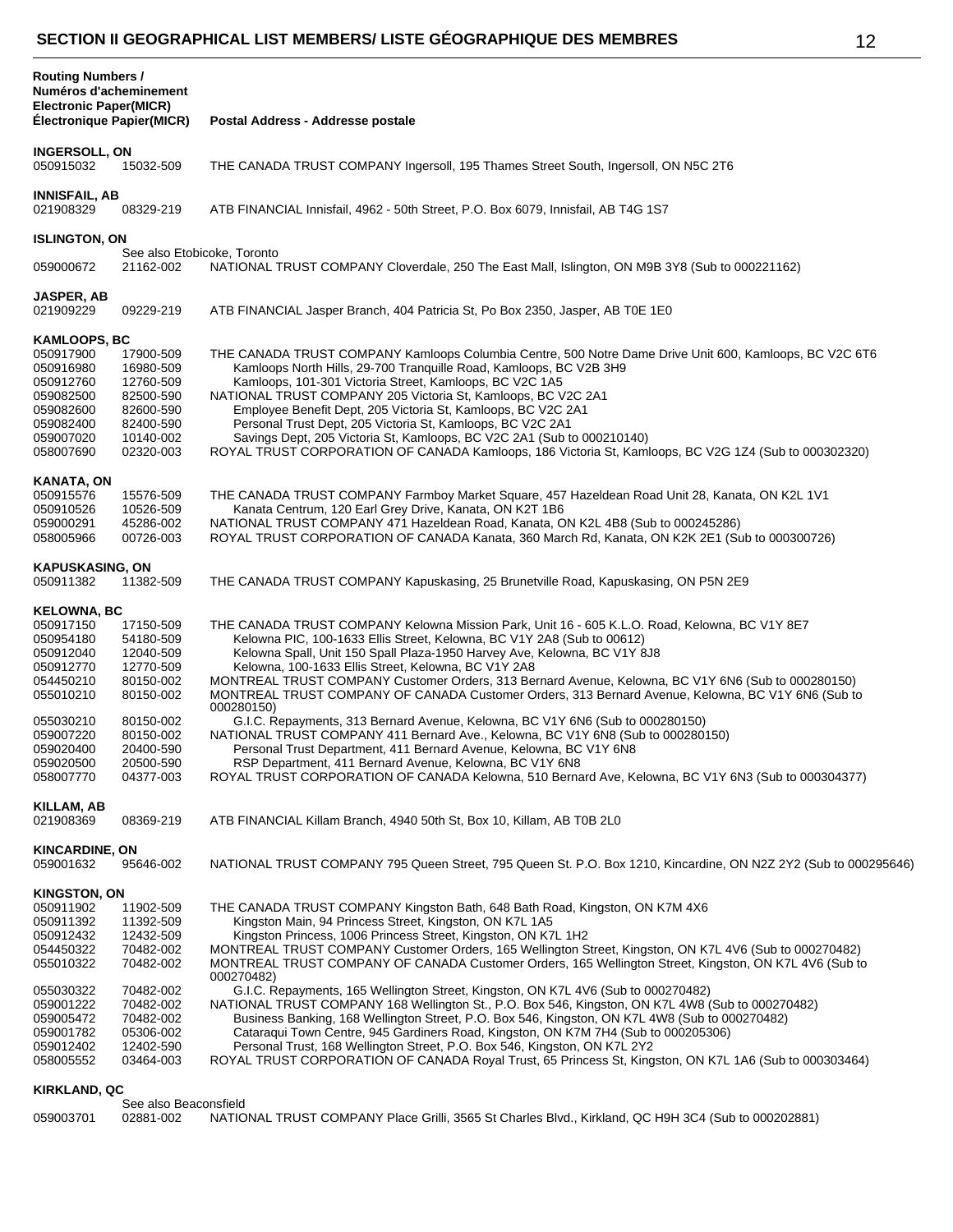**Postal Address - Addresse postale** 

# **KIRKLAND LAKE, ON**<br>050911402 11402-509

THE CANADA TRUST COMPANY Kirkland Lake, 51 Government Road West, Kirkland Lake, ON P2N 2E5

| <b>KITCHENER, ON</b>   |                        |                                                                                                                                                                                                                                             |
|------------------------|------------------------|---------------------------------------------------------------------------------------------------------------------------------------------------------------------------------------------------------------------------------------------|
|                        | See also Waterloo      |                                                                                                                                                                                                                                             |
| 050913842              | 13842-509              | THE CANADA TRUST COMPANY CSU 384 Money Out, 305 King St West, Kitchener, ON N2G 1B9                                                                                                                                                         |
| 050912322              | 12322-509              | Central Ontario Mtge Service Unit, 305 King Street W, P.O. Box 698 Station C, Kitchener, ON N2G 1B9                                                                                                                                         |
| 050910722              | 10722-509              | Kitchener Belmont, 693 Belmont Boulevard, Kitchener, ON N2M 1P1                                                                                                                                                                             |
| 050913062              | 13062-509              | Kitchener Benton, 55 King Street West, Kitchener, ON N2G 4W1                                                                                                                                                                                |
| 050954972              | 54972-509              | Kitchener E & T, P.O. Box 698, Station C, Kitchener, ON N2G 4B9 (Sub to 00612)                                                                                                                                                              |
| 050910762              | 10762-509              | Kitchener Fairview, Fairview Park Mall, 2960 Kingsway Dr., Kitchener, ON N2C 1X1                                                                                                                                                            |
| 050913952              | 13952-509              | Kitchener Highland Hills, 875 Highland Road West, Kitchener, ON N2G 3W7                                                                                                                                                                     |
| 050910672              | 10672-509              | Kitchener King & Ontario, 55 King Street West, Kitchener, ON N2G 4W1                                                                                                                                                                        |
| 050910272              | 10272-509              | Kitchener Main, 55-King Street West, Kitchener, ON N2G 4N1                                                                                                                                                                                  |
| 050911052              | 11052-509              | Kitchener Market Square, 55 King Street West, Kitchener, ON N2G 4W1                                                                                                                                                                         |
| 050954272              | 54272-509              | Kitchener Personal Trust, 305 King Street W, Kitchener, ON N2G 4B9 (Sub to 00612)                                                                                                                                                           |
| 050911112              | 11112-509              | Kitchener Pioneer Park, 123 Pioneer Drive, Kitchener, ON N2P 1K8                                                                                                                                                                            |
| 050910782              | 10782-509              | Kitchener Stanley Park, 1005 Ottawa Street North, Kitchener, ON N2A 1H2                                                                                                                                                                     |
| 050911742              | 11742-509              | Kitchener Strasburg, Forest Glen Shopping Centre, 700 Strasburg Rd., Kitchener, ON N2E 2M2                                                                                                                                                  |
| 050914592              | 14592-509              | Kitchener Summit Retail, 55 King at Ontario, Kitchener, ON N2G 4W1                                                                                                                                                                          |
| 050954592              | 54592-509              | Kitchener Summit, 55 King at Ontario, Kitchener, ON N2G 4W1 (Sub to 00612)                                                                                                                                                                  |
| 050917042              | 17042-509              | MWOR Hubs, 305 King St at Water 2nd Floor, Kitchener, ON N2G 4B9                                                                                                                                                                            |
| 054450292<br>055010292 | 70052-002<br>70052-002 | MONTREAL TRUST COMPANY Customer Orders, 105 King St. East, Kitchener, ON N2G 2K8 (Sub to 000270052)<br>MONTREAL TRUST COMPANY OF CANADA Customer Orders, 105 King St. East, Kitchener, ON N2G 2K8 (Sub to<br>000270052)                     |
| 055030292              | 70052-002              | G.I.C. Repayments, 101 Frederick Street, Kitchener, ON N2H 6R2 (Sub to 000270052)                                                                                                                                                           |
| 059001442              | 70052-002              | NATIONAL TRUST COMPANY 191 King St. W., P.O. Box 2787, Kitchener, ON N2G 1B1 (Sub to 000270052)                                                                                                                                             |
| 059005022              | 70052-002              | 450 West Eights Drive, Kitchener, ON N2N 2B5 (Sub to 000270052)                                                                                                                                                                             |
| 059005312              | 70052-002              | Business Banking, 191 King St. W. P.O. Box 2787, Kitchener, ON N2G 1B1 (Sub to 000270052)                                                                                                                                                   |
| 058002612              | 03344-003              | ROYAL TRUST CORPORATION OF CANADA Kitchener East, 1020 Ottawa St N - Unit 11, Kitchener, ON N2A 3Z3 (Sub to<br>000303344)                                                                                                                   |
| 058005642              | 03494-003              | Kitchener, 32 Duke St W, Kitchener, ON N2G 1A7 (Sub to 000303494)                                                                                                                                                                           |
| LAC LA BICHE, AB       |                        |                                                                                                                                                                                                                                             |
| 021908469              | 08469-219              | ATB FINANCIAL Lac La Biche, 10039-101st Street, Box 840, Lac La Biche, AB T0A 2C0                                                                                                                                                           |
| LACOMBE, AB            |                        |                                                                                                                                                                                                                                             |
| 021908569              | 08569-219              | ATB FINANCIAL Lacombe, 4720-51 Avenue, Lacombe, AB T4L 2J5                                                                                                                                                                                  |
| LA CRETE, AB           |                        |                                                                                                                                                                                                                                             |
| 021908699              | 08699-219              | ATB FINANCIAL La Crete, 10502 100th Street, La Crete, AB T0H 2H0                                                                                                                                                                            |
|                        |                        |                                                                                                                                                                                                                                             |
| LAMONT, AB             |                        |                                                                                                                                                                                                                                             |
| 021908889<br>021908389 | 08889-219<br>08389-219 | ATB FINANCIAL Lamont, 5130 - 50th Avenue, Box 178, Lamont, AB T0B 2R0<br>Lamont, 5130 50th Avenue, Box 360, Lamont, AB T0B 2R0                                                                                                              |
| LANGLEY, BC            |                        |                                                                                                                                                                                                                                             |
|                        | See also Fort Langley  |                                                                                                                                                                                                                                             |
| 050911730<br>059007190 | 11730-509<br>22640-002 | THE CANADA TRUST COMPANY Langley, 160-19653 Willowbrook Drive, Langley, BC V2Y 1A5<br>NATIONAL TRUST COMPANY Willowdale Shopping Centre, 427-19705 Fraser Highway, 19705 Fraser Highway Unit 427,<br>Langley, BC V3A 7E9 (Sub to 000222640) |
|                        |                        |                                                                                                                                                                                                                                             |
| LASALLE, QC            |                        |                                                                                                                                                                                                                                             |
| 057003251              | 03251-570              | ROYAL TRUST COMPANY (THE) LaSalle, 7191 Newman Blvd, Lasalle, QC H8N 1S6 (Sub to 000303451)                                                                                                                                                 |
| LAVAL, QC              |                        |                                                                                                                                                                                                                                             |
|                        | See also Montreal      |                                                                                                                                                                                                                                             |
| 054460711              | 31591-002              | MONTREAL TRUST COMPANY Corporate Orders, 3035 Boul le Carrefour Local C001, Laval, QC H7T 1C8 (Sub to 000231591)                                                                                                                            |
| 054450711              | 31591-002              | Customer Orders, 3035 Boul le Carrefour Local C001, Laval, QC H7T 1C8 (Sub to 000231591)                                                                                                                                                    |
| 055020711              | 31591-002              | MONTREAL TRUST COMPANY OF CANADA Corporate Orders, 3035 Boul le Carrefour Local C001, Laval, QC H7T 1C8 (Sub<br>to 000231591)                                                                                                               |
| 055010711              | 31591-002              | Customer Orders, 3035 Boul le Carrefour Local C001, Laval, QC H7T 1C8 (Sub to 000231591)                                                                                                                                                    |
| 059003761              | 31591-002              | NATIONAL TRUST COMPANY Carrefour Laval, 3035 Boul. le Carrefour Unit M4, Laval, QC H7T 1C8 (Sub to 000231591)                                                                                                                               |
| 057003811              | 03811-570              | ROYAL TRUST (CIE) 3100 boul Le Carrefour, Laval, QC H7T 1C8 (Sub to 000302957)                                                                                                                                                              |
| <b>LEAMINGTON, ON</b>  |                        |                                                                                                                                                                                                                                             |
| 050911182              | 11182-509              | THE CANADA TRUST COMPANY Leamington, 230 Erie St. South, Leamington, ON N8H 5J6                                                                                                                                                             |
| 059001362              | 84442-002              | NATIONAL TRUST COMPANY 2 Talbot St E, Box 578, Leamington, ON N8H 3X4 (Sub to 000284442)                                                                                                                                                    |
| 058005032              | 02642-003              | ROYAL TRUST CORPORATION OF CANADA Leamington, 35 Talbot St W, Leamington, ON N8H 1M3 (Sub to 000302642)                                                                                                                                     |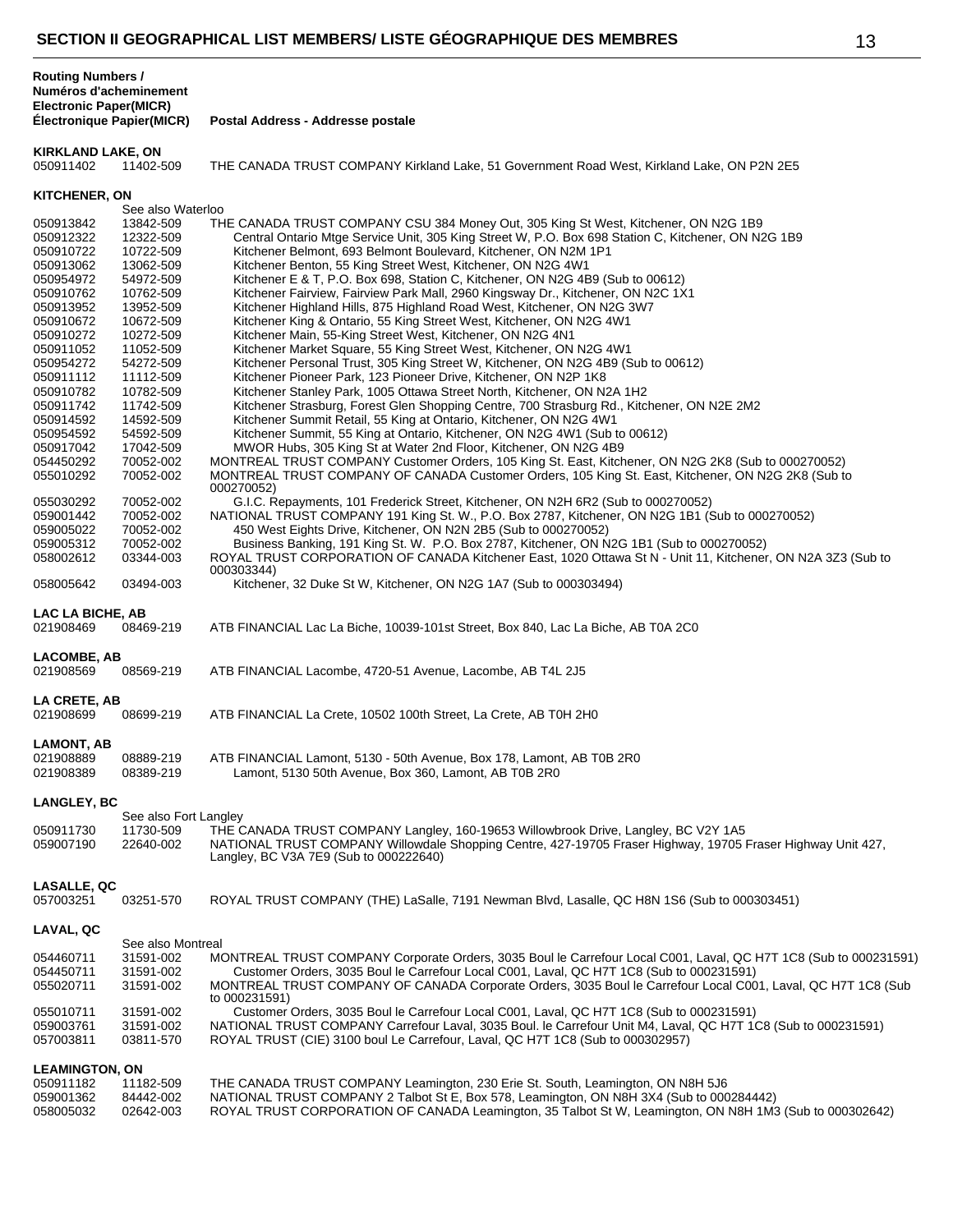| <b>Routing Numbers /</b><br>Numéros d'acheminement<br>Electronic Paper(MICR)<br>Electronique Papier(MICR) |                                                               | Postal Address - Addresse postale                                                                                                                                                                                                                                                                                                                                                                                                                                                     |
|-----------------------------------------------------------------------------------------------------------|---------------------------------------------------------------|---------------------------------------------------------------------------------------------------------------------------------------------------------------------------------------------------------------------------------------------------------------------------------------------------------------------------------------------------------------------------------------------------------------------------------------------------------------------------------------|
| <b>LEDUC, AB</b><br>021908979                                                                             | 08979-219                                                     | ATB FINANCIAL Leduc, 4821 - 50 Avenue, Leduc, AB T9E 6X6                                                                                                                                                                                                                                                                                                                                                                                                                              |
| <b>LETHBRIDGE, AB</b><br>021909319<br>021907229<br>021908959<br>021907849<br>050916809                    | 09319-219<br>07229-219<br>08959-219<br>07849-219<br>16809-509 | ATB FINANCIAL Lethbridge Highlands Crossing, #2 413 Highlands Blvd W, Lethbridge, AB T1J 5E8<br>Lethbridge Paramount, 727 - 4th Ave S, Lethbridge, AB T1J 0P1<br>Lethbridge Personal Service Centre, #601 Mayor Magrath Drive South, Lethbridge, AB T1J 4M5<br>Lethbridge-Mayor Magrath, 601 Mayor Magrath Drive South, Lethbridge, AB T1J 4M5<br>THE CANADA TRUST COMPANY Lethbridge Fairway, 2033 Lethbridge Mayor Magrath Dr S, 2433 Fairway Plaza Rd S,<br>Lethbridge, AB T1K 2S2 |
| 050910289<br>050911989<br>059002039                                                                       | 10289-509<br>11989-509<br>00059-002                           | Lethbridge Main Branch, 622 3rd Avenue, P.O. Box 668, Lethbridge, AB T1J 3Z6<br>Lethbridge Park Meadow, 622-3rd Avenue South, Lethbridge, AB T1J 0H5<br>NATIONAL TRUST COMPANY Park Place Shopping Centre, 501-1st Ave. S. Unit 60, Box 60, Lethbridge, AB T1J 4L9 (Sub to<br>000200059)                                                                                                                                                                                              |
| 058007789                                                                                                 | 04227-003                                                     | ROYAL TRUST CORPORATION OF CANADA Lethbridge, 614-4th Ave S, Lethbridge, AB T1J 0N7 (Sub to 000304227)                                                                                                                                                                                                                                                                                                                                                                                |
| LINDEN, AB<br>021907539                                                                                   | 07539-219                                                     | ATB FINANCIAL Linden, 104 Central Avenue E, Box 300, Linden, AB T0M 1J0                                                                                                                                                                                                                                                                                                                                                                                                               |
| LINDSAY, ON<br>059001182<br>059022402                                                                     | 63172-002<br>22402-590                                        | NATIONAL TRUST COMPANY 165 Kent St. W., Box 270, Lindsay, ON K9V 4S2 (Sub to 000263172)<br>Personal Trust, 165 Kent Street West, P.O. Box 270, Lindsay, ON K9V 4S2                                                                                                                                                                                                                                                                                                                    |
| <b>LISTOWEL, ON</b><br>050911302<br>059001042                                                             | 11302-509<br>18242-002                                        | THE CANADA TRUST COMPANY Listowel, 195 Main Street East, Listowel, ON N4W 2B5<br>NATIONAL TRUST COMPANY Main Street East, Main St. E. PO Box 129, Listowel, ON N4W 3H2 (Sub to 000218242)                                                                                                                                                                                                                                                                                             |
| <b>LLOYDMINSTER, AB</b>                                                                                   | See also Lloydminster                                         |                                                                                                                                                                                                                                                                                                                                                                                                                                                                                       |
| 021908669                                                                                                 | 08669-219                                                     | ATB FINANCIAL Lloydminster, 7001-44 Street, Lloydminster, AB T9V 2X1                                                                                                                                                                                                                                                                                                                                                                                                                  |
| <b>LONDON, ON</b><br>050916662                                                                            | 16662-509                                                     | THE CANADA TRUST COMPANY Canada Trust Collections, 150 Dufferin St -3rd Floor, London, ON N6A 5H5                                                                                                                                                                                                                                                                                                                                                                                     |
| 050912112<br>050918872                                                                                    | 12112-509<br>18872-509                                        | Credit Card Serv-Data Entry, 219 Oxford Street, West, London, ON N6A 1S5<br>Customer Service Management, 220 Dundas Street, 3rd Floor, P.O. Box 5064, London, ON N6A 5Y4                                                                                                                                                                                                                                                                                                              |
| 050918952                                                                                                 | 18952-509                                                     | D.P. Administration-Central Income, 745 York St, London, ON N5W 2S6                                                                                                                                                                                                                                                                                                                                                                                                                   |
| 050911802                                                                                                 | 11802-509                                                     | DP Admin, 275 Dundas Street, London, ON N6B 3L1                                                                                                                                                                                                                                                                                                                                                                                                                                       |
| 050918922<br>050919842                                                                                    | 18922-509<br>19842-509                                        | DP-RSP Administration Unit, 745 York Str, London, ON N5W 2S6<br>Data Process, 745 Yorkview Place, P.O. Box 5703, London, ON N6A 4S4                                                                                                                                                                                                                                                                                                                                                   |
| 050917262                                                                                                 | 17262-509                                                     | Direct Banking Services Atlantic, 745 York Street, London, ON N5W 2S6                                                                                                                                                                                                                                                                                                                                                                                                                 |
| 050916712                                                                                                 | 16712-509                                                     | Direct Banking, 745 York Street, P.O. Box 5545, London, ON N5W 2S6                                                                                                                                                                                                                                                                                                                                                                                                                    |
| 050917182                                                                                                 | 17182-509                                                     | Direct Credit Atlantic, 745 York Street, London, ON N5W 2S6                                                                                                                                                                                                                                                                                                                                                                                                                           |
| 050917082                                                                                                 | 17082-509                                                     | Direct Credit, 745 York Street, London, ON N5W 2S6                                                                                                                                                                                                                                                                                                                                                                                                                                    |
| 050917962<br>050917872                                                                                    | 17962-509<br>17872-509                                        | Direct Response, 745 York Street, London, ON N5W 2S6<br>Direct Wealth Management Atlantic, 745 York Street, London, ON N5W 2S6                                                                                                                                                                                                                                                                                                                                                        |
| 050917112                                                                                                 | 17112-509                                                     | Direct Wealth Mangement, 745 York Street, London, ON N5W 2S6                                                                                                                                                                                                                                                                                                                                                                                                                          |
| 050914322                                                                                                 | 14322-509                                                     | E & T Support, 114 Dundas St - 4th Floor, London, ON N6A 4S4                                                                                                                                                                                                                                                                                                                                                                                                                          |
| 050954322                                                                                                 | 54322-509                                                     | E & T Support, 114 Dundas St - 4th Floor, London, ON N6A 4S4 (Sub to 00612)                                                                                                                                                                                                                                                                                                                                                                                                           |
| 050917072                                                                                                 | 17072-509                                                     | Internet, 745 York Street, London, ON N5W 2S6                                                                                                                                                                                                                                                                                                                                                                                                                                         |
| 050912362<br>050911082                                                                                    | 12362-509<br>11082-509                                        | London Baseline, 353 Wellington Rd. S., London, ON N6C 4P8<br>London Byron, 1260 Commissioners Rd W, London, ON N6K 1C7                                                                                                                                                                                                                                                                                                                                                               |
| 050911492                                                                                                 | 11492-509                                                     | London Cheapside, 1030 Adelaide St., London, ON N5Y 2M9                                                                                                                                                                                                                                                                                                                                                                                                                               |
| 050912402                                                                                                 | 12402-509                                                     | London Clarke Road, 1920 Dundas Street East, London, ON N5V 3P1                                                                                                                                                                                                                                                                                                                                                                                                                       |
| 050910012                                                                                                 | 10012-509                                                     | London Dundas and Clarence, 220 Dundas Street, P.O. Box 5703 Terminal A, London, ON N6A 4S4                                                                                                                                                                                                                                                                                                                                                                                           |
| 050911142<br>050912562                                                                                    | 11142-509                                                     | London Ernest, 1420 Ernest Ave, London, ON N6E 2H8                                                                                                                                                                                                                                                                                                                                                                                                                                    |
| 050910532                                                                                                 | 12562-509<br>10532-509                                        | London Hillview, 1663 Richmond St N, London, ON N6G 2N3<br>London Huron, 1314 Huron Street, London, ON N5Y 4M3                                                                                                                                                                                                                                                                                                                                                                        |
| 050913012                                                                                                 | 13012-509                                                     | London King, c/o 220 Dundas Street, London, ON N6A 4S4                                                                                                                                                                                                                                                                                                                                                                                                                                |
| 050910082                                                                                                 | 10082-509                                                     | London Lyle, 687 Dundas Street, London, ON N5W 2Z5                                                                                                                                                                                                                                                                                                                                                                                                                                    |
| 050911012                                                                                                 | 11012-509                                                     | London Main, 275 Dundas Street, P.O. Box 5703 Terminal 'A', London, ON N6A 4S4                                                                                                                                                                                                                                                                                                                                                                                                        |
| 050910402                                                                                                 | 10402-509                                                     | London Oakridge, 1213 Oxford Street West, London, ON N6H 1V8                                                                                                                                                                                                                                                                                                                                                                                                                          |
| 050954472<br>050954012                                                                                    | 54472-509<br>54012-509                                        | London PIC, 275 Dundas Street-12th Floor Twr "A", London, ON N6A 4S4 (Sub to 00612)<br>London Personal Trust, 275 Dundas St, PO Box 5703 Terminal A, London, ON N6A 4S4 (Sub to 00612)                                                                                                                                                                                                                                                                                                |
| 050911102                                                                                                 | 11102-509                                                     | London Platt's Lane, 215 Oxford St. W., London, ON N6H 1S5                                                                                                                                                                                                                                                                                                                                                                                                                            |
| 050915102                                                                                                 | 15102-509                                                     | London Pond Mills, 1086 Commissioners Rd E, London, ON N5Z 4W8                                                                                                                                                                                                                                                                                                                                                                                                                        |
| 050910662                                                                                                 | 10662-509                                                     | London Sherwood, 1055 Wonderland Road North, London, ON N6G 2Y9                                                                                                                                                                                                                                                                                                                                                                                                                       |
| 050910042                                                                                                 | 10042-509                                                     | London Talbot, 220 Dundas Street, P.O. Box 5703 Terminal A, London, ON N6A 4S4                                                                                                                                                                                                                                                                                                                                                                                                        |
| 050910212                                                                                                 | 10212-509                                                     | London University, 1137 Richmond Street, London, ON N6A 3K6                                                                                                                                                                                                                                                                                                                                                                                                                           |
| 050911092<br>050910122                                                                                    | 11092-509<br>10122-509                                        | London Westmount, 795 Wonderland Road South, London, ON N6K 3C2<br>London Wortley, 191 Wortley Road, London, ON N6C 3P8                                                                                                                                                                                                                                                                                                                                                               |
| 050912182                                                                                                 | 12182-509                                                     | London, PO Box 5703 Terminal A, London, ON N6A 4S4                                                                                                                                                                                                                                                                                                                                                                                                                                    |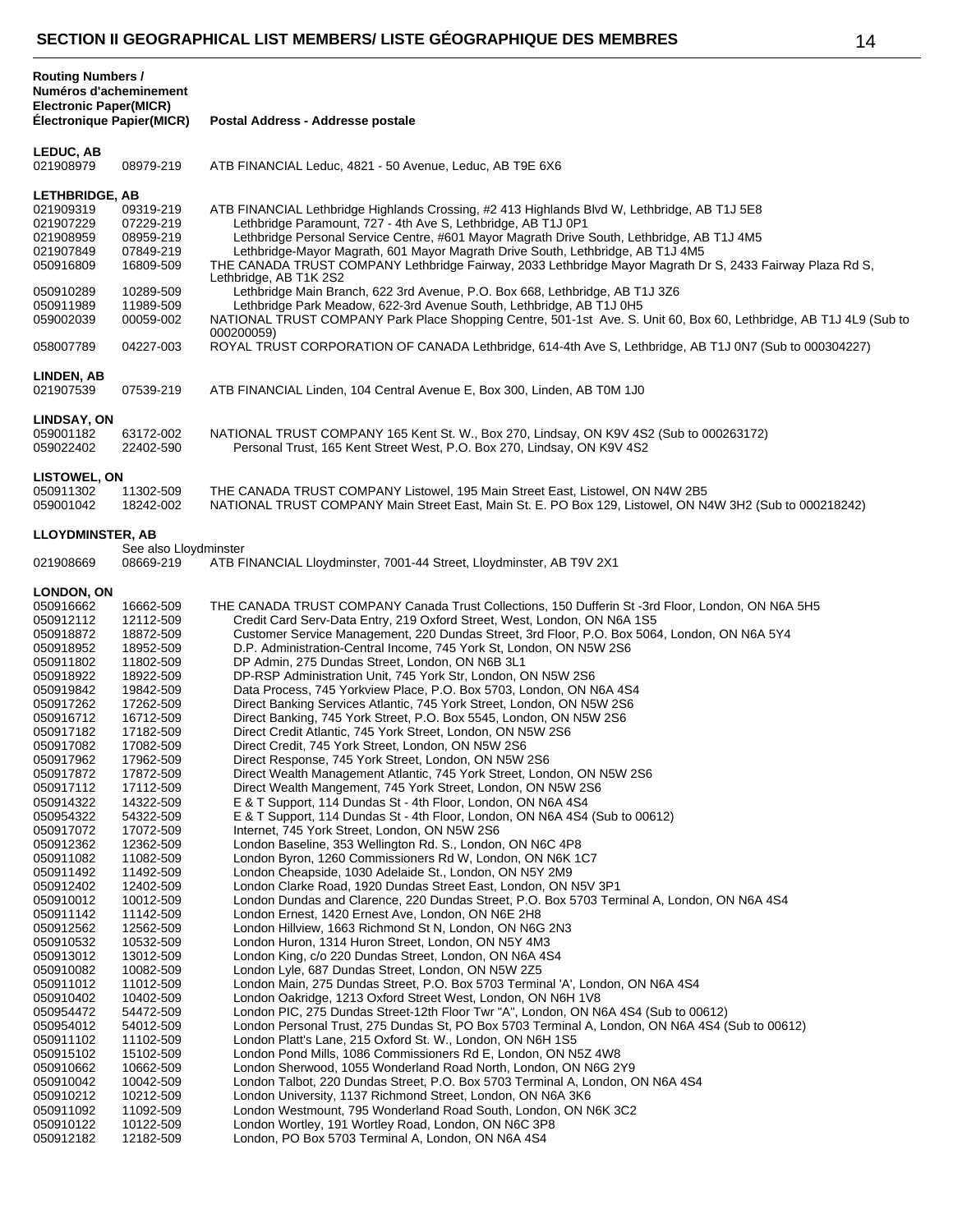**Routing Numbers / Numéros d'acheminement**

| <b>Electronic Paper(MICR)</b><br><b>Électronique Papier(MICR)</b> |                   | Postal Address - Addresse postale                                                                              |
|-------------------------------------------------------------------|-------------------|----------------------------------------------------------------------------------------------------------------|
| <b>LONDON, ON - continued</b>                                     |                   |                                                                                                                |
| 050919902                                                         | 19902-509         | Payroll Services, 275 Dundas St, P.O. Box 5703 Terminal A, London, ON N6A 4S4                                  |
| 050917032                                                         | 17032-509         | SWOR Region Hubs, 745 York Street, London, ON N5W 3S6                                                          |
| 050913832                                                         | 13832-509         | Swor Retail Credit, 745 York St, London, ON N5W 2S6                                                            |
| 050917612                                                         | 17612-509         | Telephone Banking 2, 745 York Street, London, ON N5W 2S6                                                       |
| 050916722                                                         | 16722-509         | Telephone Banking, 745 York Street, London, ON N5W 2S6                                                         |
| 054450172                                                         | 00042-002         | MONTREAL TRUST COMPANY Customer Orders, 171 Queens Avenue, London, ON N6A 5J7 (Sub to 000200042)               |
| 054450482                                                         | 00042-002         | Galleria-London Unit #175, 355 Wellington St., London, ON N6A 3N7 (Sub to 000200042)                           |
|                                                                   |                   |                                                                                                                |
| 055010172                                                         | 00042-002         | MONTREAL TRUST COMPANY OF CANADA Customer Orders, 171 Queens Avenue, London, ON N6A 5J7 (Sub to<br>000200042)  |
| 055030172                                                         |                   | G.I.C. Repayments, 171 Queens Avenue, London, ON N6A 5J7 (Sub to 000201032)                                    |
|                                                                   | 01032-002         |                                                                                                                |
| 055010482                                                         | 00042-002         | Galleria-London Unit #175, 355 WEllington St., London, ON N6A 3N7 (Sub to 000200042)                           |
| 059001832                                                         | 95356-002         | NATIONAL TRUST COMPANY 440 Central Avenue, London, ON N6B 2E5 (Sub to 000295356)                               |
| 059000932                                                         | 78436-002         | Commissioners Crt. Plaza, 580 Wonderland Rd. S., London, ON N6K 1L5 (Sub to 000278436)                         |
| 059000222                                                         | 95356-002         | Galleria London, 355 Wellington St. Unit 161, London, ON N6A 3N7 (Sub to 000295356)                            |
| 059001622                                                         | 95356-002         | London Galleria, 355 Wellington St. Unit 175, PO Box 218, London, ON N6A 3N7 (Sub to 000295356)                |
| 059005412                                                         | 00042-002         | Masonville Place, 1680 Richmond Street North, 1680 Richmond St. Box 99, London, ON N6G 3Y9 (Sub to 000200042)  |
| 059005342                                                         | 00042-002         | One London Place, 255 Queens Ave. 12th Floor, London, ON N6A 5R8 (Sub to 000200042)                            |
| 059000192                                                         | 00042-002         | One London Place, 255 Queens Avenue, London, ON N6A 5R8 (Sub to 000200042)                                     |
| 059032402                                                         | 32402-590         | Personal Trust, 376 Richmond Street, P.O. Box 218, London, ON N6A 4V8                                          |
| 057003072                                                         | 03072-570         | ROYAL TRUST COMPANY (THE) Western Ontario Company Branch, 137 Dundas St Mezz Level, London, ON N6A 1E9         |
| 058005532                                                         | 03454-003         | ROYAL TRUST CORPORATION OF CANADA London Main, 383 Richmond St, London, ON N6A 3C4 (Sub to 000303454)          |
| 058005442                                                         | 03404-003         | London Westmount, 785 Wonderland Rd S, London, ON N6K 1M6 (Sub to 000303404)                                   |
| 058005582                                                         | 07482-003         | Masonville Place, 92 Fanshawe Park Rd E, London, ON N6G 3Y9 (Sub to 000307482)                                 |
| 058002832                                                         | 03404-003         | Victoria Place, 785 Wonderland Rd S, London, ON N6K 1M6 (Sub to 000303404)                                     |
|                                                                   |                   |                                                                                                                |
| 058025532                                                         | 25532-580         | Western Ontario Regional Accounting, 137 Dundas Street 5th Floor, London, ON N6A 1E9                           |
| 058015532                                                         | 15532-580         | Western Ontario Regional Admin, 137 Dundas Street Mezzanine, London, ON N6A 1E9                                |
| 058035532                                                         | 35532-580         | Western Ontario Regional Lending, 137 Dundas Street 3rd Floor, London, ON N6A 1E9                              |
| 058085532                                                         | 85532-580         | Western Ontario Regional Operations, 137 Dundas Street 3rd Floor, London, ON N6A 1E9                           |
|                                                                   |                   |                                                                                                                |
| <b>LUNENBURG, NS</b>                                              |                   |                                                                                                                |
| 050913673                                                         | 13673-509         | THE CANADA TRUST COMPANY Lunenburg, 36 King St., Lunenburg, NS B0J 2C0                                         |
|                                                                   |                   |                                                                                                                |
| <b>MAGRATH, AB</b>                                                |                   |                                                                                                                |
| 021908439                                                         | 08439-219         | ATB FINANCIAL Magrath, 82 - 1 Avenue SW, P.O. Box 549, Magrath, AB T0K 1J0                                     |
|                                                                   |                   |                                                                                                                |
| <b>MANNING, AB</b>                                                |                   |                                                                                                                |
| 021907999                                                         | 07999-219         | ATB FINANCIAL Manning, Main Street & 1st Avenue North, Box 369, Manning, AB T0H 2M0                            |
|                                                                   |                   |                                                                                                                |
| <b>MAPLE, ON</b>                                                  |                   |                                                                                                                |
| 050917812                                                         | 17812-509         | THE CANADA TRUST COMPANY Maple Plaza, 2563 Major MacKenzie Drive, Maple, ON L6A 2E8                            |
|                                                                   |                   |                                                                                                                |
| <b>MAPLE RIDGE, BC</b>                                            |                   |                                                                                                                |
| 050915170                                                         | 15170-509         | THE CANADA TRUST COMPANY Maple Ridge, 11811 224 Street, Maple Ridge, BC V2X 0P1                                |
|                                                                   |                   |                                                                                                                |
| <b>MARKDALE, ON</b>                                               |                   |                                                                                                                |
| 059005012                                                         | 25486-002         | NATIONAL TRUST COMPANY 25 Toronto St. N., P.O. Box 616, Markdale, ON N0C 1H0 (Sub to 000225486)                |
|                                                                   |                   |                                                                                                                |
| <b>MARKHAM, ON</b>                                                |                   |                                                                                                                |
| 050915672                                                         | 15672-509         | THE CANADA TRUST COMPANY Automotive Banking, 3500 Steeles Ave East-Tower2, Level6, 161 Bay Street - 2nd Floor, |
|                                                                   |                   | Markham, ON L3R 0X1                                                                                            |
| 050916522                                                         | 16522-509         | Markham 48 & 16th, 383 Main Street North, Markham, ON L3P 1Z3                                                  |
|                                                                   |                   |                                                                                                                |
| 050917982                                                         | 17982-509         | Markham Woodbine & 16th, 9255 Woodbine Ave, Markham, ON L6C 1Y9                                                |
| 050912062                                                         | 12062-509         | Markham, 8545 McCowan Road, Markham, ON L3P 1W9                                                                |
| 050915322                                                         | 15322-509         | Toronto Kennedy, 7077 Kennedy Rd, Markham, ON L3R 0N8                                                          |
| 050913392                                                         | 13392-509         | Unionville, 4681 Highway 7, Markham, ON L3R 1M6                                                                |
| 059000862                                                         | 14696-002         | NATIONAL TRUST COMPANY Markville Shopping Centre, 5000 Hwy #7 East, 5000 Highway 7 East, Markham, ON L3R 4M9   |
|                                                                   |                   | (Sub to 000214696)                                                                                             |
|                                                                   |                   |                                                                                                                |
| <b>MASKWACIS, AB</b>                                              |                   |                                                                                                                |
| 056800129                                                         | 00129-568         | PEACE HILLS TRUST COMPANY Maskwacis Regional Office, Samson Mall, P.O. Box 60, Maskwacis, AB T0C 1N0           |
|                                                                   |                   |                                                                                                                |
| <b>MAYERTHORPE, AB</b>                                            |                   |                                                                                                                |
| 021908769                                                         | 08769-219         | ATB FINANCIAL Mayerthorpe, 4910 - 50th Street, Box 388, Mayerthorpe, AB TOE 1N0                                |
|                                                                   |                   |                                                                                                                |
| <b>MEAFORD, ON</b>                                                |                   |                                                                                                                |
| 059001242                                                         | 45476-002         | NATIONAL TRUST COMPANY 5 Trowbridge St., 5 Trowbridge St. PO Box 3398, Meaford, ON N4L 1A5 (Sub to 000245476)  |
|                                                                   |                   |                                                                                                                |
| <b>MEDICINE HAT, AB</b>                                           |                   |                                                                                                                |
|                                                                   | See also Redcliff |                                                                                                                |
| 021908939                                                         | 08939-219         | ATB FINANCIAL Medicine Hat Carry Drive, 50 Carry Drive SE, Medicine Hat, AB T1B 4E1                            |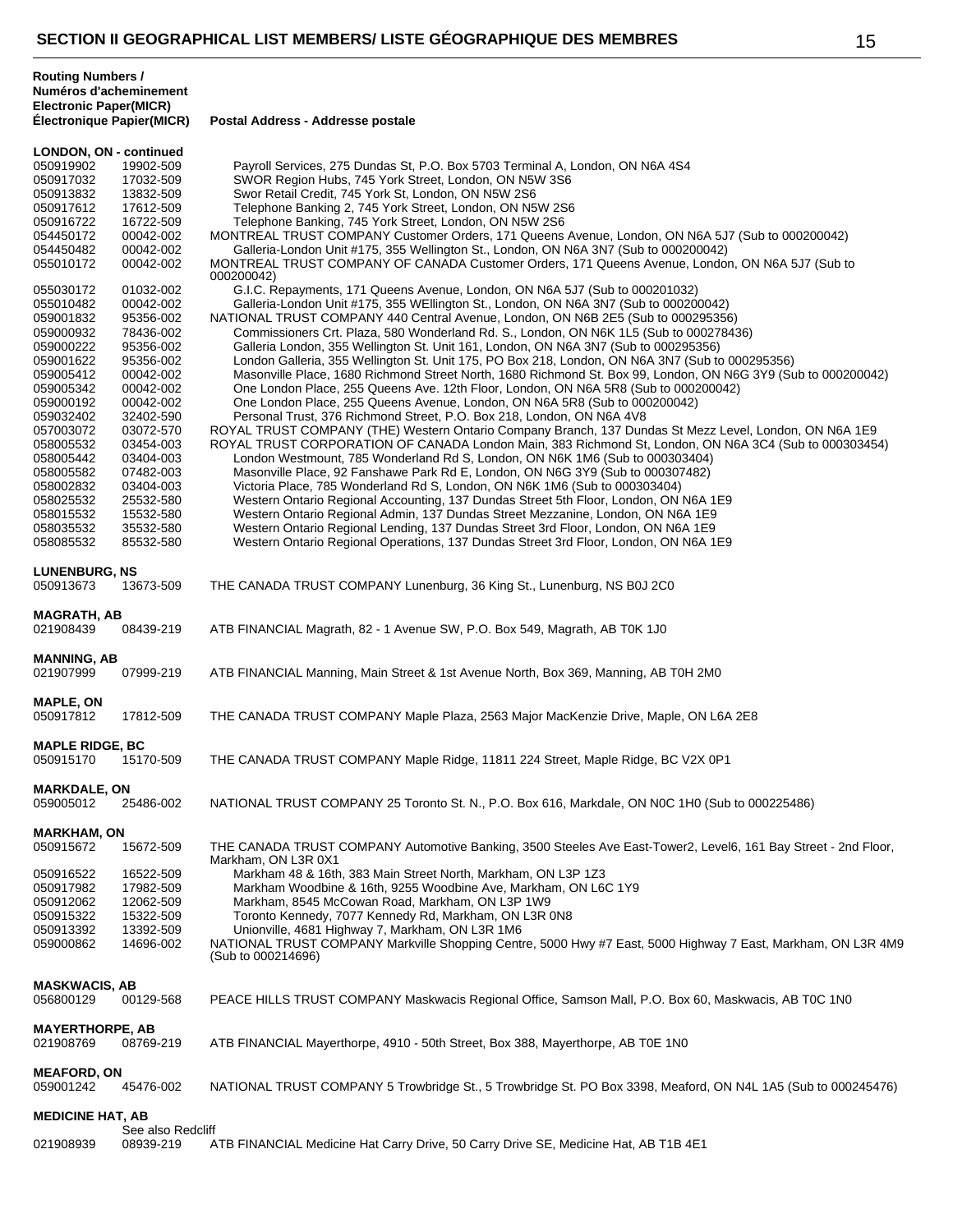| 021909279<br>021907329              | <b>MEDICINE HAT, AB - continued</b><br>09279-219<br>07329-219 | Medicine Hat Northlands, 536 2nd St SE, 536 2St SE, Medicine Hat, AB T1A 0C6, Medicine Hat, AB T1A 0C6<br>Medicine Hat-2nd Street, 536-2nd Street S.E., Medicine Hat, AB T1A 0C6                                                                                                                                                                                                                                                |
|-------------------------------------|---------------------------------------------------------------|---------------------------------------------------------------------------------------------------------------------------------------------------------------------------------------------------------------------------------------------------------------------------------------------------------------------------------------------------------------------------------------------------------------------------------|
| 050917939<br>050910299<br>058007689 | 17939-509<br>10299-509<br>04197-003                           | THE CANADA TRUST COMPANY Medicine Hat, 3098 Dunmore Road SE, Medicine Hat, AB T1B 2X2<br>Medicine Hat, 477 Third Street S.E., P.O. Box 999, Medicine Hat, AB T1A 7H1<br>ROYAL TRUST CORPORATION OF CANADA Medicine Hat, 2901-13th Ave SE, Medicine Hat, AB T1B 2R4 (Sub to                                                                                                                                                      |
|                                     |                                                               | 000304197)                                                                                                                                                                                                                                                                                                                                                                                                                      |
| <b>MIDLAND, ON</b><br>059000182     | 62182-002                                                     | NATIONAL TRUST COMPANY Huronia Mall, R.R. #2, Midland, ON L4R 4K4 (Sub to 000262182)                                                                                                                                                                                                                                                                                                                                            |
| <b>MILK RIVER, AB</b><br>021908239  | 08239-219                                                     | ATB FINANCIAL Milk River, 140 Main Street NE, P.O. Box 360, Milk River, AB T0K 1M0                                                                                                                                                                                                                                                                                                                                              |
| <b>MILTON, ON</b>                   |                                                               |                                                                                                                                                                                                                                                                                                                                                                                                                                 |
| 050910652<br>059000352              | 10652-509<br>68452-002                                        | THE CANADA TRUST COMPANY Milton, 252 Main Street, Milton, ON L9T 1N8<br>NATIONAL TRUST COMPANY Milton Mall, 55 Ontario Street South, Milton, ON L9T 2M3 (Sub to 000268452)                                                                                                                                                                                                                                                      |
| <b>MISSION, BC</b><br>050915800     | 15800-509                                                     | THE CANADA TRUST COMPANY Mission, Unit E 32530 Lougheed Highway, Mission, BC V2V 1A5                                                                                                                                                                                                                                                                                                                                            |
| <b>MISSISSAUGA, ON</b>              |                                                               |                                                                                                                                                                                                                                                                                                                                                                                                                                 |
|                                     |                                                               | See also Port Credit, Streetsville                                                                                                                                                                                                                                                                                                                                                                                              |
| 050911892                           | 11892-509                                                     | THE CANADA TRUST COMPANY Erin Mills Clearing Centre, 6800 Millcreek Dr, Mississauga, ON L5N 4J9                                                                                                                                                                                                                                                                                                                                 |
| 050912302                           | 12302-509                                                     | Mississauga Erin Mills, South Common Mall, 2150 Burnhamthorpe Road West, Mississauga, ON L5L 3A2                                                                                                                                                                                                                                                                                                                                |
| 050918232<br>050916822              | 18232-509                                                     | Mississauga Erindale, 1170 Burnhamthorpe Rd West, Mississauga, ON L5C 4E6                                                                                                                                                                                                                                                                                                                                                       |
| 050910642                           | 16822-509<br>10642-509                                        | Mississauga King Forrest, 1960 Dundas Street W, Mississauga, ON L5K 2R9<br>Mississauga Main, 2580 Hurontario Street, Mississauga, ON L5B 1N5                                                                                                                                                                                                                                                                                    |
| 050917992                           | 17992-509                                                     | Mississauga Market Place, 4555 Hurontario St. Unit C-10, Mississauga, ON L4Z 3M1                                                                                                                                                                                                                                                                                                                                                |
| 050911592                           | 11592-509                                                     | Mississauga Meadowyale, 6677 Meadowyale Centre, Mississauga, ON L5N 2R5                                                                                                                                                                                                                                                                                                                                                         |
| 050915932                           | 15932-509                                                     | Mississauga Southdown, 1052 Southdown Road, Mississauga, ON L5J 2Y8                                                                                                                                                                                                                                                                                                                                                             |
| 050910932                           | 10932-509                                                     | Mississauga Square One, 100 City Centre Drive, Mississauga, ON L5B 2C9                                                                                                                                                                                                                                                                                                                                                          |
| 050913342                           | 13342-509                                                     | Mississauga Tomken, 925 Rathburn Road, Mississauga, ON L4W 4C3                                                                                                                                                                                                                                                                                                                                                                  |
| 050913112                           | 13112-509                                                     | Mississauga Valley, 1585 Mississauga Valley Rd., Mississauga, ON L5A 3W9                                                                                                                                                                                                                                                                                                                                                        |
| 050722901                           | 22901-507                                                     | COMMUNITY TRUST COMPANY LTD Community Trust Company Branch, 2350 Matheson Blvd E, Mississauga, ON L4W 5G9                                                                                                                                                                                                                                                                                                                       |
| 050722912                           | 22912-507                                                     | Community Trust Company Branch, 2350 Matheson Blvd E, Mississauga, ON L4W 5G9                                                                                                                                                                                                                                                                                                                                                   |
| 050722902                           | 22902-507                                                     | Community Trust Company-Head Office, 2350 Matheson Blvd E, Mississauga, ON L4W 5G9                                                                                                                                                                                                                                                                                                                                              |
| 059005402<br>059005172              | 52886-002                                                     | NATIONAL TRUST COMPANY Agent Services, 55 City Centre Drive, Mississauga, ON L5B 1M3 (Sub to 000252886)<br>Business Banking, 55 City Centre Drive 9th Floor, Mississauga, ON L5B 1M3 (Sub to 000280002)                                                                                                                                                                                                                         |
| 059005182                           | 80002-002<br>80002-002                                        | Business Banking, 55 City Centre Drive, 9th Floor, Mississauga, ON L5B 1M3 (Sub to 000280002)                                                                                                                                                                                                                                                                                                                                   |
| 059005622                           | 84426-002                                                     | Central MDO Underwriting, 55 City Centre Drive 9th Floor, Mississauga, ON L5B 1M3 (Sub to 000284426)                                                                                                                                                                                                                                                                                                                            |
| 059000102                           | 30122-002                                                     | Dixie Mall, 1250 S. Service Rd., Mississauga, ON L5E 1V4 (Sub to 000230122)                                                                                                                                                                                                                                                                                                                                                     |
| 059000212                           | 13482-002                                                     | Eaton Sheridan Place, Sheridan Mall, 2225 Erin Mills Parkway Unit 35, Mississauga, ON L5K 1T9 (Sub to 000213482)                                                                                                                                                                                                                                                                                                                |
| 059000312                           | 54726-002                                                     | Erin Mills Town Centre, 5100 Erin Mills Parkway, Mississauga, ON L5M 4Z5 (Sub to 000254726)                                                                                                                                                                                                                                                                                                                                     |
| 059000912                           | 14746-002                                                     | Square One Shopping Centre, 100 City Centre Drive, 100 City Centre Dr., Mississauga, ON L5B 2C9 (Sub to 000214746)                                                                                                                                                                                                                                                                                                              |
| 058005872                           | 03824-003                                                     | ROYAL TRUST CORPORATION OF CANADA 33 City Centre Dr, Mississauga, ON L5B 2N5 (Sub to 000303824)                                                                                                                                                                                                                                                                                                                                 |
| 058005062                           | 03594-003                                                     | Sheridan Centre, 1730 Lakeshore Rd, Mississauga, ON L5J 1J5 (Sub to 000303594)                                                                                                                                                                                                                                                                                                                                                  |
| <b>MITCHELL, ON</b>                 |                                                               |                                                                                                                                                                                                                                                                                                                                                                                                                                 |
| 059001792                           | 65706-002                                                     | NATIONAL TRUST COMPANY 66 Ontario Road, 66 Ontario Rd. P.O. Box 1180, Mitchell, ON N0K 1N0 (Sub to 000265706)                                                                                                                                                                                                                                                                                                                   |
| <b>MONCTON, NB</b>                  |                                                               |                                                                                                                                                                                                                                                                                                                                                                                                                                 |
|                                     | See also Riverview                                            |                                                                                                                                                                                                                                                                                                                                                                                                                                 |
| 050913684<br>058002374              | 13684-509<br>02787-003                                        | THE CANADA TRUST COMPANY Moncton, 814 Main St, Moncton, NB E1C 1E6<br>ROYAL TRUST CORPORATION OF CANADA Moncton, 644 Main St, Moncton, NB E1C 8L4 (Sub to 000302787)                                                                                                                                                                                                                                                            |
| <b>MONTREAL, QC</b>                 |                                                               |                                                                                                                                                                                                                                                                                                                                                                                                                                 |
|                                     | Westmount                                                     | See also Anjou, Baie-d'Urfe, Beaconsfield, Boucherville, Brossard, Chateauguay, Chateauguay Centre, Cote St. Luc, Dollard des Ormeaux,<br>Dorval, Greenfield Park, Kirkland, Lachine, La Prairie, La Salle, Laval, Longueuil, Montreal Nord, Montreal West, Mount Royal, Outremont,<br>Pierrefonds, Pointe-aux-Trembles, Pointe-Claire, Repentigny, Roxboro, St. Bruno, Ste. Anne de Bellevue, St. Hubert, St. Leonard, Verdun, |
| 061806601                           | 06601-618                                                     | B2B Banque Comptabilite, 1981 McGill College 14e etage, Montreal, QC H3A 3K3                                                                                                                                                                                                                                                                                                                                                    |
| 061806971                           | 06971-618                                                     | Renversement DAT/CPG Bang Laurentien, 1981 McGill College Bureau 1455, Montreal, QC H3A 3K3                                                                                                                                                                                                                                                                                                                                     |
| 061806951                           | 06951-618                                                     | Renversement DAT/CPG Blc Trust, 1981 McGill College Bureau 1455, Montreal, QC H3A 3K3                                                                                                                                                                                                                                                                                                                                           |
| 061806961                           | 06961-618                                                     | Renversement DAT/CPG Trust La Lauren, 1981 McGill College Bureau 1455, Montreal, QC H3A 3K3                                                                                                                                                                                                                                                                                                                                     |
| 050913581                           | 13581-509                                                     | THE CANADA TRUST COMPANY Montreal Beaver Hall, 800 Rene Levesque Blvd West, Montreal, QC H3B 1X9                                                                                                                                                                                                                                                                                                                                |
| 050915151                           | 15151-509                                                     | Montreal Hingston Ndg, 6100 Sherbrooke St W, Montreal, QC H4A 1Y3                                                                                                                                                                                                                                                                                                                                                               |
| 050910171                           | 10171-509                                                     | Montreal Main, 800 Rene Lenesque Blvd West, 800 Rene Levesque Blvd West, Montreal, QC H3B 1X9                                                                                                                                                                                                                                                                                                                                   |
| 050954261                           | 54261-509                                                     | Montreal PIC, 999 Ouest, Boul de Maisonneuve, Montreal, QC H3A 3L4 (Sub to 00612)                                                                                                                                                                                                                                                                                                                                               |
| 050954171<br>050913591              | 54171-509<br>13591-509                                        | Montreal Personal Trust, 999 Ouest, Boul de Maisonneuve, Montreal, QC H3A 3L4 (Sub to 00612)<br>Montreal Queen Mary, 5409 Queen Mary Rd, Montreal, QC H3X 1V1                                                                                                                                                                                                                                                                   |
|                                     |                                                               |                                                                                                                                                                                                                                                                                                                                                                                                                                 |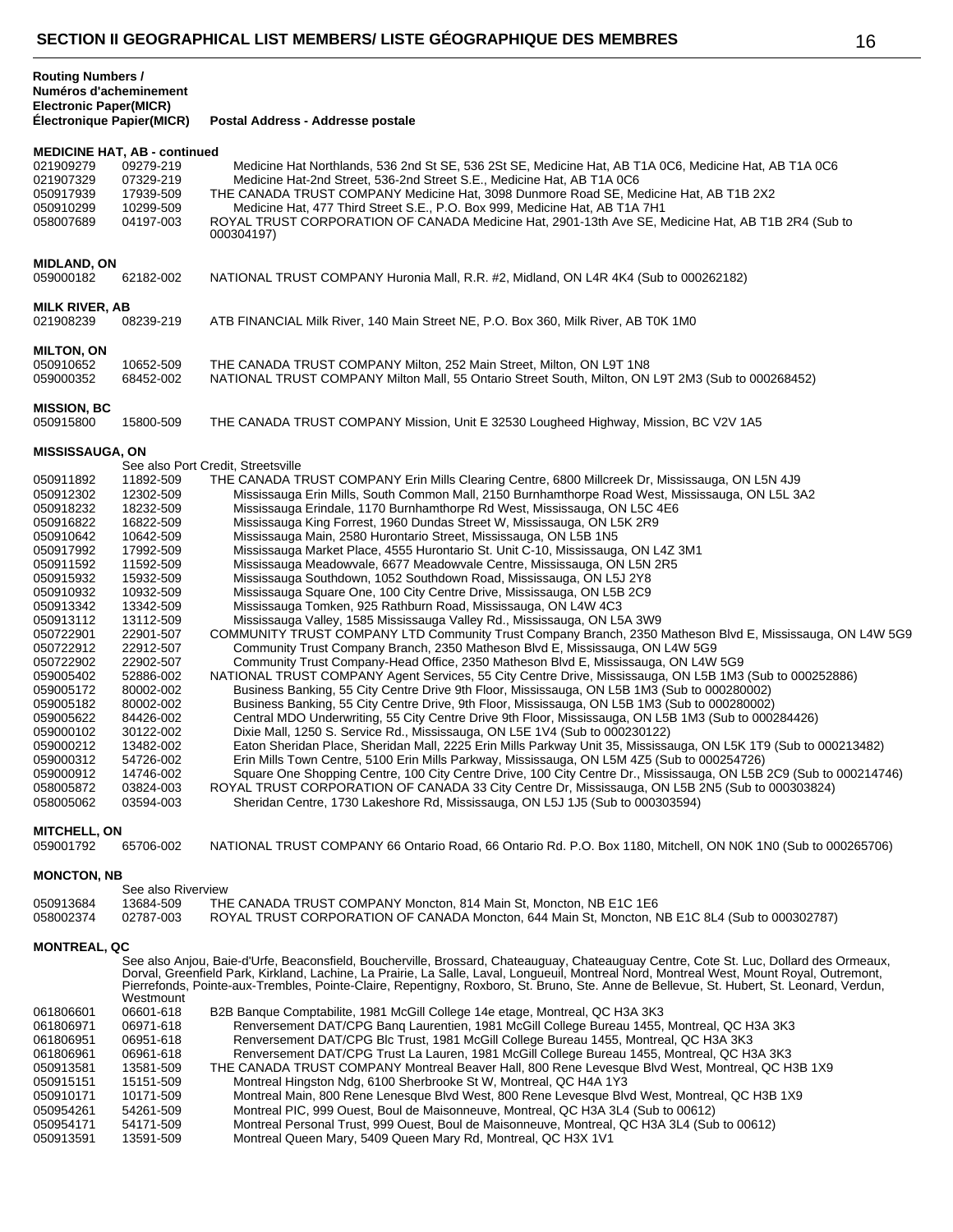| <b>MONTREAL, QC - continued</b>      |                        |                                                                                                                                                                                                                                  |  |
|--------------------------------------|------------------------|----------------------------------------------------------------------------------------------------------------------------------------------------------------------------------------------------------------------------------|--|
| 050915271                            | 15271-509              | Montreal de Maisonneuve, 999 De Maisonneuve West, Montreal, QC H3A 3L4                                                                                                                                                           |  |
| 050915721                            | 15721-509              | Quebec Sales Finance, 999 De Maisonneuve Ouest Ste 250, Montreal, QC H3A 3L4                                                                                                                                                     |  |
| 050915581                            | 15581-509              | Saint Leonard, 5361 Rue Jean Talon, Montreal, QC H1S 1L3                                                                                                                                                                         |  |
| 054460621                            | 50021-002              | MONTREAL TRUST COMPANY Corporate Orders, 5272 Queen Mary Road, Montreal, QC H3W 1X5 (Sub to 000250021)                                                                                                                           |  |
| 054450611                            | 70011-002              | Customer Orders, 1 Place Ville Marie - Promenade, Montreal, QC H3B 4A8 (Sub to 000270011)                                                                                                                                        |  |
| 054450601                            | 90001-002              | Customer Orders, 1500 McGill College Avenue, Montreal, QC H3A 3T5 (Sub to 000290001)                                                                                                                                             |  |
| 054450081                            | 90001-002              | Customer Orders, 1900 McGill College Ave, Montreal, QC H3A 3L2 (Sub to 000290001)                                                                                                                                                |  |
| 054450621                            | 50021-002              | Customer Orders, 5272 Queen Mary Road, Montreal, QC H3W 1X5 (Sub to 000250021)                                                                                                                                                   |  |
| 054450381                            | 90001-002              | Customer Orders, 612 Saint Jacques, Montreal, QC H3C 1E1 (Sub to 000290001)                                                                                                                                                      |  |
| 054470081                            | 90001-002              | G.I.C. Repayments, 777 Dorchester Boulevard West 1 PVM, P.O. Box 1900, Station B, Montreal, QC H3B 3L6 (Sub to<br>000290001)                                                                                                     |  |
| 055010611                            | 70011-002              | MONTREAL TRUST COMPANY OF CANADA Customer Orders, 1 Place Ville Marie - Promenade, Montreal, QC H3B 4A8 (Sub<br>to 000270011)                                                                                                    |  |
| 055010601                            | 90001-002              | Customer Orders, 1500 McGill College Ave., Montreal, QC H3A 3T5 (Sub to 000290001)                                                                                                                                               |  |
| 055010081                            | 90001-002              | Customer Orders, 1900 McGill College Ave., Montreal, QC H3A 3L2 (Sub to 000290001)                                                                                                                                               |  |
| 055010621                            | 50021-002              | Customer Orders, 5272 Queen Mary Road, Montreal, QC H3W 1X5 (Sub to 000250021)                                                                                                                                                   |  |
| 055010381                            | 90001-002              | Customer Orders, 612 Saint Jacques, Montreal, QC H3C 1E1 (Sub to 000290001)                                                                                                                                                      |  |
| 061214851                            | 14851-612              | NATCAN TRUST COMPANY EPARGNE PARTENAIRE SFN, 28E-600 DE LA GAUCHETIERE O, Montreal, QC H3B 4L8                                                                                                                                   |  |
| 059003691                            | 22871-002<br>42861-002 | NATIONAL TRUST COMPANY 2000 McGill College Ave., Montreal, QC H3A 3H4 (Sub to 000222871)<br>Cavendish Mall, 5800 Cavendish Blvd. Cote St Luc, Montreal, QC H4W 2T5 (Sub to 000242861)                                            |  |
| 059003671<br>059003801               | 90001-002              | Commercial Mortgages, 2000 McGill College Avenue, Montreal, QC H3A 3H4 (Sub to 000290001)                                                                                                                                        |  |
| 059003641                            | 12831-002              | Cote St Luc Shopping Centre, 7059 Cote St Luc Road, 7059 Cote St Luc Rd., Montreal, QC H4V 1J2 (Sub to 000212831)                                                                                                                |  |
| 059001601                            | 01601-590              | Employee Benefits, 2000 McGill College Ave., Montreal, QC H3A 3H4                                                                                                                                                                |  |
| 059001401                            | 01401-590              | Personal Trust Dept, 2000 McGill College Ave., Montreal, QC H3A 3H4                                                                                                                                                              |  |
| 059003621                            | 71001-002              | Quebec Central Mortgage Admin, 1922 Ste Catherine Street West, Montreal, QC H3H 1M4 (Sub to 000271001)                                                                                                                           |  |
| 059003681                            | 24356-002              | Quebec Sales Support Unit, 2000 McGill College, Montreal, QC H3A 3H4 (Sub to 000224356)                                                                                                                                          |  |
| 059003651                            | 90001-002              | Savings Dept, 1350 Sherbrooke St. W., Montreal, QC H3G 1J1 (Sub to 000290001)                                                                                                                                                    |  |
| 059003631                            | 40071-002              | Town of Mount Royal Shopping Centre, 2324 Lucerne Road, Montreal, QC H3R 2J8 (Sub to 000240071)                                                                                                                                  |  |
| 057003681                            | 03681-570              | ROYAL TRUST (CIE) 1100 Sherbrooke St W, Montreal, QC H3A 2N3 (Sub to 000304461)                                                                                                                                                  |  |
| 057003181                            | 03181-570              | 351 Laurier Ave W, Montreal, QC H2V 1V9 (Sub to 000307184)                                                                                                                                                                       |  |
| 057003931                            | 03931-570              | 4849 Sherbrooke St W, Montreal, QC H3Z 1H2 (Sub to 000302977)                                                                                                                                                                    |  |
| 057003731                            | 03731-570              | 5285 Queen Mary Rd, Montreal, QC H3W 1Y3 (Sub to 000302947)                                                                                                                                                                      |  |
| 057003211                            | 03211-570              | Montreal Main, 1 PVM - Mezzanine 1, Montreal, QC H3B 1S6 (Sub to 000302837)                                                                                                                                                      |  |
| 057003171                            | 03171-570              | ROYAL TRUST COMPANY (THE) 630 Blvd. Rene Levesque (22), 630 Blvd. Rene Levesque (22), Montreal, QC H3B 1S6                                                                                                                       |  |
| 057003401                            | 03401-570              | Agences Quebec Trust Royal, 1 PVM - Mezzanine 1, Montreal, QC H3B 1S6 (Sub to 000302837)                                                                                                                                         |  |
| 057003981                            | 03981-570              | CLU Quebec, 630 Dorchester Blvd. W., Montreal, QC H3B 1S6                                                                                                                                                                        |  |
| 057003301                            | 03301-570              | Mutual Fund Operations, 1 PVM - 11th Flr/S Wing, Montreal, QC H3B 1S6 (Sub to 000305237)                                                                                                                                         |  |
| 057003191                            | 03191-570              | Private Banking Branch - Montreal, 1 PVM - Mezzanine 1, Montreal, QC H3B 1S6 (Sub to 000302837)                                                                                                                                  |  |
| 057023211                            | 23211-570              | Quebec Regional Accounting, 630 Rene Levesque Blvd., Montreal, QC H3B 1S6                                                                                                                                                        |  |
| 057013211                            | 13211-570              | Quebec Regional Admin, 630 Rene Levesque Blvd, Montreal, QC H3B 1S6                                                                                                                                                              |  |
| 057033211                            | 33211-570              | Quebec Regional Lending, 630 Rene Levesque Blvd., Montreal, QC H3B 1S6                                                                                                                                                           |  |
| 057083211                            | 83211-570              | Quebec Regional Operations, 630 Blvd Rene Levesque 22nd Floor, Montreal, QC H3B 1S6                                                                                                                                              |  |
| 057043211                            | 43211-570              | Quebec Securities Dept, 630 Rene Levesque Blvd, Montreal, QC H3B 1S6                                                                                                                                                             |  |
| 057003601                            | 03601-570              | St. Laurent, 351 Laurier Ave W, Montreal, QC H4R 2B7 (Sub to 000303501)                                                                                                                                                          |  |
| 059003611                            | 80051-002              | TRUST NATIONAL Van Horne Shopping Centre, 4861 Van Horne Ave., Montreal, QC H3W 1J2 (Sub to 000280051)                                                                                                                           |  |
| <b>MONT-ROYAL, QC</b><br>057003831   | 03831-570              | ROYAL TRUST (CIE) 1301 Canora Rd, Mont-Royal, QC H3P 2J5 (Sub to 000302967)                                                                                                                                                      |  |
| <b>MOOSE JAW, SK</b>                 |                        |                                                                                                                                                                                                                                  |  |
| 050910498                            | 10498-509              | THE CANADA TRUST COMPANY Moose Jaw, 237 Main Street North, P.O. Box 578, Moose Jaw, SK S6H 0W1                                                                                                                                   |  |
|                                      |                        |                                                                                                                                                                                                                                  |  |
| <b>MOUNT FOREST, ON</b><br>059001612 | 25346-002              | NATIONAL TRUST COMPANY 202 Main St. S., P.O. Box 1240, Mount Forest, ON N0G 2L0 (Sub to 000225346)                                                                                                                               |  |
| <b>MOUNT-ROYAL, QC</b>               |                        |                                                                                                                                                                                                                                  |  |
|                                      | See also Montreal      |                                                                                                                                                                                                                                  |  |
| 054460351                            | 31591-002              | MONTREAL TRUST COMPANY Corporate Orders, 1335 Canora Road, Mount-Royal, QC H3P 2J5 (Sub to 000231591)                                                                                                                            |  |
| 054450351                            | 31591-002              | Customer Orders, 1335 Canora Road, Mount-Royal, QC H3P 2J5 (Sub to 000231591)                                                                                                                                                    |  |
| 054470351<br>055010351               | 31591-002<br>31591-002 | GIC Repayments, 1335 Canora Road, Mount-Royal, QC H3P 2J5 (Sub to 000231591)<br>MONTREAL TRUST COMPANY OF CANADA Customer Orders, 1335 Canora Road, Mount-Royal, QC H3P 2J5 (Sub to                                              |  |
| 059003661                            | 62851-002              | 000231591)<br>NATIONAL TRUST COMPANY Rockland Shopping Centre, 2305 Chemin Rockland, 2305 Rockland Rd. Ste 190, Mount-Royal,<br>QC H3P 3E9 (Sub to 000262851)                                                                    |  |
|                                      |                        |                                                                                                                                                                                                                                  |  |
| NANAIMO, BC                          |                        |                                                                                                                                                                                                                                  |  |
| 050915940                            | 15940-509              | THE CANADA TRUST COMPANY Nanaimo Turner Road, 5777 Turner Road, Unit #1, Nanaimo, BC V9T 6L8                                                                                                                                     |  |
| 050910430                            | 10430-509              | Nanaimo, Terminal Park Plaza, 1-1150 N Terminal Ave., Nanaimo, BC V9S 5L6                                                                                                                                                        |  |
| 055030350<br>058007800               | 80010-002<br>04387-003 | MONTREAL TRUST COMPANY OF CANADA G.I.C. Repayments, 65 Front Street, Nanaimo, BC V9R 5H9 (Sub to 000280010)<br>ROYAL TRUST CORPORATION OF CANADA Nanaimo, 6631 Island Hwy N - Ste 246, Nanaimo, BC V9T 4K6 (Sub to<br>000304387) |  |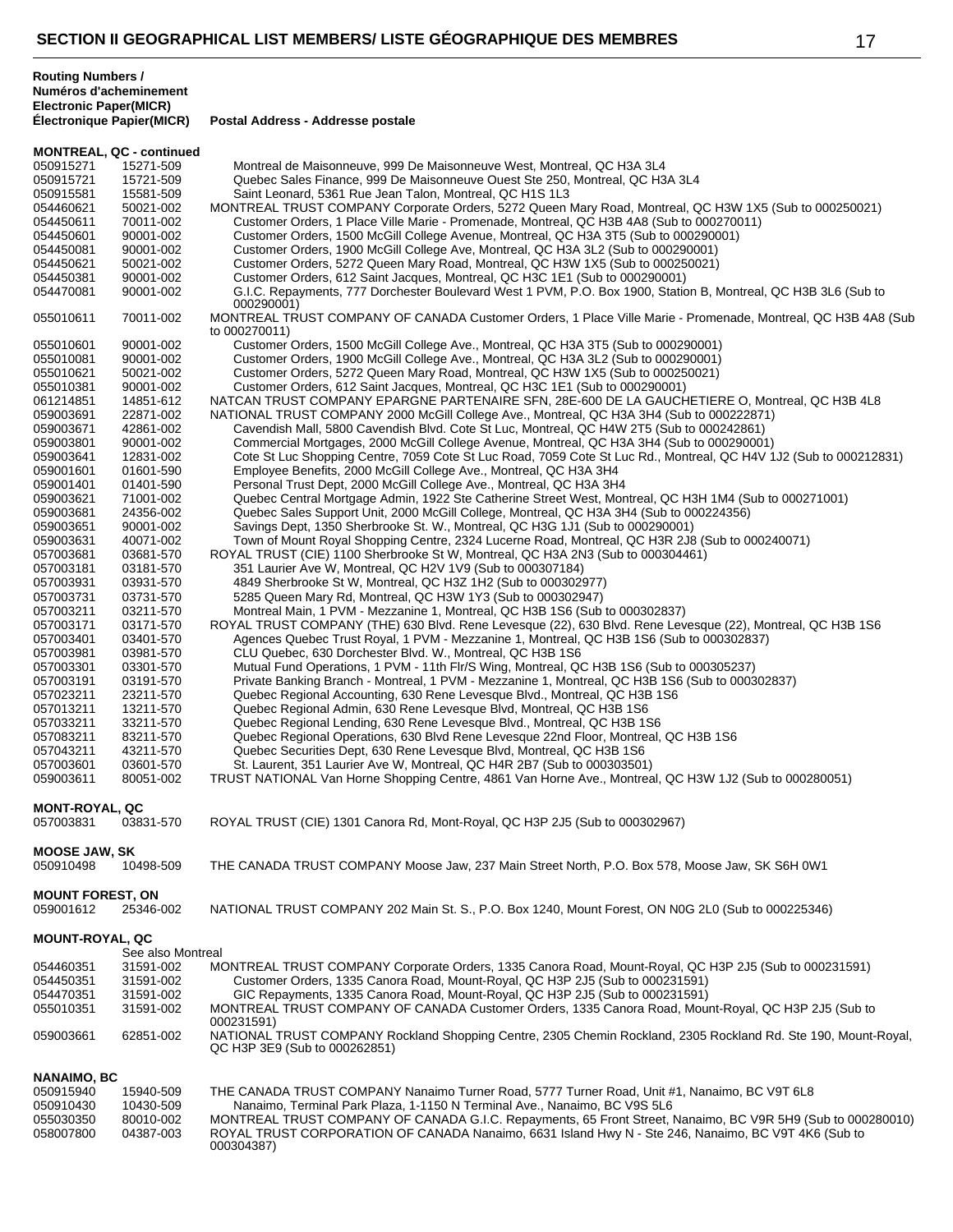| <b>Routing Numbers /</b><br>Numéros d'acheminement<br><b>Electronic Paper(MICR)</b><br>Électronique Papier(MICR) |                                     | Postal Address - Addresse postale                                                                                                                                                                                                                                            |
|------------------------------------------------------------------------------------------------------------------|-------------------------------------|------------------------------------------------------------------------------------------------------------------------------------------------------------------------------------------------------------------------------------------------------------------------------|
|                                                                                                                  |                                     |                                                                                                                                                                                                                                                                              |
| <b>NANTON, AB</b><br>021908429                                                                                   | 08429-219                           | ATB FINANCIAL Nanton, 2202 - 20th Street, Box 488, Nanton, AB TOL 1R0                                                                                                                                                                                                        |
| <b>NAPANEE, ON</b><br>059000272                                                                                  | 05546-002                           | NATIONAL TRUST COMPANY 1 Dundas Street West, Napanee, ON K7R 1Z3 (Sub to 000205546)                                                                                                                                                                                          |
| <b>NEPEAN, ON</b>                                                                                                | See also Ottawa                     |                                                                                                                                                                                                                                                                              |
| 050917786<br>050912106<br>058005926                                                                              | 17786-509<br>12106-509<br>00084-003 | THE CANADA TRUST COMPANY Barrhaven, 35 Larkin Drive, Nepean, ON K2J 2T2<br>Ottawa Merivale, 1556 Merivale Road, Nepean, ON K2G 3J8<br>ROYAL TRUST CORPORATION OF CANADA 117 Centrepointe Dr, Nepean, ON K2G 3K3 (Sub to 000300084)                                           |
| <b>NEW HAMBURG, ON</b><br>050912442                                                                              | 12442-509                           | THE CANADA TRUST COMPANY New Hamburg, 114 Huron Street, PO Box 579, New Hamburg, ON N0B 2G0                                                                                                                                                                                  |
| <b>NEW LISKEARD, ON</b><br>050911412                                                                             | 11412-509                           | THE CANADA TRUST COMPANY New Liskeard, 11B Timiskaming Square, Box 182, New Liskeard, ON P0J 1P0                                                                                                                                                                             |
| <b>NEWMARKET, ON</b><br>050915422<br>050913072                                                                   | 15422-509<br>13072-509              | THE CANADA TRUST COMPANY Newmarket Davis, 1155 Davis Drive At Hwy 404, Newmarket, ON L3Y 7V1<br>Newmarket, 130 Davis Drive, Newmarket, ON L3Y 2N1                                                                                                                            |
| 059001052                                                                                                        | 64766-002                           | NATIONAL TRUST COMPANY 198 Main Street Branch, 198 Main St., P.O. Box 90, Newmarket, ON L3Y 4W3 (Sub to<br>000264766)                                                                                                                                                        |
| 058005672                                                                                                        | 03724-003                           | ROYAL TRUST CORPORATION OF CANADA Newmarket, 17600 Yonge St, PO Box 97, Newmarket, ON L3Y 2N1 (Sub to<br>000303724)                                                                                                                                                          |
| <b>NEW WESTMINSTER, BC</b><br>050910220                                                                          | 10220-509                           | THE CANADA TRUST COMPANY New Westminster, 127-610 6th Street, New Westminster, BC V3L 3C2                                                                                                                                                                                    |
| <b>NIAGARA FALLS, ON</b>                                                                                         | See also St. Catharines             |                                                                                                                                                                                                                                                                              |
| 050911512                                                                                                        | 11512-509                           | THE CANADA TRUST COMPANY Niagara Falls Dorchester, 5900 Dorchester Road, Niagara Falls, ON L2G 5S9                                                                                                                                                                           |
| 050911232<br>050911242<br>058005392                                                                              | 11232-509<br>11242-509<br>03362-003 | Niagara Falls Main, 4483 Queen's Street, P.O. Box 630, Niagara Falls, ON L2E 6V5<br>Niagara Falls Town & Country, 3643 Portage Rd, Niagara Falls, ON L2J 2K8<br>ROYAL TRUST CORPORATION OF CANADA Niagara Falls, 4491 Queen St, Niagara Falls, ON L2E 6T3 (Sub to 000303362) |
| <b>NORTH BAY, ON</b>                                                                                             |                                     |                                                                                                                                                                                                                                                                              |
| 050911422<br>050911562<br>059001412                                                                              | 11422-509<br>11562-509<br>70722-002 | THE CANADA TRUST COMPANY Main & Wyld, 199 Main St East, North Bay, ON P1B 8H5<br>North Bay Mall, 300 Lakeshore Drive, North Bay, ON P1A 3V2<br>NATIONAL TRUST COMPANY 176 Main Street W, North Bay, ON P1B 2T5 (Sub to 000270722)                                            |
|                                                                                                                  |                                     |                                                                                                                                                                                                                                                                              |
| <b>NORTH VANCOUVER, BC</b><br>050916050                                                                          | 16050-509                           | THE CANADA TRUST COMPANY Edgemont and Connaught, 3190 Edgemont Blvd., 702-2601 Westview Drive, North<br>Vancouver, BC V7R 2N9                                                                                                                                                |
| 050913770<br>050911500                                                                                           | 13770-509<br>11500-509              | North Vancouver Norgate, 1315 Marine Drive, North Vancouver, BC V7P 3E5<br>Park & Tilford, 1020-333 Brooksbank Road, North Vancouver, BC V7J 3S8                                                                                                                             |
| 050912450<br>054450720                                                                                           | 12450-509<br>40030-002              | Vancouver Lonsdale, 1860 Lonsdale Ave, North Vancouver, BC V7M 2J9<br>MONTREAL TRUST COMPANY Customer Orders, 1524 Lonsdale Avenue, North Vancouver, BC V7M 2J3 (Sub to 000240030)                                                                                           |
| 055010720                                                                                                        | 40030-002                           | MONTREAL TRUST COMPANY OF CANADA Customer Orders, 1524 Lonsdale Avenue, North Vancouver, BC V7M 2J3 (Sub<br>to 000240030)                                                                                                                                                    |
| 058007890                                                                                                        | 04417-003                           | ROYAL TRUST CORPORATION OF CANADA 1557 Lonsdale Ave, 1789 Lonsdale Ave, North Vancouver, BC V7M 2J2 (Sub to<br>000304417)                                                                                                                                                    |
| <b>NORTH YORK, ON</b>                                                                                            |                                     |                                                                                                                                                                                                                                                                              |
| 050916972                                                                                                        | 16972-509                           | THE CANADA TRUST COMPANY Central Ontario Money-IN HUB, 4211 Yonge Street, North York, ON M2P 2B1                                                                                                                                                                             |
| 050913252<br>050911532                                                                                           | 13252-509<br>11532-509              | Finchdale Plaza, 2574 Finch Ave W, North York, ON M9M 2G3<br>Toronto Finch, 648 Finch Avenue East, North York, ON M2K 2E6                                                                                                                                                    |
| 050917712                                                                                                        | 17712-509                           | Toronto Sheppard/Bryant, 680 Sheppard Ave West, North York, ON M3H 2S5                                                                                                                                                                                                       |
| 059005102                                                                                                        | 30072-002                           | NATIONAL TRUST COMPANY Bathurst Square, 3050 Bathurst Street East, 3050 Bathurst St., North York, ON M6B 4K2 (Sub<br>to 000230072)                                                                                                                                           |
| <b>OAKVILLE, ON</b>                                                                                              |                                     |                                                                                                                                                                                                                                                                              |
| 050913482                                                                                                        | 13482-509                           | See also Mississauga, Port Credit<br>THE CANADA TRUST COMPANY Lakeshore West of Trafalgar, 282 Lakeshore Road East, Oakville, ON L6J 5B2                                                                                                                                     |
| 050912172                                                                                                        | 12172-509                           | Oakville 3rd Line, 1424 Upper Middle Road West, Oakville, ON L6M 3G3                                                                                                                                                                                                         |
| 050917142                                                                                                        | 17142-509                           | Oakville Dorval, 2311 North Service Road West, Oakville, ON L6M 3R2                                                                                                                                                                                                          |
| 050913982<br>050910632                                                                                           | 13982-509<br>10632-509              | Oakville Lakeshore, 2221 Lakeshore Road West, Oakville, ON L6L 1H1<br>Oakville Main, 282 Lakeshore Road East, Oakville, ON L6J 1J2                                                                                                                                           |
| 050954802                                                                                                        | 54802-509                           | Oakville PIC, 282 Lakeshore Road E - 2nd Floor, Oakville, ON L6J 1J2 (Sub to 00612)                                                                                                                                                                                          |
| 050954492<br>050912422                                                                                           | 54492-509<br>12422-509              | Oakville Personal Trust, 282 Lakeshore Road East, Oakville, ON L6J 1J2 (Sub to 00612)<br>Oakville Place, 240 Leighland Avenue, Oakville, ON L6H 3H6                                                                                                                          |
|                                                                                                                  |                                     |                                                                                                                                                                                                                                                                              |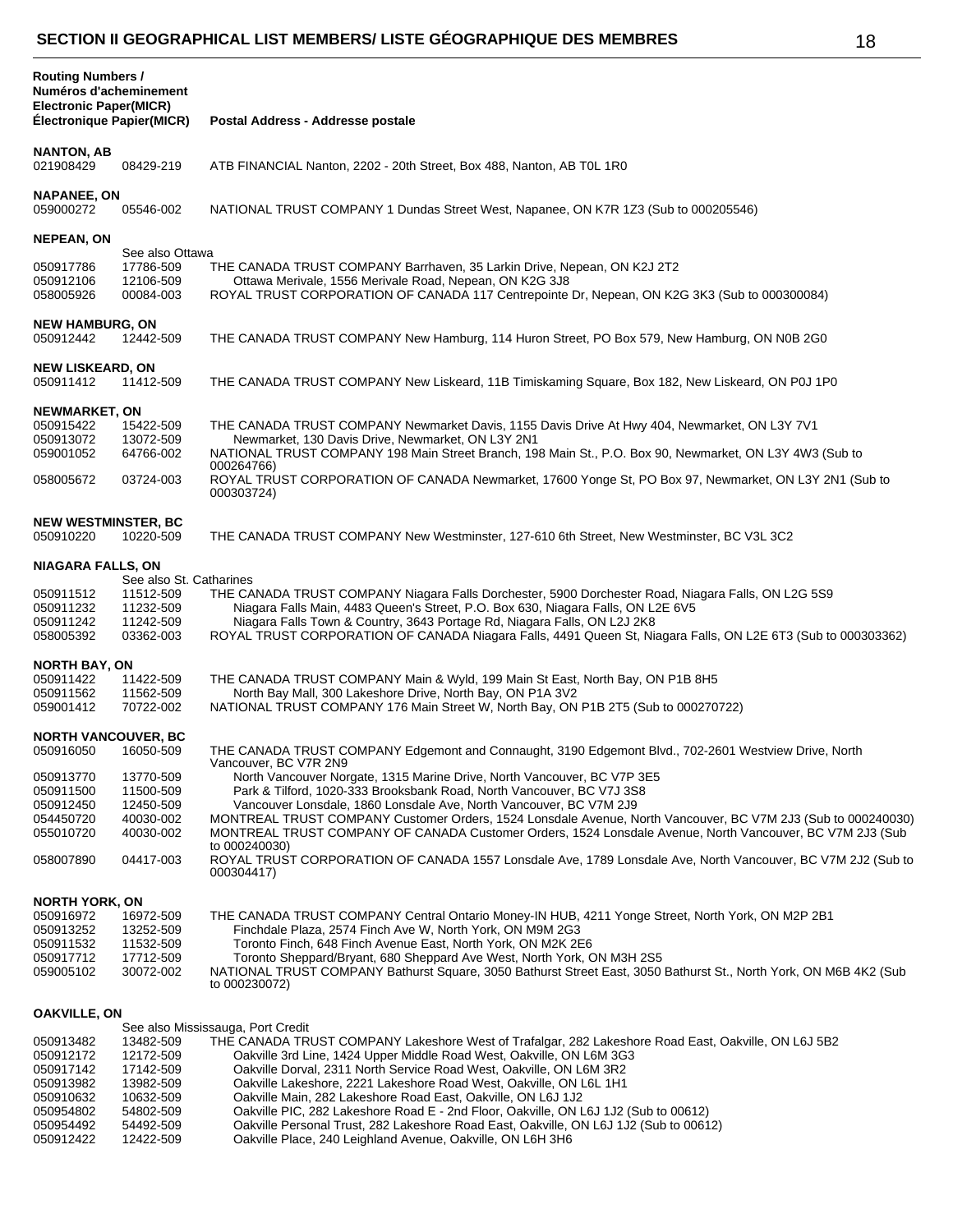| <b>Routing Numbers /</b><br>Numéros d'acheminement<br><b>Electronic Paper(MICR)</b><br>Électronique Papier(MICR) |                                                  | Postal Address - Addresse postale                                                                                                                                                                                                                                                                                                                            |
|------------------------------------------------------------------------------------------------------------------|--------------------------------------------------|--------------------------------------------------------------------------------------------------------------------------------------------------------------------------------------------------------------------------------------------------------------------------------------------------------------------------------------------------------------|
|                                                                                                                  |                                                  |                                                                                                                                                                                                                                                                                                                                                              |
| <b>OAKVILLE, ON - continued</b><br>050915642<br>054450422<br>055010422                                           | 15642-509<br>00752-002<br>00752-002              | Oakville Trafalgar, 2325 Trafalgar Road, Oakville, ON L6H 6N9<br>MONTREAL TRUST COMPANY Customer Orders, 260 Lakeshore Road East, Oakville, ON L6J 4Z5 (Sub to 000200752)<br>MONTREAL TRUST COMPANY OF CANADA Customer Orders, 260 Lakeshore Road East, Oakville, ON L6J 4Z5 (Sub to<br>000200752)                                                           |
| 059005392<br>059001842<br>058005352<br>058005382                                                                 | 30742-002<br>30742-002<br>03384-003<br>03384-003 | NATIONAL TRUST COMPANY 276 Lakeshore Rd. E, Oakville, ON L6J 1J1 (Sub to 000230742)<br>Upper Sixth Plaza, 1500 Sixth Line, Oakville, ON L6H 2P2 (Sub to 000230742)<br>ROYAL TRUST CORPORATION OF CANADA Oakville North, 279 Lakeshore Rd E, Oakville, ON L6J 1H9 (Sub to 000303384)<br>Oakville, 279 Lakeshore Rd E, Oakville, ON L6J 1H9 (Sub to 000303384) |
| <b>OKOTOKS, AB</b><br>021908539                                                                                  | 08539-219                                        | ATB FINANCIAL Okotoks, #131, 31 Southridge Drive, Okotoks, AB T1S 2N3                                                                                                                                                                                                                                                                                        |
| OLDS, AB<br>021908529                                                                                            | 08529-219                                        | ATB FINANCIAL Olds, 4905 - 50th Avenue, P.O. Box 3839, Olds, AB T4H 1P5                                                                                                                                                                                                                                                                                      |
| ONOWAY, AB<br>021908989                                                                                          | 08989-219                                        | ATB FINANCIAL Onoway, 4910-50th Street, Box 719, Onoway, AB T0E 1V0                                                                                                                                                                                                                                                                                          |
| <b>ORANGEVILLE, ON</b><br>050911662<br>059001272                                                                 | 11662-509<br>42432-002                           | THE CANADA TRUST COMPANY Orangeville, 150 First St., Orangeville, ON L9W 3T7<br>NATIONAL TRUST COMPANY 50 Fourth Ave., P.O. Box 4, Orangeville, ON L9W 4P1 (Sub to 000242432)                                                                                                                                                                                |
| ORILLIA, ON<br>050915962<br>059001232                                                                            | 15962-509<br>35436-002                           | THE CANADA TRUST COMPANY Orillia, 39 Peter Street North, Orillia, ON L3V 4Y8<br>NATIONAL TRUST COMPANY 12 West St. N. P.O. Box 880, Orillia, ON L3V 6K9 (Sub to 000235436)                                                                                                                                                                                   |
| <b>ORLEANS, ON</b>                                                                                               |                                                  |                                                                                                                                                                                                                                                                                                                                                              |
| 050915636                                                                                                        | 15636-509                                        | THE CANADA TRUST COMPANY 10th & Innes, 4422 Innes Road, Orleans, ON K4A 3W3                                                                                                                                                                                                                                                                                  |
| 050912716<br>050912606                                                                                           | 12716-509<br>12606-509                           | Orleans Convent Glen, 6489 Jeanne D'Arc Blvd, Orleans, ON K1C 2R1<br>Orleans St Joseph, 2369 St Joseph Blvd, Orleans, ON K1C 2E3                                                                                                                                                                                                                             |
| 059000202                                                                                                        | 60756-002                                        | NATIONAL TRUST COMPANY Place d'Orleans, 110 Place d'Orleans Drive Suite 1952, Orleans, ON K1C 2L9 (Sub to                                                                                                                                                                                                                                                    |
| 058005916                                                                                                        | 02124-003                                        | 000260756)<br>ROYAL TRUST CORPORATION OF CANADA 211 Centrum Blvd, Orleans, ON K1C 1G4 (Sub to 000302124)                                                                                                                                                                                                                                                     |
| <b>OSHAWA, ON</b>                                                                                                |                                                  |                                                                                                                                                                                                                                                                                                                                                              |
|                                                                                                                  | See also Whitby                                  |                                                                                                                                                                                                                                                                                                                                                              |
| 050913122                                                                                                        | 13122-509                                        | THE CANADA TRUST COMPANY Oshawa King, 1 Simcoe St N, Oshawa, ON L1G 4R7                                                                                                                                                                                                                                                                                      |
| 050911432<br>050915262                                                                                           | 11432-509<br>15262-509                           | Oshawa Main, 1 Simcoe Street North, Oshawa, ON L1G 4R7<br>Oshawa Ritson, 1211 Ritson Road North, Oshawa, ON L1G 8B9                                                                                                                                                                                                                                          |
| 050913912                                                                                                        | 13912-509                                        | Oshawa Stevenson, 22 Stevenson Rd S, Oshawa, ON L1J 5L9                                                                                                                                                                                                                                                                                                      |
| 054450432                                                                                                        | 80762-002                                        | MONTREAL TRUST COMPANY Customer Orders, 22 King Street West, Oshawa, ON L1H 1A3 (Sub to 000280762)                                                                                                                                                                                                                                                           |
| 055010432                                                                                                        | 80762-002                                        | MONTREAL TRUST COMPANY OF CANADA Customer Orders, 22 King Street West, Oshawa, ON L1H 1A3 (Sub to<br>000280762)                                                                                                                                                                                                                                              |
| 059000742                                                                                                        | 44966-002                                        | NATIONAL TRUST COMPANY 32 Simcoe St. S., Oshawa, ON L1H 4G2 (Sub to 000244966)                                                                                                                                                                                                                                                                               |
| 058005682                                                                                                        | 03734-003                                        | ROYAL TRUST CORPORATION OF CANADA 500 King St W, Oshawa, ON L1H 1A4 (Sub to 000303734)                                                                                                                                                                                                                                                                       |
| OTTAWA, ON                                                                                                       |                                                  |                                                                                                                                                                                                                                                                                                                                                              |
| 050915776                                                                                                        | 15776-509                                        | See also Aylmer, Gatineau, Hull, Kanata, Nepean, Orleans, Vanier<br>THE CANADA TRUST COMPANY Alta Vista, 1785 Kilborn Avenue, Ottawa, ON K1H 6N1                                                                                                                                                                                                             |
| 050916966                                                                                                        | 16966-509                                        | Eastern Canada Hub, 45 O'Connor St., Ottawa, ON K1P 1A4                                                                                                                                                                                                                                                                                                      |
| 050913866                                                                                                        | 13866-509                                        | Eastern Ontario Credit Admin, 45 O'Connor Street Suite 500, Ottawa, ON K1P 1A4                                                                                                                                                                                                                                                                               |
| 050912296                                                                                                        | 12296-509                                        | Ottawa Bank, 1596 Bank Street, Ottawa, ON K1H 7Z5                                                                                                                                                                                                                                                                                                            |
| 050912686<br>050954466                                                                                           | 12686-509<br>54466-509                           | Ottawa Carling, 1800 Carling Ave, Ottawa, ON K2A 1E2<br>Ottawa E & T, 45 O'Connor Street - 11th Floor, Ottawa, ON K1P 1A4 (Sub to 00612)                                                                                                                                                                                                                     |
| 050915336                                                                                                        | 15336-509                                        | Ottawa Hunt Club, 2470 Bank St, Ottawa, ON K1V 8S2                                                                                                                                                                                                                                                                                                           |
| 050954356                                                                                                        | 54356-509                                        | Ottawa IM&PS, 45 O'Connor Street, Ottawa, ON K1P 1A4 (Sub to 00612)                                                                                                                                                                                                                                                                                          |
| 050910356                                                                                                        | 10356-509                                        | Ottawa Laurier, 170 Laurier Avenue West, Ottawa, ON K1P 5V5                                                                                                                                                                                                                                                                                                  |
| 050913546                                                                                                        | 13546-509                                        | Ottawa Main, 45 O'Connor at Queen, 45 O'Connor Street, Ottawa, ON K1P 1A4                                                                                                                                                                                                                                                                                    |
| 050913536<br>050912496                                                                                           | 13536-509<br>12496-509                           | Ottawa Merivale Mall, 1642 Merivale Rd., Ottawa, ON K2G 4A1<br>Ottawa Pretoria, 5 Pretoria Ave, Ottawa, ON K1S 5L6                                                                                                                                                                                                                                           |
| 050912136                                                                                                        | 12136-509                                        | Ottawa Richmond, 1460 Richmond Road, Ottawa, ON K2B 6S1                                                                                                                                                                                                                                                                                                      |
| 050912676                                                                                                        | 12676-509                                        | Ottawa Sales Finance, 45 O'Connor Street Suite 501, Ottawa, ON K1P 1A4                                                                                                                                                                                                                                                                                       |
| 050954566                                                                                                        | 54566-509                                        | Ottawa Summit, 45 O'Connor Street - 11th Floor, Ottawa, ON K1P 1A4 (Sub to 00612)                                                                                                                                                                                                                                                                            |
| 050914566                                                                                                        | 14566-509                                        | Ottawa Summit, 45 O'Connor Street, Ottawa, ON K1P 1A4                                                                                                                                                                                                                                                                                                        |
| 050911646<br>050915136                                                                                           | 11646-509<br>15136-509                           | Ottawa Westgate, Westgate Shopping Centre, 1309 Carling Ave, Ottawa, ON K1Z 7L3<br>Ottawa-Holland Cross, Holland Cross Plaza, 1620 Scott St, Ottawa, ON K1Y 4S7                                                                                                                                                                                              |
| 054450936                                                                                                        | 60236-002                                        | MONTREAL TRUST COMPANY Customer Order, 1867 Carling Ave Unit 7, Ottawa, ON K2A 1E6 (Sub to 000260236)                                                                                                                                                                                                                                                        |
| 054450156                                                                                                        | 40006-002                                        | Customer Orders, 96 Sparks Street, Ottawa, ON K1P 5B6 (Sub to 000240006)                                                                                                                                                                                                                                                                                     |
| 055010936                                                                                                        | 60236-002                                        | MONTREAL TRUST COMPANY OF CANADA Customer Order, 1867 Carling Ave Unit 7, Ottawa, ON K2A 1E6 (Sub to<br>000260236)                                                                                                                                                                                                                                           |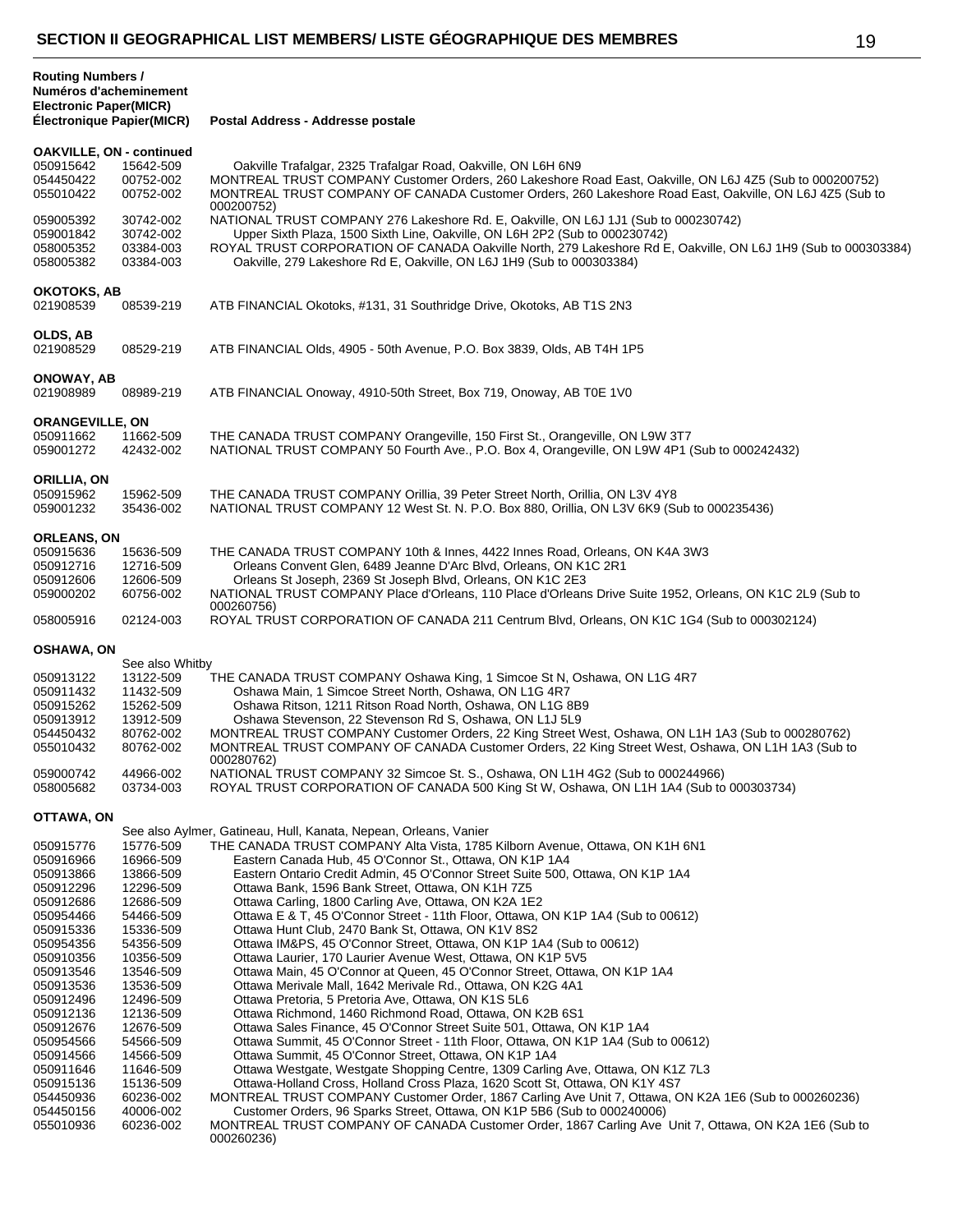| <b>Routing Numbers /</b>      |
|-------------------------------|
| Numéros d'acheminement        |
| <b>Electronic Paper(MICR)</b> |
| Éloctronique Panier(MICP)     |

**Électronique Papier(MICR) Postal Address - Addresse postale**

| OTTAWA, ON - continued |                        |                                                                                                                                              |
|------------------------|------------------------|----------------------------------------------------------------------------------------------------------------------------------------------|
| 055010156              | 40006-002              | Customer Orders, 96 Sparks Street, Ottawa, ON K1P 5B6 (Sub to 000240006)                                                                     |
| 055030156              | 40006-002              | G.I.C. Repayments, 96 Sparks Street, Ottawa, ON K1P 5B6 (Sub to 000240006)                                                                   |
| 059001426              | 65466-002              | NATIONAL TRUST COMPANY 1712 Carling Ave., P.O. Box 6303, Station J, Ottawa, ON K2A 1T4 (Sub to 000265466)                                    |
| 059000736              | 00026-002              | 99 Bank St., Ottawa, ON K1P 6B9 (Sub to 000200026)                                                                                           |
| 059005152              | 40006-002              | Business Banking, 99 Bank St. 2nd Floor Suite 230, Ottawa, ON K1P 6B9 (Sub to 000240006)                                                     |
| 059052606              | 52606-590              | Employee Benefit Dept, 99 Bank St., Ottawa, ON K1P 6B9                                                                                       |
| 059005632              | 00026-002              | Ottawa Sub Branch, 99 Bank St., Ottawa, ON K1P 6B9 (Sub to 000200026)                                                                        |
| 059052406              | 52406-590              | Personal Trust Dept, 99 Bank St., Ottawa, ON K1P 6B9                                                                                         |
| 059052506              | 52506-590              | RSP Dept, 99 Bank St., Ottawa, ON K1P 6B9                                                                                                    |
| 057003056              | 03056-570              | ROYAL TRUST COMPANY (THE) Eastern Ontario Company Branch, 55 Metcalfe St, Ottawa, ON K1P 6L5                                                 |
| 058005886              | 03564-003              | ROYAL TRUST CORPORATION OF CANADA 2121 Carling Ave, Ottawa, ON K2A 1H2 (Sub to 000303564)                                                    |
| 058005906              | 03574-003              | 2269 Riverside Dr, Ottawa, ON K1H 8K2 (Sub to 000303574)                                                                                     |
| 058002626              | 03394-003              | 55 Metcalfe St. (3), 90 Sparks St, PO Box 746 Postal Stn B, Ottawa, ON K1P 5T6 (Sub to 000303394)                                            |
| 058025416              | 25416-580              | Eastern Ontario Regional Accounting, 55 Metcalfe Street, Ottawa, ON K1P 6L5                                                                  |
| 058015416              | 15416-580              | Eastern Ontario Regional Admin, 55 Metcalfe Street, Ottawa, ON K1P 6L5                                                                       |
| 058035416              | 35416-580              | Eastern Ontario Regional Lending, 55 Metcalfe Street, Ottawa, ON K1P 6L5                                                                     |
| 058085416              | 85416-580              | Eastern Ontario Regional Operations, 76 Metcalfe Street, Ottawa, ON K1P 5L8                                                                  |
| 058005866              | 03554-003              | Ottawa Elmvale, 1930 St Laurent Blvd, Ottawa, ON K1G 1A4 (Sub to 000303554)                                                                  |
| 058005416              | 03394-003              | Ottawa Main, 90 Sparks St, PO Box 746 - Postal Stn B, Ottawa, ON K1P 5T6 (Sub to 000303394)                                                  |
| 058005436              | 03394-003              | Rothwell Heights, 90 Sparks St, PO Box 746 - Postal Stn B, Ottawa, ON K1P 5T6 (Sub to 000303394)                                             |
|                        |                        |                                                                                                                                              |
| <b>OUTREMONT, QC</b>   |                        |                                                                                                                                              |
| 054450591              |                        | See also Montreal, Mount Royal<br>MONTREAL TRUST COMPANY Customer Orders, 1045 Laurier Street West, Outremont, QC H2V 2L1 (Sub to 000290001) |
| 055010591              | 90001-002<br>90001-002 | MONTREAL TRUST COMPANY OF CANADA Customer Orders, 1045 Laurier Street West, Outremont, QC H2V 2L1 (Sub to                                    |
|                        |                        | 000290001)                                                                                                                                   |
|                        |                        |                                                                                                                                              |
| <b>OWEN SOUND, ON</b>  |                        |                                                                                                                                              |
| 050912012              | 12012-509              | THE CANADA TRUST COMPANY Owen Sound, 985 Second Avenue East, Owen Sound, ON N4K 2H5                                                          |
| 059001172              | 12062-002              | NATIONAL TRUST COMPANY 857 Second Ave. E., P.O. Box 340, Owen Sound, ON N4K 5P5 (Sub to 000212062)                                           |
| 059005502              | 70052-002              | Business Banking, 857 2nd Avenue East P.O. Box 340, Owen Sound, ON N4K 5P5 (Sub to 000270052)                                                |
| 059000982              | 12062-002              | Heritage Place, 1350 16th St. East, Owen Sound, ON N4K 6N7 (Sub to 000212062)                                                                |
| 059042402              | 42402-590              | Personal Trust, 857 Second Avenue East, P.O. Box 340, Owen Sound, ON N4K 5P5                                                                 |
|                        |                        |                                                                                                                                              |
| OYEN, AB               |                        |                                                                                                                                              |
| 021907439              | 07439-219              | ATB FINANCIAL Oyen, 200 Main Street, Box 266, Oyen, AB T0J 2J0                                                                               |
| <b>PALMERSTON, ON</b>  |                        |                                                                                                                                              |
| 059000422              | 18242-002              | NATIONAL TRUST COMPANY Palmerston, 212 Main Street West, Palmerston, ON N0C 2P0 (Sub to 000218242)                                           |
|                        |                        |                                                                                                                                              |
| <b>PARIS, ON</b>       |                        |                                                                                                                                              |
| 050915862              | 15862-509              | THE CANADA TRUST COMPANY Paris, 300 Grand River St N, Paris, ON N3L 3R7                                                                      |
|                        |                        |                                                                                                                                              |
| <b>PARKSVILLE, BC</b>  |                        |                                                                                                                                              |
| 050916790              | 16790-509              | THE CANADA TRUST COMPANY Parksville BC, 115 Alberni Highway, P.O. Box 906, Parksville, BC V9P 2G9                                            |
|                        |                        |                                                                                                                                              |
| <b>PEACE RIVER, AB</b> |                        |                                                                                                                                              |
| 021907299              | 07299-219              | ATB FINANCIAL Peace River, 9904-100 Avenue, Box 6327, Peace River, AB T8S 1S2                                                                |
|                        |                        |                                                                                                                                              |
| <b>PEMBROKE, ON</b>    |                        |                                                                                                                                              |
| 059000266              | 70086-002              | NATIONAL TRUST COMPANY 177 McKay St., P.O. Box 1263, Pembroke, ON K8A 6Y6 (Sub to 000270086)                                                 |
|                        |                        |                                                                                                                                              |
| <b>PENTICTON, BC</b>   |                        |                                                                                                                                              |
| 050912780              | 12780-509              | THE CANADA TRUST COMPANY Penticton, 402 Main St at Wade, Penticton, BC V2A 5C5                                                               |
| PERTH, ON              |                        |                                                                                                                                              |
| 059000812              | 35626-002              | NATIONAL TRUST COMPANY 27 Gore Street East, Perth, ON K7H 1H4 (Sub to 000235626)                                                             |
|                        |                        |                                                                                                                                              |
| PETERBOROUGH, ON       |                        |                                                                                                                                              |
| 050916062              | 16062-509              | THE CANADA TRUST COMPANY Peterborough Lansdowne, 1096 Lansdowne Street West, Peterborough, ON K9J 1Z9                                        |
| 050913132              | 13132-509              | Peterborough, 351 George Street, Peterborough, ON K9H 3P9                                                                                    |
| 059001202              | 25536-002              | NATIONAL TRUST COMPANY 437 George St. N., Peterborough, ON K9H 3R4 (Sub to 000225536)                                                        |
| 059005512              | 00802-002              | Business Banking, 437 George St. N., Peterborough, ON K9H 3R4 (Sub to 000200802)                                                             |
| 059000942              | 45526-002              | Portage Place Shopping Centre, 1154 Chemong Road Unit #42, 1154 Chemong Rd RR #1 Unit #42, Peterborough, ON                                  |
|                        |                        | K9H 7J6 (Sub to 000245526)                                                                                                                   |
| 058005702              | 05702-580              | ROYAL TRUST CORPORATION OF CANADA Peterborough, 360 George Street N, P.O. Box 2080, Peterborough, ON K9J 7E7                                 |
| PETROLIA, ON           |                        |                                                                                                                                              |
| 058005832              | 08122-003              | ROYAL TRUST CORPORATION OF CANADA Petrolia, 4186 Petrolia St, Petrolia, ON N0N 1R0 (Sub to 000308122)                                        |
|                        |                        |                                                                                                                                              |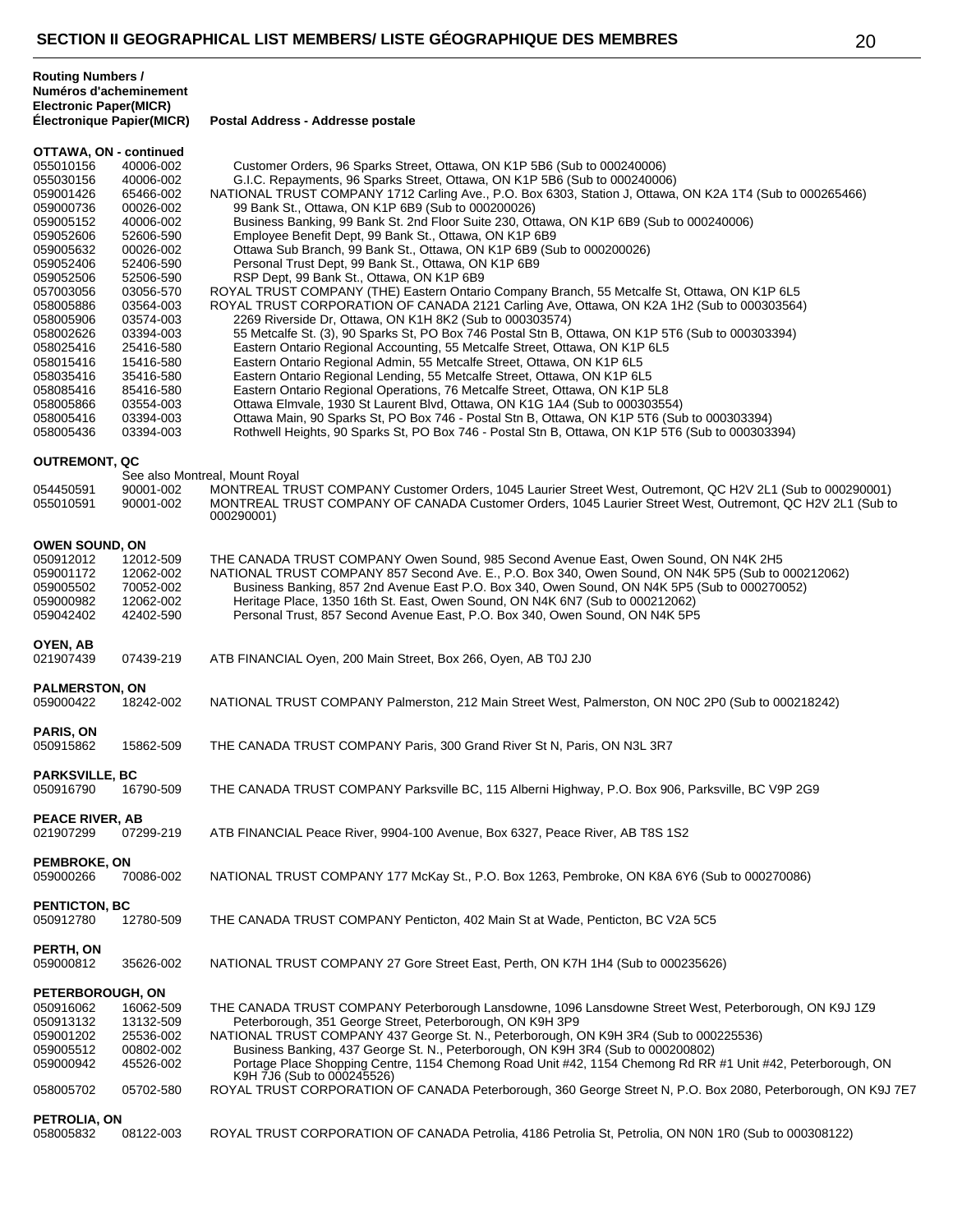| <b>Routing Numbers /</b>  |
|---------------------------|
| Numéros d'acheminement    |
| Electronic Paper(MICR)    |
| Électronique Panier/MICP) |

**Électronique Papier(MICR) Postal Address - Addresse postale**

# **PICKERING, ON**

| PICKERING, ON                         |                                                    |                                                                                                                                                                                                                                                                                                    |
|---------------------------------------|----------------------------------------------------|----------------------------------------------------------------------------------------------------------------------------------------------------------------------------------------------------------------------------------------------------------------------------------------------------|
| 050917472<br>050912722                | See also Ajax, West Hill<br>17472-509<br>12722-509 | THE CANADA TRUST COMPANY Pickering Oklahoma, 750 Oklahoma Drive, Pickering, ON L1W 3G9<br>Pickering, 1794 Liverpool Rd, Pickering, ON L1V 1V9                                                                                                                                                      |
| 054450682<br>055010682                | 64782-002<br>64782-002                             | MONTREAL TRUST COMPANY Customer Orders, 1360 Kingston Road, Pickering, ON L1V 3B4 (Sub to 000264782)<br>MONTREAL TRUST COMPANY OF CANADA Customer Orders, 1360 Kingston Road, Pickering, ON L1V 3B4 (Sub to<br>000264782)                                                                          |
| 059000832<br>058005462                | 64782-002<br>03832-003                             | NATIONAL TRUST COMPANY Supercentre, 1792 Liverpool Road, Pickering, ON L1V 1V9 (Sub to 000264782)<br>ROYAL TRUST CORPORATION OF CANADA 1340 Kingston Rd - Unit #5, Pickering, ON L1V 3M9 (Sub to 000303832)                                                                                        |
| PICTON, ON<br>059000322               | 60822-002                                          | NATIONAL TRUST COMPANY 94 Main Street, 94 Main St. PO Box 2089, Picton, ON K0K 2T0 (Sub to 000260822)                                                                                                                                                                                              |
| <b>PICTURE BUTTE, AB</b><br>021907339 | 07339-219                                          | ATB FINANCIAL Picture Butte, 330 Highway Avenue, Box 519, Picture Butte, AB T0K 1V0                                                                                                                                                                                                                |
| <b>PINCHER CREEK, AB</b><br>021908629 | 08629-219                                          | ATB FINANCIAL Pincher Creek, Unit #26 1300 Hewetson Ave, Pincher Creek, AB T0K 1W0                                                                                                                                                                                                                 |
| POINTE-CLAIRE, QC                     |                                                    |                                                                                                                                                                                                                                                                                                    |
| 050913601<br>054450221                | 13601-509<br>31591-002                             | See also Dollard-des-Ormeaux, Dorval, Kirkland<br>THE CANADA TRUST COMPANY Pointe-Claire, 203 Hymus Blvd, Pointe-Claire, QC H9R 1E9<br>MONTREAL TRUST COMPANY Customer Orders, 6815-E13 Trans Canada Highway, Fairview S/C 6815-E13 Trans Can Hwy,<br>Pointe-Claire, QC H9R 1C4 (Sub to 000231591) |
| 054470221                             | 31591-002                                          | G.I.C. Repayments, 6773 Trans Canada Highway, Fairview Shop Ctr 6773 Trans Can Hwy, Pointe-Claire, QC H9R 1C3<br>(Sub to 000231591)                                                                                                                                                                |
| 055010221                             | 31591-002                                          | MONTREAL TRUST COMPANY OF CANADA Customer Orders, 6815-E13 Trans Canada Highway, Fairview S/C 6815-E13<br>Trans Can Hwy, Pointe-Claire, QC H9R 1C4 (Sub to 000231591)                                                                                                                              |
| PONOKA, AB<br>021908869               | 08869-219                                          | ATB FINANCIAL Ponoka, 5018 - 48 Avenue, Box 4339, Ponoka, AB T4J 1R7                                                                                                                                                                                                                               |
| PORT COLBORNE, ON<br>050910382        | 10382-509                                          | THE CANADA TRUST COMPANY Clarence and King, 45 Clarence Street, P.O. Box 308, Port Colborne, ON L3K 3G1                                                                                                                                                                                            |
| PORT COQUITLAM, BC                    |                                                    |                                                                                                                                                                                                                                                                                                    |
| 050912790<br>050912340                | See also Coquitlam<br>12790-509<br>12340-509       | THE CANADA TRUST COMPANY Port Coquitlam Barnet, c/o 2755 Lougheed Highway, Port Coquitlam, BC V3B 5Y9<br>Port Coquitlam Main, 11-2755 Lougheed Highway, Port Coquitlam, BC V3B 5Y9                                                                                                                 |
| 059007210                             | 92650-002                                          | NATIONAL TRUST COMPANY 2748 Lougheed Highway Unit 400, Port Coquitlam, BC V3B 6P2 (Sub to 000292650)                                                                                                                                                                                               |
| PORT CREDIT, ON                       |                                                    |                                                                                                                                                                                                                                                                                                    |
| 050915352<br>059001072                | 15352-509<br>20842-002                             | See also Mississauga, Oakville<br>THE CANADA TRUST COMPANY Port Credit, 254 Lakeshore Road W, Port Credit, ON L5H 1G6<br>NATIONAL TRUST COMPANY 158 Lakeshore Rd. E., Port Credit, ON L5G 1E9 (Sub to 000220842)                                                                                   |
| <b>PORT ELGIN, ON</b><br>059001662    | 47092-002                                          | NATIONAL TRUST COMPANY 560 Goderich St., Port Elgin, ON N0H 2C4 (Sub to 000247092)                                                                                                                                                                                                                 |
| PORT HOPE, ON                         |                                                    |                                                                                                                                                                                                                                                                                                    |
| 050913142                             | See also Cobourg<br>13142-509                      | THE CANADA TRUST COMPANY Port Hope, 113 Walton Street, P.O. Box 28, Port Hope, ON L1A 1N4                                                                                                                                                                                                          |
| <b>PRINCE GEORGE, BC</b><br>050917520 | 17520-509                                          | THE CANADA TRUST COMPANY Prince George Pine Centre, Pine Centre CRU 109, 2925 Massey Drive, Prince George, BC<br>V2N 2S9                                                                                                                                                                           |
| 050910460                             | 10460-509                                          | Victoria and 4th Avenue Branch, 400 Victoria St., Prince George, BC V2L 2J7                                                                                                                                                                                                                        |
| 050912800<br>054450560                | 12800-509<br>50310-002                             | Victoria and 4th Avenue Branch, 400 Victoria St., Prince George, BC V2L 2J7<br>MONTREAL TRUST COMPANY Customer Orders, 300 Victoria Street, Prince George, BC V2L 4X4 (Sub to 000250310)                                                                                                           |
| 055010560                             | 50310-002                                          | MONTREAL TRUST COMPANY OF CANADA Customer Orders, 300 Victoria Street, Prince George, BC V2L 4X4 (Sub to<br>000250310)                                                                                                                                                                             |
| <b>PROVOST, AB</b>                    |                                                    |                                                                                                                                                                                                                                                                                                    |
| 021908969                             | 08969-219                                          | ATB FINANCIAL Provost, 5013 - 50th Street, Box 780, Provost, AB T0B 3S0                                                                                                                                                                                                                            |
| QUEBEC, QC                            |                                                    | See also Ancienne-Lorette, Beauport, Cap Rouge, Charlesbourg, Charny, Lauzon (Quebec), Levis, Loretteville, Sillery, Ste-Foy, St-Romuald                                                                                                                                                           |
| 054460121                             | 10041-002                                          | MONTREAL TRUST COMPANY Corporate Orders, 475, rue St. Amable, Quebec, QC G1R 5E4 (Sub to 000210041)                                                                                                                                                                                                |
| 054450121                             | 10041-002                                          | Customer Orders, 475, rue St. Amable, Quebec, QC G1R 5E4 (Sub to 000210041)                                                                                                                                                                                                                        |

054470121 10041-002 G.I.C. Repaiments, 475, rue St. Amable, Quebec, QC G1R 5E4 (Sub to 000210041)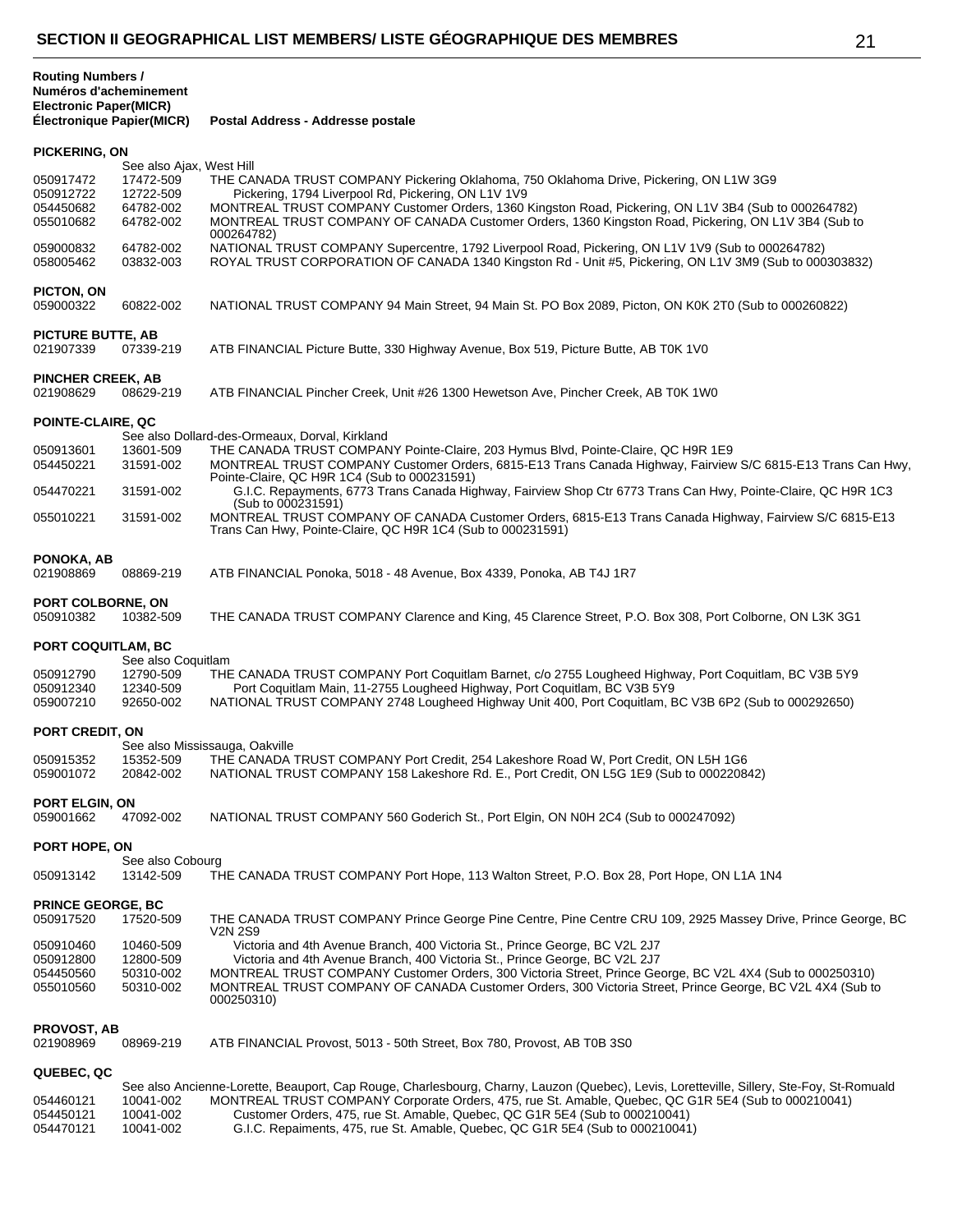| <b>Routing Numbers /</b><br>Numéros d'acheminement<br><b>Electronic Paper(MICR)</b><br><b>Électronique Papier(MICR)</b>                                                                                                                                                                                                                   | Postal Address - Addresse postale                                                                                                                                                                                                                                                                                                                                                                                                                                                                                                                                                                                                                                                                                                                                                                                                                                                                                                            |  |
|-------------------------------------------------------------------------------------------------------------------------------------------------------------------------------------------------------------------------------------------------------------------------------------------------------------------------------------------|----------------------------------------------------------------------------------------------------------------------------------------------------------------------------------------------------------------------------------------------------------------------------------------------------------------------------------------------------------------------------------------------------------------------------------------------------------------------------------------------------------------------------------------------------------------------------------------------------------------------------------------------------------------------------------------------------------------------------------------------------------------------------------------------------------------------------------------------------------------------------------------------------------------------------------------------|--|
| QUEBEC, QC - continued<br>055020121<br>10041-002                                                                                                                                                                                                                                                                                          | MONTREAL TRUST COMPANY OF CANADA Corporate Orders, 475, rue St-Amable, Quebec, QC G1R 5E4 (Sub to                                                                                                                                                                                                                                                                                                                                                                                                                                                                                                                                                                                                                                                                                                                                                                                                                                            |  |
| 055010121<br>10041-002<br>059003751<br>10041-002                                                                                                                                                                                                                                                                                          | 000210041)<br>Customer Orders, 475, rue St-Amable, Quebec, QC G1R 5E4 (Sub to 000210041)<br>NATIONAL TRUST COMPANY 905 Dufferin Street Suite 100, 905 Dufferin Suite 100, Quebec, QC G1T 5M6 (Sub to                                                                                                                                                                                                                                                                                                                                                                                                                                                                                                                                                                                                                                                                                                                                         |  |
| 052207301<br>07301-522                                                                                                                                                                                                                                                                                                                    | 000210041)<br>TRUST LA LAURENTIENNE 850 D'Youville, Quebec, QC G1R 3P6                                                                                                                                                                                                                                                                                                                                                                                                                                                                                                                                                                                                                                                                                                                                                                                                                                                                       |  |
| <b>RAYMOND, AB</b><br>021907349<br>07349-219                                                                                                                                                                                                                                                                                              | ATB FINANCIAL Raymond, 69A Broadway Street, PO Box 889, Raymond, AB T0K 2S0                                                                                                                                                                                                                                                                                                                                                                                                                                                                                                                                                                                                                                                                                                                                                                                                                                                                  |  |
| <b>RED DEER, AB</b><br>021907129<br>07129-219<br>021908739<br>08739-219<br>07819-219<br>021907819<br>12219-509<br>050912219<br>10259-509<br>050910259<br>50559-002<br>059002049<br>058007849<br>04247-003                                                                                                                                 | ATB FINANCIAL First Red Deer Main Place, 6794 - 50 Ave, 6794 - 50 Ave, Red Deer, AB T4N 4E1, Red Deer, AB T4N 4E1<br>Red Deer North Gaetz Crossing, 6794 - 50 Ave, Red Deer, AB T4N 4E1<br>Red Deer Piper Crossing, Piper Crossing Plaza109, 3215 49 Ave, Red Deer, AB T4N 0M8<br>THE CANADA TRUST COMPANY Red Deer Bennett, 2325 50th Avenue, Red Deer, AB T4R 1M7<br>Red Deer Main, 6320-50th Avenue Unit 56, Red Deer, AB T4N 4C6<br>NATIONAL TRUST COMPANY 4402-49th Avenue, Red Deer, AB T4N 3W6 (Sub to 000250559)<br>ROYAL TRUST CORPORATION OF CANADA Red Deer, 4943 Ross St, Red Deer, AB T4N 1X4 (Sub to 000304247)                                                                                                                                                                                                                                                                                                                |  |
| <b>REDWATER, AB</b><br>021907789<br>07789-219                                                                                                                                                                                                                                                                                             | ATB FINANCIAL Redwater, 4832 - 50th Avenue, PO Box 820, Redwater, AB T0A 2W0                                                                                                                                                                                                                                                                                                                                                                                                                                                                                                                                                                                                                                                                                                                                                                                                                                                                 |  |
| <b>REGINA, SK</b><br>050912988<br>12988-509<br>050912088<br>12088-509<br>050910038<br>10038-509<br>050912548<br>12548-509<br>13738-509<br>050913738<br>54038-509<br>050954038<br>20008-002<br>054450018<br>20008-002<br>055010018<br>20008-002<br>055030018<br>40378-002<br>059008018<br>07708-580<br>058007708<br>058007798<br>04157-003 | THE CANADA TRUST COMPANY Regina Cornwall, c/o 1801 Hamilton Street, Regina, SK S4P 4B4<br>Regina Gordon, 4626 Albert St, Regina, SK S4S 6B4<br>Regina Main, 1801 Hamilton St., Regina, SK S4P 4B4<br>Regina North Albert, 390 Albert St, Regina, SK S4R 3C1<br>Regina Park, 2425 East Quance St, Regina, SK S4V 2X8<br>Regina Personal Trust, 1801 Hamilton Street, Regina, SK S4P 4B4 (Sub to 00612)<br>MONTREAL TRUST COMPANY Customer Orders, 1778 Scarth Street, Regina, SK S4P 2G1 (Sub to 000220008)<br>MONTREAL TRUST COMPANY OF CANADA Customer Orders, 1778 Scarth Street, Regina, SK S4P 2G1 (Sub to 000220008)<br>G.I.C. Repayments, 1908-11th Avenue, Regina, SK S4P 2Z2 (Sub to 000220008)<br>NATIONAL TRUST COMPANY 380 Gardiner Park Court, Regina, SK S4V 1R9 (Sub to 000240378)<br>ROYAL TRUST CORPORATION OF CANADA 3964 Albert Street, Regina, SK S4S 3R1<br>Regina, 2002-11th Ave, Regina, SK S4P 2C6 (Sub to 000304157) |  |
| <b>RENFREW, ON</b><br>059001266<br>30296-002                                                                                                                                                                                                                                                                                              | NATIONAL TRUST COMPANY 215 Reglan St. S., 215 Reglan St. S. P.O. Box 280, Renfrew, ON K7V 4A4 (Sub to 000230296)                                                                                                                                                                                                                                                                                                                                                                                                                                                                                                                                                                                                                                                                                                                                                                                                                             |  |
| <b>REPENTIGNY, QC</b><br>057003821<br>03821-570                                                                                                                                                                                                                                                                                           | ROYAL TRUST (CIE) 85B Brien Blvd, Repentigny, QC J6A 5L3 (Sub to 000303111)                                                                                                                                                                                                                                                                                                                                                                                                                                                                                                                                                                                                                                                                                                                                                                                                                                                                  |  |
| <b>REXDALE, ON</b>                                                                                                                                                                                                                                                                                                                        |                                                                                                                                                                                                                                                                                                                                                                                                                                                                                                                                                                                                                                                                                                                                                                                                                                                                                                                                              |  |
| See also Toronto<br>050912622<br>12622-509                                                                                                                                                                                                                                                                                                | THE CANADA TRUST COMPANY Toronto Woodbine Centre, 500 Rexdale Blvd, Rexdale, ON M9W 6K5                                                                                                                                                                                                                                                                                                                                                                                                                                                                                                                                                                                                                                                                                                                                                                                                                                                      |  |
| <b>RICHMOND, BC</b><br>17620-509<br>050917620<br>050911570<br>11570-509<br>050918330<br>18330-509<br>12810-509<br>050912810<br>11170-509<br>050911170<br>11520-509<br>050911520<br>12120-509<br>050912120<br>50690-002<br>054450700<br>50690-002<br>055010700                                                                             | THE CANADA TRUST COMPANY Richmond Blundell, 145-8100 No. 2 Road, Richmond, BC V7C 3M3<br>Richmond Broadmoor, 10111 No. 3 Road at Williams, Richmond, BC V7A 1W6<br>Richmond Cambie, 4200 #3 Road, Richmond, BC V6X 2C2<br>Richmond Lansdowne, 626 - 5300 No. 3 Road, Richmond, BC V6X 2X9<br>Richmond Lansdowne, c/o 626-5300 #3 Road, 5300 No. 3 Road, Richmond, BC V6X 2X9<br>Richmond Main, Brighouse Centre, 6380 No. 3 Road at Cook, Richmond, BC V6Y 2B3<br>Richmond Seafair, 3960 Francis Road, Richmond, BC V7C 1J7<br>MONTREAL TRUST COMPANY Customer Orders, 1302-6551 No 3 Road, Richmond, BC V6Y 2B6 (Sub to 000250690)<br>MONTREAL TRUST COMPANY OF CANADA Customer Orders, 1302-6551 No 3 Road, Richmond, BC V6Y 2B6 (Sub to                                                                                                                                                                                                   |  |
| 059007140<br>50690-002                                                                                                                                                                                                                                                                                                                    | 000250690)<br>NATIONAL TRUST COMPANY 100-6760 No. 3 Road, 100-6760 No. 3 Rd., Richmond, BC V6Y 2C2 (Sub to 000250690)                                                                                                                                                                                                                                                                                                                                                                                                                                                                                                                                                                                                                                                                                                                                                                                                                        |  |
| <b>RICHMOND HILL, ON</b><br>050911062<br>11062-509<br>050915692<br>15692-509<br>050918682<br>18682-509<br>054450492<br>30882-002<br>055010492<br>30882-002                                                                                                                                                                                | THE CANADA TRUST COMPANY Hillcrest Mall, 9350 Yonge St, Richmond Hill, ON L4C 5G2<br>Richmond Hill Crosby, 10395 Yonge Street, Richmond Hill, ON L4C 3C2<br>Richmond Hill Times Square, 550 Highway #7 Unit 55, Richmond Hill, ON L4B 3Z4<br>MONTREAL TRUST COMPANY Customer Orders, 9555 Yonge Street - Unit #20, Richmond Hill, ON L4C 5T2 (Sub to<br>000230882)<br>MONTREAL TRUST COMPANY OF CANADA Customer Orders, 9555 Yonge Street - Unit #20, Richmond Hill, ON L4C 5T2                                                                                                                                                                                                                                                                                                                                                                                                                                                              |  |
| 059001082<br>30882-002<br>059005552<br>80002-002                                                                                                                                                                                                                                                                                          | (Sub to 000230882)<br>NATIONAL TRUST COMPANY 10355 Yonge St., Richmond Hill, ON L4C 3C1 (Sub to 000230882)<br>Business Banking, 10355 Yonge Street, Richmond Hill, ON L4C 3C1 (Sub to 000280002)                                                                                                                                                                                                                                                                                                                                                                                                                                                                                                                                                                                                                                                                                                                                             |  |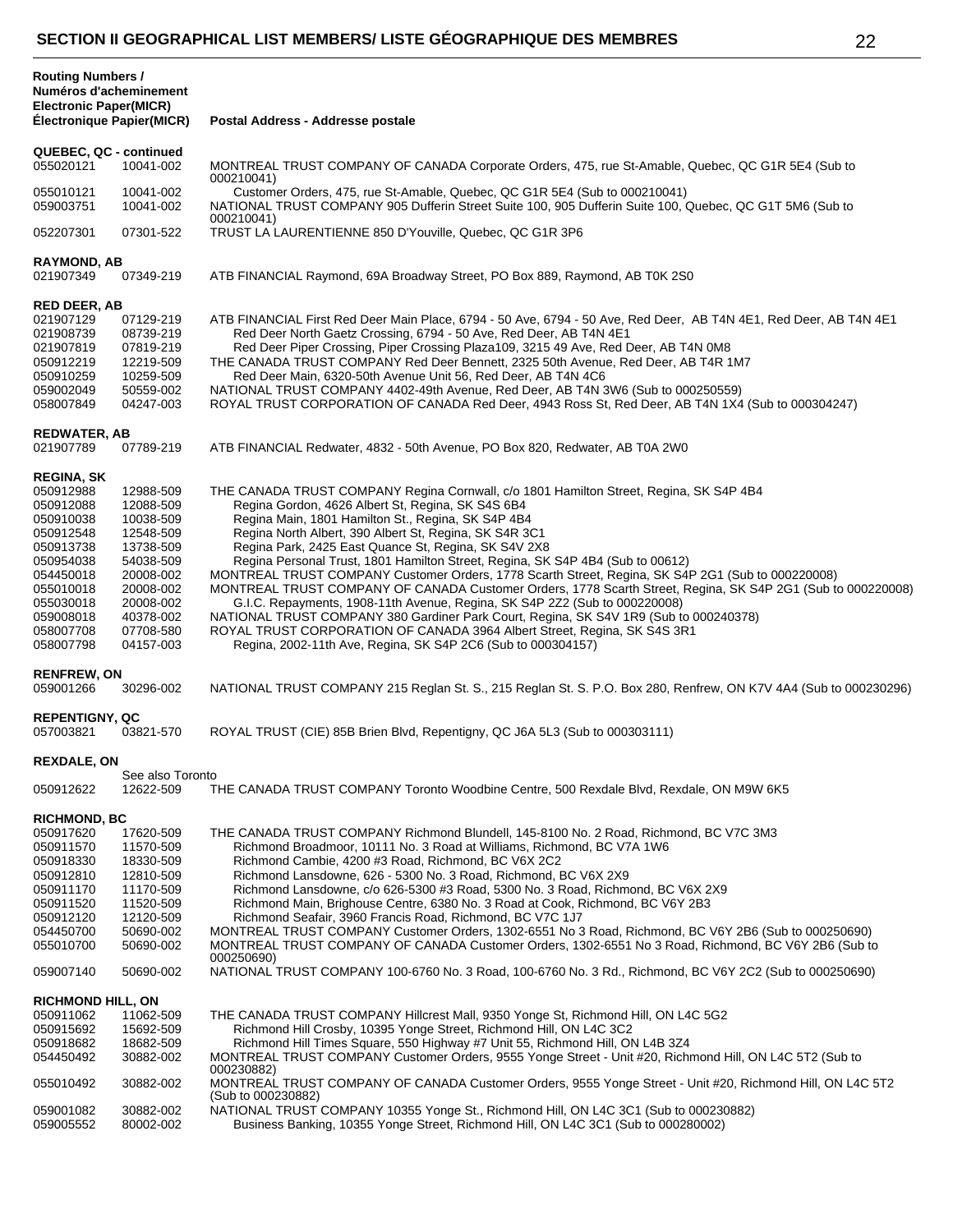| × |                       |
|---|-----------------------|
| - |                       |
|   |                       |
|   | I<br>×<br>I<br>w<br>I |

| <b>Routing Numbers /</b><br>Numéros d'acheminement<br><b>Electronic Paper(MICR)</b><br><b>Électronique Papier(MICR)</b>                |                                                                                                                                            | Postal Address - Addresse postale                                                                                                                                                                                                                                                                                                                                                                                                                                                                                                                                                                                                                                                                                                                                            |
|----------------------------------------------------------------------------------------------------------------------------------------|--------------------------------------------------------------------------------------------------------------------------------------------|------------------------------------------------------------------------------------------------------------------------------------------------------------------------------------------------------------------------------------------------------------------------------------------------------------------------------------------------------------------------------------------------------------------------------------------------------------------------------------------------------------------------------------------------------------------------------------------------------------------------------------------------------------------------------------------------------------------------------------------------------------------------------|
| 059005222                                                                                                                              | RICHMOND HILL, ON - continued<br>74062-002                                                                                                 | Richmond Hill Bayview, 9665 Bayview Avenue North Unit #30, 9665 Bayview Avenue, Richmond Hill, ON L4C 9V4 (Sub to<br>000274062)                                                                                                                                                                                                                                                                                                                                                                                                                                                                                                                                                                                                                                              |
| RIMBEY, AB<br>021907179                                                                                                                | 07179-219                                                                                                                                  | ATB FINANCIAL Rimbey, 5037-50<br>Avenue, Box 918, Rimbey, AB TOC 2J0                                                                                                                                                                                                                                                                                                                                                                                                                                                                                                                                                                                                                                                                                                         |
| 021908729                                                                                                                              | <b>ROCKY MOUNTAIN HOUSE, AB</b><br>08729-219                                                                                               | ATB FINANCIAL Rocky Mountain House, 4515 52 Avenue, Box 789, Rocky Mountain House, AB T4T 1A6                                                                                                                                                                                                                                                                                                                                                                                                                                                                                                                                                                                                                                                                                |
| <b>ROXBORO, QC</b><br>050915251                                                                                                        | 15251-509                                                                                                                                  | See also Dollard-des-Ormeaux, Pierrefonds<br>THE CANADA TRUST COMPANY Roxboro, 4499 boul des Sources, Roxboro, QC H8Y 3C1                                                                                                                                                                                                                                                                                                                                                                                                                                                                                                                                                                                                                                                    |
| RYCROFT, AB<br>021908299                                                                                                               | 08299-219                                                                                                                                  | ATB FINANCIAL Rycroft, 4635 - 50th Street, Box 130, Rycroft, AB T0H 3A0                                                                                                                                                                                                                                                                                                                                                                                                                                                                                                                                                                                                                                                                                                      |
| <b>SAINT-BRUNO, QC</b><br>054460731<br>057003291                                                                                       | 70011-002<br>03291-570                                                                                                                     | MONTREAL TRUST COMPANY Customer Orders, 335 Promenades Blvd, Saint-Bruno, QC J3V 6A7 (Sub to 000270011)<br>ROYAL TRUST (CIE) Les Promenades St-Bruno, 30 Clairvue Blvd W, Saint-Bruno, QC J3V 5K2 (Sub to 000307721)                                                                                                                                                                                                                                                                                                                                                                                                                                                                                                                                                         |
| SAINTE-FOY, QC<br>054450301                                                                                                            | 10041-002                                                                                                                                  | MONTREAL TRUST COMPANY Customer Orders, Place Laurier Unit #139, 2700 Laurier Blvd, Sainte-Foy, QC G1V 2L8 (Sub<br>to 000210041)                                                                                                                                                                                                                                                                                                                                                                                                                                                                                                                                                                                                                                             |
| 055010301                                                                                                                              | 10041-002                                                                                                                                  | MONTREAL TRUST COMPANY OF CANADA Customer Orders, Place Laurier Unit #139, 2700 Laurier Blvd, Sainte-Foy, QC<br>G1V 2L8 (Sub to 000210041)                                                                                                                                                                                                                                                                                                                                                                                                                                                                                                                                                                                                                                   |
| 057003455<br>057003425<br>057003225                                                                                                    | 03455-570<br>03425-570<br>03225-570                                                                                                        | ROYAL TRUST (CIE) Place Laurier, 2-2450 Sir Wilfrid Laurier Blvd, Sainte-Foy, QC G1V 2L8 (Sub to 000302917)<br>Quebec Main, 2-2450 Sir Wilfrid Laurier Blvd, Sainte-Foy, QC G1S 1E5 (Sub to 000302917)<br>Rimouski, 2770 Wilfred Laurier, Sainte-Foy, QC G5L 1N5                                                                                                                                                                                                                                                                                                                                                                                                                                                                                                             |
| <b>SAINT JOHN, NB</b><br>050916344<br>050913694<br>050954384<br>050912474<br>054450134<br>055010134<br>055030134<br>058002334          | 16344-509<br>13694-509<br>54384-509<br>12474-509<br>40014-002<br>40014-002<br>40014-002<br>02767-003                                       | THE CANADA TRUST COMPANY Saint John Lansdowne, 22 King Street, Saint John, NB E2L 1G3<br>Saint John Main, 22 King Street, Saint John, NB E2L 1G3<br>Saint John Trust Services, 22 King Street, Saint John, NB E2L 4S2 (Sub to 00612)<br>Saint John, 22 King Street, Saint John, NB E2L 1G3<br>MONTREAL TRUST COMPANY Customer Orders, 53 King Street, Saint John, NB E2L 1G5 (Sub to 000240014)<br>MONTREAL TRUST COMPANY OF CANADA Customer Orders, 53 King Street, Saint John, NB E2L 1G5 (Sub to 000240014)<br>G.I.C. Repayments, 61 King Street, Saint John, NB E2L 3X7 (Sub to 000240014)<br>ROYAL TRUST CORPORATION OF CANADA Saint John, 1 King Street, Saint John, NB E2L 1G1 (Sub to 000302767)                                                                     |
| <b>SAINT-LAMBERT, QC</b><br>054450281<br>055010281                                                                                     | 70011-002<br>70011-002                                                                                                                     | MONTREAL TRUST COMPANY Customer Orders, 425 Victoria Avenue, Saint-Lambert, QC J4P 2J1 (Sub to 000270011)<br>MONTREAL TRUST COMPANY OF CANADA Customer Orders, 425 Victoria Avenue, Saint-Lambert, QC J4P 2J1 (Sub to<br>000270011)                                                                                                                                                                                                                                                                                                                                                                                                                                                                                                                                          |
| <b>SAINT-LAURENT, QC</b><br>050915301                                                                                                  | 15301-509                                                                                                                                  | See also Dorval, Montreal, Mount Royal<br>THE CANADA TRUST COMPANY Saint-Laurent O'Brien, 1825 O'Brien at Poirier, Saint-Laurent, QC H4L 3W6                                                                                                                                                                                                                                                                                                                                                                                                                                                                                                                                                                                                                                 |
| 050913611<br><b>SARDIS, BC</b><br>050917250                                                                                            | 13611-509<br>17250-509                                                                                                                     | Saint-Laurent, 3131 Cote Vertu Chemin, Saint-Laurent, QC H4R 1Y8<br>THE CANADA TRUST COMPANY Sardis BC, 122-45610 Luckakuck Way, Sardis, BC V2R 1A2                                                                                                                                                                                                                                                                                                                                                                                                                                                                                                                                                                                                                          |
|                                                                                                                                        |                                                                                                                                            |                                                                                                                                                                                                                                                                                                                                                                                                                                                                                                                                                                                                                                                                                                                                                                              |
| <b>SARNIA, ON</b><br>050910452<br>050913022<br>050911162<br>050910232<br>059000332<br>059001312<br>059001342<br>059072402<br>058005802 | See also Point Edward<br>10452-509<br>13022-509<br>11162-509<br>10232-509<br>60962-002<br>95596-002<br>60962-002<br>72402-590<br>03534-003 | THE CANADA TRUST COMPANY Sarnia Bayside Mall, 357 Christina Street North, Sarnia, ON N7T 5V6<br>Sarnia Eaton Centre, 357 Christina Street North, Sarnia, ON N7T 5V6<br>Sarnia Lambton, 1362 Lambton Mall Road, Sarnia, ON N7S 5A1<br>Sarnia Main, 357 North Christina St., Sarnia, ON N7T 5V6<br>NATIONAL TRUST COMPANY 1249 London Road, Sarnia, ON N7S 4T3 (Sub to 000260962)<br>Kenwick Place, 250 N. Christina St., 250 N. Christina St., P.O. Box 2229, Sarnia, ON N7T 7L9 (Sub to 000295596)<br>Northgate Plaza, 560 Exmouth Street, Sarnia, ON N7T 5P5 (Sub to 000260962)<br>Personal Trust, 250 North Christina Street, P.O. Box 2229, Sarnia, ON N7T 7L9<br>ROYAL TRUST CORPORATION OF CANADA Sarnia, 230 North Christina St, Sarnia, ON N7T 7K9 (Sub to 000303534) |
| <b>SASKATOON, SK</b><br>050910308<br>050912998<br>050954048<br>050915188                                                               | 10308-509<br>12998-509<br>54048-509<br>15188-509                                                                                           | THE CANADA TRUST COMPANY Saskatoon 2nd, 170-2nd Avenue South, Saskatoon, SK S7K 1K5<br>Saskatoon Main, 170 2nd Ave S, Saskatoon, SK S7K 1K5<br>Saskatoon Personal Trust, 170 2nd Ave South, Saskatoon, SK S7K 1K5 (Sub to 00612)<br>Saskatoon Preston, 2122 8th St E, Saskatoon, SK S7H 0V1                                                                                                                                                                                                                                                                                                                                                                                                                                                                                  |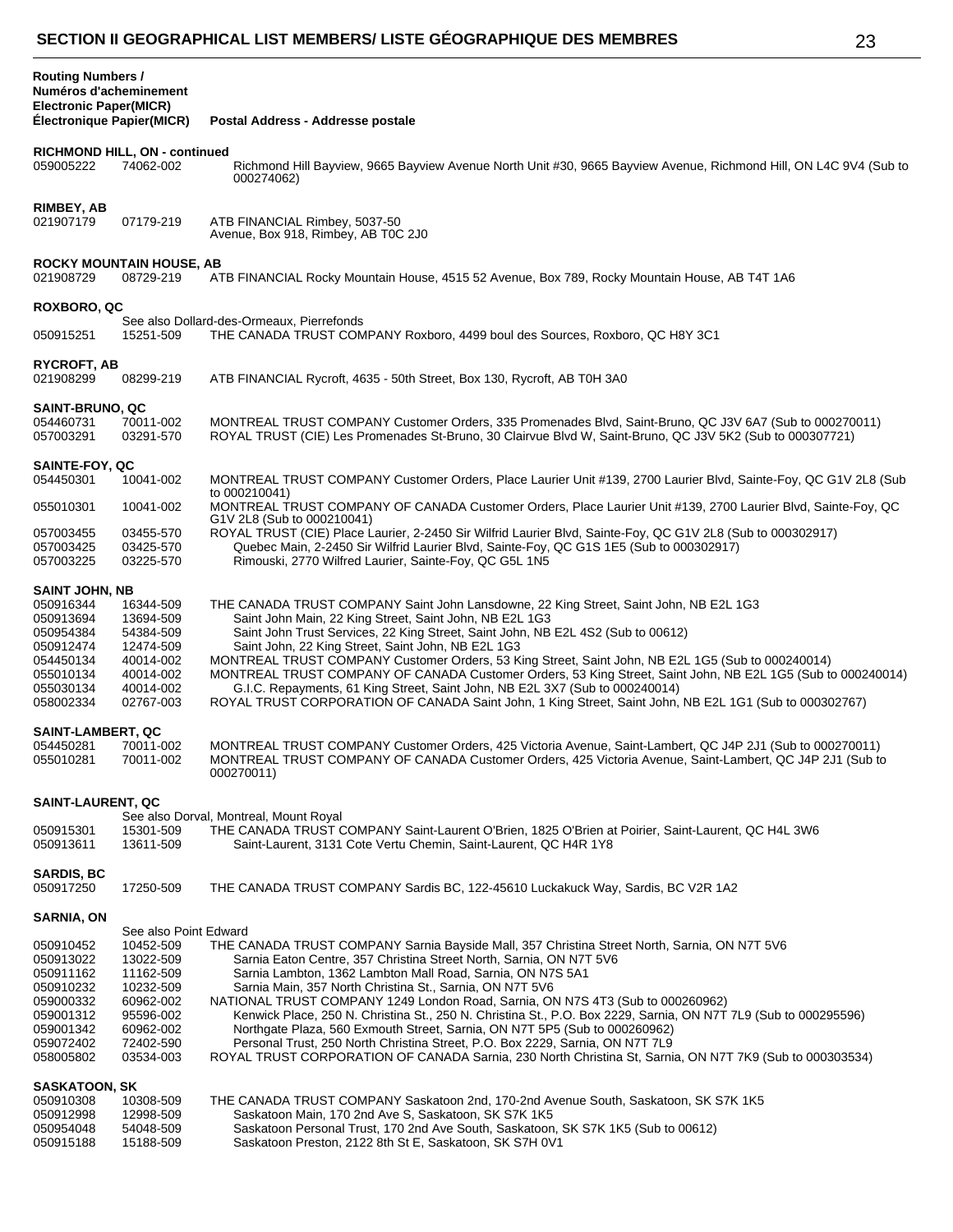**Postal Address - Addresse postale** 

#### **SASKATOON, SK - continued**

| 054450248 | 00018-002 | MONTREAL TRUST COMPANY Customer Orders, 201-2nd Avenue South, Saskatoon, SK S7K 1K8 (Sub to 000200018)      |
|-----------|-----------|-------------------------------------------------------------------------------------------------------------|
| 055010248 | 00018-002 | MONTREAL TRUST COMPANY OF CANADA Customer Orders, 201-2nd Avenue South, Saskatoon, SK S7K 1K8 (Sub to       |
|           |           | 000200018)                                                                                                  |
| 055030248 | 00018-002 | G.I.C. Repayments, 234-21st Street East, Saskatoon, SK S7K 0B9 (Sub to 000200018)                           |
| 059008608 | 20628-002 | NATIONAL TRUST COMPANY 23-123 2nd Avenue S., 23 123 2nd Avenue S., Saskatoon, SK S7K 7E6 (Sub to 000220628) |
| 056800428 | 00428-568 | PEACE HILLS TRUST COMPANY Saskatoon Regional Office, 103-C Packham Avenue, 103-C Packham Place, Suite 100,  |
|           |           | Saskatoon, SK S7N 4K4                                                                                       |
| 058007738 | 04147-003 | ROYAL TRUST CORPORATION OF CANADA Saskatoon, 154-1st Ave S, Saskatoon, SK S7K 1J9 (Sub to 000304147)        |

## **SAULT STE MARIE, ON**

| 050913552 | 13552-509 | THE CANADA TRUST COMPANY Sault Ste Marie, 44 Great Northern Rd., Sault Ste Marie, ON P6B 4Y5           |
|-----------|-----------|--------------------------------------------------------------------------------------------------------|
| 058005562 | 03474-003 | ROYAL TRUST CORPORATION OF CANADA Sault Ste Marie, 388 Queen St E. Sault Ste Marie, ON P6A 1Z1 (Sub to |
|           |           | 000303474)                                                                                             |

## **SCARBOROUGH, ON**

|           | See also Toronto |                                                                                                                                                              |
|-----------|------------------|--------------------------------------------------------------------------------------------------------------------------------------------------------------|
| 050913232 | 13232-509        | THE CANADA TRUST COMPANY Eglinton Square, 15 Eglinton Square, Scarborough, ON M1L 2K1                                                                        |
| 050912222 | 12222-509        | Lawrence and Mccowan Road, 697 Mccowan Road, Scarborough, ON M1J 1K2                                                                                         |
| 050911962 | 11962-509        | Markham and Lawrence, 680 Markham Road, Scarborough, ON M1H 2A7                                                                                              |
| 050913242 | 13242-509        | Toronto Ellesmere, 85 Ellesmere Road, Scarborough, ON M1R 4B7                                                                                                |
| 050912532 | 12532-509        | Toronto Fenwood, 3115 Kingston Rd., Scarborough, ON M1M 1P3                                                                                                  |
| 050913272 | 13272-509        | Toronto Kennedy Commons, 26 William Kitchen Road, Scarborough, ON M1P 5B7                                                                                    |
| 050915442 | 15442-509        | Toronto Kingston Rd, 4411 Kingston Rd, Scarborough, ON M1E 2N3                                                                                               |
| 050915902 | 15902-509        | Toronto Lawson, 285 Lawson Road, Scarborough, ON M1C 2J6                                                                                                     |
| 050913292 | 13292-509        | Toronto Markham Road, 680 Markham Rd, Scarborough, ON M1H 2A7                                                                                                |
| 050913302 | 13302-509        | Toronto McCowan, 1571 Sandhurst Circle, Scarborough, ON M1V 1V2                                                                                              |
| 050918112 | 18112-509        | Toronto Midland, 3300 Midland Ave., Scarborough, ON M1V 4A1                                                                                                  |
| 050911922 | 11922-509        | Toronto Pharmacy, 1846 Lawrence Ave E, Scarborough, ON M1R 2Y4                                                                                               |
| 050911582 | 11582-509        | Toronto Sheppard, 3471 Sheppard Avenue East, Scarborough, ON M1T 3K5                                                                                         |
| 050912142 | 12142-509        | Toronto Warden Woods, 725 Warden Ave, Scarborough, ON M1L 4R7                                                                                                |
| 050911972 | 11972-509        | Toronto Warden/Finch, 2565 Warden Ave South of Finch, Scarborough, ON M1W 2H5                                                                                |
| 059000602 | 91082-002        | NATIONAL TRUST COMPANY Agincourt Mall, 3850 Sheppard Ave. E., Scarborough, ON M1T 3L4 (Sub to 000291082)                                                     |
| 059000612 | 34876-002        | Bridlewood Mall, 2900 Warden Ave, Scarborough, ON M1W 2S8 (Sub to 000234876)                                                                                 |
| 059000712 | 74856-002        | Cliffcrest Plaza, 3041 Kingston Rd, Scarborough, ON M1M 1A1 (Sub to 000274856)                                                                               |
| 059000582 | 94896-002        | Eastown Shopping Centre, 2668 Eglinton Ave E, Scarborough, ON M1K 2S3 (Sub to 000294896)                                                                     |
| 059000172 | 91322-002        | Golden Mile Supercentre Mall, 1880 Eglinton Ave. E., Scarborough, ON M1L 2L1 (Sub to 000291322)                                                              |
| 059000572 | 91322-002        | Golden Mile, 1880 Eglinton Ave. E., Scarborough, ON M1L 2L1 (Sub to 000291322)                                                                               |
| 059005882 | 12138-002        | NT Conversion Group, 2 888 Birchmount Road, Scarborough, ON M1K 5L1 (Sub to 000212138)                                                                       |
| 059000232 | 61432-002        | North York Automotive Finance Centre, Automotive Finance Centre, 2131 Lawrence Ave. E. 3rd Floor, Scarborough, ON<br>M <sub>1</sub> R 5G4 (Sub to 000261432) |
| 059000592 | 54916-002        | Scarborough Town Centre, 300 Borough Dr., Scarborough, ON M1P 4P5 (Sub to 000254916)                                                                         |
| 059000362 | 74906-002        | Silverland Centre, 3320 Midland Ave., Scarborough, ON M1V 5E6 (Sub to 000274906)                                                                             |
| 059001772 | 61432-002        | Wexford Centre, 2131 Lawrence Ave. E., Scarborough, ON M1R 5G4 (Sub to 000261432)                                                                            |
| 058005312 | 03634-003        | ROYAL TRUST CORPORATION OF CANADA 1919 Lawrence Ave E, Scarborough, ON M1R 2Y6 (Sub to 000303634)                                                            |
| 058005182 | 03604-003        | Agincourt, 3443 Finch Ave E, Scarborough, ON M1W 2S1 (Sub to 000303604)                                                                                      |
| 058005722 | 03754-003        | Markham & Lawrence, 789 Markham Rd, Scarborough, ON M1H 2A3 (Sub to 000303754)                                                                               |
|           |                  |                                                                                                                                                              |

| <b>SHERBROOKE, QC</b> |                   |                                                                                                                         |
|-----------------------|-------------------|-------------------------------------------------------------------------------------------------------------------------|
|                       |                   | See also Bromptonville, Lennoxville                                                                                     |
| 057003431             | 03431-570         | ROYAL TRUST (CIE) Sherbrooke, 25 Wellington Street North, P.O. Box 486, Sherbrooke, QC J1H 5B3                          |
| SHERWOOD PARK, AB     |                   |                                                                                                                         |
|                       | See also Edmonton |                                                                                                                         |
| 021907549             | 07549-219         | ATB FINANCIAL Conditional Sales, Sherwood Park Mall, Sherwood Park, AB T8A 5V3                                          |
| 021908489             | 08489-219         | Sherwood Park - Wye Garden, 201 Wye Road, Sherwood Park, AB T8B 1N1                                                     |
| 021909209             | 09209-219         | Sherwood Park Lakeland Ridge, 100, 550 Baseline Road, Sherwood Park, AB T8H 2G8                                         |
| 021907289             | 07289-219         | Sherwood Park lakeland Ridge, 100, 550 Baseline Road, Sherwood Park, AB T8H 2G8                                         |
| 050915419             | 15419-509         | THE CANADA TRUST COMPANY Sherwood Park, 139 Oroze at Wye, Sherwood Park, AB T8B 1M6                                     |
| <b>SIDNEY, BC</b>     |                   |                                                                                                                         |
| 050917210             | 17210-509         | THE CANADA TRUST COMPANY Sidney BC, 2406 Beacon Avenue at 5th, Sidney, BC V8L 1X4                                       |
| SIMCOE, ON            |                   |                                                                                                                         |
| 050910832             | 10832-509         | THE CANADA TRUST COMPANY Simcoe Main, 46 Norfolk Street North, P.O. Box 427, Simcoe, ON N3Y 5C6                         |
| 050911552             | 11552-509         | Simcoe Mall, 140 Queensway E., Simcoe, ON N3Y 4Y7                                                                       |
| 059001462             | 92452-002         | NATIONAL TRUST COMPANY Simcoe Town Shopping Centre, 150 West St, P.O. Box 675, Simcoe, ON N3Y 5C1 (Sub to<br>000292452) |
| SLAVE LAKE, AB        |                   |                                                                                                                         |
| 021908999             | 08999-219         | ATB FINANCIAL Slave Lake, 301 Main Street, Box 1756, Slave Lake, AB T0G 2A0                                             |
|                       |                   |                                                                                                                         |
|                       |                   |                                                                                                                         |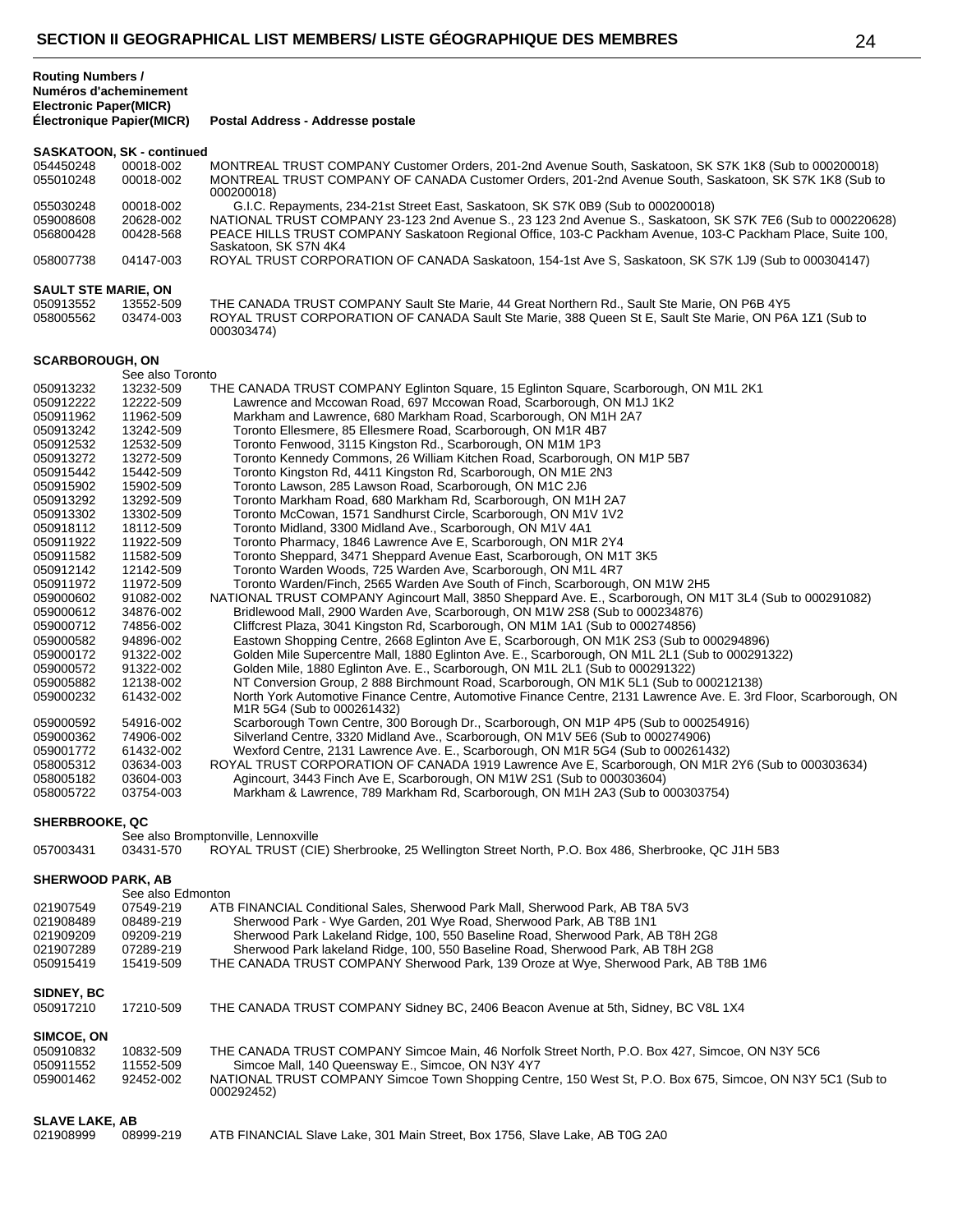| <b>Routing Numbers /</b><br>Numéros d'acheminement<br><b>Electronic Paper(MICR)</b><br>Électronique Papier(MICR) |                                                  | Postal Address - Addresse postale                                                                                                                                                                                                                                                                                                                                                                         |  |  |
|------------------------------------------------------------------------------------------------------------------|--------------------------------------------------|-----------------------------------------------------------------------------------------------------------------------------------------------------------------------------------------------------------------------------------------------------------------------------------------------------------------------------------------------------------------------------------------------------------|--|--|
|                                                                                                                  |                                                  |                                                                                                                                                                                                                                                                                                                                                                                                           |  |  |
| <b>SMITHS FALLS, ON</b><br>059000402                                                                             | 35626-002                                        | NATIONAL TRUST COMPANY County Fair Mall, 275 Brockville St., Smiths Falls, ON K7A 4Z6 (Sub to 000235626)                                                                                                                                                                                                                                                                                                  |  |  |
| <b>SMOKY LAKE, AB</b><br>021907389                                                                               | 07389-219                                        | ATB FINANCIAL Smoky Lake, 50 Wheatland Avenue, PO Box 689, Smoky Lake, AB T0A 3C0                                                                                                                                                                                                                                                                                                                         |  |  |
| <b>SPIRIT RIVER, AB</b><br>021908399                                                                             | 08399-219                                        | ATB FINANCIAL Spirit River, 4518 - 50th Street, Box 720, Spirit River, AB T0H 3G0                                                                                                                                                                                                                                                                                                                         |  |  |
|                                                                                                                  |                                                  |                                                                                                                                                                                                                                                                                                                                                                                                           |  |  |
| <b>SPRUCE GROVE, AB</b><br>021907589<br>050912199                                                                | 07589-219<br>12199-509                           | ATB FINANCIAL Spruce Grove, 400 141 Century Crossing, Spruce Grove, AB T7X 0C8<br>THE CANADA TRUST COMPANY Spruce Grove, Unit # 10 120-16 Westway Road, Spruce Grove, AB T7X 3X3                                                                                                                                                                                                                          |  |  |
| ST ALBERT, AB                                                                                                    |                                                  |                                                                                                                                                                                                                                                                                                                                                                                                           |  |  |
| 021908689                                                                                                        | See also Edmonton<br>08689-219                   | ATB FINANCIAL St Albert, 5515 Tudor Glen Market, St Albert, AB T8N 3V4                                                                                                                                                                                                                                                                                                                                    |  |  |
| 021908319<br>050911779<br>054450779<br>055010779                                                                 | 08319-219<br>11779-509<br>50039-002<br>50039-002 | St. Albert Trail North, #350, 700 St. Albert Road, St Albert, AB T8N 7A5<br>THE CANADA TRUST COMPANY Edmonton St Albert, 40-101 St. Albert Rd., St Albert, AB T8N 6L5<br>MONTREAL TRUST COMPANY Customer Orders, 375 St Albert Trail, Unit 115, St Albert, AB T8N 3K8 (Sub to 000250039)<br>MONTREAL TRUST COMPANY OF CANADA Customer Orders, 375 St Albert Trail Unit 115, St Albert, AB T8N 3K8 (Sub to |  |  |
| 058007219                                                                                                        | 04287-003                                        | 000250039)<br>ROYAL TRUST CORPORATION OF CANADA St Albert, 2 Hebert Rd - Gateway Village S/C, St Albert, AB T8N 5T8 (Sub to<br>000304287)                                                                                                                                                                                                                                                                 |  |  |
|                                                                                                                  | ST-BRUNO-DE-MONTARVILLE, QC                      |                                                                                                                                                                                                                                                                                                                                                                                                           |  |  |
| 054450731                                                                                                        | 70011-002                                        | MONTREAL TRUST COMPANY Promenades St. Bruno #N004, 335 Boul. des Promenades, St-Bruno-de-Montarville, QC J3V<br>6A7 (Sub to 000270011)                                                                                                                                                                                                                                                                    |  |  |
| 055010731                                                                                                        | 70011-002                                        | MONTREAL TRUST COMPANY OF CANADA Promenades St. Bruno #N004, 335 Boul. des Promenades, St-Bruno-de-<br>Montarville, QC J3V 6A7 (Sub to 000270011)                                                                                                                                                                                                                                                         |  |  |
| <b>ST CATHARINES, ON</b>                                                                                         |                                                  |                                                                                                                                                                                                                                                                                                                                                                                                           |  |  |
| 050913492                                                                                                        | See also Niagara Falls<br>13492-509              | THE CANADA TRUST COMPANY St Catharines Church, 60 James Street, St Catharines, ON L2R 7E7                                                                                                                                                                                                                                                                                                                 |  |  |
| 050910242                                                                                                        | 10242-509                                        | St Catharines Glendale, Glendale Avenue, 240 Glendale Ave, St Catharines, ON L2T 2L2                                                                                                                                                                                                                                                                                                                      |  |  |
| 050911262                                                                                                        | 11262-509                                        | St Catharines Grantham, 364 Scott Street, St Catharines, ON L2M 3W4                                                                                                                                                                                                                                                                                                                                       |  |  |
| 050912612<br>050910192                                                                                           | 12612-509<br>10192-509                           | St Catharines Lakeshore, 37 Lakeshore Road, St Catharines, ON L2N 2T2<br>St Catharines Main, 60 James Street, St Catharines, ON L2R 7E7                                                                                                                                                                                                                                                                   |  |  |
| 054460442                                                                                                        | 10892-002                                        | MONTREAL TRUST COMPANY Corporate Orders, 63 Church Street, St Catharines, ON L2R 3C4 (Sub to 000210892)                                                                                                                                                                                                                                                                                                   |  |  |
| 054450442                                                                                                        | 10892-002                                        | Customer Orders, 63 Church Street, St Catharines, ON L2R 3C4 (Sub to 000210892)                                                                                                                                                                                                                                                                                                                           |  |  |
| 055010442                                                                                                        | 10892-002                                        | MONTREAL TRUST COMPANY OF CANADA Customer Orders, 63 Church Street, St Catharines, ON L2P 7A7 (Sub to<br>000210892)                                                                                                                                                                                                                                                                                       |  |  |
| 059001452                                                                                                        | 10892-002<br>10892-002                           | NATIONAL TRUST COMPANY 40 King Street, P.O. Box 783, St Catharines, ON L2R 6Y3 (Sub to 000210892)<br>44 James Street, St Catharines, ON L2R 5B8 (Sub to 000210892)                                                                                                                                                                                                                                        |  |  |
| 059001822<br>059001002                                                                                           | 55566-002                                        | Pen Centre, 221 Glendale Avenue Unit 62, 221 Glendale Ave. Unit 62, St Catharines, ON L2T 2K9 (Sub to 000255566)                                                                                                                                                                                                                                                                                          |  |  |
| 058005572                                                                                                        | 03484-003                                        | ROYAL TRUST CORPORATION OF CANADA St Catharines Main, 70 James St, St Catharines, ON L2R 5C1 (Sub to<br>000303484)                                                                                                                                                                                                                                                                                        |  |  |
| <b>STETTLER, AB</b>                                                                                              |                                                  |                                                                                                                                                                                                                                                                                                                                                                                                           |  |  |
| 021907479                                                                                                        | 07479-219                                        | ATB FINANCIAL Stettler, 6604 50th Ave, Box 1358, Stettler, AB T0C 2L0                                                                                                                                                                                                                                                                                                                                     |  |  |
| ST. JOHN'S, NL                                                                                                   |                                                  |                                                                                                                                                                                                                                                                                                                                                                                                           |  |  |
|                                                                                                                  |                                                  | See also Mount Pearl, Torbay<br>THE CANADA TRUST COMPANY St. John's Elizabeth, 80 Elizabeth Avenue, St. John's, NL A1A 1W7                                                                                                                                                                                                                                                                                |  |  |
| 050915023<br>050954403                                                                                           | 15023-509<br>54403-509                           | St. John's Personal Trust, 240 Water Street, St. John's, NL A1C 1B7 (Sub to 00612)                                                                                                                                                                                                                                                                                                                        |  |  |
| 050916393                                                                                                        | 16393-509                                        | St. John's Torbay Rd, 80 Elizabeth, St. John's, NL A1A 1W7                                                                                                                                                                                                                                                                                                                                                |  |  |
| 050913703                                                                                                        | 13703-509                                        | St. John's, 240 Water St, St. John's, NL A1C 1B7                                                                                                                                                                                                                                                                                                                                                          |  |  |
| 054450143<br>055010143                                                                                           | 50013-002<br>50013-002                           | MONTREAL TRUST COMPANY Customer Orders, 331 Water Street, St. John's, NL A1C 6E6 (Sub to 000250013)<br>MONTREAL TRUST COMPANY OF CANADA Customer Orders, 331 Water Street, St. John's, NL A1C 6E6 (Sub to 000250013)                                                                                                                                                                                      |  |  |
| 055030143                                                                                                        | 50013-002                                        | G.I.C. Repayments, 331 Water Street, St. John's, NL A1C 6E6 (Sub to 000250013)                                                                                                                                                                                                                                                                                                                            |  |  |
| 058002341                                                                                                        | 02827-003                                        | ROYAL TRUST CORPORATION OF CANADA Cabot Place, 226 Water St, St. John's, NL A1C 1A9 (Sub to 000302827)                                                                                                                                                                                                                                                                                                    |  |  |
| ST MARYS, ON                                                                                                     |                                                  |                                                                                                                                                                                                                                                                                                                                                                                                           |  |  |
| 059001062                                                                                                        | 85696-002                                        | NATIONAL TRUST COMPANY 131 Queen St. E., P.O. Box 1148, St Marys, ON N4X 1R7 (Sub to 000285696)                                                                                                                                                                                                                                                                                                           |  |  |
| <b>STONEY CREEK, ON</b>                                                                                          |                                                  |                                                                                                                                                                                                                                                                                                                                                                                                           |  |  |
| 050910902<br>050913502                                                                                           | 10902-509                                        | THE CANADA TRUST COMPANY Stoney Creek Centennial, 800 Queenston Road, Stoney Creek, ON L8G 1A7<br>Stoney Creek Green Road, 267 Highway #8, Stoney Creek, ON L8G 1E4                                                                                                                                                                                                                                       |  |  |
| 050913512                                                                                                        | 13502-509<br>13512-509                           | Stoney Creek Queens, 800 Queenston Road, Stoney Creek, ON L8G 1A7                                                                                                                                                                                                                                                                                                                                         |  |  |
| 054450352                                                                                                        | 60012-002                                        | MONTREAL TRUST COMPANY Customer Orders, 75 Centennial Parkway North, Stoney Creek, ON L2E 2P2 (Sub to<br>000260012)                                                                                                                                                                                                                                                                                       |  |  |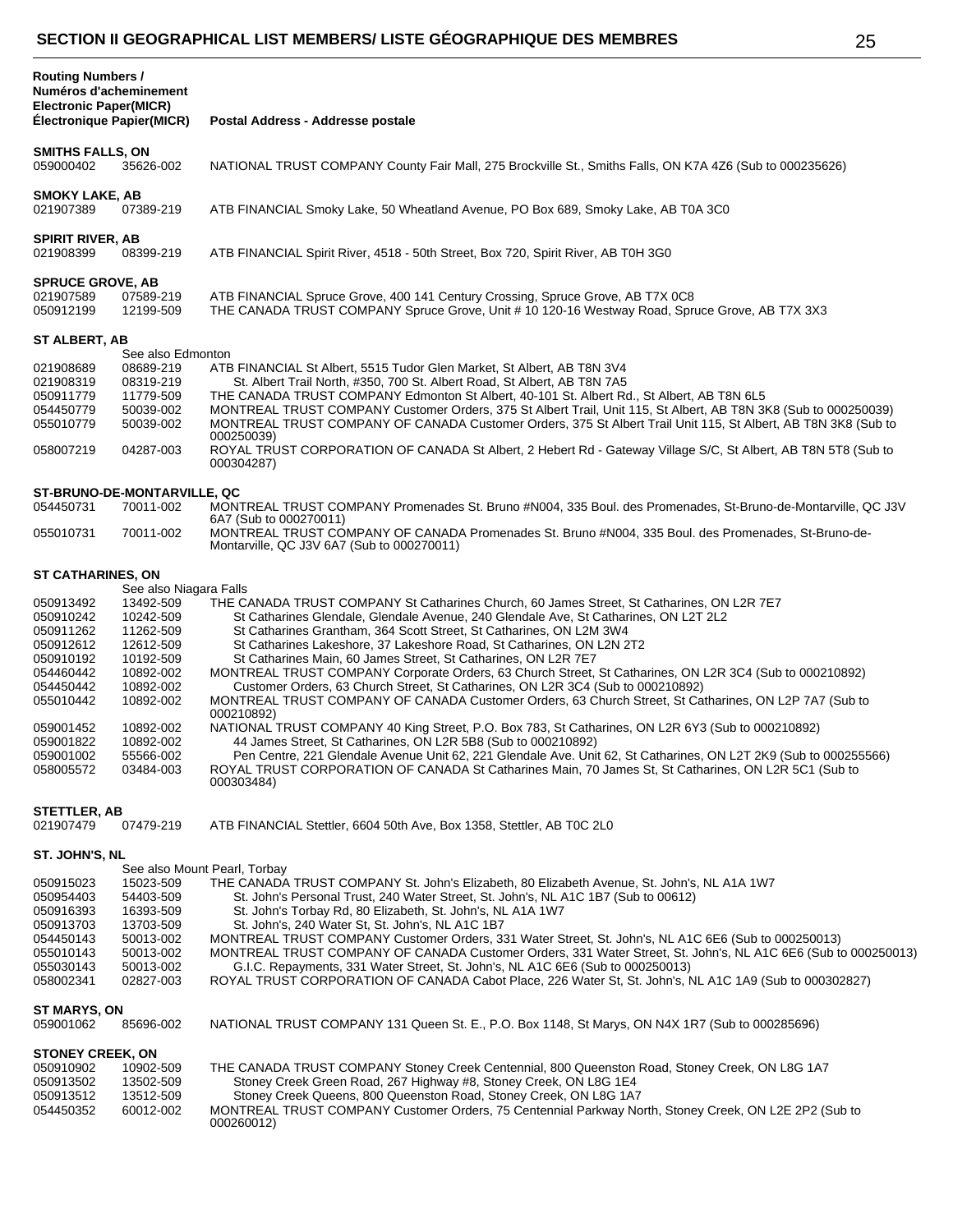| Numéros d'acheminement<br><b>Electronic Paper(MICR)</b><br><b>Électronique Papier(MICR)</b> |                                                  | Postal Address - Addresse postale                                                                                                                                                                                                                                                                       |  |  |
|---------------------------------------------------------------------------------------------|--------------------------------------------------|---------------------------------------------------------------------------------------------------------------------------------------------------------------------------------------------------------------------------------------------------------------------------------------------------------|--|--|
|                                                                                             |                                                  |                                                                                                                                                                                                                                                                                                         |  |  |
| 055010352                                                                                   | <b>STONEY CREEK, ON - continued</b><br>60012-002 | MONTREAL TRUST COMPANY OF CANADA Customer Orders, 75 Centennial Parkway North, Stoney Creek, ON L8E 2P2                                                                                                                                                                                                 |  |  |
| 059000762                                                                                   | 65656-002                                        | (Sub to 000260012)<br>NATIONAL TRUST COMPANY Spartan Square, Spartan Square, 483 Hwy.#8, Stoney Creek, ON L8G 1G4 (Sub to 000265656)                                                                                                                                                                    |  |  |
| <b>STONY PLAIN, AB</b><br>021907579                                                         | 07579-219                                        | ATB FINANCIAL Stony Plain, 5014-50th Street, Box 3180, Stony Plain, AB T7Z 1T2                                                                                                                                                                                                                          |  |  |
| ST PAUL, AB<br>021907379                                                                    | 07379-219                                        | ATB FINANCIAL St Paul, 4801-50th Avenue, Box 440, St Paul, AB T0A 3A0                                                                                                                                                                                                                                   |  |  |
|                                                                                             |                                                  |                                                                                                                                                                                                                                                                                                         |  |  |
| <b>STRATFORD, ON</b><br>059001162                                                           | 41012-002                                        | NATIONAL TRUST COMPANY 1 Ontario Street Branch, 1 Ontario St., P.O. Box 128, Stratford, ON N5A 6S9 (Sub to<br>000241012)                                                                                                                                                                                |  |  |
| 059001732<br>059001552                                                                      | 45682-002<br>24356-002                           | 171 C H Meier Blvd, PO Box 66, Stratford, ON N5A 6V6 (Sub to 000245682)<br>Automated Banking Support, 10 Wright Boulevard, 10 Wright Boulevard P.O. Box 128, Stratford, ON N5A 6S9 (Sub to<br>000224356)                                                                                                |  |  |
| 059005362<br>059001502<br>059005002                                                         | 70052-002<br>80002-002<br>24356-002              | Business Banking, 1 Ontario Street, PO Box 128, Stratford, ON N5A 6S9 (Sub to 000270052)<br>Controller's Department, 10 Wright Boulevard, P.O. Box 128, Stratford, ON N5A 6S9 (Sub to 000280002)<br>Mortgage Administration, 10 Wright Boulevard, Stratford, ON N4Z 1H3 (Sub to 000224356)              |  |  |
| 059082402<br>059001592                                                                      | 82402-590<br>24356-002                           | Personal Trust, One Ontario Street, P.O. Box 128, Stratford, ON N5A 6S9<br>Retirement Services, 10 Wright Blvd., 10 Wright Boulevard P O Box 128, Stratford, ON N5A 6S9 (Sub to 000224356)                                                                                                              |  |  |
| 059001492<br>059005582<br>059005662                                                         | 85886-002<br>24356-002<br>44396-002              | Staff Lending, Staff Lending, 1 Ontario St. Box 128, Stratford, ON N5A 6S9 (Sub to 000285886)<br>Stratford SSU, 10 Wright Boulevard, P.O. Box 128, Stratford, ON N5A 6S9 (Sub to 000224356)<br>Wholesale Acquisition, 10 Wright Blvd, 10 Wright Blvd. Box 128, Stratford, ON N4Z 1H3 (Sub to 000244396) |  |  |
|                                                                                             |                                                  |                                                                                                                                                                                                                                                                                                         |  |  |
| <b>STRATHMORE, AB</b><br>021907149                                                          | 07149-219                                        | ATB FINANCIAL Strathmore, #109, 100 Ranch Market, Strathmore, AB T1P 0A8                                                                                                                                                                                                                                |  |  |
| <b>STRATHROY, ON</b>                                                                        |                                                  |                                                                                                                                                                                                                                                                                                         |  |  |
| 050911482                                                                                   | 11482-509                                        | THE CANADA TRUST COMPANY Strathroy, 360 Caradoc Street S at Carroll St, Strathroy, ON N7G 2P6                                                                                                                                                                                                           |  |  |
| 050916532                                                                                   | 16532-509                                        | Strathroy, 360 Caradoc Street South, Strathroy, ON N7G 2P6                                                                                                                                                                                                                                              |  |  |
| 058005842                                                                                   | 04922-003                                        | ROYAL TRUST CORPORATION OF CANADA Strathroy, 38 Front St W, Strathroy, ON N7G 1X5 (Sub to 000304922)                                                                                                                                                                                                    |  |  |
| <b>STREETSVILLE, ON</b>                                                                     |                                                  |                                                                                                                                                                                                                                                                                                         |  |  |
| 050915212                                                                                   | 15212-509                                        | See also Brampton, Mississauga, Toronto<br>THE CANADA TRUST COMPANY Streetsville, 168 Queen St S, Streetsville, ON L5M 1K8                                                                                                                                                                              |  |  |
|                                                                                             |                                                  |                                                                                                                                                                                                                                                                                                         |  |  |
| ST THOMAS, ON                                                                               |                                                  |                                                                                                                                                                                                                                                                                                         |  |  |
| 050911002                                                                                   | 11002-509                                        | THE CANADA TRUST COMPANY St Thomas Elgin Mall, 417 Wellington Street, St Thomas, ON N5R 5J5                                                                                                                                                                                                             |  |  |
| 050910022                                                                                   | 10022-509                                        | St Thomas Main, 378 Talbot Street, P.O. Box 69, St Thomas, ON N5P 3T5                                                                                                                                                                                                                                   |  |  |
| 058005662                                                                                   | 04282-003                                        | ROYAL TRUST CORPORATION OF CANADA St Thomas, 367 Talbot St, St Thomas, ON N5P 1C3 (Sub to 000304282)                                                                                                                                                                                                    |  |  |
| SUDBURY, ON                                                                                 |                                                  |                                                                                                                                                                                                                                                                                                         |  |  |
| 050913562                                                                                   | 13562-509                                        | THE CANADA TRUST COMPANY Sudbury Durham, c/o 50 Cedar Street South, Sudbury, ON P3E 1A5                                                                                                                                                                                                                 |  |  |
| 050911452                                                                                   | 11452-509                                        | Sudbury Main, 50 Cedar Street, Sudbury, ON P3E 1A5                                                                                                                                                                                                                                                      |  |  |
| 050916022                                                                                   | 16022-509                                        | Sudbury Supermall, 1485 Lasalle Blvd., Sudbury, ON P3A 5H7                                                                                                                                                                                                                                              |  |  |
| 054450162                                                                                   | 01032-002                                        | MONTREAL TRUST COMPANY Customer Orders, 49 Durham Street, Sudbury, ON P3E 3M2 (Sub to 000201032)                                                                                                                                                                                                        |  |  |
| 055010162                                                                                   | 01032-002                                        | MONTREAL TRUST COMPANY OF CANADA Customer Orders, 49 Durham Street, Sudbury, ON P3E 3M2 (Sub to 000201032)                                                                                                                                                                                              |  |  |
| 055030162                                                                                   | 01032-002                                        | G.I.C. Repayments, 11 Durham Street South, Sudbury, ON P3E 2M2 (Sub to 000201032)                                                                                                                                                                                                                       |  |  |
| 059005372                                                                                   | 01032-002                                        | NATIONAL TRUST COMPANY 105 Durham Street, Sudbury, ON P3E 3M9 (Sub to 000201032)                                                                                                                                                                                                                        |  |  |
| 059000342                                                                                   | 01032-002                                        | Sudbury City Centre, 10 Elm Street, Sudbury, ON P3C 5N3 (Sub to 000201032)                                                                                                                                                                                                                              |  |  |
| <b>SUNDRE, AB</b>                                                                           |                                                  |                                                                                                                                                                                                                                                                                                         |  |  |
| 021908339                                                                                   | 08339-219                                        | ATB FINANCIAL Sundre, 304 Main Avenue West, Box 494, Sundre, AB T0M 1X0                                                                                                                                                                                                                                 |  |  |
| <b>SURREY, BC</b>                                                                           |                                                  |                                                                                                                                                                                                                                                                                                         |  |  |
| 050911700                                                                                   | 11700-509                                        | THE CANADA TRUST COMPANY Guilford Place Shopping Centre, 10320 152nd Street, Unit A - 9989 152nd Street, Surrey, BC                                                                                                                                                                                     |  |  |
|                                                                                             |                                                  | <b>V3R 4G8</b>                                                                                                                                                                                                                                                                                          |  |  |
| 050913810                                                                                   | 13810-509                                        | MOSSU - Western Canada, Unit #200 - 7134 King George Hwy, Surrey, BC V3N 5A3                                                                                                                                                                                                                            |  |  |
| 050915470                                                                                   | 15470-509                                        | Surrey 72nd, 13650 72nd Avenue, Surrey, BC V3W 2P3                                                                                                                                                                                                                                                      |  |  |
| 050911750                                                                                   | 11750-509                                        | Surrey Fleetwood, 601-15960 Fraser Highway, Surrey, BC V3S 2W5                                                                                                                                                                                                                                          |  |  |
| 050916840                                                                                   | 16840-509                                        | Surrey Whalley, 10541 King George Highway at 105A Av, Surrey, BC V3T 2X1                                                                                                                                                                                                                                |  |  |
| 059007130                                                                                   | 50740-002                                        | NATIONAL TRUST COMPANY Surrey, 1268 Guildford Town Centre, Surrey, BC V3R 7B7 (Sub to 000250740)                                                                                                                                                                                                        |  |  |
| <b>SYDNEY, NS</b>                                                                           |                                                  |                                                                                                                                                                                                                                                                                                         |  |  |
|                                                                                             |                                                  | See also Glace Bay, New Waterford, North Sydney, Sydney River                                                                                                                                                                                                                                           |  |  |
| 050913713                                                                                   | 13713-509                                        | THE CANADA TRUST COMPANY Sydney, 199 Charlotte St, Sydney, NS B1P 1C4                                                                                                                                                                                                                                   |  |  |
|                                                                                             |                                                  |                                                                                                                                                                                                                                                                                                         |  |  |

## **SYLVAN LAKE, AB**

**Routing Numbers /**

| ATB FINANCIAL Sylvan Lake, #700 3715-47 Avenue, Sylvan Lake, AB T4S 0C8<br>021909269<br>09269-219 |  |
|---------------------------------------------------------------------------------------------------|--|
|---------------------------------------------------------------------------------------------------|--|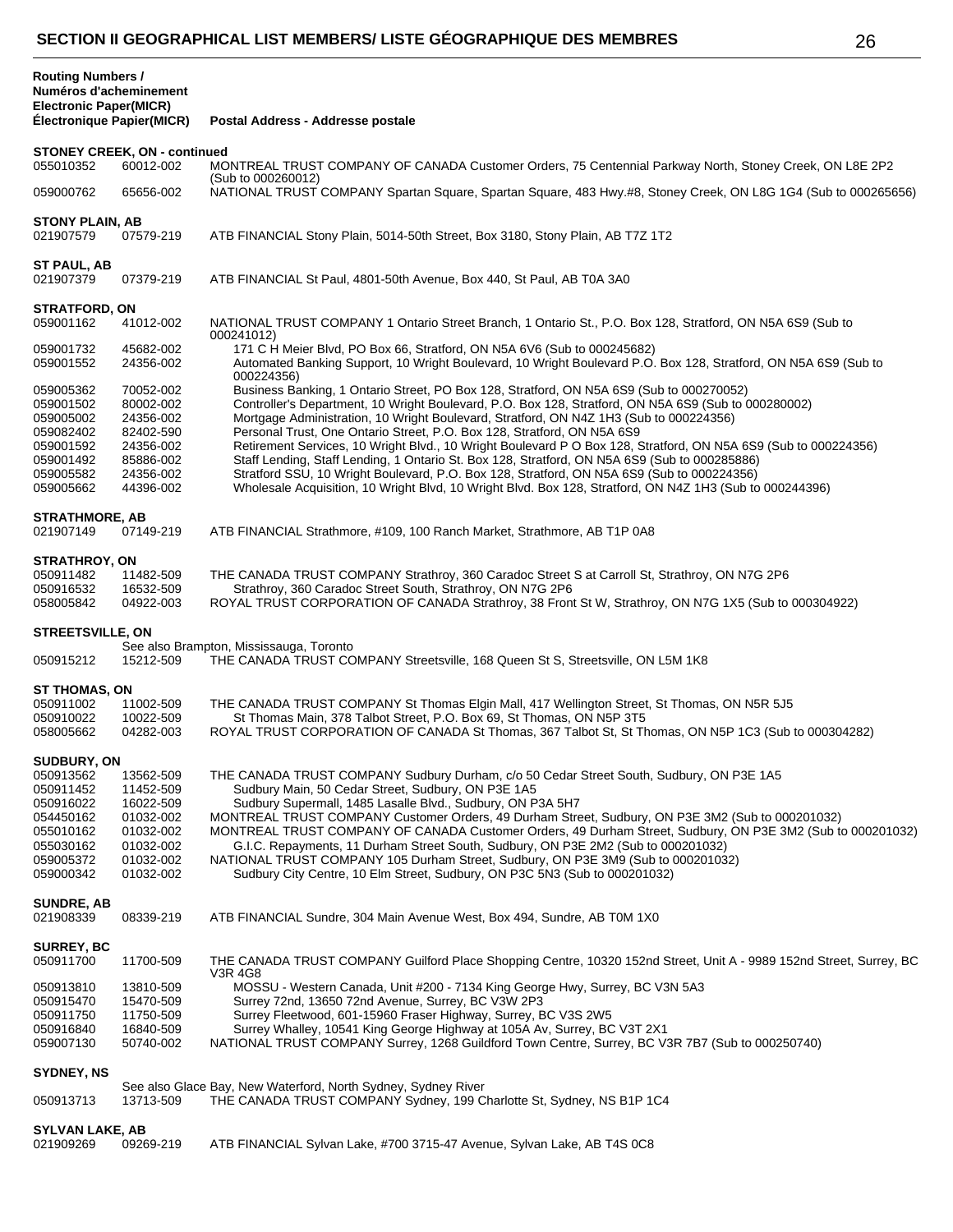| ٠<br>- |  |
|--------|--|
| . .    |  |

| <b>Routing Numbers /</b><br>Numéros d'acheminement<br><b>Electronic Paper(MICR)</b><br><b>Électronique Papier(MICR)</b>                                                                                                                |                                                                                                                                                                                                                                        | Postal Address - Addresse postale                                                                                                                                                                                                                                                                                                                                                                                                                                                                                                                                                                                                                                                                                                                                                                                                                                                                                                                                                                                                                                                                                                                                                                                                                                                                                                                                                                               |
|----------------------------------------------------------------------------------------------------------------------------------------------------------------------------------------------------------------------------------------|----------------------------------------------------------------------------------------------------------------------------------------------------------------------------------------------------------------------------------------|-----------------------------------------------------------------------------------------------------------------------------------------------------------------------------------------------------------------------------------------------------------------------------------------------------------------------------------------------------------------------------------------------------------------------------------------------------------------------------------------------------------------------------------------------------------------------------------------------------------------------------------------------------------------------------------------------------------------------------------------------------------------------------------------------------------------------------------------------------------------------------------------------------------------------------------------------------------------------------------------------------------------------------------------------------------------------------------------------------------------------------------------------------------------------------------------------------------------------------------------------------------------------------------------------------------------------------------------------------------------------------------------------------------------|
| TABER, AB                                                                                                                                                                                                                              |                                                                                                                                                                                                                                        |                                                                                                                                                                                                                                                                                                                                                                                                                                                                                                                                                                                                                                                                                                                                                                                                                                                                                                                                                                                                                                                                                                                                                                                                                                                                                                                                                                                                                 |
| 021908829                                                                                                                                                                                                                              | 08829-219                                                                                                                                                                                                                              | ATB FINANCIAL Taber, 5317 - 48 Avenue, Taber, AB T1G 1S7                                                                                                                                                                                                                                                                                                                                                                                                                                                                                                                                                                                                                                                                                                                                                                                                                                                                                                                                                                                                                                                                                                                                                                                                                                                                                                                                                        |
| <b>TAVISTOCK, ON</b><br>059000372                                                                                                                                                                                                      | 05686-002                                                                                                                                                                                                                              | NATIONAL TRUST COMPANY 23 Woodstock Street South, P.O. Box 309, Tavistock, ON N0B 2R0 (Sub to 000205686)                                                                                                                                                                                                                                                                                                                                                                                                                                                                                                                                                                                                                                                                                                                                                                                                                                                                                                                                                                                                                                                                                                                                                                                                                                                                                                        |
| THORNHILL, ON                                                                                                                                                                                                                          |                                                                                                                                                                                                                                        |                                                                                                                                                                                                                                                                                                                                                                                                                                                                                                                                                                                                                                                                                                                                                                                                                                                                                                                                                                                                                                                                                                                                                                                                                                                                                                                                                                                                                 |
| 050916402<br>050913152<br>050915312<br>050913162<br>059005282<br>058005782<br>058004322<br>058004332<br>058005052                                                                                                                      | See also Concord, Toronto<br>16402-509<br>13152-509<br>15312-509<br>13162-509<br>31682-002<br>03794-003<br>03794-003<br>03794-003<br>03584-003                                                                                         | THE CANADA TRUST COMPANY Thornhill Centre, 1054 Centre Street, Thornhill, ON L4J 3M8<br>Thornhill Main, 2900 Steeles Ave E, Thornhill, ON L3T 4X1<br>Thornhill Steeles, 100 Steeles Ave. W, Thornhill, ON L4J 7Y1<br>Thornhill Yonge, 7967 Yonge St, Thornhill, ON L3T 2C4<br>NATIONAL TRUST COMPANY 180 Steeles Avenue West, Thornhill, ON L4J 2L1 (Sub to 000231682)<br>ROYAL TRUST CORPORATION OF CANADA 8165 Yonge St, Thornhill, ON L3T 2C6 (Sub to 000303794)<br>Richmond Hill, 8165 Yonge St, Thornhill, ON L3T 2C6 (Sub to 000303794)<br>Richmond Hill, 8165 Yonge St, Thornhill, ON L3T 2C6 (Sub to 000303794)<br>The Promenade, 1136 Centre St - Unit #7, Thornhill, ON L4J 3M8 (Sub to 000303584)                                                                                                                                                                                                                                                                                                                                                                                                                                                                                                                                                                                                                                                                                                    |
| <b>THOROLD, ON</b><br>059001382                                                                                                                                                                                                        | 55566-002                                                                                                                                                                                                                              | NATIONAL TRUST COMPANY Pine St. Shopping Centre, 9 Pine St., 9 Pine St. P.O. Box 445, Thorold, ON L2V 4J6 (Sub to<br>000255566)                                                                                                                                                                                                                                                                                                                                                                                                                                                                                                                                                                                                                                                                                                                                                                                                                                                                                                                                                                                                                                                                                                                                                                                                                                                                                 |
| <b>THORSBY, AB</b><br>021908289                                                                                                                                                                                                        | 08289-219                                                                                                                                                                                                                              | ATB FINANCIAL Thorsby, 4816 - 50th Street, PO Box 477, Thorsby, AB T0C 2P0                                                                                                                                                                                                                                                                                                                                                                                                                                                                                                                                                                                                                                                                                                                                                                                                                                                                                                                                                                                                                                                                                                                                                                                                                                                                                                                                      |
| THREE HILLS, AB<br>021908929                                                                                                                                                                                                           | 08929-219                                                                                                                                                                                                                              | ATB FINANCIAL Three Hills, 211 Main Street, Box 310, Three Hills, AB T0M 2A0                                                                                                                                                                                                                                                                                                                                                                                                                                                                                                                                                                                                                                                                                                                                                                                                                                                                                                                                                                                                                                                                                                                                                                                                                                                                                                                                    |
| THUNDER BAY, ON<br>050916632<br>050913572<br>058005857                                                                                                                                                                                 | 16632-509<br>13572-509<br>01602-003                                                                                                                                                                                                    | THE CANADA TRUST COMPANY Thunder Bay Mountdale, 595 West Arthur Street, Suite 100, Thunder Bay, ON P7E 5R5<br>Thunder Bay, 215 Red River Rd, Thunder Bay, ON P7B 1A5<br>ROYAL TRUST CORPORATION OF CANADA Thunder Bay Centennial Square, 620 Victoria Ave E, Thunder Bay, ON P7E 6H8<br>(Sub to 000301602)                                                                                                                                                                                                                                                                                                                                                                                                                                                                                                                                                                                                                                                                                                                                                                                                                                                                                                                                                                                                                                                                                                      |
| 058005527                                                                                                                                                                                                                              | 03444-003                                                                                                                                                                                                                              | Thunder Bay Main, 214 Red River Rd, Thunder Bay, ON L8P 1A2 (Sub to 000303444)                                                                                                                                                                                                                                                                                                                                                                                                                                                                                                                                                                                                                                                                                                                                                                                                                                                                                                                                                                                                                                                                                                                                                                                                                                                                                                                                  |
| <b>TILLSONBURG, ON</b><br>050913082<br>059001402                                                                                                                                                                                       | 13082-509<br>34702-002                                                                                                                                                                                                                 | THE CANADA TRUST COMPANY Tillsonburg, 200 Broadway, Tillsonburg, ON N4G 5A7<br>NATIONAL TRUST COMPANY 155 Broadway Street, P.O. Box 451, Tillsonburg, ON N4G 4J7 (Sub to 000234702)                                                                                                                                                                                                                                                                                                                                                                                                                                                                                                                                                                                                                                                                                                                                                                                                                                                                                                                                                                                                                                                                                                                                                                                                                             |
| TIMMINS, ON<br>050911462                                                                                                                                                                                                               | 11462-509                                                                                                                                                                                                                              | THE CANADA TRUST COMPANY Timmins, 194 Third Avenue, Timmins, ON P4N 1C8                                                                                                                                                                                                                                                                                                                                                                                                                                                                                                                                                                                                                                                                                                                                                                                                                                                                                                                                                                                                                                                                                                                                                                                                                                                                                                                                         |
| TOFIELD, AB<br>021907279<br>021907889                                                                                                                                                                                                  | 07279-219<br>07889-219                                                                                                                                                                                                                 | ATB FINANCIAL Tofield, 5123 - 50th Street, Box 60, Tofield, AB T0B 4J0<br>Tofield, 5123 - 50th Street, P.O. Box 507, Tofield, AB T0B 4J0                                                                                                                                                                                                                                                                                                                                                                                                                                                                                                                                                                                                                                                                                                                                                                                                                                                                                                                                                                                                                                                                                                                                                                                                                                                                        |
| <b>TORONTO, ON</b>                                                                                                                                                                                                                     |                                                                                                                                                                                                                                        | See also Agincourt, Ajax, Bramalea, Brampton, Cap-de-la-Madeleine, Concord, Don Mills, Downsview, Etobicoke, Islington, Markham, Milton,                                                                                                                                                                                                                                                                                                                                                                                                                                                                                                                                                                                                                                                                                                                                                                                                                                                                                                                                                                                                                                                                                                                                                                                                                                                                        |
| 061806221<br>061802431<br>061806361<br>061803791<br>061802991<br>061806061<br>061806071<br>061806081<br>061806231<br>061806351<br>061806341<br>061806261<br>061806281<br>061806271<br>061807211<br>061806141<br>061806491<br>061806251 | 06221-618<br>02431-618<br>06361-618<br>03791-618<br>02991-618<br>06061-618<br>06071-618<br>06081-618<br>06231-618<br>06351-618<br>06341-618<br>06261-618<br>06281-618<br>06271-618<br>07211-618<br>06141-618<br>06491-618<br>06251-618 | Mississauga, Pickering, Port Credit, Rexdale, Scarborough, Streetsville, Thornhill, Unionville, West Hill, Weston, Willowdale, Woodbridge<br>B2B Bank 199 Bay Street Suite 600, Toronto, ON M5L 0A2<br>199 Bay Street, Suite 600, Toronto, ON M5L 0A2<br>AEGON Dealer Services Canada, 199 Bay Street Suite 600, Toronto, ON M5L 0A2<br>Age Mortgages, 199 Bay Street Suite 600, Toronto, ON M5H 3P5<br>B2B Bank Estates, 199 Bay Street Suite 600, Toronto, ON M5L 0A2<br>B2B Bank, 199 Bay Street Suite 600, Toronto, ON M5L 0A2<br>B2B Bank, 199 Bay Street Suite 600, Toronto, ON M5L 0A2<br>B2B Bank, 199 Bay Street Suite 600, Toronto, ON M5L 0A2<br>B2B Bank, 199 Bay Street Suite 600, Toronto, ON M5L 0A2<br>B2B Trust Banking Products Back Off, 199 Bay Street Suite 600, Toronto, ON M5L 0A2<br>Berkshire Securities Inc, 199 Bay Street Suite 600, Toronto, ON M5L 0A2<br>CTFS-Back Office, 199 Bay Street Suite 600, Toronto, ON M5L 0A2<br>Canadian Tire, 199 Bay Street Suite 600, Toronto, ON M5L 0A2<br>Cartier Partners, 199 Bay Street Suite 600, Toronto, ON M5L 0A2<br>Cash management, 199 Bay Street Suite 600, Toronto, ON M5L 0A2<br>Conversion Deposit System, 199 Bay Street Suite 600, Toronto, ON M5L 0A2<br>High Interest Investment Account, 199 Bay Street Suite 600, Toronto, ON M5L 0A2<br>Investment Planning Counsel (IPC), 199 Bay Street Suite 600, Toronto, ON M5L 0A2 |
| 061806291<br>061808171<br>061806241<br>061808101                                                                                                                                                                                       | 06291-618<br>08171-618<br>06241-618<br>08101-618                                                                                                                                                                                       | Invis Financial Group, 199 Bay Street Suite 600, Toronto, ON M5L 0A2<br>Mutual Funds Lending, 199 Bay Street Suite 600, Toronto, ON M5L 0A2<br>Sears POS Loans, 199 Bay Street Suite 600, Toronto, ON M5L 0A2<br>Self Directed RSP, 199 Bay Street Suite 600, Toronto, ON M5L 0A2                                                                                                                                                                                                                                                                                                                                                                                                                                                                                                                                                                                                                                                                                                                                                                                                                                                                                                                                                                                                                                                                                                                               |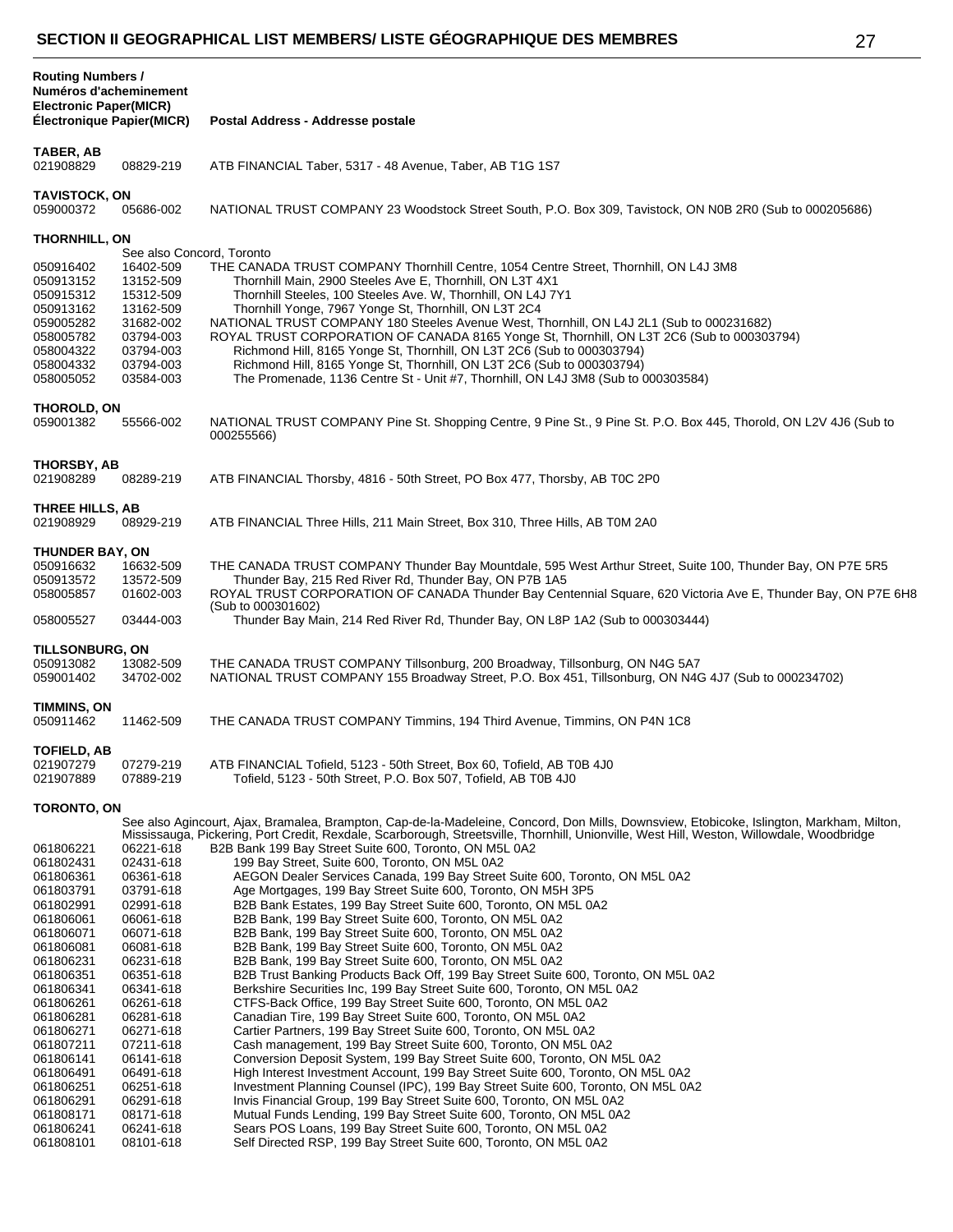|                        | <b>TORONTO, ON - continued</b> |                                                                                                                                                                      |
|------------------------|--------------------------------|----------------------------------------------------------------------------------------------------------------------------------------------------------------------|
| 061802021              | 02021-618                      | T24-Lead Company Branch B2B, 199 Bay Street Suite 600, Toronto, ON M5L 0A2                                                                                           |
| 061800621              | 00621-618                      | B2B Banque Choix du Conseiller, 199 Bay Street Suite 600, Toronto, ON M5L 0A2                                                                                        |
| 061806211              | 06211-618                      | Choix du Conseiller, 199 Bay Street Suite 600, Toronto, ON M5L 0A2                                                                                                   |
| 050914092              | 14092-509                      | THE CANADA TRUST COMPANY Agency Operations, 100 Wellington Street West-29th Flr, Toronto, ON M5K 1A2                                                                 |
| 050913852              | 13852-509                      | Business Banking Centre, 21 College Park Ave, Toronto, ON M5G 2B3                                                                                                    |
| 050914542              | 14542-509                      | Eglinton Private Banking Centre, 20 Eglinton Avenue 7th Floor, Toronto, ON M4R 2E2                                                                                   |
| 050918482              | 18482-509                      | Executive Loans, 320 Bay Street - 2nd Floor, Toronto, ON M5H 2P6                                                                                                     |
| 050919932              | 19932-509                      | Finance Department, 161 Bay Street 34th Floor, Toronto, ON M5J 2T2                                                                                                   |
| 050915072              | 15072-509                      | Foresthill Village, 439 Spadina Rd, Toronto, ON M5P 2W3                                                                                                              |
| 050954092              | 54092-509                      | IM and PS Support, 20 Eglinton Ave West - 8th Floor, Toronto, ON M4R 2E2 (Sub to 00612)                                                                              |
| 050911852              | 11852-509                      | Metro Central Mtge Serv Unit, Suite 601-20 Eglinton Ave West, Toronto, ON M4R 2E2                                                                                    |
| 050900612              | 29832-004                      | Personal Trust Services, 4th Floor, CP Tower, PO Box 1, Toronto, ON M5K 1A2                                                                                          |
| 050977732              | 29832-004                      | Personal Trust Services, 4th Floor, CP Tower, PO Box 1, Toronto, ON M5K 1A2                                                                                          |
| 050916732              | 16732-509                      | Portfolio Investments, 161 Bay St - 34th Floor, Toronto, ON M5J 2T2                                                                                                  |
| 050916762              | 16762-509                      | Special Mortgages Group, 161 Bay St 3rd Floor, Toronto, ON M5J 2T2                                                                                                   |
| 050919792              | 19792-509                      | Structured Finance, 161 Bay St - 34th Floor, Toronto, ON M5J 2T2                                                                                                     |
| 050910102              | 10102-509                      | Toronto Adelaide, 110 Yonge Street, Toronto, ON M5C 1T4                                                                                                              |
| 050914532              | 14532-509                      | Toronto Adelaide-Private Banking Cen, 110 Yonge St-4th Floor, Toronto, ON M5C 1T4                                                                                    |
| 050911322              | 11322-509                      | Toronto Bathurst, 574 Bloor St W., Toronto, ON M6G 1K1                                                                                                               |
| 050913172              | 13172-509                      | Toronto Bay, 320 Bay St, Toronto, ON M5H 2P6                                                                                                                         |
| 050913182              | 13182-509                      | Toronto Bloor, 50 Bloor St W, Toronto, ON M4W 3L8                                                                                                                    |
| 050912522              | 12522-509                      | Toronto Brookdale, 1677 Avenue Rd., Toronto, ON M5M 3Y3                                                                                                              |
| 050916952              | 16952-509                      | Toronto CE Hub, 320 Bay Street 3rd Floor, Toronto, ON M5H 2P6                                                                                                        |
| 050910312              | 10312-509                      | Toronto Castle Knock, 472 Eglinton Avenue West, Toronto, ON M5N 1A6                                                                                                  |
| 050916772              | 16772-509                      | Toronto College, 632 College Street, Toronto, ON M6G 1B4                                                                                                             |
| 050910322              | 10322-509                      | Toronto Danforth, 3060 Danforth Ave, Toronto, ON M4C 1N2                                                                                                             |
| 050913192              | 13192-509                      | Toronto Danforth, c/o 3003 Danforth Ave, Toronto, ON M4C 1M9                                                                                                         |
| 050913202              | 13202-509                      | Toronto Davisville, 1955 Yonge St, Toronto, ON M4S 1Z6                                                                                                               |
| 050916852              | 16852-509                      | Toronto Dufferin @ Lawrence, 3057 Dufferin at Lawrence, Toronto, ON M6B 3T8                                                                                          |
| 050913212              | 13212-509                      | Toronto Dufferin, 1881 Steeles Ave, Toronto, ON M3H 5Y4                                                                                                              |
| 050912462              | 12462-509                      | Toronto Dundas, 413 Dundas Street West, Toronto, ON M5T 1G6                                                                                                          |
| 050916072              | 16072-509                      | Toronto Eglinton & Shortt, 1886 Eglinton Ave W, Toronto, ON M6E 2J6                                                                                                  |
| 050910572              | 10572-509                      | Toronto Erskine, 2453 Yonge Street, Toronto, ON M4P 2H6                                                                                                              |
| 050915002              | 15002-509                      | Toronto Front, 161 Bay Str at Front-BCE Place, Toronto, ON M5J 2T2                                                                                                   |
| 050915222              | 15222-509                      | Toronto Glen Cairn, 500 Glencairn Ave, Toronto, ON M6B 1Z1                                                                                                           |
| 050912312              | 12312-509                      | Toronto Islington, 1048 Islington Avenue, Toronto, ON M8Z 4R6                                                                                                        |
| 050916582              | 16582-509                      | Toronto Lansdowne St Clair, 1347 St Clair Ave West, Toronto, ON M6E 1C3                                                                                              |
| 050913282              | 13282-509                      | Toronto Lawrence Plaza, 3114 Bathurst St, Toronto, ON M6A 2A1                                                                                                        |
| 050913922              | 13922-509                      | Toronto Lee, 2044 Queen St East, Toronto, ON M4E 1C9                                                                                                                 |
| 050912552              | 12552-509                      | Toronto Millwood, 1511 Bayview Ave, Toronto, ON M4G 4E2                                                                                                              |
| 050915892              | 15892-509                      | Toronto Mt Pleasant, 1511 Bayview Ave, Toronto, ON M4G 4E2                                                                                                           |
| 050915752              | 15752-509                      | Toronto O'Connor, 801 O'Connor Drive, Toronto, ON M4B 2S7                                                                                                            |
| 050915402              | 15402-509                      | Toronto Pape, 989 Pape Avenue, Toronto, ON M4K 3V6                                                                                                                   |
| 050954542              | 54542-509                      | Toronto Private Banking-Eglinton, 20 Eglinton Ave 7th Floor, Toronto, ON M4R 2E2 (Sub to 00612)                                                                      |
|                        |                                |                                                                                                                                                                      |
| 050954532              | 54532-509                      | Toronto Private Banking-Main, 110 Yonge St-4th Floor, Toronto, ON M5C 1T4 (Sub to 00612)<br>Toronto Roncesvalles, 382 Roncesvalles At Marmaduke, Toronto, ON M6R 2M9 |
| 050915432<br>050913802 | 15432-509                      |                                                                                                                                                                      |
|                        | 13802-509<br>13322-509         | Toronto Sales Finance, 320 Bay Street 2nd Floor, Toronto, ON M5H 2P6                                                                                                 |
| 050913322              |                                | Toronto Sheppard Centre, 4841 Yonge St, Toronto, ON M2N 5X2                                                                                                          |
| 050913332              | 13332-509                      | Toronto Snowdon, 3335 Yonge St, Toronto, ON M4N 2M1                                                                                                                  |
| 050912572              | 12572-509                      | Toronto Spadina, 463 Dundas Street West, Toronto, ON M5T 1G8                                                                                                         |
| 050910262              | 10262-509                      | Toronto St. Clair, 10 St. Clair Ave West, Toronto, ON M4V 1L4                                                                                                        |
| 050917352              | 17352-509                      | Toronto University, 438 University Ave, Toronto, ON M5T 1G7                                                                                                          |
| 050913352              | 13352-509                      | Toronto Weston, 1979 Weston Rd, Toronto, ON M9N 1W8                                                                                                                  |
| 050913752              | 13752-509                      | Toronto Windermere, 2322 Bloor St W, Toronto, ON M6S 1P2                                                                                                             |
| 050915712              | 15712-509                      | Toronto Winona, 870 St Clair Ave West, Toronto, ON M6C 1C1                                                                                                           |
| 050916612              | 16612-509                      | Toronto Winona, 870 St Clair Ave West, Toronto, ON M6C 1C1                                                                                                           |
| 050913742              | 13742-509                      | Toronto Woodington, 1684 Danforth Ave, Toronto, ON M4C 1H6                                                                                                           |
| 050954102              | 54102-509                      | Toronto Yonge - Invest Services, 20 Eglinton Ave West, Toronto, ON M4R 2E2 (Sub to 00612)                                                                            |
| 050954112              | 54112-509                      | Toronto Yonge Personal Trust Serv, 20 Eglinton Avenue W, 20 Eglinton Avenue West 7th Floor, Toronto, ON M4R 2E4                                                      |
|                        |                                | (Sub to 00612)                                                                                                                                                       |
| 050913362<br>050913372 | 13362-509                      | Toronto Yonge, 10 St Clair Ave W, Toronto, ON M4V 1L4<br>Toronto York Mills, 2518 Bayview Ave, Toronto, ON M2L 1A9                                                   |
|                        | 13372-509                      |                                                                                                                                                                      |
| 050913382              | 13382-509                      | Toronto Yorkdale, 3401 Dufferin Street, Toronto, ON M6A 2T9                                                                                                          |
| 050954222              | 54222-509                      | Wealth Management Services, 110 Yonge Street, 7th Floor, Toronto, ON M5C 1T4 (Sub to 00612)                                                                          |
| 050913222              | 13222-509                      | Yonge and Eglinton Branch, 2263 Yonge Street, Toronto, ON M4P 2C6                                                                                                    |
| 054800002              | 00002-548                      | CIBC TRUST CORPORATION CIBC Trust Corporation, 55 Yonge Street, Suite 900, Toronto, ON M5E 1Y4                                                                       |
| 053201302              | 01302-532                      | THE EFFORT TRUST COMPANY Toronto Branch, 980 Yonge St-Suite 30, Toronto, ON M4W 3V8                                                                                  |
| 054450462              | 80002-002                      | MONTREAL TRUST COMPANY Customer Orders, 15 King St. W., Toronto, ON M5H 1B4 (Sub to 000280002)                                                                       |
| 054450092              | 80002-002                      | Customer Orders, 15 King Street West, Toronto, ON M5H 1B4 (Sub to 000280002)                                                                                         |
| 054450452              | 61762-002                      | Customer Orders, 15 St. Clair Avenue West, Toronto, ON M4V 1K6 (Sub to 000261762)                                                                                    |
| 055010462              | 80002-002                      | MONTREAL TRUST COMPANY OF CANADA Customer Orders, 15 King St. W., Toronto, ON M5H 1B4 (Sub to 000280002)                                                             |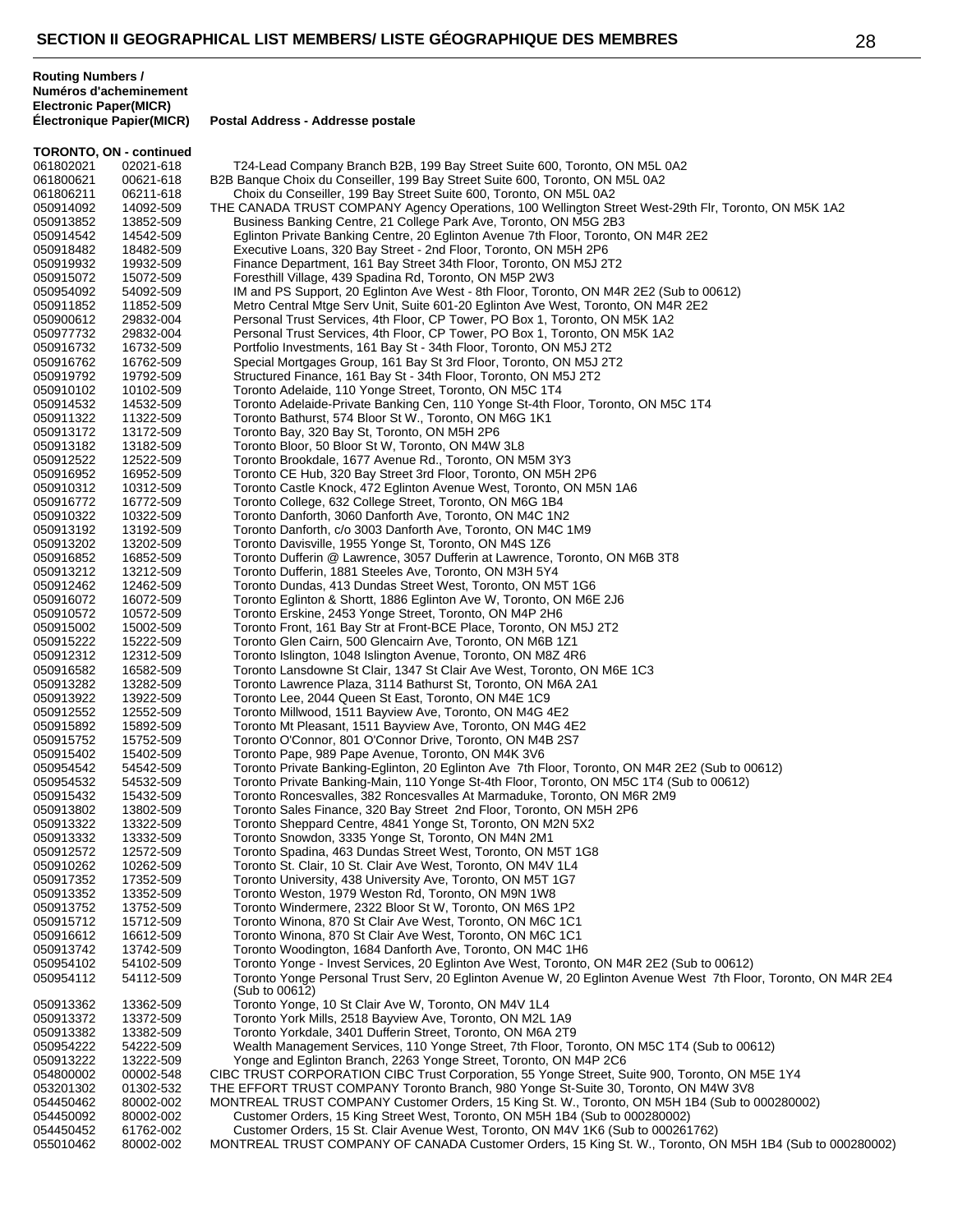**Électronique Papier(MICR) Postal Address - Addresse postale**

|                        | <b>TORONTO, ON - continued</b> |                                                                                                                                                                             |
|------------------------|--------------------------------|-----------------------------------------------------------------------------------------------------------------------------------------------------------------------------|
| 055010092              | 80002-002                      | Customer Orders, 15 King Street West, Toronto, ON M5H 1B4 (Sub to 000280002)                                                                                                |
| 055010452              | 61762-002                      | Customer Orders, 15 St. Clair Avenue West, Toronto, ON M4V 1K6 (Sub to 000261762)                                                                                           |
| 055030092              | 80002-002                      | G.I.C. Repayments, 15 King Street West, Toronto, ON M5H 1B4 (Sub to 000280002)                                                                                              |
| 059000082              | 64816-002                      | NATIONAL TRUST COMPANY 1154 St Clair Avenue West, Toronto, ON M6E 1B3 (Sub to 000264816)                                                                                    |
| 059001812              | 74476-002                      | 1155 Yonge Street, 1155 Yonge St. PO Box 310 Station Q, Toronto, ON M4T 2M5 (Sub to 000274476)                                                                              |
| 059001132              | 01222-002                      | 1520 Danforth Ave., Toronto, ON M4J 1N4 (Sub to 000201222)                                                                                                                  |
| 059000552              | 24596-002                      | 1547 Bayview Ave, Toronto, ON M4G 3B5 (Sub to 000224596)                                                                                                                    |
| 059001482              | 34322-002                      | 165 University Ave, Toronto, ON M5H 2T8 (Sub to 000234322)                                                                                                                  |
| 059001142              | 64816-002                      | 1948 Eglinton Avenue West, Toronto, ON M6E 2J8 (Sub to 000264816)                                                                                                           |
| 059000642              | 34496-002                      | 203 Roncesvalles Ave, Toronto, ON M6R 2L5 (Sub to 000234496)                                                                                                                |
| 059000562              | 01222-002                      | 2072 Danforth Ave., Toronto, ON M4C 1J6 (Sub to 000201222)                                                                                                                  |
| 059001112              | 31112-002                      | 2274 Bloor St. W., Toronto, ON M6S 1P3 (Sub to 000231112)                                                                                                                   |
| 059000652              | 31112-002                      | 2360 Bloor St. W, Toronto, ON M6S 1P3 (Sub to 000231112)                                                                                                                    |
| 059000662              | 51482-002                      | 2860 Lakeshore Blvd W, Toronto, ON M8V 1H9 (Sub to 000251482)                                                                                                               |
| 059000132              | 81422-002                      | 2930 Bloor St. W., Toronto, ON M8X 1B6 (Sub to 000281422)                                                                                                                   |
| 059005322              | 34272-002                      | 350 Bay Street, Toronto, ON M5H 2S6 (Sub to 000234272)                                                                                                                      |
| 059000542              | 51292-002                      | 350 Eglinton Ave. W., Toronto, ON M5N 1A2 (Sub to 000251292)                                                                                                                |
| 059000012              | 34272-002                      | 353 Bay Street, Toronto, ON M5H 2T7 (Sub to 000234272)                                                                                                                      |
| 059000052              | 02162-002                      | 42 Eglinton Avenue East, Toronto, ON M4P 1A2 (Sub to 000202162)                                                                                                             |
| 059000522              | 61762-002                      | 45 St. Clair Ave W, Toronto, ON M4V 1K9 (Sub to 000261762)                                                                                                                  |
| 059000512              | 74476-002                      | 50 Bloor St W., 50 Bloor St W. Concourse Level, Toronto, ON M4W 1A1 (Sub to 000274476)                                                                                      |
| 059001122              | 81182-002                      | 622 College St., Toronto, ON M6G 1B4 (Sub to 000281182)                                                                                                                     |
| 059000062              | 51292-002                      | 801 Eglinton Avenue W., Toronto, ON M5N 1E3 (Sub to 000251292)                                                                                                              |
| 059005422              | 80002-002                      | Business Banking, 1 Adelaide St. E. 8th Floor, Toronto, ON M5C 2W8 (Sub to 000280002)                                                                                       |
| 059005462              | 80002-002                      | Business Banking, 1 Adelaide St. E., Toronto, ON M5C 2W8 (Sub to 000280002)                                                                                                 |
| 059005162              | 80002-002                      | Business Banking, 1 Adelaide Street East 1st Floor, Toronto, ON M5C 2W8 (Sub to 000280002)                                                                                  |
| 059001562              | 80002-002                      | Business Banking, 1 Adelaide Street East 5th Floor, Toronto, ON M5C 2W8 (Sub to 000280002)                                                                                  |
| 059005142              | 80002-002                      | Business Banking, 1 Adelaide Street East, Toronto, ON M5C 2W8 (Sub to 000280002)                                                                                            |
| 059005192              | 80002-002                      | Business Banking, 1 Adelaide Street East, Toronto, ON M5C 2W8 (Sub to 000280002)                                                                                            |
| 059005452              | 24596-002                      | Business Banking, 1 Adelaide Street East, Toronto, ON M5C 2W8 (Sub to 000224596)                                                                                            |
| 059000462              | 24356-002                      | Corp Real Estate Lending Services, 1 Adelaide Street East, Toronto, ON M5C 2W8 (Sub to 000224356)                                                                           |
| 059000072              | 64626-002                      | East York Town Centre, 45 Overlea Blvd, Toronto, ON M4H 1C3 (Sub to 000264626)                                                                                              |
| 059000472              | 64576-002                      | Main City Trust Office, 1 Adelaide Street East, Toronto, ON M5C 2W8 (Sub to 000264576)                                                                                      |
| 059005592              | 24356-002                      | Mutual Funds Lending, 1 Adelaide Street East, 9th Floor, Toronto, ON M5C 2W8 (Sub to 000224356)                                                                             |
| 059000532              | 64816-002                      | Oakwood, 938 St Clair Ave, 938 St Clair Ave. W., Toronto, ON M6C 1C8 (Sub to 000264816)                                                                                     |
| 059000502              | 64576-002                      | One Financial Place Savings Dept, 1 Adelaide St. E., Toronto, ON M5C 2W8 (Sub to 000264576)                                                                                 |
| 059002602              | 02602-590                      | Pension and Custodial Services, 1 Adelaide Street East, Toronto, ON M5C 2W8                                                                                                 |
| 059005252              | 64576-002                      | Private Banking, 1 Adelaide St. E., Toronto, ON M5C 2W8 (Sub to 000264576)                                                                                                  |
| 059002502              | 02502-590                      | RSP Department, 1 Adelaide Street East, Toronto, ON M5C 2W8                                                                                                                 |
| 059000922              | 24356-002                      | Sales Support Unit, 2131 Lawrence Avenue East 3rd Floor, Toronto, ON M1R 5G4 (Sub to 000224356)                                                                             |
| 059000622              | 94466-002                      | St Germain, 3446 Yonge Street, 3446 Yonge St., Toronto, ON M4N 2N2 (Sub to 000294466)                                                                                       |
| 059092402              | 92402-590                      | The Bank of Nova Scotia Trust Co., 44 King Street West, Toronto, ON M5H 1H1                                                                                                 |
| 059010472              | 10472-590                      | Trust Administration, 1 Adelaide Street East, Toronto, ON M5C 2W8                                                                                                           |
| 059002402              | 02402-590                      | Trust Department, 1 Adelaide Street East, Toronto, ON M5C 2W8                                                                                                               |
| 059090472              |                                |                                                                                                                                                                             |
|                        | 90472-590<br>00231-570         | Trust EFTS, One Adelaide Street East, Toronto, ON M5C 2W8<br>ROYAL TRUST COMPANY (THE) Bank Recon Central D Project 23, 55 King St W Rtt 4th Toronto, PO Box 7500 Station A |
| 057000231              |                                | (RT4), Toronto, ON M5W 1P9                                                                                                                                                  |
| 057000031              | 00031-570                      | Bank Recon-Central D, Project 21, 55 King St W. Rtt 4th Toronto, PO Box 7500 Station A (Rtt 4th), Toronto, ON M5W 1P9                                                       |
| 057000261              | 00261-570                      | Bank Recon-Central D, Project 26, 55 King St W Rtt 4th Toronto, PO Box 7500 Station A (RT4), Toronto, ON M5W 1P9                                                            |
| 057001411              | 01411-570                      | Bank Reconciliation Dept, Royal Trust Tower 4th Floor, Toronto, ON M5W 1P9                                                                                                  |
| 057003062              | 03062-570                      | Central Ontario Company Branch, Royal Trust Tower 4th Floor, Toronto, ON M5W 1P9                                                                                            |
| 057001341              | 01341-570                      | Fixed Term Ann., Royal Trust Tower 4th Floor, Toronto, ON M5W 1P9                                                                                                           |
| 057001321              | 01321-570                      | IAAC, Royal Trust Tower 4th Floor, Toronto, ON M5W 1P9                                                                                                                      |
| 057009142              | 09142-570                      | N.O. Operations Branch, 180 Wellington St W - 12th Flr, Toronto, ON M5W 1P9 (Sub to 000303834)                                                                              |
|                        | 09222-570                      | N.O. Operations Branch, P.O. Box 7500, Station A (RT10), Toronto, ON M5W 1P9                                                                                                |
| 057009222<br>057009122 | 09122-570                      | National Office Operations Branch, 180 Wellington St W - 12th Flr, Toronto, ON M5W 1P9 (Sub to 000303834)                                                                   |
|                        |                                |                                                                                                                                                                             |
| 057009162              | 09162-570                      | National Office Operations Branch, 180 Wellington St W - 12th Flr, Toronto, ON M5W 1P9 (Sub to 000303854)                                                                   |
| 057009182              | 09182-570                      | National Office Operations Branch, 180 Wellington St W - 12th Flr, Toronto, ON M5W 1P9 (Sub to 000303854)                                                                   |
| 057009192              | 09192-570                      | National Office Operations Branch, 180 Wellington St W - 12th Flr, Toronto, ON M5W 1P9 (Sub to 000303864)                                                                   |
| 057001302              | 01302-570                      | Pensions N.O.Accounting, Royal Trust Tower 11th Floor, Toronto, ON M5W 1P9                                                                                                  |
| 057001311              | 01311-570                      | Personal Trust, Royal Trust Tower 4th Floor, Toronto, ON M5W 1P9                                                                                                            |
| 057001381              | 01381-570                      | RSP, Royal Trust Tower 4th Floor, Toronto, ON M5W 1P9                                                                                                                       |
| 057001331              | 01331-570                      | TD Managed Funds, Royal Trust Tower 4th Floor, Toronto, ON M5W 1P9                                                                                                          |
| 057001441              | 01441-570                      | Temporary, Royal Trust Tower 4th Floor, Toronto, ON M5W 1P9                                                                                                                 |
| 057001351              | 01351-570                      | Term Deposit, 180 Wellington St W - 11th Flr, Toronto, ON M5W 1P9 (Sub to 000303934)                                                                                        |
| 057001401              | 01401-570                      | Theoset, Royal Trust Tower 4th Floor, Toronto, ON M5W 1P9                                                                                                                   |
| 057001361              | 01361-570                      | Trust On Line, Royal Trust Tower 4th Floor, Toronto, ON M5W 1P9                                                                                                             |
| 057009332              | 09332-570                      | Trust/EFT Administration, 77 King St W (RT10) 10th Floor, PO Box 7500 Station A, Toronto, ON M5W 1P9                                                                        |
| 057001010              | 01010-570                      | Wholesale Deposits Montreal, 77 King St W - 6th Flr, Toronto, ON (Sub to 000307779)                                                                                         |
| 057001391              | 01391-570                      | Wire Department, Royal Trust Tower 4th Floor, Toronto, ON M5W 1P9                                                                                                           |
| 058005342              | 03644-003                      | ROYAL TRUST CORPORATION OF CANADA 26 St Clair Ave E, Toronto, ON M4T 1L7 (Sub to 000303644)                                                                                 |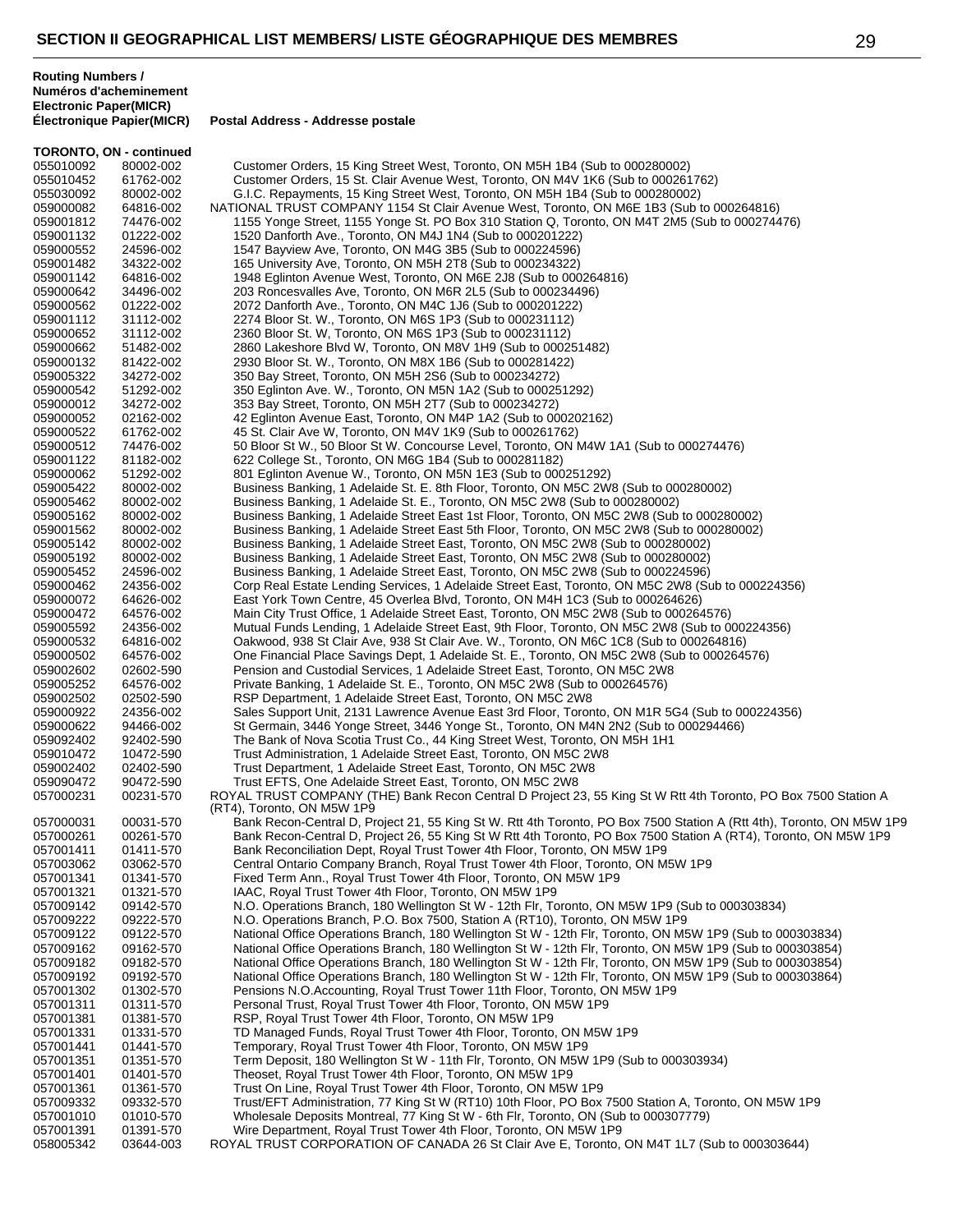| <b>TORONTO, ON - continued</b>  |                        |                                                                                                                                                                                                                             |
|---------------------------------|------------------------|-----------------------------------------------------------------------------------------------------------------------------------------------------------------------------------------------------------------------------|
| 058005452                       | 03664-003              | 880 Eglinton Ave W, Toronto, ON M6C 2B6 (Sub to 000303664)                                                                                                                                                                  |
| 058000262                       | 00262-580              | Bank Recon Central D Project 26, 55 King St W-Rtt 4, PO Box 7500 Station A (Rtt 4), Toronto, ON M5W 1P9                                                                                                                     |
| 058000232                       | 00232-580              | Bank Recon-Central D Project 23, 55 King St W-Rtt 4, PO Box 7500 Station A (Rt 4), Toronto, ON M5W 1P9                                                                                                                      |
| 058000032                       | 00032-580              | Bank Recon-Central D, Project 21, 55 King St W-Rtt 4, PO Box 7500 Station A (Rtt 4), Toronto, ON M5W 1P9                                                                                                                    |
| 058001412<br>058005712          | 01412-580<br>03744-003 | Bank Reconciliation Dept, Royal Trust Tower-4th Floor, Toronto, ON M5W 1P9<br>Bay & Bloor, 2 Bloor St E, Toronto, ON M4W 3B8 (Sub to 000303744)                                                                             |
| 058005742                       | 03774-003              | Bloor West Village, 2329 Bloor St W, Toronto, ON M6S 1P1 (Sub to 000303774)                                                                                                                                                 |
| 058005242                       | 06742-003              | Carlton East, 468 Yonge St, Toronto, ON M4Y 1X3 (Sub to 000306742)                                                                                                                                                          |
| 058005012                       | 05012-580              | Central Ontario Lending Unit, Royal Trust Tower 9th Floor, PO Box 7500 Station A, Toronto, ON M5W 1P9                                                                                                                       |
| 058035542                       | 35542-580              | Central Ontario Mortgages, 74 Victoria St., 8th Floor, PO Box 7500 Station A, Toronto, ON M5W 1P9                                                                                                                           |
| 058005362                       | 03694-003              | Central Ontario Private Banking, 77 King St W - Concourse, Toronto, ON M5W 1P9 (Sub to 000303694)                                                                                                                           |
| 058005252                       | 03934-003              | Central Ontario RFSOG, 180 Wellington St W - 11th Flr, Toronto, ON M5J 1J1 (Sub to 000303934)                                                                                                                               |
| 058015542                       | 15542-580              | Central Ontario RFSOG, 74 Victoria St., 8th Floor, PO Box 7500 Station A, Toronto, ON M5W 1P9                                                                                                                               |
| 058025542                       | 25542-580              | Central Ontario Regional Accounting, Royal Trust Tower 4th Floor, Toronto, ON M5W 1P9                                                                                                                                       |
| 058085542                       | 85542-580              | Central Ontario Regional Operations, 74 Victoria St., 8th Floor, PO Box 7500 Station A, Toronto, ON M5W 1P9                                                                                                                 |
| 058001352                       | 03944-003              | Central Ontario-Dominion Securities, 77 King St W - 10th Flr, Toronto, ON M5W 1P9 (Sub to 000303944)                                                                                                                        |
| 058001070<br>058009292          | 01070-580              | Central Ontario-Wholesale Banking, 77 King St W - 6th Flr, Toronto, ON M5W 1P9<br>Clearing Operations, Royal Trust Tower-10th Floor, P.O. Box 7500 Rt 10 Station A, Toronto, ON M5W 1P9                                     |
| 058009312                       | 09292-580<br>09312-580 | Clearing Operations, Royal Trust Tower-10th Floor, P.O. Box 7500 Rt 10 Station A, Toronto, ON M5W 1P9                                                                                                                       |
| 058009002                       | 09002-580              | Consolidated Dividend Corp Trust, Main Branch, Toronto, ON M5W 1P9                                                                                                                                                          |
| 058075072                       | 75072-580              | EFT Processing Ctr., 169 Eastern Ave 2nd Floor, Toronto, ON M5A 1H7                                                                                                                                                         |
| 058009322                       | 09322-580              | Eastern Canada Clearing Ops, 74 Victoria St 7th Fl, PO Box 7500 Station A (74V-7), Toronto, ON M5W 1P9                                                                                                                      |
| 058001342                       | 01342-580              | Fixed Term Ann, Royal Trust Tower 4th Floor, Toronto, ON M5J 1J1                                                                                                                                                            |
| 058005172                       | 03664-003              | Forest Hill, 880 Eglinton Ave W, Toronto, ON M6C 2B6 (Sub to 000303664)                                                                                                                                                     |
| 058001322                       | 01322-580              | IAAC, Royal Trust Tower 4th Floor, Toronto, ON M5J 1J1                                                                                                                                                                      |
| 058020352                       | 20352-580              | Integrated Distribution Centre, 115 Thorncliffe Park Dr, Toronto, ON M4H 1M1                                                                                                                                                |
| 058005752                       | 03784-003              | Leaside, 1554 Bayview Ave, Toronto, ON M4G 3C1 (Sub to 000303784)                                                                                                                                                           |
| 058040322                       | 40322-580              | Mastercard Cheques, Royal Trust Tower 8th Floor, P.O. Box 7500 Station A, Toronto, ON M5W 1P9                                                                                                                               |
| 058020322                       | 20322-580<br>01182-580 | Mastercard Division, Royal Trust Tower 8th Floor, P.O. Box 7500 Station A, Toronto, ON M5W 1P9<br>Mutual Funds Tax Sheltered Plans, 74 Victoria St 8th Floor, Toronto, ON M5J 1J1                                           |
| 058001182<br>058009232          | 03694-003              | N.O. Operations Branch, 77 King St W - Concourse, Toronto, ON M5W 1P9 (Sub to 000303694)                                                                                                                                    |
| 058009362                       | 09362-580              | N.O. RRIF Br, 55 King St W, RT 10, PO Box 7500, Station A (RT 10), Toronto, ON M5W 1P9                                                                                                                                      |
| 058009402                       | 09402-580              | National Office Help Desk, 55 King St W, PO Box 7500 Station A (RT10), Toronto, ON M5W 1P9                                                                                                                                  |
| 058009172                       | 03694-003              | National Office Operations Branch, 77 King St W - Concourse, Toronto, ON M5W 1P9 (Sub to 000303694)                                                                                                                         |
| 058009152                       | 09152-580              | National Office Operations Branch, P.O. Box 7500, Station A (RT10), Toronto, ON M5W 1P9                                                                                                                                     |
| 058009132                       | 09132-580              | National Office Operations Branch, Royal Trust Tower 10th Floor, P O Box 7500 Station A, Toronto, ON M5W 1P9                                                                                                                |
| 058005072                       | 05072-580              | National Office Operations Branch, Royal Trust Tower-10th Floor, PO Box 7500 Station A, Toronto, ON M5W 1P9                                                                                                                 |
| 058001302                       | 01302-580              | Pensions N.O. Accounting, Royal Trust Tower-4th Floor, Toronto, ON M5W 1P9                                                                                                                                                  |
| 058001312                       | 01312-580              | Personal Trust, Royal Trust Tower-4th Floor, Toronto, ON M5W 1P9                                                                                                                                                            |
| 058009342                       | 00002-003              | RM-Trust, 200 Bay St, PO Box 1, Toronto, ON M5W 1P9 (Sub to 000300002)                                                                                                                                                      |
| 058001382                       | 01382-580              | RSP, Royal Trust Tower-4th Floor, Toronto, ON M5W 1P9                                                                                                                                                                       |
| 058005502<br>058009202          | 03674-003<br>03694-003 | RT-Albion&Islington, 1104 Albion Rd, Toronto, ON M9V 1A8 (Sub to 000303674)<br>Reconciliations Team, 77 King St W - Concourse, Toronto, ON M5W 1P9 (Sub to 000303694)                                                       |
| 058000332                       | 00332-580              | Royal Trust Chrysler Corporation, Royal Trust Tower-11th Floor, Toronto, ON M5W 1P9                                                                                                                                         |
| 058009622                       | 03694-003              | Securities CSB Income Collections, 77 King St W - Concourse, Toronto, ON M5W 1P9 (Sub to 000303694)                                                                                                                         |
| 058005112                       | 05112-580              | Securities, Royal Trust Tower Concourse, Toronto, ON M5W 1P9                                                                                                                                                                |
| 058001442                       | 01442-580              | Temporary, Royal Trust Tower-4th Floor, Toronto, ON M5W 1P9                                                                                                                                                                 |
| 058009252                       | 09252-580              | Term Deposit Operations, 55 King St W (BT10), PO Box 7500 Station A, Toronto, ON M5W 1P9                                                                                                                                    |
| 058004352                       | 06262-003              | The Beaches, 2175 Queen St E, Toronto, ON M4E 1E5 (Sub to 000306262)                                                                                                                                                        |
| 058001402                       | 01402-580              | Theoset, Royal Trust Tower-4th Floor, Toronto, ON M5W 1P9                                                                                                                                                                   |
| 058005542                       | 03694-003              | Toronto Main, 77 King St W - Concourse, Toronto, ON M5W 1P9 (Sub to 000303694)                                                                                                                                              |
| 058001362                       | 01362-580              | Trust On Line, Royal Trust Tower-4th Floor, Toronto, ON M5W 1P9                                                                                                                                                             |
| 058009332                       | 09332-580              | Trust/EFT Administration, 77 King St W (RT10) 10th Floor, PO Box 7500 Stn A, Toronto, ON M5W 1P9                                                                                                                            |
| 058001392<br>058005612          | 01392-580<br>03704-003 | Wire Department, Royal Trust Tower 4th Floor, Toronto, ON M5W 1P9<br>Yonge & Eglinton, 2346 Yonge St, Toronto, ON M4S 2B1 (Sub to 000303704)                                                                                |
| 058005222                       | 03624-003              | Yonge and Fairlawn, 3224 Yonge St, Toronto, ON L3R 1L5 (Sub to 000303624)                                                                                                                                                   |
| 055100004                       | 00004-551              | SUN LIFE FINANCIAL TRUST INC. 70 UNIVERSITY AVENUE SUITE 400, Toronto, ON M5J 2M4                                                                                                                                           |
| 055100012                       | 00012-551              | 70 University Avenue Suite 400, Toronto, ON M5J 2M4                                                                                                                                                                         |
| 061300612                       | 29832-004              | TD TRUST COMPANY Personal Trust Services, 4th Floor, Commercial Union Tower, P.O. Box 1, Toronto, ON M5K 1A2 (Sub to<br>050900612)                                                                                          |
| 061377732<br>070300001          | 29832-004<br>00001-703 | Personal Trust Services, 4th Flr, Commercial Union Tower, P.O. Box 1, Toronto, ON M5K 1A2 (Sub to 050977732)<br>Wealthsimple Investments Inc. WSI BRANCH, 8077 KING GEORGE BLVD-UNIT 2, 80 SPADINA AVE-4TH FLR, Toronto, ON |
| <b>TRENTON, ON</b><br>059001602 | 05736-002              | NATIONAL TRUST COMPANY Trenton Town Centre, 266 Dundas St. E., Trenton, ON K8V 5Z9 (Sub to 000205736)                                                                                                                       |
| <b>TROCHU, AB</b>               |                        |                                                                                                                                                                                                                             |
| 021908639                       | 08639-219              | ATB FINANCIAL Trochu, 201 Main Street, P.O. Box 610, Trochu, AB T0M 2C0                                                                                                                                                     |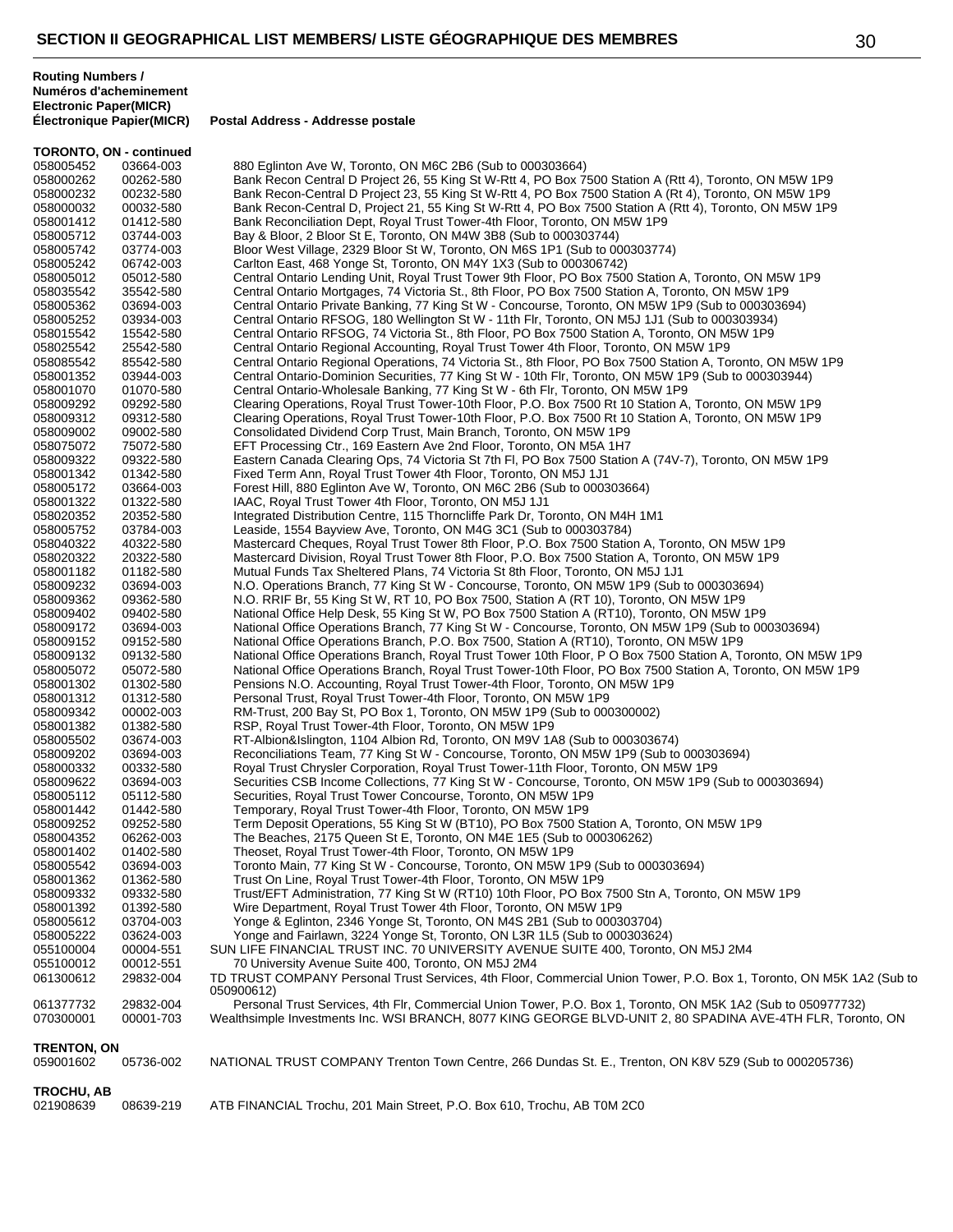**Postal Address - Addresse postale** 

## **TROIS-RIVIERES, QC**

See also Cap-de-la-Madeleine<br>03441-570 ROYAL TRUS 03441-570 ROYAL TRUST (CIE) Trois-Rivieres, 3540 Boul des Forges, CP 1828, Trois-Rivieres, QC G8Y 5H5 (Sub to 000302907) **TRURO, NS** 054450183 10033-002 MONTREAL TRUST COMPANY Customer Orders, 798 Prince Street, Truro, NS B2N 5G6 (Sub to 000210033)<br>055010183 10033-002 MONTREAL TRUST COMPANY OF CANADA Customer Orders, 789 Prince Street, Truro, NS B2N 5G6 055010183 10033-002 MONTREAL TRUST COMPANY OF CANADA Customer Orders, 789 Prince Street, Truro, NS B2N 5G6 (Sub to 000210033)<br>055030183 10033-002 G.I.C. Repayments, 798 Prince Street, Truro, NS B2N 5G6 (Sub to 000210033) G.I.C. Repayments, 798 Prince Street, Truro, NS B2N 5G6 (Sub to 000210033) **TSAWWASSEN, BC** 050915740 15740-509 THE CANADA TRUST COMPANY Tsawwassen, 1323 56th Street, Tsawwassen, BC V4L 2A6<br>058007010 04477-003 ROYAL TRUST CORPORATION OF CANADA 1281-56th St, Tsawwassen, BC V4L 1Z2 (Sub t ROYAL TRUST CORPORATION OF CANADA 1281-56th St, Tsawwassen, BC V4L 1Z2 (Sub to 000304477) 04477-003 Richport Town Centre, 1281-56th St, Tsawwassen, BC V6X 3K1 (Sub to 000304477) **TWO HILLS, AB**<br>021907679 07679-219 ATB FINANCIAL Two Hills, 5009 - 50th Avenue S, Box 280, Two Hills, AB T0B 4K0 **UNIONVILLE, ON** See also Markham<br>03614-003 RC 03614-003 ROYAL TRUST CORPORATION OF CANADA Markham, 4261 Highway #7 - Unit #10, Unionville, ON L3R 1L5 (Sub to 000303614) **VALLEYVIEW, AB**<br>021908799 08799-219 ATB FINANCIAL Valleyview, 4805A 50th - Avenue, Box 929, Valleyview, AB T0H 3N0

#### **VANCOUVER, BC**

| ,,,,,,,,,,,,,,,,,, |           |                                                                                                                                         |
|--------------------|-----------|-----------------------------------------------------------------------------------------------------------------------------------------|
|                    | Vancouver | See also Burnaby, Coquitlam, Delta, Maillardville, New Westminster, North Vancouver, Port Coquitlam, Port Moody, Richmond, Surrey, West |
| 050915660          | 15660-509 | THE CANADA TRUST COMPANY 49th & Fraser, 6499 Fraser at 49th, Vancouver, BC V5W 3A6                                                      |
| 050917010          | 17010-509 | B.C. Service Unit, 1055 Dunsmuir Street, Vancouver, BC V7X 1P3                                                                          |
| 050915540          | 15540-509 | BC Sales Finance, Four Bentall 1055 Dunsmuir, PO Box 49390, Vancouver, BC V7X 1P3                                                       |
| 050913930          | 13930-509 | Burnaby Hastings, 4298 East Hastings Street, Vancouver, BC V5C 2J6                                                                      |
| 050912820          | 12820-509 | Vancouver 16th, c/o 1860 Lonsdale Ave, Vancouver, BC V7M 2J9                                                                            |
| 050912690          | 12690-509 | Vancouver Broadway, 3396 West Broadway, Vancouver, BC V6R 2B2                                                                           |
| 050910440          | 10440-509 | Vancouver Chinatown, 450 Main Street, Vancouver, BC V6A 2T4                                                                             |
| 050910600          | 10600-509 | Vancouver Davie, 1690 Davie Street at Bidwell, Vancouver, BC V6G 1V9                                                                    |
| 050954120          | 54120-509 | Vancouver E & T, P.O. Box 49390, Vancouver, BC V7X 1P3 (Sub to 00612)                                                                   |
| 050912830          | 12830-509 | Vancouver Granville, 2699 Granville St, Vancouver, BC V6H 3H2                                                                           |
| 050914160          | 14160-509 | Vancouver IM&PS, 1055 Dunsmuir St, P.O. Box 49390, Vancouver, BC V7X 1P3                                                                |
| 050912840          | 12840-509 | Vancouver Kerrisdale II, c/o 2154 41st Avenue West, Vancouver, BC V6M 1Z1                                                               |
| 050910470          | 10470-509 | Vancouver Kerrisdale, 2198 West 41st Ave, Vancouver, BC V6M 1Z1                                                                         |
| 050915560          | 15560-509 | Vancouver Kingsway, 1995 Kingsway, Vancouver, BC V5N 2T1                                                                                |
| 050912160          | 12160-509 | Vancouver Main, 1055 Dunsmuir Street, P.O. Box 49390, Four Bentall Centre, Vancouver, BC V7X 1P3                                        |
| 050910340          | 10340-509 | Vancouver Oakridge, 511 West 41st Avenue, Vancouver, BC V5Z 2M7                                                                         |
| 050918080          | 18080-509 | Vancouver Oakridge, 511 West 41st Avenue, Vancouver, BC V5Z 2M7                                                                         |
| 050912850          | 12850-509 | Vancouver Pacific Centre, 10152-701 West Georgia Street, Vancouver, BC V7Y 1E5                                                          |
| 050912860          | 12860-509 | Vancouver Park Royal II, c/o 779 Park Royal, Vancouver, BC V7T 1H9                                                                      |
| 050910160          | 10160-509 | Vancouver Pender, 1055 Dunsmuir Street, P.O. Box 49390, Vancouver, BC V7X 1P3                                                           |
| 050954160          | 54160-509 | Vancouver Personal Trust, 1055 Dunsmuir Street 8th Floor, Vancouver, BC V7X 1P3 (Sub to 00612)                                          |
| 050917510          | 17510-509 | Vancouver Point Grey Place, 4597 West 10th Avenue, Vancouver, BC V6R 2J2                                                                |
| 050954570          | 54570-509 | Vancouver Summit, 1055 Dunsmuir St 4th Floor, Vancouver, BC V7X 1P3 (Sub to 00612)                                                      |
| 050914570          | 14570-509 | Vancouver Summit, 1055 Dunsmuir Street-4th Floor, Vancouver, BC V7X 1P3                                                                 |
| 050911810          | 11810-509 | Vancouver Support Services, 6th Floor-1055 Dunsmuir St, Vancouver, BC V7X 1P3                                                           |
| 050915680          | 15680-509 | Vancouver Willow, 805 West Broadway St, Vancouver, BC V5Z 1K1                                                                           |
| 054450750          | 50070-002 | MONTREAL TRUST COMPANY Customer Order, 2207 West 41st Avenue, Vancouver, BC V6M 1Z8 (Sub to 000250070)                                  |
| 054450360          | 20040-002 | Customer Orders, 130 East Pender Street, Vancouver, BC V6A 1T3 (Sub to 000220040)                                                       |
| 054450370          | 10470-002 | Customer Orders, 2997 Granville Street, Vancouver, BC V6H 3J6 (Sub to 000210470)                                                        |
| 054450230          | 50070-002 | Customer Orders, 473 Oakridge Ctr - 650 West 41st Ave, Vancouver, BC V5L 2M9 (Sub to 000250070)                                         |
| 054450040          | 01420-002 | Customer Orders, 510 Burrard Street, Vancouver, BC V6C 3B9 (Sub to 000201420)                                                           |
| 055010750          | 50070-002 | MONTREAL TRUST COMPANY OF CANADA Customer Order, 2207 West 41st Avenue, Vancouver, BC V6M 1Z8 (Sub to<br>000250070)                     |
| 055010360          | 20040-002 | Customer Orders, 130 East Pender Street, Vancouver, BC V6A 1T3 (Sub to 000220040)                                                       |
| 055010230          | 50070-002 | Customer Orders, 176 Oakridge Shop Ctr-650 Wst 41 Ave, Vancouver, BC V5Z 2M9 (Sub to 000250070)                                         |
| 055010370          | 10470-002 | Customer Orders, 2997 Granville Street, Vancouver, BC V6H 3J6 (Sub to 000210470)                                                        |
| 055010040          | 01420-002 | Customer Orders, 510 Burrard Street, Vancouver, BC V6C 3B9 (Sub to 000201420)                                                           |
| 055030230          | 50070-002 | G.I.C. Repayments, 176 Oakridge Shop Ctr-650 W 41st Ave, Vancouver, BC V5Z 2M9 (Sub to 000250070)                                       |
| 055030040          | 01420-002 | G.I.C. Repayments, 510 Burrard Street, Vancouver, BC V6C 3B9 (Sub to 000201420)                                                         |
| 059007200          | 01420-002 | NATIONAL TRUST COMPANY Business Banking, 666 Burrard Street, 666 Burrard St. Suite 830, Vancouver, BC V6C 2Z9 (Sub<br>to 000201420)     |
| 059007010          | 72520-002 | City Square, 555 West 12th Avenue Unit 130, 555 West 12th Avenue Suite 130, Vancouver, BC V6M 3X7 (Sub to<br>000272520)                 |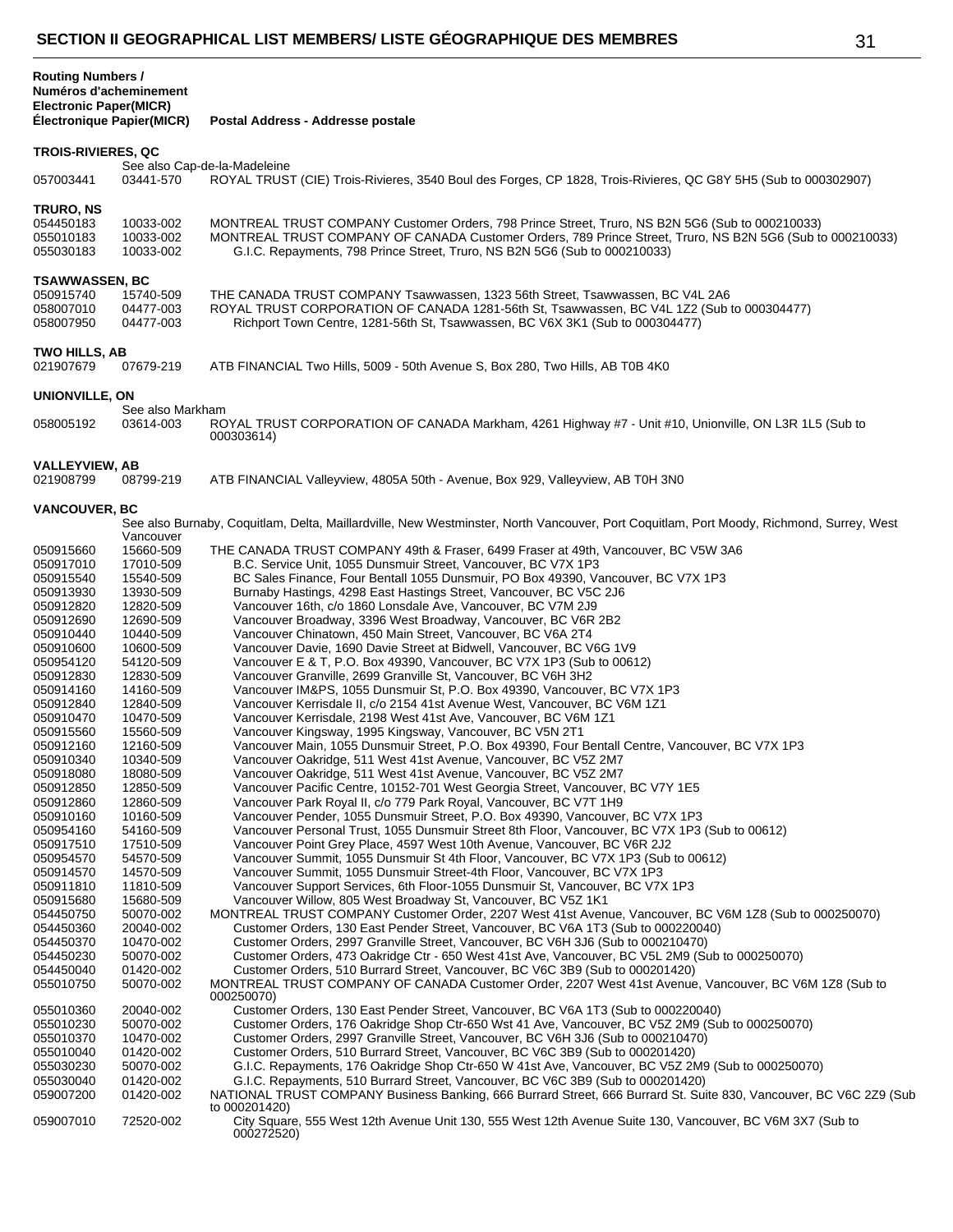|                                    | VANCOUVER, BC - continued |                                                                                                                                                                               |
|------------------------------------|---------------------------|-------------------------------------------------------------------------------------------------------------------------------------------------------------------------------|
| 059010600                          | 10600-590                 | Employee Benefit Dept, 666 Burrard St, Vancouver, BC V6C 2X8                                                                                                                  |
| 059007050                          | 30510-002                 | Kerrisdale, 2156 West 41st Ave, Vancouver, BC V6M 1Z1 (Sub to 000230510)                                                                                                      |
| 059007100                          | 40030-002                 | Lonsdale, 1407 Lonsdale Ave, Vancouver, BC V7M 2H9 (Sub to 000240030)                                                                                                         |
| 059007040                          | 02550-002                 | Park Royal Shopping Centre, 955 Park Royal S., Vancouver, BC V7T 1A1 (Sub to 000202550)                                                                                       |
| 059010400                          | 10400-590                 | Personal Trust Dept, 666 Burrard St, Vancouver, BC V6C 2X8                                                                                                                    |
| 059010500<br>059007030             | 10500-590<br>12310-002    | RSP Dept, 666 Burrard St, Vancouver, BC V6C 2X8<br>Savings Dept, Place Place Tower, 666 Burrard St. Main Floor, Vancouver, BC V6C 2Z9 (Sub to 000212310)                      |
| 062120002                          | 20002-621                 | PEOPLES TRUST COMPANY 1400-888 DUNSMUIR STREET, Vancouver, BC V6C 3K4                                                                                                         |
| 062120003                          | 20003-621                 | 1400-888 DUNSMUIR STREET, Vancouver, BC V6C 3K4                                                                                                                               |
| 062120004                          | 20004-621                 | 1400-888 DUNSMUIR STREET, Vancouver, BC V6C 3K4                                                                                                                               |
| 062120005                          | 20005-621                 | 1400-888 DUNSMUIR STREET, Vancouver, BC V6C 3K4                                                                                                                               |
| 062116001                          | 16001-621                 | 1400-888 Dunsmuir Street, Vancouver, BC V6C 3K4                                                                                                                               |
| 062120001                          | 20001-621                 | 888 Dunsmuir Street Suite 1400, Vancouver, BC V6C 3K4                                                                                                                         |
| 057003130                          | 03130-570                 | ROYAL TRUST COMPANY (THE) British Columbia Company Branch, 505 Burrard St. 14th Floor, Vancouver, BC V7X 1R5                                                                  |
| 058007070                          | 07070-580                 | ROYAL TRUST CORPORATION OF CANADA 505 Burrard St. (14), 505 Burrard St. (14), Vancouver, BC V7X 1R5                                                                           |
| 058007810                          | 04397-003                 | Kerrisdale, 2208 West 41st Ave, Vancouver, BC V6M 2A3 (Sub to 000304397)                                                                                                      |
| 058027740                          | 27740-580                 | Pacific Regional Accounting, 505 Burrard St., Royal Trust Tower, Vancouver, BC V7X 1R5                                                                                        |
| 058017740                          | 17740-580                 | Pacific Regional Admin, 505 Burrard St., Royal Trust Tower, Vancouver, BC V7X 1R5                                                                                             |
| 058037740<br>058087740             | 37740-580<br>87740-580    | Pacific Regional Lending, 505 Burrard St., Royal Trust Tower, Vancouver, BC V7X 1R5<br>Pacific Regional Operations, 505 Burrard St., Royal Trust Tower, Vancouver, BC V7X 1R5 |
| 058047740                          | 47740-580                 | Pacific Securities Dept, Concourse Level, 505 Burrard Street, Vancouver, BC V7X 1R5                                                                                           |
| 058007980                          | 04467-003                 | Point Grey, 4501 West 10th Ave, Vancouver, BC V6R 2J1 (Sub to 000304467)                                                                                                      |
| 058007880                          | 05680-003                 | South Granville, 1497 West Broadway St, Vancouver, BC V6H 3J4 (Sub to 000305680)                                                                                              |
| 058007740                          | 04357-003                 | Vancouver Main, 1025 West Georgia St, Vancouver, BC V7X 1R5 (Sub to 000304357)                                                                                                |
| 058007560                          | 07560-580                 | Vancouver Private Banking Branch, 505 Burrard St - 14th Flr, Vancouver, BC V7X 1R5                                                                                            |
|                                    |                           |                                                                                                                                                                               |
| <b>VEGREVILLE, AB</b><br>021907779 | 07779-219                 | ATB FINANCIAL Vegreville, 4931 - 50th Street, Box 69, Vegreville, AB T9C 1R1                                                                                                  |
|                                    |                           |                                                                                                                                                                               |
| <b>VERMILION, AB</b>               |                           |                                                                                                                                                                               |
| 021907879                          | 07879-219                 | ATB FINANCIAL Vermilion, 5014-50th Ave, Vermilion, AB T9X 1A2                                                                                                                 |
|                                    |                           |                                                                                                                                                                               |
| <b>VERNON, BC</b>                  |                           | THE CANADA TRUST COMPANY Vernon BC, 910-4400 32nd Street At 43Rd, 4400-32nd Street, Unit 910, Vernon, BC V1T 9H2                                                              |
| 050915460<br>054460570             | 15460-509<br>61630-002    | MONTREAL TRUST COMPANY Corporate Orders, 3105 - 34th Avenue, Vernon, BC V1T 2P5 (Sub to 000261630)                                                                            |
| 054450570                          | 61630-002                 | Customer Orders, 3401A-30th Ave., Vernon, BC V1T 2E3 (Sub to 000261630)                                                                                                       |
| 055010570                          | 61630-002                 | MONTREAL TRUST COMPANY OF CANADA Customer Orders, 3401A-30th Ave., Vernon, BC V1T 2E3 (Sub to 000261630)                                                                      |
|                                    |                           |                                                                                                                                                                               |
| <b>VICTORIA, BC</b>                |                           | See also Ganges, Sidney, Sooke                                                                                                                                                |
| 050912000                          | 12000-509                 | THE CANADA TRUST COMPANY 4000 Quadra, 4000 Quadra Street, Victoria, BC V8X 1K2                                                                                                |
| 050912880                          | 12880-509                 | Eaton Centre Mall, 1080 Douglas Street, Victoria, BC V8W 2C3                                                                                                                  |
| 050910140                          | 10140-509                 | Eaton centre Mall, 1080 Douglas Street, Victoria, BC V8W 2C3                                                                                                                  |
| 050912590                          | 12590-509                 | Oak Bay, 2000 Cadboro Bay Road, Victoria, BC V8R 5G5                                                                                                                          |
| 050917530                          | 17530-509                 | Victoria Broadmead, 811 Royal Oak Drive, Victoria, BC V8X 3T3                                                                                                                 |
| 050912870                          | 12870-509                 | Victoria Cedar Hill, 3675 Shelbourne Street, Victoria, BC V8P 4H1                                                                                                             |
| 050954400                          | 54400-509                 | Victoria PIC, 1125 Douglas Street, Victoria, BC V8W 2C9 (Sub to 00612)                                                                                                        |
| 050954140                          | 54140-509                 | Victoria Personal Trust, 1125 Douglas Street, Victoria, BC V8W 2C9 (Sub to 00612)                                                                                             |
| 054450100                          | 80010-002                 | MONTREAL TRUST COMPANY Customer Orders, 100 - 747 Fort Street, Victoria, BC V8W 3G1 (Sub to 000280010)                                                                        |
| 055010100                          | 80010-002                 | MONTREAL TRUST COMPANY OF CANADA Customer Orders, 100-747 Fort Street, Victoria, BC V8W 3G1 (Sub to<br>000280010)                                                             |
| 055030100                          | 80010-002                 | G.I.C. Repayments, 100-747 Fort Street, Victoria, BC V8W 3G1 (Sub to 000280010)                                                                                               |
| 059090600                          | 90600-590                 | NATIONAL TRUST COMPANY Employee Benefit Dept, 1280 Douglas St., Victoria, BC V8W 2X5                                                                                          |
| 059007090                          | 40840-002                 | Hillside Centre, 77-1644 Hillside Ave, #77 1644 Hillside Ave, Victoria, BC V8T 2C5 (Sub to 000240840)                                                                         |
| 059007080                          | 20610-002                 | Oakbay, 2190 Oak Bay Ave, Victoria, BC V8R 1G3 (Sub to 000220610)                                                                                                             |
| 059090400                          | 90400-590                 | Personal Trust Dept, 1280 Douglas St., Victoria, BC V8W 2X5                                                                                                                   |
| 059090500                          | 90500-590                 | RSP Dept, 1280 Douglas St., Victoria, BC V8W 2X5                                                                                                                              |
| 059007070                          | 80010-002                 | Savings Dept, 1280 Douglas St, 1280 Douglas St. PO Box 8043, Victoria, BC V8W 3R7 (Sub to 000280010)                                                                          |
| 059007120                          | 80010-002                 | Victoria Eaton Centre, Victoria Eaton Centre, Unit 106 Victoria Eaton Centre, Victoria, BC V8W 3M9 (Sub to 000280010)                                                         |
| 058007020                          | 04317-003                 | ROYAL TRUST CORPORATION OF CANADA Broadmeade Village Shopping Centre, 777 Royal Oak Dr - Ste 600, Victoria, BC<br>V8X 4V1 (Sub to 000304317)                                  |
| 058007940                          | 04437-003                 | Oak Bay, 2255 Oak Bay Ave, Victoria, BC V8R 1G4 (Sub to 000304437)                                                                                                            |
| 058007750                          | 04367-003                 | Victoria, 1079 Douglas St, Victoria, BC V8W 1Y5 (Sub to 000304367)                                                                                                            |
|                                    |                           |                                                                                                                                                                               |
| <b>VIKING, AB</b>                  |                           |                                                                                                                                                                               |
| 021907979                          | 07979-219                 | ATB FINANCIAL Viking, 5217 50th Street, Box 98, Viking, AB T0B 4N0                                                                                                            |
| <b>VULCAN, AB</b>                  |                           |                                                                                                                                                                               |
| 021907139                          | 07139-219                 | ATB FINANCIAL Vulcan, 212 Centre Street, Box 210, Vulcan, AB T0L 2B0                                                                                                          |
|                                    |                           |                                                                                                                                                                               |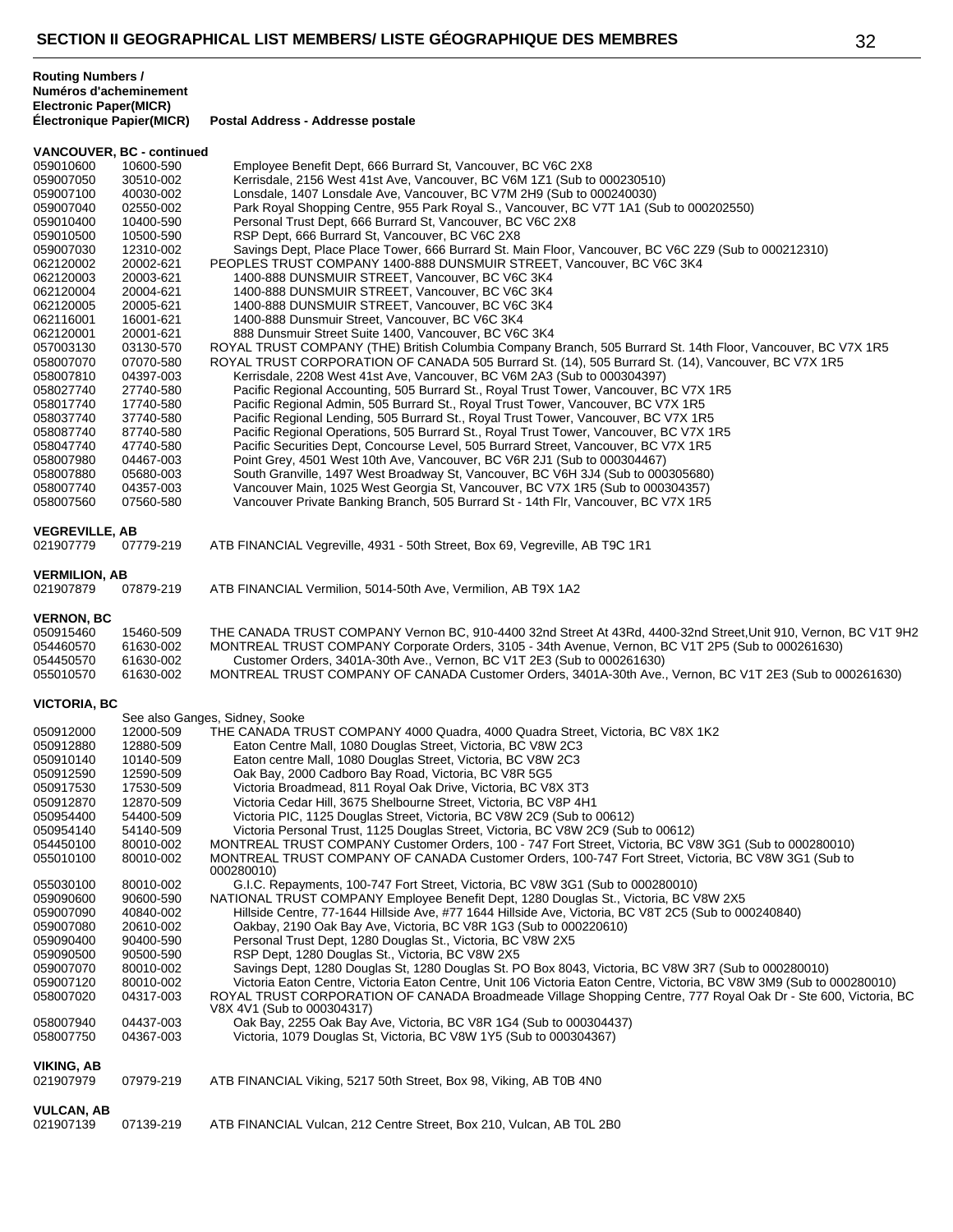| ٠                      |              |
|------------------------|--------------|
| ×<br>۰,<br>×<br>٩<br>w | I<br>I<br>۰. |

| <b>Routing Numbers /</b><br>Numéros d'acheminement<br><b>Electronic Paper(MICR)</b> |                                 |                                                                                                                                                                                                                          |
|-------------------------------------------------------------------------------------|---------------------------------|--------------------------------------------------------------------------------------------------------------------------------------------------------------------------------------------------------------------------|
| Électronique Papier(MICR)                                                           |                                 | Postal Address - Addresse postale                                                                                                                                                                                        |
| <b>WAINWRIGHT, AB</b><br>021908179                                                  | 08179-219                       | ATB FINANCIAL Wainwright, 509-10 Street, Wainwright, AB T9W 1P1                                                                                                                                                          |
| <b>WALLACEBURG, ON</b><br>059001322                                                 | 75002-002                       | NATIONAL TRUST COMPANY 541 James Street, P.O. Box 188, Wallaceburg, ON N8A 4L6 (Sub to 000275002)                                                                                                                        |
| <b>WATERLOO, ON</b>                                                                 |                                 |                                                                                                                                                                                                                          |
| 050912702                                                                           | See also Kitchener<br>12702-509 | THE CANADA TRUST COMPANY Waterloo Beechwood, 460 Erb St W, Waterloo, ON N2T 1N5                                                                                                                                          |
| 050911632                                                                           | 11632-509                       | Waterloo Conestoga, 550 King Street North, Waterloo, ON N2L 5W6                                                                                                                                                          |
| 050910682                                                                           | 10682-509                       | Waterloo Main, 15 King Street South, Waterloo, ON N2J 1N9                                                                                                                                                                |
| 050910852                                                                           | 10852-509                       | Waterloo Westmount, 50 Westmount Road North, Waterloo, ON N2L 2R5                                                                                                                                                        |
| 062606012                                                                           | 06012-626                       | MANULIFE TRUST COMPANY Manulife Trust Company, 500 King St N, Waterloo, ON N2J 4C6                                                                                                                                       |
| 054450472                                                                           | 70052-002                       | MONTREAL TRUST COMPANY Customer Orders, 247 King Street North, Waterloo, ON N2J 2Y8 (Sub to 000270052)                                                                                                                   |
| 055010472                                                                           | 70052-002                       | MONTREAL TRUST COMPANY OF CANADA Customer Orders, 247 King Street North, Waterloo, ON N2J 2Y8 (Sub to                                                                                                                    |
| 059000252<br>058005232                                                              | 81802-002<br>03374-003          | 000270052)<br>NATIONAL TRUST COMPANY Zellers Plaza, 70 Bridgeport Road East, Waterloo, ON N2J 2J9 (Sub to 000281802)<br>ROYAL TRUST CORPORATION OF CANADA Waterloo Beechwood, 420 Erb St W, Waterloo, ON N2L 6H6 (Sub to |
| 058005772                                                                           | 03374-003                       | 000303374)<br>Waterloo, 420 Erb St W, Waterloo, ON N2J 4P9 (Sub to 000303374)                                                                                                                                            |
|                                                                                     |                                 |                                                                                                                                                                                                                          |
| <b>WELLAND, ON</b><br>050911292                                                     | 11292-509                       | THE CANADA TRUST COMPANY Welland, 87 Main Street East, Welland, ON L3B 3W5                                                                                                                                               |
| <b>WESTBANK, BC</b>                                                                 |                                 |                                                                                                                                                                                                                          |
| 050912150<br>056800460                                                              | 12150-509<br>00460-568          | THE CANADA TRUST COMPANY Westbank BC, 100-3711 Old Okanagan Hwy, Westbank, BC V4T 2H9<br>PEACE HILLS TRUST COMPANY Kelowna Regional Office, Unit 300, 3604 Carrington Rd, Westbank, BC V4T 3K7                           |
| <b>WESTLOCK, AB</b><br>021907689                                                    | 07689-219                       | ATB FINANCIAL Westlock, 10532-100 Avenue, Westlock, AB T7P 2J9                                                                                                                                                           |
| <b>WESTMOUNT, QC</b>                                                                |                                 |                                                                                                                                                                                                                          |
|                                                                                     |                                 | See also Montreal, Mount Royal, Outremont                                                                                                                                                                                |
| 050913621                                                                           | 13621-509                       | THE CANADA TRUST COMPANY Westmount, 1326 Greene Ave, Westmount, QC H3Z 2B1                                                                                                                                               |
| 054450391<br>055010391                                                              | 50021-002<br>50021-002          | MONTREAL TRUST COMPANY Customer Orders, 1245 Greene Avenue, Westmount, QC H3Z 2A4 (Sub to 000250021)<br>MONTREAL TRUST COMPANY OF CANADA Customer Orders, 1245 Greene Avenue, Westmount, QC H3Z 2A4 (Sub to              |
| 057003231                                                                           | 03231-570                       | 000250021)                                                                                                                                                                                                               |
|                                                                                     |                                 | ROYAL TRUST (CIE) Westmount, 4 Westmount Square, Westmount, QC H3Z 1B7 (Sub to 000302847)                                                                                                                                |
| <b>WESTON, ON</b>                                                                   |                                 |                                                                                                                                                                                                                          |
|                                                                                     | See also Toronto<br>41442-002   | NATIONAL TRUST COMPANY 1922 Weston Rd, Weston, ON M9N 1W2 (Sub to 000241442)                                                                                                                                             |
| 059000692                                                                           |                                 |                                                                                                                                                                                                                          |
| <b>WEST VANCOUVER, BC</b>                                                           |                                 |                                                                                                                                                                                                                          |
| 050913760                                                                           | 13760-509                       | THE CANADA TRUST COMPANY West Vancouver Marine, 1645 Marine Drive, West Vancouver, BC V7V 1J2                                                                                                                            |
| 050910860                                                                           | 10860-509                       | West Vancouver Park Royal, Unit 632 Park Royal North, West Vancouver, BC V7T 1H9                                                                                                                                         |
| 054450670                                                                           | 60590-002                       | MONTREAL TRUST COMPANY Customer Orders, 1586 Marine Drive, West Vancouver, BC V7V 1H8 (Sub to 000260590)                                                                                                                 |
| 055010670                                                                           | 60590-002                       | MONTREAL TRUST COMPANY OF CANADA Customer Orders, 1586 Marine Drive, West Vancouver, BC V7V 1H8 (Sub to                                                                                                                  |
|                                                                                     |                                 | 000260590)                                                                                                                                                                                                               |
| 058007860                                                                           | 04407-003                       | ROYAL TRUST CORPORATION OF CANADA West Vancouver, 1705 Marine Dr. West Vancouver, BC V7V 3P4 (Sub to<br>000304407)                                                                                                       |
|                                                                                     |                                 |                                                                                                                                                                                                                          |
| <b>WETASKIWIN, AB</b><br>021908279                                                  | 08279-219                       | ATB FINANCIAL Wetaskiwin, 5202 50th Avenue, Wetaskiwin, AB T9A 0S8                                                                                                                                                       |
| <b>WHITBY, ON</b>                                                                   |                                 |                                                                                                                                                                                                                          |
|                                                                                     | See also Oshawa                 |                                                                                                                                                                                                                          |
| 050915342                                                                           | 15342-509                       | THE CANADA TRUST COMPANY Whitby Euclid, 408 Dundas St W at Euclid, Whitby, ON L1N 2M7                                                                                                                                    |
| 050912732                                                                           | 12732-509                       | Whitby, 80 Thickson Ave South, Whitby, ON L1N 7T2                                                                                                                                                                        |
| 059001252                                                                           | 14936-002                       | NATIONAL TRUST COMPANY 309 Dundas St. W., P.O. Box 507, Whitby, ON L1N 2M5 (Sub to 000214936)                                                                                                                            |
| 059000752                                                                           | 14936-002                       | Safeway Plaza, 352 Brock St S, PO Box 33, Whitby, ON L1N 5R7 (Sub to 000214936)                                                                                                                                          |
| <b>WHITECOURT, AB</b><br>021908579                                                  | 08579-219                       | ATB FINANCIAL Whitecourt, 5015 - 50th Street, Box 1380, Whitecourt, AB T7S 1P2                                                                                                                                           |
|                                                                                     |                                 |                                                                                                                                                                                                                          |
| <b>WHITE ROCK, BC</b>                                                               |                                 |                                                                                                                                                                                                                          |
| 050911990                                                                           | 11990-509                       | THE CANADA TRUST COMPANY Central Plaza Shopping Centre, 15110 North Bluff Road, White Rock, BC V4B 3E5                                                                                                                   |
| 054450580                                                                           | 60780-002                       | MONTREAL TRUST COMPANY Customer Orders, 1545 Johnston Road, White Rock, BC V4B 3Z6 (Sub to 000260780)<br>MONTREAL TRUST COMPANY OF CANADA Customer Orders, 1545 Johnston Road, White Rock, BC V4B 3Z6 (Sub to            |
| 055010580                                                                           | 60780-002                       | 000260780)                                                                                                                                                                                                               |
| 058007670                                                                           | 04347-003                       | ROYAL TRUST CORPORATION OF CANADA White Rock, 1584 Johnston Rd, White Rock, BC V4A 6E7 (Sub to 000304347)                                                                                                                |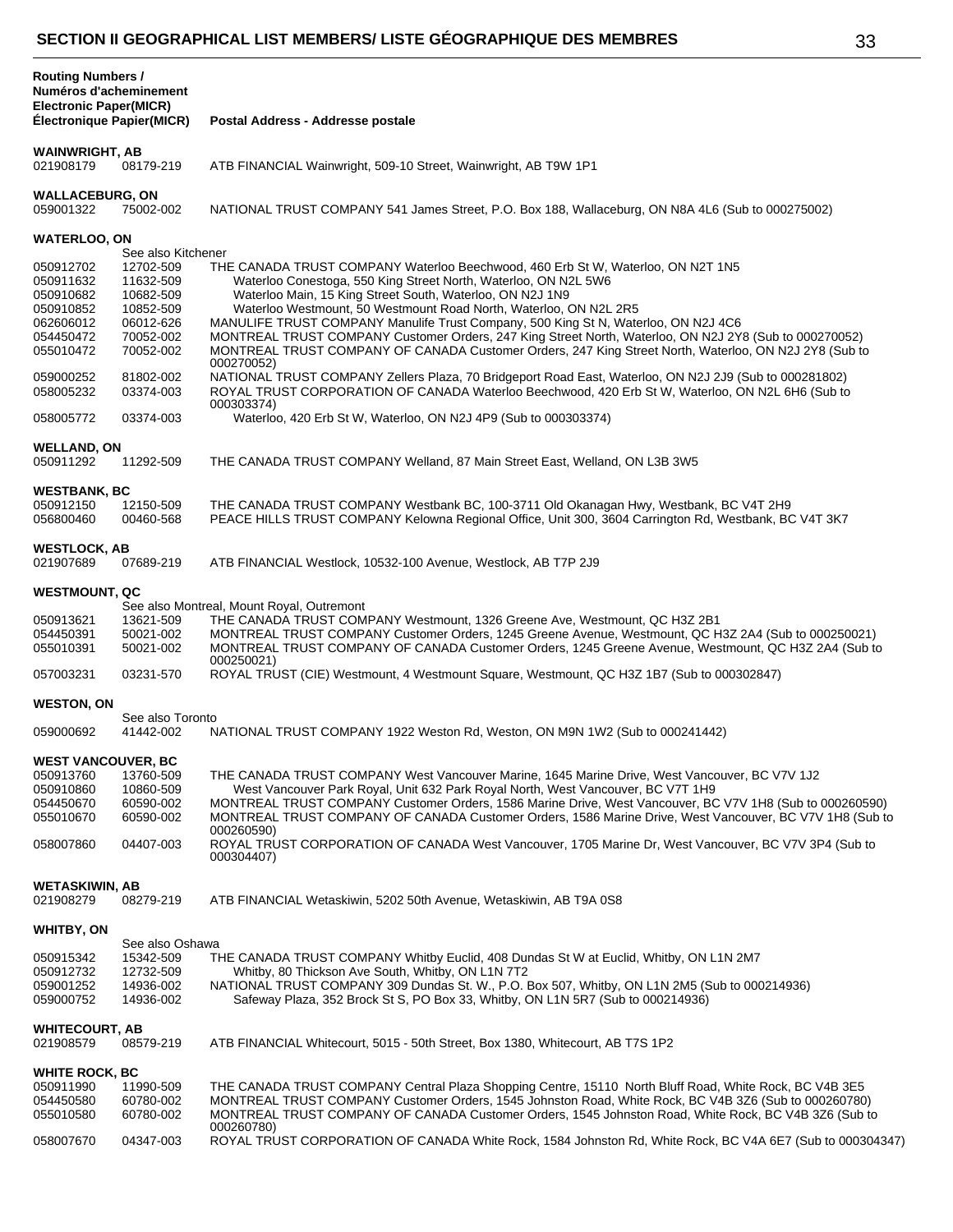|                               |                           | -VIIVN II VLVVIVAI IIIVAL LIVI MLMPLIV LIVIL VLVVIVAI IIIVVL PLV MLMPINLV                                                                                        | ى. |
|-------------------------------|---------------------------|------------------------------------------------------------------------------------------------------------------------------------------------------------------|----|
| <b>Routing Numbers /</b>      | Numéros d'acheminement    |                                                                                                                                                                  |    |
| <b>Electronic Paper(MICR)</b> |                           |                                                                                                                                                                  |    |
|                               | Électronique Papier(MICR) | Postal Address - Addresse postale                                                                                                                                |    |
| <b>WILDWOOD, AB</b>           |                           |                                                                                                                                                                  |    |
| 021908379                     | 08379-219                 | ATB FINANCIAL Wildwood, 5115 - 50th Street, Box 126, Wildwood, AB T0E 2M0                                                                                        |    |
| <b>WILLOWDALE, ON</b>         |                           |                                                                                                                                                                  |    |
|                               | See also Toronto          |                                                                                                                                                                  |    |
| 050915092                     | 15092-509                 | THE CANADA TRUST COMPANY Metro Central & North Mtge Serv Unit, 4211 Yonge Street, Willowdale, ON M2P 2B1                                                         |    |
| 050910872                     | 10872-509                 | Toronto Fairview, 218-1800 Sheeppard Ave E, P.O. Box U218, Willowdale, ON M2J 5A8                                                                                |    |
| 050912652                     | 12652-509                 | Toronto Longmore, 312 Sheppard Ave, Willowdale, ON M2N 3B4                                                                                                       |    |
| 050912332                     | 12332-509                 | Toronto Northtown, 5400 Yonge Street, Willowdale, ON M2N 5R5                                                                                                     |    |
| 050910512                     | 10512-509                 | Toronto St. Andrews, 29 The Links Road, Willowdale, ON M2P 1T7                                                                                                   |    |
| 059005092                     | 91702-002                 | NATIONAL TRUST COMPANY 500 Sheppard Avenue East Suite 201, Willowdale, ON M2N 6H7 (Sub to 000291702)                                                             |    |
| 059000882                     | 95042-002                 | Card Services Dept., 5075 Yonge Street, Willowdale, ON M2N 6C6 (Sub to 000295042)                                                                                |    |
| 059000122                     | 31682-002                 | Centrepoint, 6564 Yonge St., Willowdale, ON M2M 3X4 (Sub to 000231682)                                                                                           |    |
| 059000632                     | 91702-002                 | North Town Shopping Centre, 5385 Yonge St, Willowdale, ON M2N 5R7 (Sub to 000291702)                                                                             |    |
| 058005472                     | 03684-003                 | ROYAL TRUST CORPORATION OF CANADA 3555 Don Mills Rd, Willowdale, ON M2H 3N3 (Sub to 000303684)                                                                   |    |
| <b>WINDSOR, ON</b>            |                           |                                                                                                                                                                  |    |
|                               |                           | See also Tecumseh, Walkerville                                                                                                                                   |    |
| 050911762                     | 11762-509                 | THE CANADA TRUST COMPANY Eastown Shopping Centre, 2010 Lauzon Road, Windsor, ON N8T 2Z3                                                                          |    |
| 050911252                     | 11252-509                 | Lasalle, 5990 Malden Road, Windsor, ON N9H 2S3                                                                                                                   |    |
| 050917952                     | 17952-509                 | Windsor Cabana, 3281 Dougall Avenue, Windsor, ON N9E 1S8                                                                                                         |    |
| 050910842                     | 10842-509                 | Windsor Devonshire, Devonshire Mall, 3100 Howard Ave, Windsor, ON N8X 3Y8                                                                                        |    |
| 050913782                     | 13782-509                 | Windsor Grand Marais, 1550 Grand Marais Road West, Windsor, ON N9E 4L1                                                                                           |    |
| 050954072                     | 54072-509                 | Windsor IM & PS, 600 Ouellette, Windsor, ON N9A 1B9 (Sub to 00612)                                                                                               |    |
| 050910072                     | 10072-509                 | Windsor Main, 600 Ouellette, Windsor, ON N9A 1B9                                                                                                                 |    |
| 050915052                     | 15052-509                 | Windsor Manning, 13300 Tecumseh Road, Windsor, ON N8N 4R8                                                                                                        |    |
| 050915242                     | 15242-509                 | Windsor Moy, 1407 Ottawa St., Windsor, ON N8X 2G1                                                                                                                |    |
| 050911472                     | 11472-509                 | Windsor Ouellette, 600 Ouellette Avenue, Windsor, ON N9A 1B9                                                                                                     |    |
| 050954512                     | 54512-509                 | Windsor PIC, 600 Ouellette at Wyandotte, Windsor, ON N9A 1B9 (Sub to 00612)                                                                                      |    |
| 050915142                     | 15142-509                 | Windsor Reedmere, 5790 Wyandotte St E, Windsor, ON N8S 1M5                                                                                                       |    |
| 050913032                     | 13032-509                 | Windsor Wyandotte, 600 Ouellette Ave, Windsor, ON N9A 1B9                                                                                                        |    |
| 054450252                     | 71852-002                 | MONTREAL TRUST COMPANY Customer Orders, 401 Ouellette Avenue, Windsor, ON N9A 4J2 (Sub to 000271852)                                                             |    |
| 055010252                     | 71852-002                 | MONTREAL TRUST COMPANY OF CANADA Customer Orders, 401 Ouellette Avenue, Windsor, ON N9A 4J2 (Sub to<br>000271852)<br>$\sim$ $\sim$ $\sim$<br>$(1.040 \text{ A})$ |    |
| 0.55000000                    | 7105000                   |                                                                                                                                                                  |    |

| U3U9 13U3Z         | LOUJZ OUY | VIIIUSUI VYVAHUOLLE, OUU OUEIIELLE AVE, VYIHUSUI, ON NYA TDY                                                      |
|--------------------|-----------|-------------------------------------------------------------------------------------------------------------------|
| 054450252          | 71852-002 | MONTREAL TRUST COMPANY Customer Orders, 401 Ouellette Avenue, Windsor, ON N9A 4J2 (Sub to 000271852)              |
| 055010252          | 71852-002 | MONTREAL TRUST COMPANY OF CANADA Customer Orders, 401 Ouellette Avenue, Windsor, ON N9A 4J2 (Sub to<br>000271852) |
| 055030252          | 71852-002 | G.I.C. Repayments, 810 Ouellette Avenue, Windsor, ON N9A 6Z1 (Sub to 000271852)                                   |
| 059001372          | 71852-002 | NATIONAL TRUST COMPANY 500 Ouellette Ave., Windsor, ON N9A 1B3 (Sub to 000271852)                                 |
| 059005352          | 71852-002 | Busines Banking, 500 Ouellette Ave., Windsor, ON N9A 1B3 (Sub to 000271852)                                       |
| 059000162          | 95786-002 | Parkway Mall, 7201 Tecumseh Rd. E., Windsor, ON N8T 3K4 (Sub to 000295786)                                        |
| 058005092          | 03414-003 | ROYAL TRUST CORPORATION OF CANADA Windsor East, 245 Ouellette Ave, Windsor, ON N9A 7J2 (Sub to 000303414)         |
| 058005482          | 03414-003 | Windsor, 245 Ouellette Ave, Windsor, ON N9A 7J2 (Sub to 000303414)                                                |
| <b>WINGHAM, ON</b> |           |                                                                                                                   |
| 059005062          | 18242-002 | NATIONAL TRUST COMPANY 214 Josephine Street, Wingham, ON N0G 2W0 (Sub to 000218242)                               |
|                    |           |                                                                                                                   |

| <b>USYUUSU62</b> | 18 |
|------------------|----|
|                  |    |

#### **WINNIPEG, MB**

| THE CANADA TRUST COMPANY West Wood Village Shopping Centre, 3312 Portage Avenue, Winnipeg, MB R3K 0Z1<br>050911077<br>11077-509<br>Winnipeg Edgeland, 2030 Corydon Ave, Winnipeg, MB R3P 0N2<br>050915127<br>15127-509<br>Winnipeg Estates & Trusts, 230 Portage Ave. - 2nd Floor, Winnipeg, MB R3C 0B1 (Sub to 00612)<br>050954057<br>54057-509<br>Winnipeg Henderson, 10-1128 Henderson Highway, Winnipeg, MB R2G 3Z7<br>050913797<br>13797-509<br>Winnipeg Lakewood, 36 Lakewood at Fermor, Winnipeg, MB R2J 2M6<br>050915857<br>15857-509<br>Winnipeg Main, 230 Portage Ave., P.O. Box 881, Winnipeg, MB R3C 2S6<br>050910057<br>10057-509<br>Winnipeg McPhillips, 7-1375 McPhillips Street, Winnipeg, MB R2V 3V1<br>050913997<br>13997-509<br>Winnipeg PIC, P.O. Box 881, Winnipeg, MB R3C 2S6 (Sub to 00612)<br>050954447<br>54447-509<br>Winnipeg Pembina, 2093 Pembina South of Chancellor, Winnipeg, MB R3T 5L1<br>050915837<br>15837-509<br>Winnipeg St Mary's, 1-1504 St Mary's Rd, Winnipeg, MB R2M 3V7<br>050913007<br>13007-509<br>Winnipeg Wilton, 1114 Corydon Ave, Winnipeg, MB R3M 0Y9<br>050915017<br>15017-509<br>MONTREAL TRUST COMPANY Customer Orders, 221 Portage Avenue, Winnipeg, MB R3C 2J1 (Sub to 000230007)<br>054450057<br>30007-002<br>MONTREAL TRUST COMPANY OF CANADA Customer Orders, 221 Portage Avenue, Winnipeg, MB R3C 2J1 (Sub to<br>30007-002<br>055010057<br>000230007)<br>G.I.C. Repayments, 221 Portage Avenue, Winnipeg, MB R3C 2J1 (Sub to 000230007)<br>30007-002<br>055030057<br>NATIONAL TRUST COMPANY Employee Benefit Dept, 250 Portage Ave, Winnipeg, MB R3C 0B5<br>059007607<br>07607-590<br>Personal Trust Dept, 250 Portage Ave, Winnipeg, MB R3C 0B5<br>059007407<br>07407-590<br>Polo Park Shopping Centre, 1485 Portage Ave, Winnipeg, MB R3G 0W4 (Sub to 000271407)<br>059006037<br>71407-002<br>Portage Place, 393 Portage Ave, 159 393 Portage Ave, Winnipeg, MB R3B 3H6 (Sub to 000291397)<br>91397-002<br>059006027<br>RSP Dept, 250 Portage Ave, Winnipeg, MB R3C 0B5<br>059007507<br>07507-590<br>St. Vital Square, 335 Dakota Street, Winnipeg, MB R2M 5M2 (Sub to 000291397)<br>059006017<br>91397-002<br>PEACE HILLS TRUST COMPANY Winnipeg Regional Office, 1134 Taylor Avenue, Unit 1, Winnipeg, MB R3M 3Z4<br>056800207<br>00207-568<br>ROYAL TRUST COMPANY (THE) Manitoba Company Branch, 330 St. Mary Avenue 2nd Floor, Winnipeg, MB R3C 2M2<br>057003097<br>03097-570<br>Saskatchewan Company Branch, 330 St. Mary Avenue 2nd Floor, Winnipeg, MB R3C 2M2<br>057003108<br>03108-570<br>Thunderbay Company Branch, 330 St. Mary Avenue 2nd Floor, Winnipeg, MB R3C 2M2<br>057003087<br>03087-570 | See also St. Norbert |  |
|---------------------------------------------------------------------------------------------------------------------------------------------------------------------------------------------------------------------------------------------------------------------------------------------------------------------------------------------------------------------------------------------------------------------------------------------------------------------------------------------------------------------------------------------------------------------------------------------------------------------------------------------------------------------------------------------------------------------------------------------------------------------------------------------------------------------------------------------------------------------------------------------------------------------------------------------------------------------------------------------------------------------------------------------------------------------------------------------------------------------------------------------------------------------------------------------------------------------------------------------------------------------------------------------------------------------------------------------------------------------------------------------------------------------------------------------------------------------------------------------------------------------------------------------------------------------------------------------------------------------------------------------------------------------------------------------------------------------------------------------------------------------------------------------------------------------------------------------------------------------------------------------------------------------------------------------------------------------------------------------------------------------------------------------------------------------------------------------------------------------------------------------------------------------------------------------------------------------------------------------------------------------------------------------------------------------------------------------------------------------------------------------------------------------------------------------------------------------------------------------------------------------------------------------------------------------------------------------------------------------------------------------------------------------------|----------------------|--|
|                                                                                                                                                                                                                                                                                                                                                                                                                                                                                                                                                                                                                                                                                                                                                                                                                                                                                                                                                                                                                                                                                                                                                                                                                                                                                                                                                                                                                                                                                                                                                                                                                                                                                                                                                                                                                                                                                                                                                                                                                                                                                                                                                                                                                                                                                                                                                                                                                                                                                                                                                                                                                                                                           |                      |  |
|                                                                                                                                                                                                                                                                                                                                                                                                                                                                                                                                                                                                                                                                                                                                                                                                                                                                                                                                                                                                                                                                                                                                                                                                                                                                                                                                                                                                                                                                                                                                                                                                                                                                                                                                                                                                                                                                                                                                                                                                                                                                                                                                                                                                                                                                                                                                                                                                                                                                                                                                                                                                                                                                           |                      |  |
|                                                                                                                                                                                                                                                                                                                                                                                                                                                                                                                                                                                                                                                                                                                                                                                                                                                                                                                                                                                                                                                                                                                                                                                                                                                                                                                                                                                                                                                                                                                                                                                                                                                                                                                                                                                                                                                                                                                                                                                                                                                                                                                                                                                                                                                                                                                                                                                                                                                                                                                                                                                                                                                                           |                      |  |
|                                                                                                                                                                                                                                                                                                                                                                                                                                                                                                                                                                                                                                                                                                                                                                                                                                                                                                                                                                                                                                                                                                                                                                                                                                                                                                                                                                                                                                                                                                                                                                                                                                                                                                                                                                                                                                                                                                                                                                                                                                                                                                                                                                                                                                                                                                                                                                                                                                                                                                                                                                                                                                                                           |                      |  |
|                                                                                                                                                                                                                                                                                                                                                                                                                                                                                                                                                                                                                                                                                                                                                                                                                                                                                                                                                                                                                                                                                                                                                                                                                                                                                                                                                                                                                                                                                                                                                                                                                                                                                                                                                                                                                                                                                                                                                                                                                                                                                                                                                                                                                                                                                                                                                                                                                                                                                                                                                                                                                                                                           |                      |  |
|                                                                                                                                                                                                                                                                                                                                                                                                                                                                                                                                                                                                                                                                                                                                                                                                                                                                                                                                                                                                                                                                                                                                                                                                                                                                                                                                                                                                                                                                                                                                                                                                                                                                                                                                                                                                                                                                                                                                                                                                                                                                                                                                                                                                                                                                                                                                                                                                                                                                                                                                                                                                                                                                           |                      |  |
|                                                                                                                                                                                                                                                                                                                                                                                                                                                                                                                                                                                                                                                                                                                                                                                                                                                                                                                                                                                                                                                                                                                                                                                                                                                                                                                                                                                                                                                                                                                                                                                                                                                                                                                                                                                                                                                                                                                                                                                                                                                                                                                                                                                                                                                                                                                                                                                                                                                                                                                                                                                                                                                                           |                      |  |
|                                                                                                                                                                                                                                                                                                                                                                                                                                                                                                                                                                                                                                                                                                                                                                                                                                                                                                                                                                                                                                                                                                                                                                                                                                                                                                                                                                                                                                                                                                                                                                                                                                                                                                                                                                                                                                                                                                                                                                                                                                                                                                                                                                                                                                                                                                                                                                                                                                                                                                                                                                                                                                                                           |                      |  |
|                                                                                                                                                                                                                                                                                                                                                                                                                                                                                                                                                                                                                                                                                                                                                                                                                                                                                                                                                                                                                                                                                                                                                                                                                                                                                                                                                                                                                                                                                                                                                                                                                                                                                                                                                                                                                                                                                                                                                                                                                                                                                                                                                                                                                                                                                                                                                                                                                                                                                                                                                                                                                                                                           |                      |  |
|                                                                                                                                                                                                                                                                                                                                                                                                                                                                                                                                                                                                                                                                                                                                                                                                                                                                                                                                                                                                                                                                                                                                                                                                                                                                                                                                                                                                                                                                                                                                                                                                                                                                                                                                                                                                                                                                                                                                                                                                                                                                                                                                                                                                                                                                                                                                                                                                                                                                                                                                                                                                                                                                           |                      |  |
|                                                                                                                                                                                                                                                                                                                                                                                                                                                                                                                                                                                                                                                                                                                                                                                                                                                                                                                                                                                                                                                                                                                                                                                                                                                                                                                                                                                                                                                                                                                                                                                                                                                                                                                                                                                                                                                                                                                                                                                                                                                                                                                                                                                                                                                                                                                                                                                                                                                                                                                                                                                                                                                                           |                      |  |
|                                                                                                                                                                                                                                                                                                                                                                                                                                                                                                                                                                                                                                                                                                                                                                                                                                                                                                                                                                                                                                                                                                                                                                                                                                                                                                                                                                                                                                                                                                                                                                                                                                                                                                                                                                                                                                                                                                                                                                                                                                                                                                                                                                                                                                                                                                                                                                                                                                                                                                                                                                                                                                                                           |                      |  |
|                                                                                                                                                                                                                                                                                                                                                                                                                                                                                                                                                                                                                                                                                                                                                                                                                                                                                                                                                                                                                                                                                                                                                                                                                                                                                                                                                                                                                                                                                                                                                                                                                                                                                                                                                                                                                                                                                                                                                                                                                                                                                                                                                                                                                                                                                                                                                                                                                                                                                                                                                                                                                                                                           |                      |  |
|                                                                                                                                                                                                                                                                                                                                                                                                                                                                                                                                                                                                                                                                                                                                                                                                                                                                                                                                                                                                                                                                                                                                                                                                                                                                                                                                                                                                                                                                                                                                                                                                                                                                                                                                                                                                                                                                                                                                                                                                                                                                                                                                                                                                                                                                                                                                                                                                                                                                                                                                                                                                                                                                           |                      |  |
|                                                                                                                                                                                                                                                                                                                                                                                                                                                                                                                                                                                                                                                                                                                                                                                                                                                                                                                                                                                                                                                                                                                                                                                                                                                                                                                                                                                                                                                                                                                                                                                                                                                                                                                                                                                                                                                                                                                                                                                                                                                                                                                                                                                                                                                                                                                                                                                                                                                                                                                                                                                                                                                                           |                      |  |
|                                                                                                                                                                                                                                                                                                                                                                                                                                                                                                                                                                                                                                                                                                                                                                                                                                                                                                                                                                                                                                                                                                                                                                                                                                                                                                                                                                                                                                                                                                                                                                                                                                                                                                                                                                                                                                                                                                                                                                                                                                                                                                                                                                                                                                                                                                                                                                                                                                                                                                                                                                                                                                                                           |                      |  |
|                                                                                                                                                                                                                                                                                                                                                                                                                                                                                                                                                                                                                                                                                                                                                                                                                                                                                                                                                                                                                                                                                                                                                                                                                                                                                                                                                                                                                                                                                                                                                                                                                                                                                                                                                                                                                                                                                                                                                                                                                                                                                                                                                                                                                                                                                                                                                                                                                                                                                                                                                                                                                                                                           |                      |  |
|                                                                                                                                                                                                                                                                                                                                                                                                                                                                                                                                                                                                                                                                                                                                                                                                                                                                                                                                                                                                                                                                                                                                                                                                                                                                                                                                                                                                                                                                                                                                                                                                                                                                                                                                                                                                                                                                                                                                                                                                                                                                                                                                                                                                                                                                                                                                                                                                                                                                                                                                                                                                                                                                           |                      |  |
|                                                                                                                                                                                                                                                                                                                                                                                                                                                                                                                                                                                                                                                                                                                                                                                                                                                                                                                                                                                                                                                                                                                                                                                                                                                                                                                                                                                                                                                                                                                                                                                                                                                                                                                                                                                                                                                                                                                                                                                                                                                                                                                                                                                                                                                                                                                                                                                                                                                                                                                                                                                                                                                                           |                      |  |
|                                                                                                                                                                                                                                                                                                                                                                                                                                                                                                                                                                                                                                                                                                                                                                                                                                                                                                                                                                                                                                                                                                                                                                                                                                                                                                                                                                                                                                                                                                                                                                                                                                                                                                                                                                                                                                                                                                                                                                                                                                                                                                                                                                                                                                                                                                                                                                                                                                                                                                                                                                                                                                                                           |                      |  |
|                                                                                                                                                                                                                                                                                                                                                                                                                                                                                                                                                                                                                                                                                                                                                                                                                                                                                                                                                                                                                                                                                                                                                                                                                                                                                                                                                                                                                                                                                                                                                                                                                                                                                                                                                                                                                                                                                                                                                                                                                                                                                                                                                                                                                                                                                                                                                                                                                                                                                                                                                                                                                                                                           |                      |  |
|                                                                                                                                                                                                                                                                                                                                                                                                                                                                                                                                                                                                                                                                                                                                                                                                                                                                                                                                                                                                                                                                                                                                                                                                                                                                                                                                                                                                                                                                                                                                                                                                                                                                                                                                                                                                                                                                                                                                                                                                                                                                                                                                                                                                                                                                                                                                                                                                                                                                                                                                                                                                                                                                           |                      |  |
|                                                                                                                                                                                                                                                                                                                                                                                                                                                                                                                                                                                                                                                                                                                                                                                                                                                                                                                                                                                                                                                                                                                                                                                                                                                                                                                                                                                                                                                                                                                                                                                                                                                                                                                                                                                                                                                                                                                                                                                                                                                                                                                                                                                                                                                                                                                                                                                                                                                                                                                                                                                                                                                                           |                      |  |
|                                                                                                                                                                                                                                                                                                                                                                                                                                                                                                                                                                                                                                                                                                                                                                                                                                                                                                                                                                                                                                                                                                                                                                                                                                                                                                                                                                                                                                                                                                                                                                                                                                                                                                                                                                                                                                                                                                                                                                                                                                                                                                                                                                                                                                                                                                                                                                                                                                                                                                                                                                                                                                                                           |                      |  |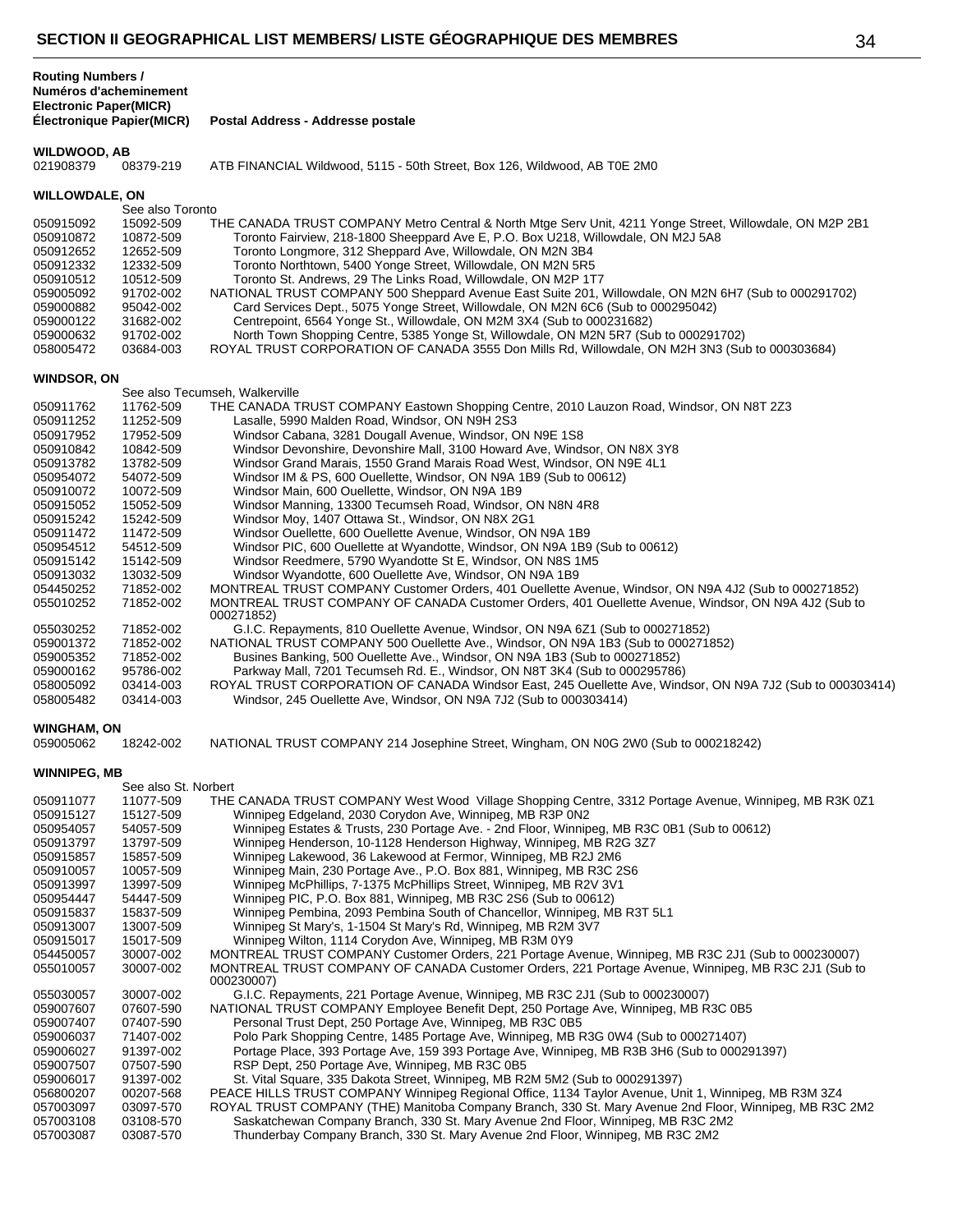**Postal Address - Addresse postale** 

#### **WINNIPEG, MB - continued**

| <b>WOODBRIDGE, ON</b> |           |                                                                                                 |
|-----------------------|-----------|-------------------------------------------------------------------------------------------------|
| 058007767             | 07767-580 | Winnipeg Main, 330 St Mary Ave, P.O. Box 748, Winnipeg, MB R3C 3Z5                              |
| 058007427             | 03757-003 | Southdale Square, 111 Vermillion Rd, Winnipeg, MB R2J 4A9 (Sub to 000303757)                    |
| 058087767             | 87767-580 | Midwestern Regional Operations, 330 St Mary Avenue, Winnipeg, MB R3C 2M2                        |
| 058037767             | 37767-580 | Midwestern Regional Lending, 330 St Mary Avenue, Winnipeg, MB R3C 2M2                           |
| 058017767             | 17767-580 | Midwestern Regional Admin, 330 St Mary Avenue, Winnipeg, MB R3C 2M2                             |
| 058027767             | 27767-580 | Midwestern Regional Accounting, 330 St Mary Avenue, Winnipeg, MB R3C 2M2                        |
| 058007917             | 04027-003 | Grant Park, 146 - 1120 Grant Ave., Winnipeg, MB R3M 2A6 (Sub to 000304027)                      |
| 058007937             | 04017-003 | ROYAL TRUST CORPORATION OF CANADA 100-1700 Corydon Ave, Winnipeg, MB R3P 0N6 (Sub to 000304017) |
|                       |           |                                                                                                 |

050915082 15082-509 THE CANADA TRUST COMPANY Pine Valley Shopping Centre, 4499 Highway #7, 4080 Highway #7 at Ansley Grove, Woodbridge, ON L4L 9A9

## **WOODSTOCK, ON**

| 050912272 | 12272-509 | THE CANADA TRUST COMPANY Woodstock Brock, 400 Dundas Street, Woodstock, ON N4S 1B9                    |
|-----------|-----------|-------------------------------------------------------------------------------------------------------|
| 050913092 | 13092-509 | Woodstock Main, 539 Dundas Street, Woodstock, ON N4S 1C6                                              |
| 059000962 | 75796-002 | NATIONAL TRUST COMPANY 485 Dundas Street, 485 Dundas St., Woodstock, ON N4S 1C3 (Sub to 000275796)    |
| 058005652 | 08082-003 | ROYAL TRUST CORPORATION OF CANADA Woodstock. 452 Dundas St. PO Box 340. Woodstock. ON N4S 1C2 (Sub to |
|           |           | 000308082)                                                                                            |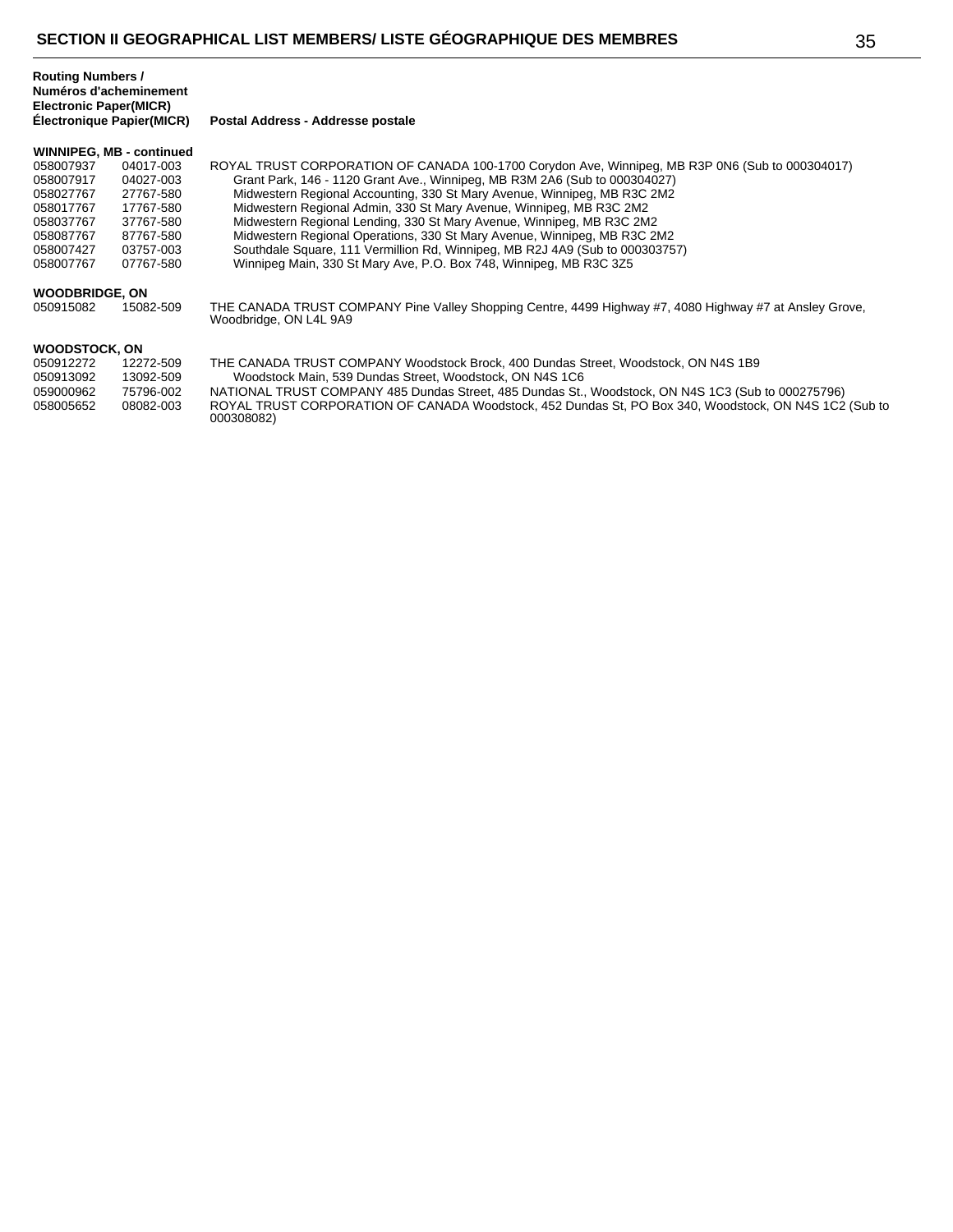# **SECTION II GEOGRAPHICAL LIST NON-MEMBERS/LISTE GÉOGRAPHIQUE DES NON-MEMBRES**